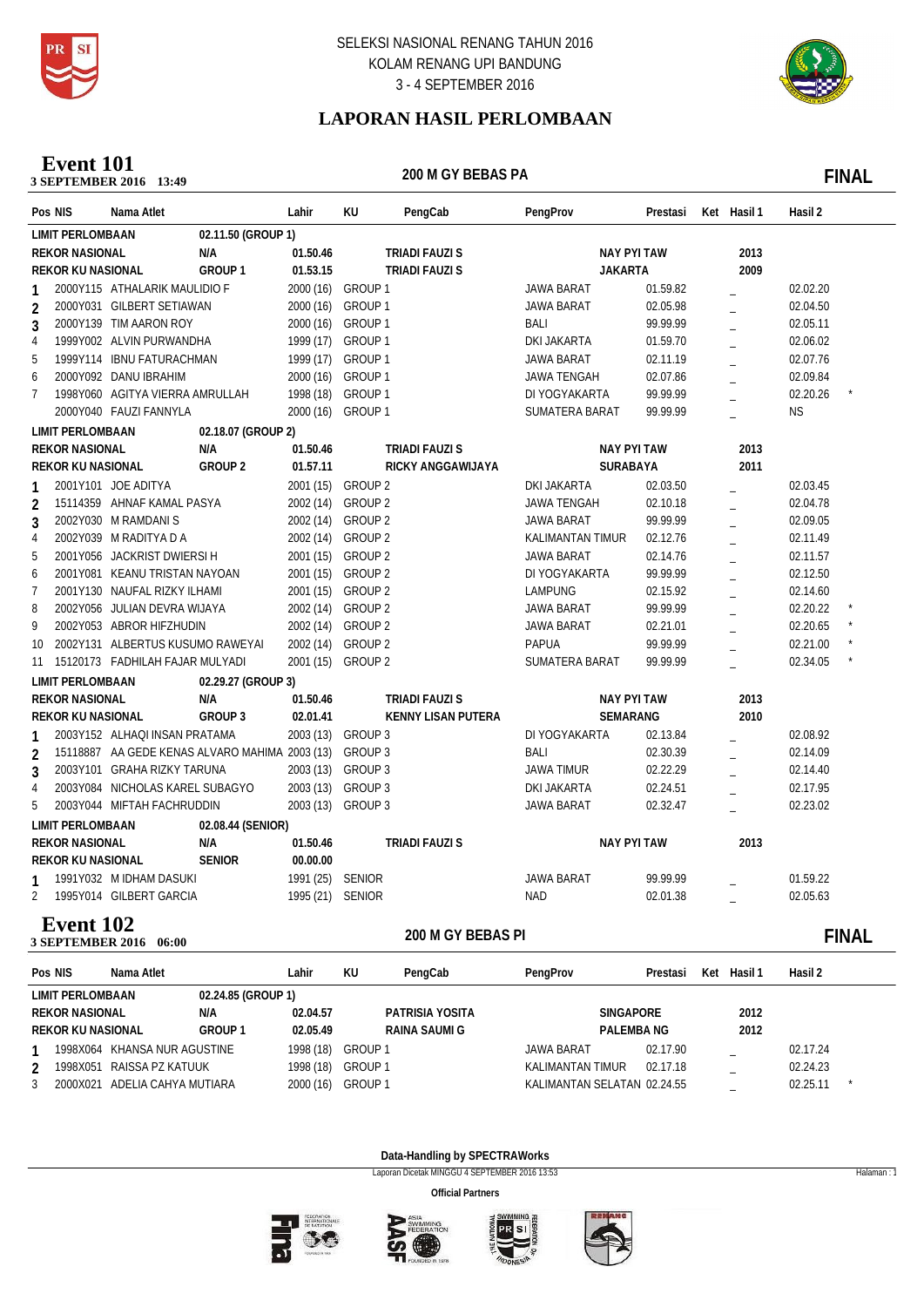



# **LAPORAN HASIL PERLOMBAAN**

|                | <b>LIMIT PERLOMBAAN</b>                 | 02.28.30 (GROUP 2) |           |                        |                   |                  |      |          |              |
|----------------|-----------------------------------------|--------------------|-----------|------------------------|-------------------|------------------|------|----------|--------------|
|                | <b>REKOR NASIONAL</b>                   | N/A                | 02.04.57  | PATRISIA YOSITA        |                   | <b>SINGAPORE</b> | 2012 |          |              |
|                | <b>REKOR KU NASIONAL</b>                | <b>GROUP 2</b>     | 02.07.97  | ADINDA LARASATI DEWI   | <b>JAKARTA</b>    |                  | 2015 |          |              |
|                | VIRGIN SILVIA NATAN<br>2001X073         |                    | 2001(15)  | GROUP 2                | <b>JAWA BARAT</b> | 02.17.91         |      | 02.16.90 |              |
| $\mathfrak{p}$ | 2001X074 FEMIA MIFTAH ANGGRAENY         |                    | 2001 (15) | GROUP 2                | JAWA TENGAH       | 02.41.74         |      | 02.26.81 |              |
| 3              | 2001X007<br>BRIZA ARIDAINTY ARDIYANTO   |                    | 2001(15)  | GROUP <sub>2</sub>     | <b>JAWA TIMUR</b> | 02.18.59         |      | 02.27.07 |              |
|                | 2002X012<br><b>GIORGIANA GARCIA</b>     |                    | 2002 (14) | GROUP 2                | <b>NAD</b>        | 02.23.67         |      | 02.30.69 |              |
|                | <b>LIMIT PERLOMBAAN</b>                 | 02.35.71 (GROUP 3) |           |                        |                   |                  |      |          |              |
|                | <b>REKOR NASIONAL</b>                   | N/A                | 02.04.57  | PATRISIA YOSITA        |                   | <b>SINGAPORE</b> | 2012 |          |              |
|                | <b>REKOR KU NASIONAL</b>                | GROUP 3            | 02.07.83  | <b>CATHERINE SURYA</b> | <b>JAKARTA</b>    |                  | 1993 |          |              |
|                | JERSEY KARTINA BEALES<br>2003X088       |                    | 2003 (13) | GROUP 3                | <b>BALI</b>       | 02.22.68         |      | 02.22.01 |              |
| $\mathfrak{p}$ | 2004X032<br>AISHA JENAR LAKSITADEVI     |                    | 2004 (12) | GROUP 3                | DKI JAKARTA       | 02.29.66         |      | 02.25.86 |              |
| 3              | 2004X025<br>NURAINI KIRANA MAHARANI     |                    | 2004 (12) | GROUP 3                | DKI JAKARTA       | 02.31.30         |      | 02.26.82 |              |
| 4              | 2004X147<br><b>GRAVILA CIQUITA DEWI</b> |                    | 2004 (12) | GROUP 3                | JAWA TENGAH       | 99.99.99         |      | 02.32.12 |              |
| 5              | 2003X022<br>CITRA PUSPA R               |                    | 2003(13)  | GROUP 3                | <b>JAWA BARAT</b> | 02.32.00         |      | 02.33.97 |              |
| 6              | 2004X099<br>REZCA CHRISSAMOR PM         |                    | 2004 (12) | GROUP 3                | DI YOGYAKARTA     | 02.38.52         |      | 02.36.50 |              |
|                | NABILAH PUTRI S<br>2004X060             |                    | 2004 (12) | GROUP 3                | <b>BANTEN</b>     | 02.37.25         |      | 02.41.90 | $\star$      |
| 8              | 2004X003<br>GST A A KM SRI NATASYA SN   |                    | 2004 (12) | GROUP 3                | BALI              | 02.37.72         |      | 02.42.54 | $\star$      |
| 9              | <b>FARAH DIBA</b><br>16089764           |                    | 2003 (13) | GROUP 3                | <b>BANTEN</b>     | 99.99.99         |      | 02.48.11 | $\pmb{\ast}$ |
|                |                                         |                    |           |                        |                   |                  |      |          |              |

### **100 M GY PUNGGUNG PA 3 SEPTEMBER 2016** 06:00 **Event 103**

# 100 M GY PUNGGUNG PA **FINAL**

| Pos NIS                  | Nama Atlet                         |                    | Lahir     | KU                 | PengCab                     | PengProv           |                  | Prestasi | Ket Hasil 1 | Hasil 2  |         |
|--------------------------|------------------------------------|--------------------|-----------|--------------------|-----------------------------|--------------------|------------------|----------|-------------|----------|---------|
| <b>LIMIT PERLOMBAAN</b>  |                                    | 01.05.86 (GROUP 1) |           |                    |                             |                    |                  |          |             |          |         |
| <b>REKOR NASIONAL</b>    |                                    | N/A                | 00.55.32  |                    | <b>GEDE SIMAN SUDARTAWA</b> |                    | SINGAPORE        |          | 2012        |          |         |
| REKOR KU NASIONAL        |                                    | GROUP 1            | 00.56.63  |                    | <b>GEDE SIMAN SUDARTAWA</b> |                    | <b>PALEMBANG</b> |          | 2012        |          |         |
|                          | 1998Y137 MUHAMMAD ALDO F           |                    | 1998 (18) | GROUP 1            |                             | SUMATERA BARAT     |                  | 01.04.31 |             | 01.04.17 |         |
| 2                        | 2000Y139 TIM AARON ROY             |                    | 2000 (16) | GROUP 1            |                             | BALI               |                  | 01.04.70 |             | 01.04.18 |         |
| 3                        | 2000Y107 KHRISNA A HUTOMO          |                    |           | 2000 (16) GROUP 1  |                             | <b>BANTEN</b>      |                  | 99.99.99 |             | 01.06.91 |         |
| 4                        | 2000Y242 ALWAN NAUVAL HAIDAR       |                    |           | 2000 (16) GROUP 1  |                             | <b>JAWA BARAT</b>  |                  | 01.10.67 |             | 01.09.80 |         |
| <b>LIMIT PERLOMBAAN</b>  |                                    | 01.09.15 (GROUP 2) |           |                    |                             |                    |                  |          |             |          |         |
| <b>REKOR NASIONAL</b>    |                                    | N/A                | 00.55.32  |                    | <b>GEDE SIMAN SUDARTAWA</b> |                    | <b>SINGAPORE</b> |          | 2012        |          |         |
| <b>REKOR KU NASIONAL</b> |                                    | <b>GROUP 2</b>     | 01.00.27  |                    | <b>DWIKI ANUGRAH</b>        |                    | <b>JAKARTA</b>   |          | 2015        |          |         |
| 1                        | 2001Y059 FARREL ARMANDIO TANGKAS   |                    |           | 2001 (15) GROUP 2  |                             | <b>JAWA BARAT</b>  |                  | 01.03.53 |             | 01.02.39 |         |
| 2                        | 2001Y049 AZEL ZELMI                |                    |           | 2001 (15) GROUP 2  |                             | <b>DKI JAKARTA</b> |                  | 99.99.99 |             | 01.02.96 |         |
| 3                        | 2001Y020 CAELEB FABRIZIO S         |                    | 2001 (15) | <b>GROUP 2</b>     |                             | BALI               |                  | 01.05.56 |             | 01.06.10 |         |
| 4                        | 2001Y127 YUDHISTIRA ANANTA O       |                    | 2001 (15) | <b>GROUP 2</b>     |                             | <b>JAWA TIMUR</b>  |                  | 01.06.99 |             | 01.06.16 |         |
| 5                        | 2002Y139 BRAMUNDITO A HIDAYAT      |                    | 2002 (14) | GROUP <sub>2</sub> |                             | <b>BANTEN</b>      |                  | 01.11.32 |             | 01.06.68 |         |
| 6                        | 2001Y018 RAZZAQ RAHMAN JATMIKO     |                    | 2001 (15) | GROUP <sub>2</sub> |                             | <b>JAWA TENGAH</b> |                  | 01.07.69 |             | 01.06.84 |         |
| 7                        | 2001Y190 RADENTA DWI KRISPRIYOGA   |                    | 2001 (15) | GROUP <sub>2</sub> |                             | <b>JAWA TENGAH</b> |                  | 99.99.99 |             | 01.08.54 |         |
| 8                        | 2002Y177 ARMANDANI PUTRA NAN SIDIO |                    | 2002 (14) | GROUP <sub>2</sub> |                             | DI YOGYAKARTA      |                  | 01.15.41 |             | 01.09.13 |         |
| 9                        | 2001Y037 AQSA DIAZ LANANG HADI     |                    | 2001 (15) | GROUP <sub>2</sub> |                             | DKI JAKARTA        |                  | 99.99.99 |             | 01.10.24 | $\star$ |
| 2001Y164 ALDY<br>10      |                                    |                    | 2001 (15) | GROUP <sub>2</sub> |                             | <b>LAMPUNG</b>     |                  | 01.08.55 |             | 01.10.28 | $\star$ |
| 11                       | 2001Y194 M TEGAR PANGESTU          |                    | 2001 (15) | GROUP <sub>2</sub> |                             | DI YOGYAKARTA      |                  | 01.17.27 |             | 01.13.30 | $\star$ |
| 12                       | 16097401 ALPIN ABDURAHMAN          |                    | 2002 (14) | GROUP <sub>2</sub> |                             | <b>JAWA BARAT</b>  |                  | 99.99.99 |             | 01.17.27 |         |
| 13                       | 2002Y027 I GUSTI NGURAH PANCA      |                    |           | 2002 (14) GROUP 2  |                             | BALI               |                  | 01.15.00 |             | 01.18.17 | $\star$ |
| <b>LIMIT PERLOMBAAN</b>  |                                    | 01.14.76 (GROUP 3) |           |                    |                             |                    |                  |          |             |          |         |
| <b>REKOR NASIONAL</b>    |                                    | N/A                | 00.55.32  |                    | <b>GEDE SIMAN SUDARTAWA</b> |                    | <b>SINGAPORE</b> |          | 2012        |          |         |
| <b>REKOR KU NASIONAL</b> |                                    | GROUP 3            | 01.01.65  |                    | <b>I PUTU WIRAWAN</b>       |                    | <b>JAKARTA</b>   |          | 2015        |          |         |
|                          | 2003Y056 AA GEDE OKA SATRIA P      |                    | 2003 (13) | GROUP 3            |                             | BALI               |                  | 01.06.04 |             | 01.05.88 |         |
| $\overline{2}$           | 2003Y100 SATRIA WIBOWO             |                    | 2003 (13) | GROUP 3            |                             | <b>JAWA TENGAH</b> |                  | 01.10.45 |             | 01.06.86 |         |
| 3                        | 2003Y031 EVANO FREDERICKO TICOALU  |                    | 2003 (13) | GROUP 3            |                             | <b>JAWA TIMUR</b>  |                  | 01.14.12 |             | 01.09.47 |         |
| $\overline{4}$           | 2003Y123 ALIF FATHAN A             |                    | 2003 (13) | GROUP 3            |                             | <b>JAWA BARAT</b>  |                  | 01.13.22 |             | 01.10.00 |         |
| 5                        | 2003Y039 GILBERT DAMANIK           |                    | 2003 (13) | GROUP 3            |                             | <b>JAWA BARAT</b>  |                  | 01.20.46 |             | 01.11.47 |         |

**Data-Handling by SPECTRAWorks**

Laporan Dicetak MINGGU 4 SEPTEMBER 2016 13:53 Halaman : 2







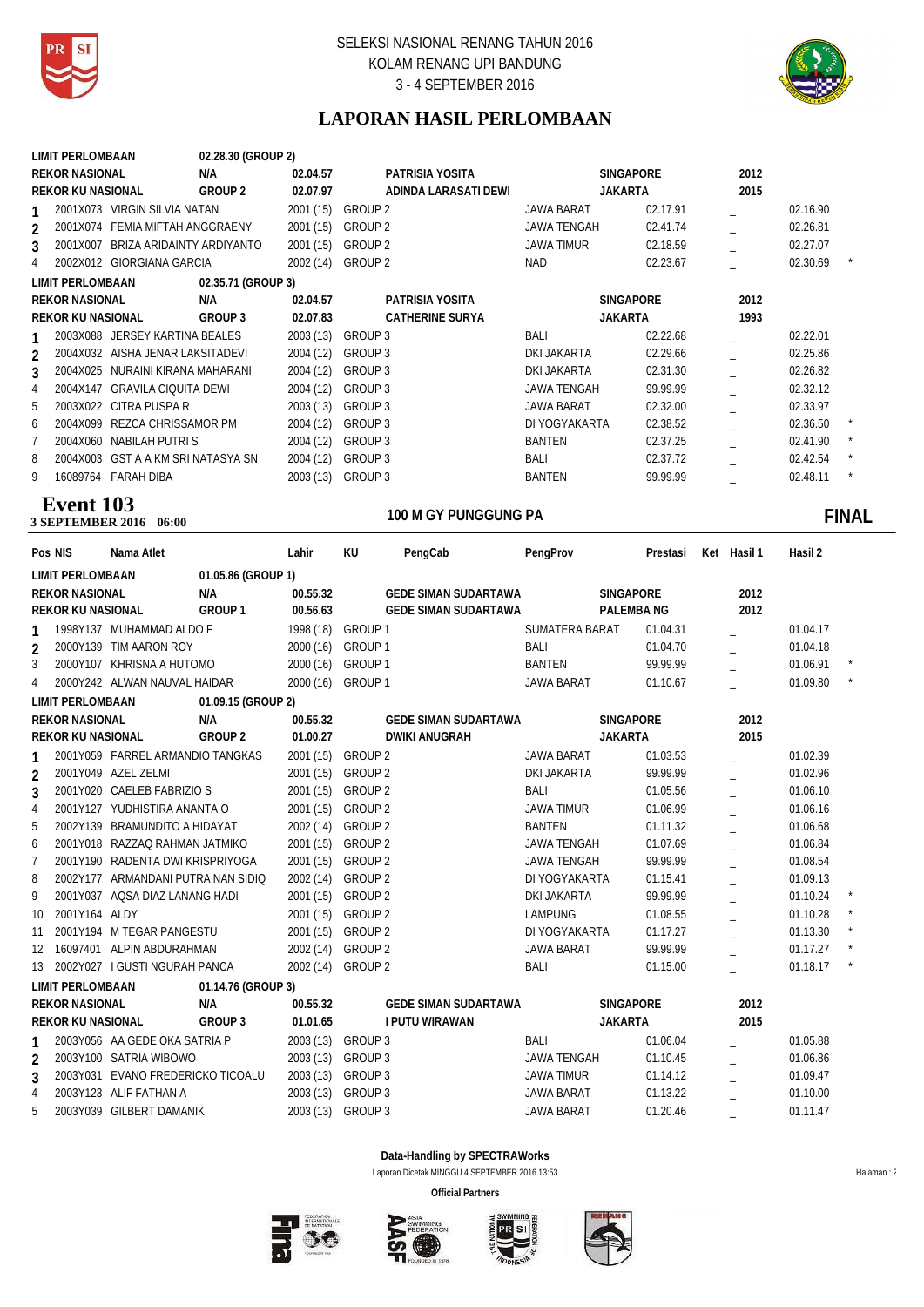



# **LAPORAN HASIL PERLOMBAAN**

|  | 2003Y137 M NAUFAL MAJID      | 2003 (13) GROUP 3 | JAWA TIMUR                 | 01.24.42 | - | 01.14.79 |  |
|--|------------------------------|-------------------|----------------------------|----------|---|----------|--|
|  | 2004Y080 MUHAMAD FEBY IRVANO | 2004 (12) GROUP 3 | JAWA BARAT                 | 01.15.54 |   | 01.15.92 |  |
|  | 2003Y054 HARIS RAYNOR        | 2003 (13) GROUP 3 | NUSA TENGGARA BARA01.14.91 |          |   | DQ       |  |

### **100 M GHE PUNCE 2016** 06:00 **Event 104**

### 100 M GY PUNGGUNG PI **FINALL STATE**

| Pos NIS                  | Nama Atlet                        |                    | Lahir             | KU             | PengCab                | PengProv                |                   | Prestasi | Ket Hasil 1 | Hasil 2  |  |
|--------------------------|-----------------------------------|--------------------|-------------------|----------------|------------------------|-------------------------|-------------------|----------|-------------|----------|--|
| <b>LIMIT PERLOMBAAN</b>  |                                   | 01.14.85 (GROUP 1) |                   |                |                        |                         |                   |          |             |          |  |
| <b>REKOR NASIONAL</b>    |                                   | N/A                | 01.04.37          |                | AA ISTRI KANIA RATIH A |                         | <b>BRUNEI</b>     |          | 2015        |          |  |
| <b>REKOR KU NASIONAL</b> |                                   | GROUP 1            | 01.04.59          |                | AA ISTRI KANIA RATIH A |                         | THAILAND          |          | 2015        |          |  |
|                          | 1 1999X128 PUTRI WIJAYA           |                    | 1999 (17) GROUP 1 |                |                        | <b>BANTEN</b>           |                   | 01.12.40 |             | 01.14.05 |  |
| <b>LIMIT PERLOMBAAN</b>  |                                   | 01.16.63 (GROUP 2) |                   |                |                        |                         |                   |          |             |          |  |
| <b>REKOR NASIONAL</b>    |                                   | N/A                | 01.04.37          |                | AA ISTRI KANIA RATIH A |                         | <b>BRUNEI</b>     |          | 2015        |          |  |
| <b>REKOR KU NASIONAL</b> |                                   | GROUP 2            | 01.05.51          |                | <b>SOFIE KEMALA</b>    |                         | <b>VIETNAM</b>    |          | 2015        |          |  |
|                          | 2001X038 ULUL AZMINIA PRIMIDITA   |                    | 2001 (15) GROUP 2 |                |                        | <b>JAWA TIMUR</b>       |                   | 01.10.70 |             | 01.11.74 |  |
| $\mathfrak{p}$           | 16098909 VANESSA CINDY LEUWOL     |                    | 2002 (14)         | GROUP 2        |                        | <b>JAWA BARAT</b>       |                   | 99.99.99 |             | 01.15.33 |  |
| 3                        | 2001X063 FIRLINA SHABILA SYAFA    |                    | 2001 (15) GROUP 2 |                |                        | <b>JAWA BARAT</b>       |                   | 01.19.07 |             | 01.17.89 |  |
| <b>LIMIT PERLOMBAAN</b>  |                                   | 01.20.46 (GROUP 3) |                   |                |                        |                         |                   |          |             |          |  |
| <b>REKOR NASIONAL</b>    |                                   | N/A                | 01.04.37          |                | AA ISTRI KANIA RATIH A |                         | <b>BRUNEI</b>     |          | 2015        |          |  |
| <b>REKOR KU NASIONAL</b> |                                   | GROUP 3            | 01.07.12          |                | <b>SOFIE KEMALA</b>    |                         | <b>JOGJAKARTA</b> |          | 2014        |          |  |
|                          | 2003X086 HAZKIA YUNAIRA           |                    | 2003(13)          | GROUP 3        |                        | <b>JAWA BARAT</b>       |                   | 01.14.39 |             | 01.12.99 |  |
| $\overline{2}$           | 2003X093 LUH PUTU SATYA PUTRI M B |                    | 2003(13)          | GROUP 3        |                        | BALI                    |                   | 01.17.14 |             | 01.13.01 |  |
| 3                        | 2003X083 KARTIKA JENIAR           |                    | 2003(13)          | <b>GROUP 3</b> |                        | <b>JAWA TIMUR</b>       |                   | 01.15.67 |             | 01.16.37 |  |
| 4                        | 2003X110 FAUZIAH PUTRI DENASTRIA  |                    | 2003(13)          | GROUP 3        |                        | DI YOGYAKARTA           |                   | 01.20.41 |             | 01.16.83 |  |
| 5                        | 2003X059 GABRIELLA AUDREY SABIAN  |                    | 2003(13)          | GROUP 3        |                        | <b>JAWA BARAT</b>       |                   | 01.23.01 |             | 01.18.17 |  |
| 6                        | 2003X043 LAILA LATIFA PUTRI       |                    | 2003(13)          | GROUP 3        |                        | JAWA BARAT              |                   | 01.19.42 |             | 01.18.41 |  |
| 7                        | 2003X036 LARASATI                 |                    | 2003 (13)         | GROUP 3        |                        | <b>DKI JAKARTA</b>      |                   | 01.16.25 |             | 01.18.71 |  |
| 8                        | 2003X055 SANNY AUREL LETISHA      |                    | 2003 (13) GROUP 3 |                |                        | <b>DKI JAKARTA</b>      |                   | 01.22.01 |             | 01.20.05 |  |
| <b>LIMIT PERLOMBAAN</b>  |                                   | 01.14.85 (SENIOR)  |                   |                |                        |                         |                   |          |             |          |  |
| <b>REKOR NASIONAL</b>    |                                   | N/A                | 01.04.37          |                | AA ISTRI KANIA RATIH A |                         | <b>BRUNEI</b>     |          | 2015        |          |  |
| <b>REKOR KU NASIONAL</b> |                                   | <b>SENIOR</b>      | 00.00.00          |                |                        |                         |                   |          |             |          |  |
|                          | 1997X021 MUTIA RACHMAWATI         |                    | 1997 (19) SENIOR  |                |                        | <b>KALIMANTAN TIMUR</b> |                   | 01.12.36 |             | 01.13.87 |  |

### **100 M GY PUNCE PART 2016** 06:00 **Event 105**

100 M GY PUNGGUNG PA **FINAL** 

| Pos NIS                              | Nama Atlet                       |                    | Lahir     | KU             | PengCab                     | PengProv      | Prestasi         | Ket | Hasil 1 | Hasil 2  |              |
|--------------------------------------|----------------------------------|--------------------|-----------|----------------|-----------------------------|---------------|------------------|-----|---------|----------|--------------|
| <b>LIMIT PERLOMBAAN</b>              |                                  | 01.23.82 (GROUP 4) |           |                |                             |               |                  |     |         |          |              |
| <b>REKOR NASIONAL</b>                |                                  | N/A                | 00.55.32  |                | <b>GEDE SIMAN SUDARTAWA</b> |               | <b>SINGAPORE</b> |     | 2012    |          |              |
| <b>REKOR KU NASIONAL</b>             |                                  | GROUP 4            | 01.09.11  |                | I PUTU WIRAWAN              |               | <b>JAKARTA</b>   |     | 2013    |          |              |
|                                      | 2005Y084 DHIMAS AJI PUTRA DIANTO |                    | 2005(11)  | <b>GROUP 4</b> |                             | DI YOGYAKARTA | 01.25.22         |     |         | 01.16.52 |              |
| 16084779<br>$\mathfrak{p}$           | ZAHRIL MUH MUFLIKHUL HISAM       |                    | 2005(11)  | <b>GROUP 4</b> |                             | JAWA TIMUR    | 99.99.99         |     |         | 01.21.39 |              |
| 3                                    | 2005Y098 LUTFI HUMAM HAKIM       |                    | 2005(11)  | <b>GROUP 4</b> |                             | JAWA BARAT    | 99.99.99         |     |         | 01.22.75 |              |
| 16092073<br>4                        | RADIKA ATMAJA RIADI              |                    | 2005(11)  | <b>GROUP 4</b> |                             | JAWA BARAT    | 99.99.99         |     |         | 01.25.63 |              |
| 5<br>2005Y052                        | RADITIA VITHO                    |                    | 2005 (11) | <b>GROUP 4</b> |                             | DKI JAKARTA   | 99.99.99         |     |         | 01.25.86 |              |
| 15114154<br>6                        | YOSHUA RYAN SUSANTO              |                    | 2005 (11) | <b>GROUP 4</b> |                             | <b>BALI</b>   | 99.99.99         |     |         | 01.26.62 | $\star$      |
| 2006Y008                             | KENZIE YANISHA SIGIT             |                    | 2006 (10) | <b>GROUP 4</b> |                             | JAWA BARAT    | 99.99.99         |     |         | 01.28.63 | $\star$      |
| Event 106<br><b>3 SEPTEMBER 2016</b> | 06:00                            |                    |           |                | 100 M GY PUNGGUNG PI        |               |                  |     |         |          | <b>FINAL</b> |
| Pos NIS                              | Nama Atlet                       |                    | Lahir     | KU             | PengCab                     | PengProv      | Prestasi         | Ket | Hasil 1 | Hasil 2  |              |
| <b>LIMIT PERLOMBAAN</b>              |                                  | 01.26.99 (GROUP 4) |           |                |                             |               |                  |     |         |          |              |
| <b>REKOR NASIONAL</b>                |                                  | N/A                | 01.04.37  |                | AA ISTRI KANIA RATIH A      |               | <b>BRUNEI</b>    |     | 2015    |          |              |

**Data-Handling by SPECTRAWorks**

Laporan Dicetak MINGGU 4 SEPTEMBER 2016 13:53 Halaman : 3

**Official Partners**



**GROUP 4**



**REKOR KU NASIONAL 01.10.97 OLIVIA A FERNANDEZ JAKARTA 2009**





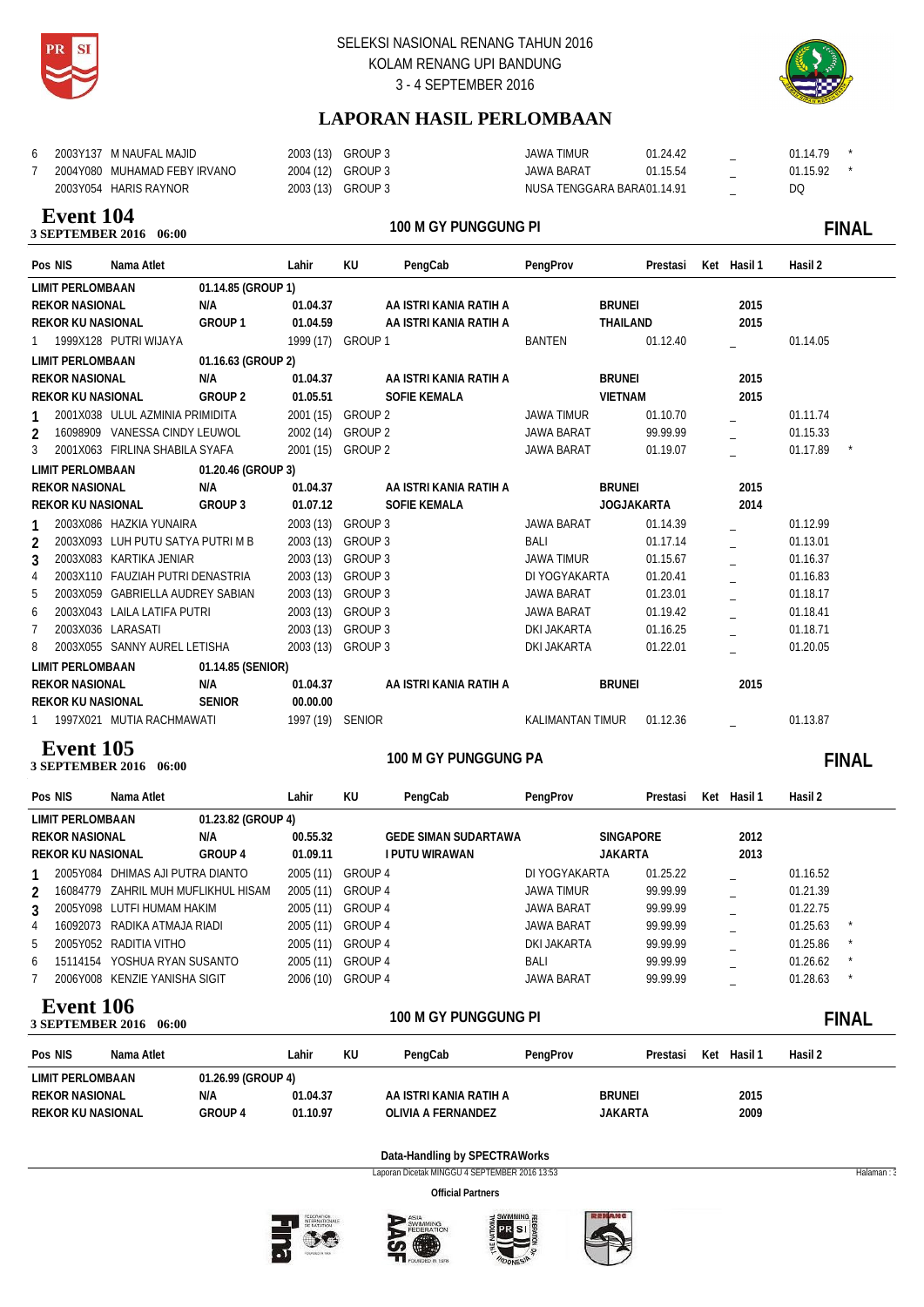



# **LAPORAN HASIL PERLOMBAAN**

|                | 15120604 MUTIARA RESHINTA PUTRI                        |           | 2005 (11) GROUP 4 | JAWA TIMUR        | 01.20.76 | 01.17.64            |
|----------------|--------------------------------------------------------|-----------|-------------------|-------------------|----------|---------------------|
| $\mathfrak{D}$ | 16093388 ELYSHA PRIBADI                                |           | 2005 (11) GROUP 4 | DKI JAKARTA       | 99.99.99 | 01.20.70            |
| $\mathbf{3}$   | 15110841 EUGENIA YOVELA                                |           | 2005 (11) GROUP 4 | <b>JAWA TIMUR</b> | 01.26.79 | 01.21.37            |
| 4              | 2005X035 ULYA MUTIARA                                  |           | 2005 (11) GROUP 4 | <b>JAWA BARAT</b> | 99.99.99 | 01.22.66            |
| 5              | 16099485 NASWANIA ASSYIFA HENDAYANA 2005 (11) GROUP 4  |           |                   | <b>JAWA BARAT</b> | 99.99.99 | 01.22.88            |
| 6              | 2005X113 DYAH AYU PRAMESTY REGITA PUT2005 (11) GROUP 4 |           |                   | DI YOGYAKARTA     | 99.99.99 | 01.25.60            |
|                | 2005X101 SABELA SAFA BAGRAF                            | 2005 (11) | GROUP 4           | JAWA BARAT        | 99.99.99 | 01.28.53<br>$\star$ |

### **100 SEPTEMBER 2016** 06:00 **Event 107**

# 100 M GY KUPU - KUPU PA **CONSERVERSITY CONSERVERSITY OF THE FINAL**

|                | Pos NIS                  | Nama Atlet                         |                                                        | Lahir             | KU                 | PengCab                 | PengProv                | Prestasi | Ket Hasil 1    | Hasil 2   |              |
|----------------|--------------------------|------------------------------------|--------------------------------------------------------|-------------------|--------------------|-------------------------|-------------------------|----------|----------------|-----------|--------------|
|                | <b>LIMIT PERLOMBAAN</b>  |                                    | 01.02.82 (GROUP 1)                                     |                   |                    |                         |                         |          |                |           |              |
|                | <b>REKOR NASIONAL</b>    |                                    | N/A                                                    | 00.52.77          |                    | <b>TRIADI FAUZI S</b>   | <b>MALAYSIA</b>         |          | 2016           |           |              |
|                | REKOR KU NASIONAL        |                                    | GROUP <sub>1</sub>                                     | 00.55.22          |                    | <b>TRIADI FAUZI S</b>   | <b>JAKARTA</b>          |          | 2009           |           |              |
| 1              |                          |                                    | 2000Y126 MUHAMMAD FAUZAN A MARTZAH 2000 (16)           |                   | GROUP 1            |                         | BALI                    | 00.59.03 |                | 00.58.96  |              |
| 2              |                          | 1998Y099 EDWARD FARAND WIJAYA      |                                                        | 1998 (18)         | GROUP 1            |                         | <b>JAWA BARAT</b>       | 00.59.40 |                | 00.59.35  |              |
| 3              |                          | 2000Y035 REZA BAYU PRASETYO        |                                                        | 2000 (16)         | GROUP 1            |                         | <b>JAWA BARAT</b>       | 01.01.23 | $\overline{a}$ | 01.01.25  |              |
| 4              |                          | 2000Y222 THEODORUS LUKI            |                                                        | 2000 (16)         | GROUP 1            |                         | <b>BANTEN</b>           | 01.01.57 |                | 01.01.50  |              |
| 5              |                          | 2000Y211 M FAJRINUL HAQ            |                                                        | 2000 (16)         | GROUP 1            |                         | SUMATERA BARAT          | 99.99.99 |                | 01.15.43  |              |
|                |                          | 1998Y046 ANDY NATANEGARA HALIM     |                                                        | 1998 (18) GROUP 1 |                    |                         | <b>KALIMANTAN TIMUR</b> | 00.56.45 | $\overline{a}$ | <b>NS</b> |              |
|                | <b>LIMIT PERLOMBAAN</b>  |                                    | 01.05.96 (GROUP 2)                                     |                   |                    |                         |                         |          |                |           |              |
|                | <b>REKOR NASIONAL</b>    |                                    | N/A                                                    | 00.52.77          |                    | TRIADI FAUZI S          | <b>MALAYSIA</b>         |          | 2016           |           |              |
|                | <b>REKOR KU NASIONAL</b> |                                    | GROUP <sub>2</sub>                                     | 00.57.24          |                    | ANDY NATANEGARA HALIM   | <b>BRUNAI</b>           |          | 2013           |           |              |
| 1              |                          | 2001Y049 AZEL ZELMI                |                                                        | 2001 (15) GROUP 2 |                    |                         | DKI JAKARTA             | 00.57.22 |                | 00.58.42  |              |
| $\overline{2}$ |                          | 2002Y039 M RADITYA D A             |                                                        | 2002 (14) GROUP 2 |                    |                         | <b>KALIMANTAN TIMUR</b> | 01.03.51 |                | 01.00.66  |              |
| 3              |                          | 2001Y127 YUDHISTIRA ANANTA O       |                                                        | 2001 (15)         | <b>GROUP 2</b>     |                         | <b>JAWA TIMUR</b>       | 01.02.21 | $\overline{a}$ | 01.01.03  |              |
| 4              |                          | 2002Y034 RASHIEF AMILA YAQIN       |                                                        | 2002 (14) GROUP 2 |                    |                         | <b>JAWA BARAT</b>       | 01.02.74 |                | 01.01.23  |              |
| 5              |                          | 2002Y030 M RAMDANIS                |                                                        | 2002 (14) GROUP 2 |                    |                         | <b>JAWA BARAT</b>       | 99.99.99 | $\overline{a}$ | 01.01.99  |              |
| 6              |                          | 2001Y044 MARCEL LUCAS LIANTO       |                                                        | 2001 (15)         | GROUP 2            |                         | <b>JAWA TIMUR</b>       | 99.99.99 |                | 01.03.07  |              |
| 7              |                          | 2002Y097 ATTHABRANI ARDIAN NUGRAHA |                                                        | 2002 (14) GROUP 2 |                    |                         | <b>JAWA BARAT</b>       | 01.07.71 |                | 01.03.14  |              |
| 8              |                          | 2001Y154 AGUNG SURYA PRATAMA       |                                                        | 2001 (15) GROUP 2 |                    |                         | <b>DKI JAKARTA</b>      | 99.99.99 |                | 01.03.64  |              |
| 9              |                          | 2002Y014 KRISNA HARIMURTI          |                                                        | 2002 (14)         | GROUP 2            |                         | <b>JAWA TENGAH</b>      | 01.12.33 | $\equiv$       | 01.03.84  |              |
| 10             |                          | 2002Y082 IRGI ANJANI BINTANG DWI P |                                                        | 2002 (14)         | GROUP 2            |                         | <b>JAWA BARAT</b>       | 99.99.99 |                | 01.05.34  |              |
| 11             |                          | 2002Y027 I GUSTI NGURAH PANCA      |                                                        | 2002 (14)         | GROUP 2            |                         | <b>BALI</b>             | 01.09.23 |                | 01.11.17  |              |
| 12             |                          | 2002Y211 RANGGA SETAJAYA           |                                                        | 2002 (14)         | GROUP <sub>2</sub> |                         | DI YOGYAKARTA           | 01.17.96 |                | 01.18.68  |              |
|                | <b>LIMIT PERLOMBAAN</b>  |                                    | 01.11.31 (GROUP 3)                                     |                   |                    |                         |                         |          |                |           |              |
|                | <b>REKOR NASIONAL</b>    |                                    | N/A                                                    | 00.52.77          |                    | <b>TRIADI FAUZI S</b>   | <b>MALAYSIA</b>         |          | 2016           |           |              |
|                | <b>REKOR KU NASIONAL</b> |                                    | GROUP 3                                                | 00.59.81          |                    | I PUTU WIRAWAN          | <b>JAKARTA</b>          |          | 2015           |           |              |
| 1              |                          | 2003Y060 ALBERTUS ANDIKA BANGUN    |                                                        | 2003 (13) GROUP 3 |                    |                         | <b>DKI JAKARTA</b>      | 01.02.79 |                | 01.01.79  |              |
| $\overline{2}$ |                          | 2003Y003 ERNEST FABIAN WIJAYA      |                                                        | 2003 (13) GROUP 3 |                    |                         | <b>JAWA BARAT</b>       | 01.05.30 |                | 01.03.13  |              |
| 3              |                          | 2003Y115 DIMAS PRAYOGO             |                                                        | 2003 (13)         | GROUP 3            |                         | <b>RIAU</b>             | 01.08.21 | $\overline{a}$ | 01.04.81  |              |
| 4              |                          | 2003Y022 AKBAR WENDI SULISTYO      |                                                        | 2003 (13)         | GROUP 3            |                         | <b>LAMPUNG</b>          | 01.10.70 |                | 01.05.56  |              |
| 5              |                          |                                    | 15118887 AA GEDE KENAS ALVARO MAHIMA 2003 (13) GROUP 3 |                   |                    |                         | <b>BALI</b>             | 99.99.99 |                | 01.08.57  |              |
| 6              |                          | 2003Y039 GILBERT DAMANIK           |                                                        | 2003 (13)         | GROUP 3            |                         | JAWA BARAT              | 01.14.91 |                | 01.08.86  |              |
| 7              |                          | 16095345 M ESA RIZAL ALI           |                                                        | 2003 (13) GROUP 3 |                    |                         | <b>JAWA BARAT</b>       | 99.99.99 |                | 01.13.46  |              |
|                | <b>LIMIT PERLOMBAAN</b>  |                                    | 01.01.36 (SENIOR)                                      |                   |                    |                         |                         |          |                |           |              |
|                | <b>REKOR NASIONAL</b>    |                                    | N/A                                                    | 00.52.77          |                    | <b>TRIADI FAUZI S</b>   | <b>MALAYSIA</b>         |          | 2016           |           |              |
|                | <b>REKOR KU NASIONAL</b> |                                    | <b>SENIOR</b>                                          | 00.00.00          |                    |                         |                         |          |                |           |              |
| 1              |                          | 1996Y100 ABRIAN ADRI NYOMAN        |                                                        | 1996 (20)         | <b>SENIOR</b>      |                         | SUMATERA BARAT          | 00.57.07 |                | 00.57.10  |              |
| 2              |                          | 1994Y121 ALHBERD HENDRI            |                                                        | 1994 (22) SENIOR  |                    |                         | <b>SUMATERA BARAT</b>   | 99.99.99 |                | 01.05.97  |              |
|                | <b>Event 108</b>         |                                    |                                                        |                   |                    |                         |                         |          |                |           |              |
|                |                          | 3 SEPTEMBER 2016 06:00             |                                                        |                   |                    | 100 M GY KUPU - KUPU PI |                         |          |                |           | <b>FINAL</b> |
|                |                          |                                    |                                                        |                   |                    |                         |                         |          |                |           |              |
|                | Pos NIS                  | Nama Atlet                         |                                                        | Lahir             | KU                 | PengCab                 | PengProv                | Prestasi | Ket Hasil 1    | Hasil 2   |              |

### **Data-Handling by SPECTRAWorks**

Laporan Dicetak MINGGU 4 SEPTEMBER 2016 13:53 Halaman : 4







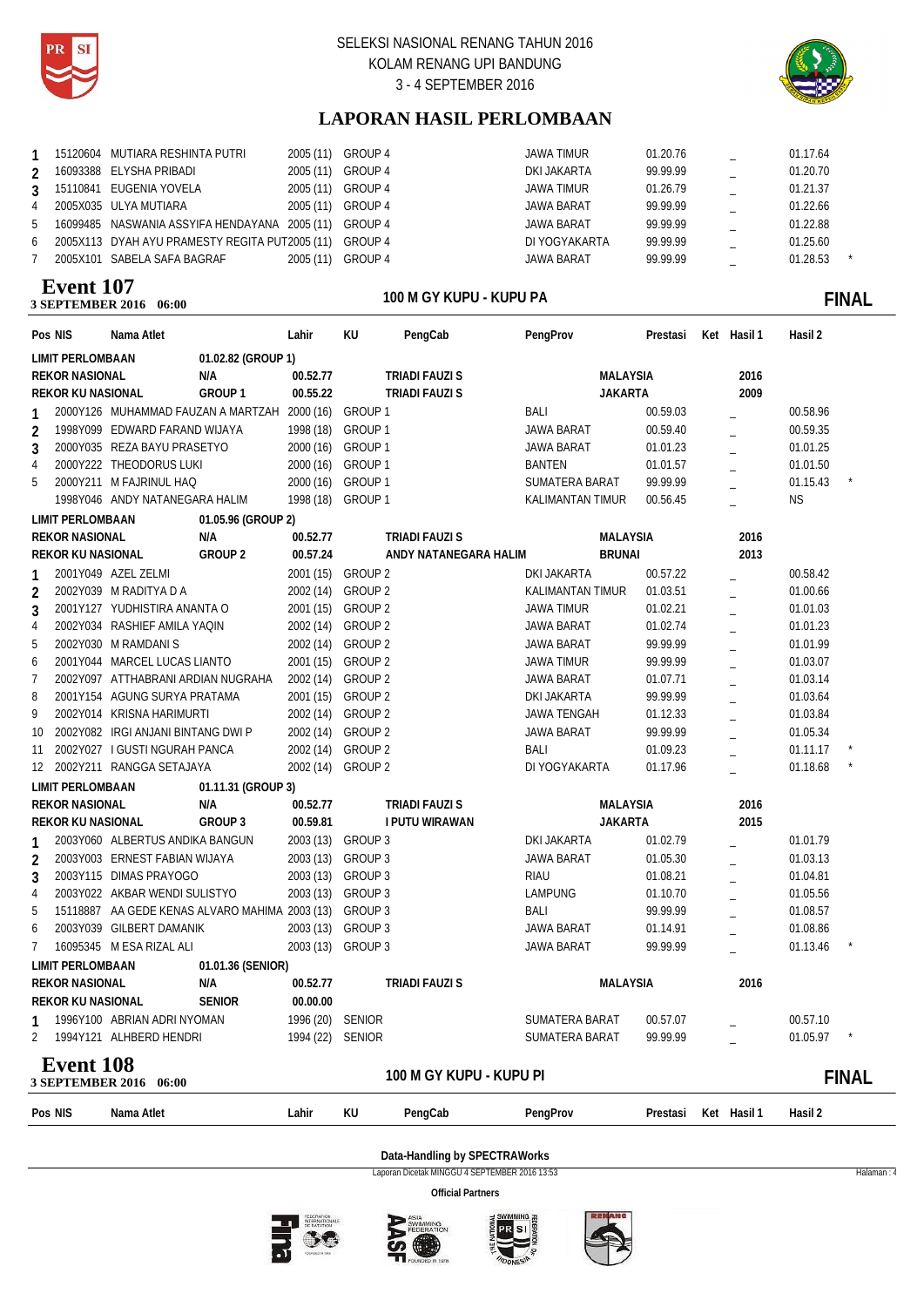



# **LAPORAN HASIL PERLOMBAAN**

| <b>LIMIT PERLOMBAAN</b>                              | 01.12.09 (GROUP 1)  |                     |                    |                 |      |          |
|------------------------------------------------------|---------------------|---------------------|--------------------|-----------------|------|----------|
| <b>REKOR NASIONAL</b>                                | N/A<br>01.02.00     | ANGEL GABRIELLA YUS | <b>BRUNEI</b>      |                 | 2015 |          |
| <b>REKOR KU NASIONAL</b>                             | GROUP 1<br>01.02.77 | MONALIZA            | <b>JAKARTA</b>     |                 | 2014 |          |
| 1998X037 OLIVIA A FERNANDEZ<br>1                     |                     | 1998 (18) GROUP 1   | <b>JAWA BARAT</b>  | 01.04.36        |      | 01.04.76 |
| 1999X077 PAULINA JANET PRASETYA<br>$\overline{2}$    |                     | 1999 (17) GROUP 1   | <b>JAWA TIMUR</b>  | 01.12.34        |      | 01.10.13 |
| <b>LIMIT PERLOMBAAN</b>                              | 01.13.81 (GROUP 2)  |                     |                    |                 |      |          |
| <b>REKOR NASIONAL</b>                                | N/A<br>01.02.00     | ANGEL GABRIELLA YUS | <b>BRUNEI</b>      |                 | 2015 |          |
| <b>REKOR KU NASIONAL</b>                             | GROUP 2<br>01.02.03 | ANGEL GABRIELLA YUS | <b>JAKARTA</b>     |                 | 2015 |          |
| 2002X090 ADINDA KUSUMA NINGRUM<br>1                  |                     | 2002 (14) GROUP 2   | <b>JAWA BARAT</b>  | 99.99.99        |      | 01.07.12 |
| 2001X007 BRIZA ARIDAINTY ARDIYANTO<br>$\overline{2}$ | 2001 (15)           | GROUP 2             | <b>JAWA TIMUR</b>  | 01.08.36        |      | 01.09.83 |
| 2002X016 RENATA BERLIANA<br>3                        | 2002 (14)           | GROUP 2             | <b>JAWA TIMUR</b>  | 01.08.42        |      | 01.10.48 |
| 4<br>2001X074 FEMIA MIFTAH ANGGRAENY                 | 2001 (15)           | GROUP 2             | <b>JAWA TENGAH</b> | 01.14.79        |      | 01.10.69 |
| 5<br>2002X014 INTAN PUTRI ADHIKA FENADI              | 2002 (14)           | GROUP 2             | BALI               | 01.10.01        |      | 01.10.82 |
| 2001X086 ALISA KANIA<br>6                            | 2001 (15)           | GROUP 2             | <b>JAWA BARAT</b>  | 01.12.58        |      | 01.11.94 |
| 7<br>2001X082 SITI ARIFAH FADHILAH                   |                     | 2001 (15) GROUP 2   | JAWA BARAT         | 01.10.71        |      | 01.13.17 |
| LIMIT PERLOMBAAN                                     | 01.17.50 (GROUP 3)  |                     |                    |                 |      |          |
| <b>REKOR NASIONAL</b>                                | N/A<br>01.02.00     | ANGEL GABRIELLA YUS | BRUNEI             |                 | 2015 |          |
| <b>REKOR KU NASIONAL</b>                             | GROUP 3<br>01.05.63 | OLGA HALIM          |                    | <b>HONGKONG</b> | 1993 |          |
| 2003X003 VANESSA SANJOYO<br>1                        |                     | 2003 (13) GROUP 3   | <b>JAWA TENGAH</b> | 01.09.35        |      | 01.09.33 |
| 2003X088 JERSEY KARTINA BEALES<br>$\mathfrak{p}$     | 2003 (13)           | GROUP 3             | BALI               | 01.12.65        |      | 01.12.51 |
| 2003X015 MAURA KHALISA<br>3                          | 2003 (13)           | GROUP 3             | JAWA BARAT         | 99.99.99        |      | 01.14.82 |
| 4<br>2003X086 HAZKIA YUNAIRA                         | 2003 (13)           | GROUP 3             | <b>JAWA BARAT</b>  | 01.17.33        |      | 01.16.69 |
| 5<br>16089764 FARAH DIBA                             | 2003 (13)           | GROUP 3             | <b>BANTEN</b>      | 99.99.99        |      | 01.25.87 |
|                                                      |                     |                     |                    |                 |      |          |

# **Event 109**<br>3 SEPTEMBER 2016 06:00

# **400 M GY GANTI PERORANGAN PA 3 SEPTEMBER 2016 06:00 FINAL**

| Pos NIS                  | Nama Atlet                      |                    | Lahir            | KU                | PengCab                      | PengProv          | Prestasi         | Ket Hasil 1 | Hasil 2  |              |
|--------------------------|---------------------------------|--------------------|------------------|-------------------|------------------------------|-------------------|------------------|-------------|----------|--------------|
| <b>LIMIT PERLOMBAAN</b>  |                                 | 05.15.70 (GROUP 1) |                  |                   |                              |                   |                  |             |          |              |
| <b>REKOR NASIONAL</b>    |                                 | N/A                | 04.25.19         |                   | ALBERT C SUTANTO             | <b>BRUNEI</b>     |                  | 1999        |          |              |
| <b>REKOR KU NASIONAL</b> |                                 | GROUP 1            | 04.34.94         |                   | <b>RICKY ANGGAWIJAYA</b>     |                   | <b>SINGAPORE</b> | 2014        |          |              |
|                          | 2000Y003 M ALIFKA IHSAN         |                    |                  | 2000 (16) GROUP 1 |                              | <b>BANTEN</b>     | 05.08.65         |             | DQ       |              |
| <b>LIMIT PERLOMBAAN</b>  |                                 | 05.31.49 (GROUP 2) |                  |                   |                              |                   |                  |             |          |              |
| <b>REKOR NASIONAL</b>    |                                 | N/A                | 04.25.19         |                   | ALBERT C SUTANTO             | <b>BRUNEI</b>     |                  | 1999        |          |              |
| <b>REKOR KU NASIONAL</b> |                                 | GROUP 2            | 04.34.27         |                   | ALBERT C SUTANTO             | THAILAND          |                  | 1995        |          |              |
|                          | 2001Y071 CARLSTON SUNG          |                    | 2001 (15)        | <b>GROUP 2</b>    |                              | <b>JAWA BARAT</b> | 04.58.96         |             | 05.01.03 |              |
| $\mathfrak{p}$           | 2001Y063 M FURQON ROLLAND B     |                    | 2001 (15)        | <b>GROUP 2</b>    |                              | <b>JAWA TIMUR</b> | 99.99.99         |             | 05.02.74 |              |
| 3                        | 2002Y030 M RAMDANIS             |                    | 2002 (14)        | <b>GROUP 2</b>    |                              | <b>JAWA BARAT</b> | 99.99.99         |             | 05.05.16 |              |
| $\overline{4}$           | 2002Y058 GILBERT SUNG           |                    | 2002 (14)        | <b>GROUP 2</b>    |                              | <b>JAWA BARAT</b> | 05.25.43         |             | 05.24.01 |              |
| 5                        | 2002Y200 M ABDI TARUNA PRATAMA  |                    | 2002 (14)        | GROUP 2           |                              | <b>PAPUA</b>      | 99.99.99         |             | 05.51.16 |              |
|                          | 2002Y118 FAIZHAL DEWANTARA      |                    |                  | 2002 (14) GROUP 2 |                              | <b>RIAU</b>       | 05.17.15         |             | DQ       |              |
| <b>LIMIT PERLOMBAAN</b>  |                                 | 05.58.36 (GROUP 3) |                  |                   |                              |                   |                  |             |          |              |
| <b>REKOR NASIONAL</b>    |                                 | N/A                | 04.25.19         |                   | ALBERT C SUTANTO             | <b>BRUNEI</b>     |                  | 1999        |          |              |
| <b>REKOR KU NASIONAL</b> |                                 | GROUP 3            | 04.50.00         |                   | <b>BRYAN TJUT</b>            |                   | <b>PALEMBANG</b> | 2012        |          |              |
|                          | 2003Y152 ALHAQI INSAN PRATAMA   |                    | 2003 (13)        | GROUP 3           |                              | DI YOGYAKARTA     | 05.21.96         |             | 05.18.14 |              |
| $\mathfrak{p}$           | 2003Y022 AKBAR WENDI SULISTYO   |                    |                  | 2003 (13) GROUP 3 |                              | <b>LAMPUNG</b>    | 05.40.50         |             | 05.26.84 |              |
| 3                        | 2004Y053 NATHANAEL NOAH HANDOJO |                    | 2004 (12)        | GROUP 3           |                              | DKI JAKARTA       | 99.99.99         |             | 05.33.84 |              |
| 4                        | 2004Y080 MUHAMAD FEBY IRVANO    |                    |                  | 2004 (12) GROUP 3 |                              | JAWA BARAT        | 99.99.99         |             | 05.49.72 |              |
| <b>LIMIT PERLOMBAAN</b>  |                                 | 05.08.36 (SENIOR)  |                  |                   |                              |                   |                  |             |          |              |
| <b>REKOR NASIONAL</b>    |                                 | N/A                | 04.25.19         |                   | ALBERT C SUTANTO             | <b>BRUNEI</b>     |                  | 1999        |          |              |
| <b>REKOR KU NASIONAL</b> |                                 | <b>SENIOR</b>      | 00.00.00         |                   |                              |                   |                  |             |          |              |
|                          | 1 1993Y114 ALFHRED HENDRI       |                    | 1993 (23) SENIOR |                   |                              | SUMATERA BARAT    | 05.00.55         |             | 05.15.24 |              |
| <b>Event 110</b>         | 3 SEPTEMBER 2016 06:00          |                    |                  |                   | 400 M GY GANTI PERORANGAN PI |                   |                  |             |          | <b>FINAL</b> |

**Data-Handling by SPECTRAWorks** Laporan Dicetak MINGGU 4 SEPTEMBER 2016 13:53 Halaman : 5









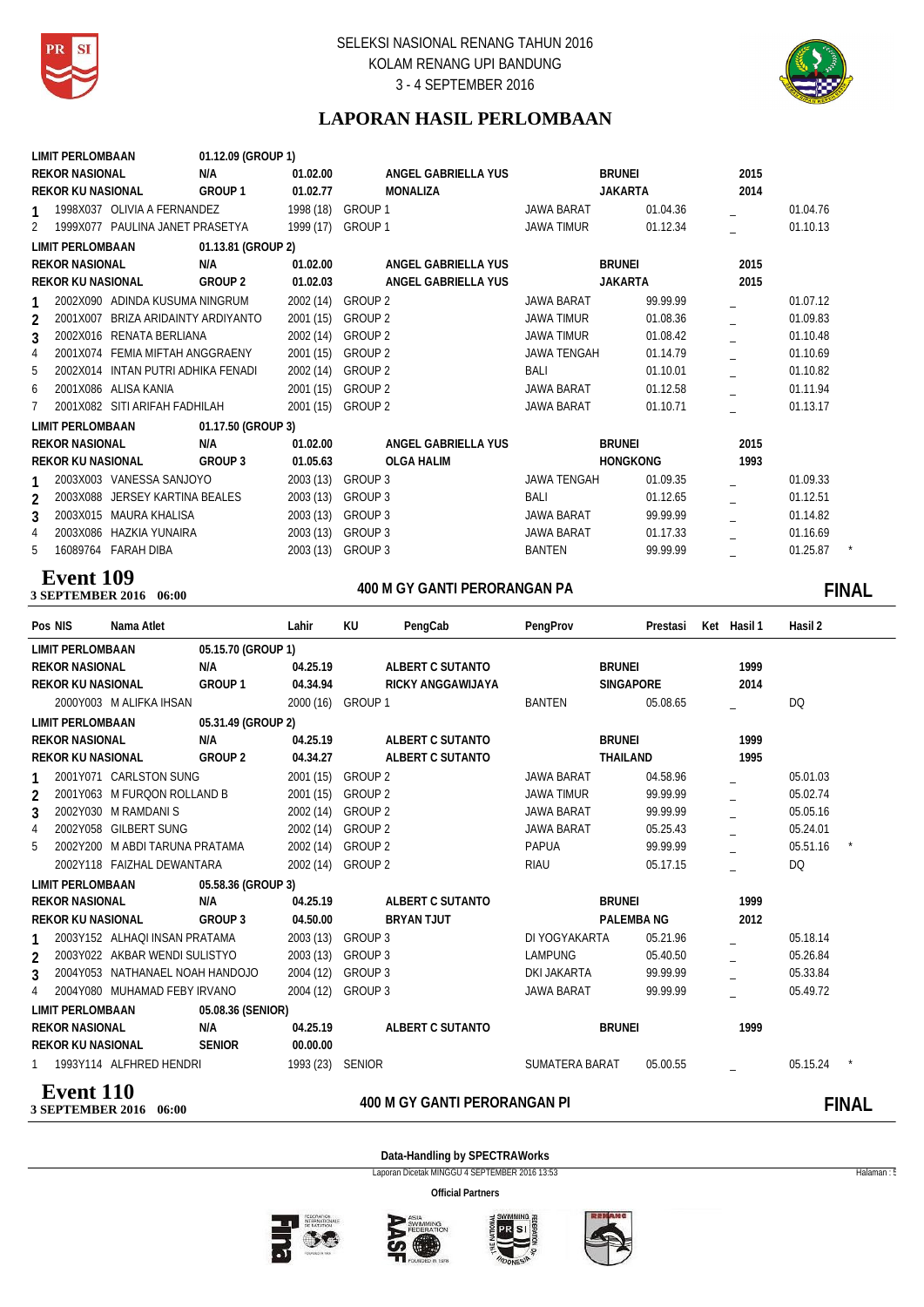



# **LAPORAN HASIL PERLOMBAAN**

| Pos NIS        |                          | Nama Atlet                         |                    | Lahir             | KU                 | PengCab                  | PengProv           | Prestasi       | Ket Hasil 1 | Hasil 2  |              |
|----------------|--------------------------|------------------------------------|--------------------|-------------------|--------------------|--------------------------|--------------------|----------------|-------------|----------|--------------|
|                | <b>LIMIT PERLOMBAAN</b>  |                                    | 05.50.76 (GROUP 2) |                   |                    |                          |                    |                |             |          |              |
|                | <b>REKOR NASIONAL</b>    |                                    | N/A                | 04.54.64          |                    | AZZAHRA PERMATAHANI      |                    | PALEMBANG      | 2016        |          |              |
|                | <b>REKOR KU NASIONAL</b> |                                    | GROUP <sub>2</sub> | 05.06.61          |                    | <b>FIBRIANI R MARITA</b> |                    | <b>JAKARTA</b> | 2009        |          |              |
| 1              |                          | 2001X068 DAMA LARISSA A S          |                    | 2001 (15) GROUP 2 |                    |                          | <b>JAWA TIMUR</b>  | 99.99.99       |             | 06.00.41 |              |
|                | <b>LIMIT PERLOMBAAN</b>  |                                    | 06.08.30 (GROUP 3) |                   |                    |                          |                    |                |             |          |              |
|                | <b>REKOR NASIONAL</b>    |                                    | N/A                | 04.54.64          |                    | AZZAHRA PERMATAHANI      |                    | PALEMBANG      | 2016        |          |              |
|                | <b>REKOR KU NASIONAL</b> |                                    | GROUP 3            | 04.58.44          |                    | AZZAHRA PERMATAHANI      |                    | <b>VIETNAM</b> | 2015        |          |              |
| 1              |                          | 2004X013 MARTINA AYU PRATIWI       |                    | 2004 (12)         | <b>GROUP 3</b>     |                          | <b>JAWA TIMUR</b>  | 99.99.99       |             | 05.44.54 |              |
| $\overline{2}$ |                          | 2003X093 LUH PUTU SATYA PUTRI M B  |                    | 2003 (13)         | GROUP 3            |                          | <b>BALI</b>        | 05.51.92       |             | 05.45.84 |              |
| 3              |                          | 2003X015 MAURA KHALISA             |                    | 2003 (13)         | GROUP 3            |                          | <b>JAWA BARAT</b>  | 06.02.72       |             | 05.51.74 |              |
| 4              |                          | 2004X032 AISHA JENAR LAKSITADEVI   |                    | 2004 (12)         | GROUP 3            |                          | <b>DKI JAKARTA</b> | 99.99.99       |             | 06.01.58 |              |
|                | <b>Event</b> 111         |                                    |                    |                   |                    |                          |                    |                |             |          |              |
|                |                          | 3 SEPTEMBER 2016 13:49             |                    |                   |                    | 50 M GY DADA PA          |                    |                |             |          | <b>FINAL</b> |
| Pos NIS        |                          | Nama Atlet                         |                    | Lahir             | KU                 | PengCab                  | PengProv           | Prestasi       | Ket Hasil 1 | Hasil 2  |              |
|                | <b>LIMIT PERLOMBAAN</b>  |                                    | 00.33.12 (GROUP 1) |                   |                    |                          |                    |                |             |          |              |
|                | <b>REKOR NASIONAL</b>    |                                    | N/A                | 00.27.82          |                    | <b>INDRA GUNAWAN</b>     |                    | <b>ROMA</b>    | 2009        |          |              |
|                | <b>REKOR KU NASIONAL</b> |                                    | GROUP 1            | 00.29.40          |                    | NICKO BIONDI             |                    | <b>BANDUNG</b> | 2007        |          |              |
|                |                          | 2000Y199 M DWIKY RAHARJO           |                    | 2000 (16)         | GROUP 1            |                          | <b>BANTEN</b>      | 00.30.85       |             | 00.30.69 |              |
| 2              |                          | 1999Y002 ALVIN PURWANDHA           |                    | 1999 (17)         | GROUP 1            |                          | DKI JAKARTA        | 00.30.23       |             | 00.31.18 |              |
| $\mathbf{3}$   |                          | 1999Y148 LINGGA ARIEH PRADITYA     |                    | 1999 (17)         | GROUP 1            |                          | JAWA TENGAH        | 00.31.64       |             | 00.31.22 |              |
| 4              |                          | 1999Y164 ICHWAN RAMADHAN MULYONO   |                    | 1999 (17)         | GROUP 1            |                          | <b>JAWA TIMUR</b>  | 00.31.42       |             | 00.31.26 |              |
| 5              |                          | 2000Y031 GILBERT SETIAWAN          |                    | 2000 (16)         | GROUP 1            |                          | JAWA BARAT         | 00.31.91       | L.          | 00.31.57 |              |
| 6              |                          | 2000Y110 DAVID GINTING             |                    | 2000 (16)         | GROUP 1            |                          | <b>LAMPUNG</b>     | 00.32.09       | $\equiv$    | 00.31.86 |              |
| $\overline{7}$ |                          | 2000Y167 M RAFLIANSYAH F D         |                    | 2000(16)          | GROUP 1            |                          | <b>JAWA BARAT</b>  | 00.32.43       | $\equiv$    | 00.32.04 |              |
| 8              |                          | 2000Y126 MUHAMMAD FAUZAN A MARTZAH |                    | 2000 (16)         | GROUP 1            |                          | BALI               | 00.33.16       |             | 00.32.26 |              |
| 9              |                          | 2000Y242 ALWAN NAUVAL HAIDAR       |                    | 2000 (16)         | GROUP 1            |                          | <b>JAWA BARAT</b>  | 00.32.91       | L.          | 00.32.45 |              |
| 10             |                          | 1999Y155 IQBAL HARITS ASADULLAH    |                    | 1999 (17)         | GROUP 1            |                          | DKI JAKARTA        | 00.32.85       |             | 00.32.73 |              |
| 11             |                          | 1999Y194 RISCY CAHYO RAHARJO       |                    | 1999 (17)         | GROUP 1            |                          | <b>JAWA TENGAH</b> | 00.33.65       |             | 00.33.31 |              |
| 12             |                          | 15107000 DHANY FAHREZA             |                    | 2000(16)          | GROUP <sub>1</sub> |                          | <b>LAMPUNG</b>     | 00.34.79       |             | 00.33.43 |              |
| 13             |                          | 2000Y237 RUSELL TJAKRALAKSANA      |                    | 2000 (16)         | GROUP 1            |                          | JAWA BARAT         | 00.34.13       |             | 00.33.88 |              |
| 14             |                          | 2000Y166 RANGGA HATTA SUWARGA      |                    | 2000 (16)         | GROUP 1            |                          | <b>BANTEN</b>      | 99.99.99       |             | 00.35.33 |              |
|                | <b>LIMIT PERLOMBAAN</b>  |                                    | 00.34.78 (GROUP 2) |                   |                    |                          |                    |                |             |          |              |
|                | <b>REKOR NASIONAL</b>    |                                    | N/A                | 00.27.82          |                    | <b>INDRA GUNAWAN</b>     |                    | <b>ROMA</b>    | 2009        |          |              |
|                | <b>REKOR KU NASIONAL</b> |                                    | <b>GROUP 2</b>     | 00.30.48          |                    | <b>ILHAM ACHMAD T</b>    |                    | <b>JAKARTA</b> | 2013        |          |              |
|                |                          | 2001Y079 MOCHAMMAD RAFLY FIRMAN S  |                    |                   | 2001 (15) GROUP 2  |                          | JAWA BARAT         | 00.31.04       |             | 00.31.43 |              |
| 2              |                          | 2002Y013 RADYA NEAXZI SAPUTRA      |                    | 2002 (14) GROUP 2 |                    |                          | <b>JAWA TIMUR</b>  | 00.31.84       |             | 00.31.50 |              |
| 3              |                          | 15114359 AHNAF KAMAL PASYA         |                    |                   | 2002 (14) GROUP 2  |                          | JAWA TENGAH        | 99.99.99       |             | 00.31.57 |              |
| 3              |                          | 2001Y081 KEANU TRISTAN NAYOAN      |                    |                   | 2001 (15) GROUP 2  |                          | DI YOGYAKARTA      | 00.32.47       |             | 00.31.57 |              |
| 5              |                          | 2001Y063 M FURQON ROLLAND B        |                    |                   | 2001 (15) GROUP 2  |                          | JAWA TIMUR         | 99.99.99       |             | 00.32.50 |              |
| 6              |                          | 15117467 NIZAR MAULANA             |                    | 2001 (15) GROUP 2 |                    |                          | JAWA BARAT         | 00.34.36       |             | 00.32.70 |              |
| 7              |                          | 2001Y062 MUHAMMAD RAFI ZAHARSYAH   |                    | 2001 (15) GROUP 2 |                    |                          | JAWA TENGAH        | 00.32.69       |             | 00.32.75 |              |
| 8              |                          | 2001Y034 RAMADHAN PUTRA ANGGERI    |                    |                   | 2001 (15) GROUP 2  |                          | DKI JAKARTA        | 00.35.23       |             | 00.33.71 |              |
| 9              |                          | 2002Y186 VITO WARADHANA            |                    | 2002 (14) GROUP 2 |                    |                          | DKI JAKARTA        | 00.36.28       |             | 00.34.31 |              |
| 10             |                          | 16097401 ALPIN ABDURAHMAN          |                    | 2002 (14) GROUP 2 |                    |                          | JAWA BARAT         | 99.99.99       |             | 00.35.23 |              |
| 11             |                          | 2001Y195 TAUFIQURRAHMAN            |                    | 2001 (15) GROUP 2 |                    |                          | <b>LAMPUNG</b>     | 00.36.92       |             | 00.35.38 |              |
|                |                          | 12 2002Y058 GILBERT SUNG           |                    |                   | 2002 (14) GROUP 2  |                          | JAWA BARAT         | 00.36.28       |             | 00.35.97 |              |
|                |                          | 13 15120173 FADHILAH FAJAR MULYADI |                    |                   | 2001 (15) GROUP 2  |                          | SUMATERA BARAT     | 00.35.53       |             | 00.37.53 |              |
|                | <b>LIMIT PERLOMBAAN</b>  |                                    | 00.37.59 (GROUP 3) |                   |                    |                          |                    |                |             |          |              |
|                | <b>REKOR NASIONAL</b>    |                                    | N/A                | 00.27.82          |                    | <b>INDRA GUNAWAN</b>     |                    | <b>ROMA</b>    | 2009        |          |              |
|                | <b>REKOR KU NASIONAL</b> |                                    | GROUP 3            | 00.31.84          |                    | RADYA NEAXZI SAPUTRA     |                    | <b>VIETNAM</b> | 2015        |          |              |
|                |                          | 2003Y060 ALBERTUS ANDIKA BANGUN    |                    | 2003 (13) GROUP 3 |                    |                          | DKI JAKARTA        | 00.34.40       |             | 00.33.28 |              |

**Data-Handling by SPECTRAWorks**

Laporan Dicetak MINGGU 4 SEPTEMBER 2016 13:53 Halaman : 6







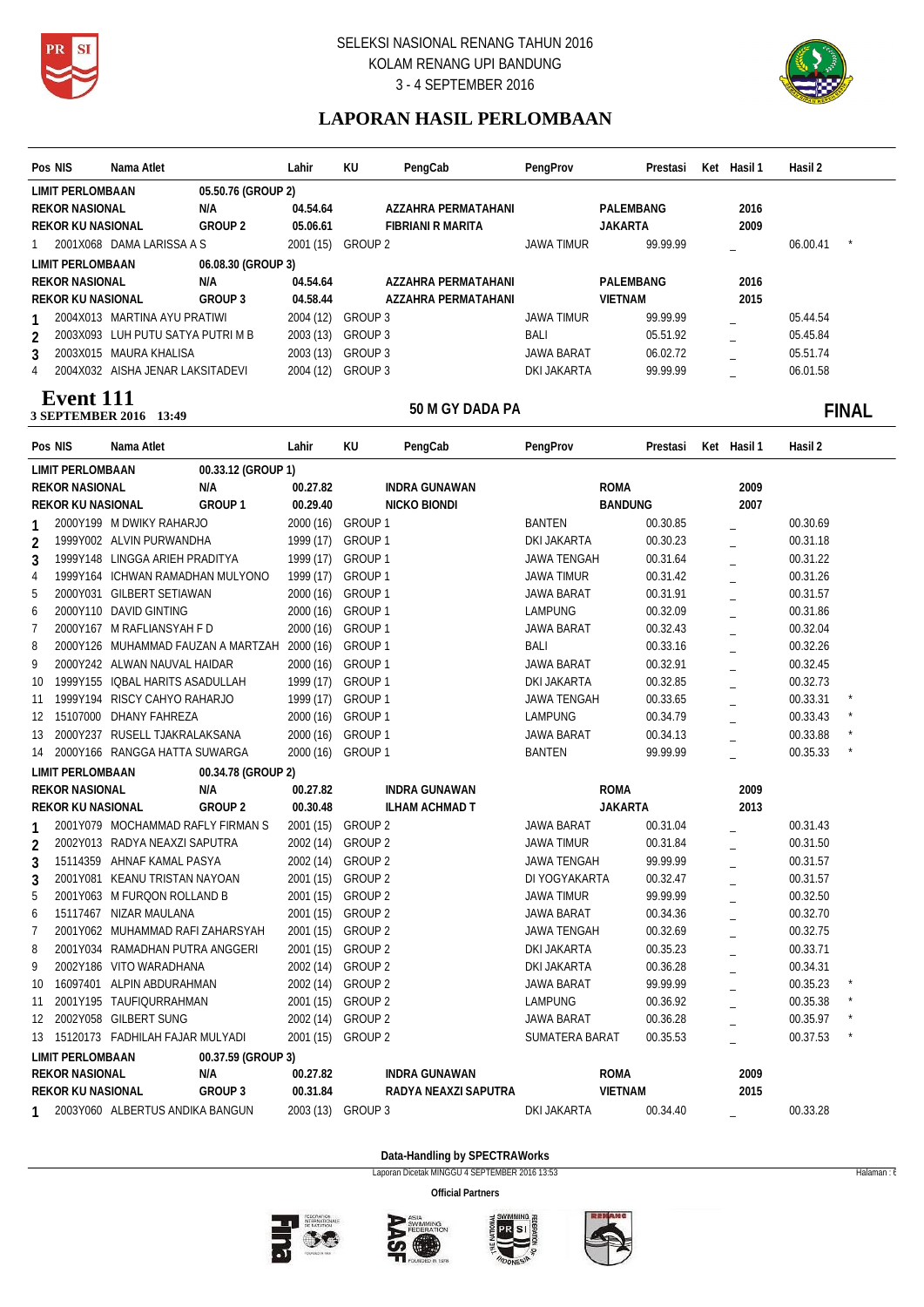



# **LAPORAN HASIL PERLOMBAAN**

| $\mathfrak{p}$ | 2003Y192 ABDUL AZIZ AZIZI |                              | 2003 (13) | GROUP 3              | <b>LAMPUNG</b>    | 00.36.67 |      | 00.34.35 |         |
|----------------|---------------------------|------------------------------|-----------|----------------------|-------------------|----------|------|----------|---------|
| 3              | 2003Y150                  | YEFTA ISRAEL                 | 2003 (13) | GROUP 3              | JAWA TIMUR        | 00.37.91 |      | 00.34.45 |         |
| 4              |                           | 15121936 DAFFY RAISAN NAUFAL | 2004 (12) | GROUP 3              | JAWA BARAT        | 99.99.99 |      | 00.34.93 |         |
| 5              | 2003Y065                  | AFKHA AFRIZA YUNANTO         | 2003 (13) | GROUP 3              | <b>LAMPUNG</b>    | 00.36.33 |      | 00.35.26 |         |
| 6              | 16088486                  | ZIDANE BIMO ANKY             | 2004 (12) | GROUP 3              | JAWA TIMUR        | 99.99.99 |      | 00.35.82 |         |
|                | 15126631                  | MUH. YASIRDZAKY ILYAS        | 2003(13)  | GROUP 3              | SULAWESI SELATAN  | 99.99.99 |      | 00.35.92 |         |
| 8              | 2003Y118                  | HILMI FAWWAZ PUTRA           | 2003 (13) | GROUP 3              | <b>JAWA BARAT</b> | 99.99.99 |      | 00.36.23 |         |
| 9              | 2003Y044                  | MIFTAH FACHRUDDIN            | 2003 (13) | GROUP 3              | <b>JAWA BARAT</b> | 00.39.38 |      | 00.36.69 |         |
|                | <b>LIMIT PERLOMBAAN</b>   | 00.32.35 (SENIOR)            |           |                      |                   |          |      |          |         |
|                | <b>REKOR NASIONAL</b>     | N/A                          | 00.27.82  | <b>INDRA GUNAWAN</b> | <b>ROMA</b>       |          | 2009 |          |         |
|                | REKOR KU NASIONAL         | <b>SENIOR</b>                | 00.00.00  |                      |                   |          |      |          |         |
|                | 1993Y114 ALFHRED HENDRI   |                              | 1993 (23) | <b>SENIOR</b>        | SUMATERA BARAT    | 00.31.50 |      | 00.30.85 |         |
| $\mathcal{P}$  | 1996Y183 ALOYSIUS MICHAEL |                              | 1996 (20) | <b>SENIOR</b>        | JAWA BARAT        | 00.32.21 |      | 00.30.90 |         |
| 3              | 1994Y121                  | ALHBERD HENDRI               | 1994 (22) | <b>SENIOR</b>        | SUMATERA BARAT    | 99.99.99 |      | 00.31.77 |         |
| 4              | 1995Y167                  | MELKY S WANEY                | 1995 (21) | <b>SENIOR</b>        | <b>PAPUA</b>      | 99.99.99 |      | 00.33.77 | $\star$ |
|                |                           |                              |           |                      |                   |          |      |          |         |

## **50 M GY DADA PI**<br>3 SEPTEMBER 2016 06:00 **Event 112**

# **06:000 THE SOLUTION SOLUTION SOLUTION SOLUTION SOLUTION SET ALCOHOLOGY DADA PICK SUPPORT OF STATE STATE STATE STATE STATE STATE STATE STATE STATE STATE STATE STATE STATE STATE STATE STATE STATE STATE STATE STATE STATE STA**

|                | Pos NIS                  | Nama Atlet                       |                    | Lahir             | KU      | PengCab                 | PengProv                   |                | Prestasi | Ket Hasil 1    | Hasil 2  |               |
|----------------|--------------------------|----------------------------------|--------------------|-------------------|---------|-------------------------|----------------------------|----------------|----------|----------------|----------|---------------|
|                | <b>LIMIT PERLOMBAAN</b>  |                                  | 00.38.77 (GROUP 1) |                   |         |                         |                            |                |          |                |          |               |
|                | <b>REKOR NASIONAL</b>    |                                  | N/A                | 00.33.34          |         | JANICE TANDIOKUSUMA     |                            | SINGAPORE      |          | 2014           |          |               |
|                | <b>REKOR KU NASIONAL</b> |                                  | GROUP 1            | 00.33.34          |         | JANICE TANDIOKUSUMA     |                            | SINGAPORE      |          | 2014           |          |               |
| 1              |                          | 1999X010 PUTI ERIKA VIRGINIA     |                    | 1999 (17) GROUP 1 |         |                         | <b>JAWA BARAT</b>          |                | 00.36.68 |                | 00.37.27 |               |
|                | <b>LIMIT PERLOMBAAN</b>  |                                  | 00.39.69 (GROUP 2) |                   |         |                         |                            |                |          |                |          |               |
|                | <b>REKOR NASIONAL</b>    |                                  | N/A                | 00.33.34          |         | JANICE TANDIOKUSUMA     |                            | SINGAPORE      |          | 2014           |          |               |
|                | <b>REKOR KU NASIONAL</b> |                                  | GROUP <sub>2</sub> | 00.34.30          |         | LIVIA VALIANT KOSTAMAN  |                            | <b>JAKARTA</b> |          | 2014           |          |               |
|                |                          | 15111921 APRILIA CAHYA WIJAYANTI |                    | 2002 (14) GROUP 2 |         |                         | <b>JAWA BARAT</b>          |                | 00.37.71 |                | 00.35.75 |               |
| $\overline{2}$ |                          | 2002X018 NI MADE PUTRI YUNADI    |                    | 2002 (14) GROUP 2 |         |                         | BALI                       |                | 00.35.71 |                | 00.35.87 |               |
| 3              |                          | 2001X040 YASHINTA DWI NURAINI    |                    | 2001 (15) GROUP 2 |         |                         | <b>JAWA BARAT</b>          |                | 00.37.19 |                | 00.36.67 |               |
| 4              |                          | 2001X068 DAMA LARISSA A S        |                    | 2001 (15) GROUP 2 |         |                         | <b>JAWA TIMUR</b>          |                | 00.37.71 |                | 00.37.41 |               |
| 5              |                          | 2001X038 ULUL AZMINIA PRIMIDITA  |                    | 2001 (15) GROUP 2 |         |                         | <b>JAWA TIMUR</b>          |                | 00.37.61 |                | 00.37.43 |               |
| 6              |                          | 16098909 VANESSA CINDY LEUWOL    |                    | 2002 (14) GROUP 2 |         |                         | <b>JAWA BARAT</b>          |                | 99.99.99 |                | 00.37.49 |               |
| 7              |                          | 2001X021 PUTRI ANKIE             |                    | 2001 (15) GROUP 2 |         |                         | NUSA TENGGARA BARA00.41.37 |                |          |                | 00.40.50 |               |
| 8              |                          | 2001X097 AMANDA APRIL            |                    | 2001 (15) GROUP 2 |         |                         | <b>BANTEN</b>              |                | 00.41.80 | $\overline{a}$ | 00.40.64 |               |
| 9              |                          | 2002X120 YASMIN NAWAL            |                    | 2002 (14) GROUP 2 |         |                         | <b>JAWA BARAT</b>          |                | 00.41.02 | $\overline{a}$ | 00.40.88 |               |
| 10             |                          | 2002X143 ANDINI LUTHFIYAH SAFA   |                    | 2002 (14) GROUP 2 |         |                         | <b>LAMPUNG</b>             |                | 00.40.66 | $\overline{a}$ | 00.41.02 |               |
| 11             |                          | 2002X119 PUTRI KINANTHI          |                    | 2002 (14) GROUP 2 |         |                         | DI YOGYAKARTA              |                | 00.39.72 |                | 00.41.32 |               |
|                |                          | 12 2002X122 SITTI AISYAH         |                    | 2002 (14) GROUP 2 |         |                         | KALIMANTAN TIMUR           |                | 00.42.57 |                | 00.43.25 | $\pmb{\star}$ |
|                | <b>LIMIT PERLOMBAAN</b>  |                                  | 00.41.68 (GROUP 3) |                   |         |                         |                            |                |          |                |          |               |
|                | <b>REKOR NASIONAL</b>    |                                  | N/A                | 00.33.34          |         | JANICE TANDIOKUSUMA     |                            | SINGAPORE      |          | 2014           |          |               |
|                | REKOR KU NASIONAL        |                                  | GROUP 3            | 00.34.88          |         | <b>LAILA SITI AMINA</b> |                            | <b>JAKARTA</b> |          | 2014           |          |               |
| 1              |                          | 2004X034 RAHMALIA AZAHRA         |                    | 2004 (12) GROUP 3 |         |                         | <b>KALIMANTAN TIMUR</b>    |                | 00.37.35 |                | 00.36.23 |               |
| 2              |                          | 2003X002 FELITA KALYANA          |                    | 2003 (13) GROUP 3 |         |                         | <b>JAWA TIMUR</b>          |                | 00.38.80 |                | 00.37.01 |               |
| 3              |                          | 15127200 GHAYRA TSURAYA FILLAILY |                    | 2004 (12)         | GROUP 3 |                         | <b>JAWA TIMUR</b>          |                | 99.99.99 |                | 00.37.44 |               |
| 4              |                          | 2004X147 GRAVILA CIQUITA DEWI    |                    | 2004 (12)         | GROUP 3 |                         | <b>JAWA TENGAH</b>         |                | 00.39.85 |                | 00.37.84 |               |
| 5              |                          | 2003X032 ZOCHA NATHANIA MUSLIM   |                    | 2003 (13)         | GROUP 3 |                         | SUMATERA BARAT             |                | 00.38.07 |                | 00.38.04 |               |
| 6              |                          | 2003X077 MARELLA S HARAHAP       |                    | 2003 (13)         | GROUP 3 |                         | <b>JAWA BARAT</b>          |                | 00.39.68 |                | 00.38.22 |               |
| 7              |                          | 15120924 SASY ZAHRANI            |                    | 2004 (12)         | GROUP 3 |                         | <b>JAWA BARAT</b>          |                | 99.99.99 |                | 00.38.88 |               |
| 8              |                          | 2003X015 MAURA KHALISA           |                    | 2003 (13) GROUP 3 |         |                         | <b>JAWA BARAT</b>          |                | 00.40.89 |                | 00.38.94 |               |
| 9              |                          | 2003X014 AULIA PUTRI AL GHAFARI  |                    | 2003 (13) GROUP 3 |         |                         | <b>JAWA BARAT</b>          |                | 99.99.99 |                | 00.39.50 |               |
| 10             |                          | 16090896 AZRA FADILLA BAKRIE     |                    | 2004 (12)         | GROUP 3 |                         | DKI JAKARTA                |                | 99.99.99 |                | 00.41.02 |               |
| 11             |                          | 2004X049 STEFFI SINAY            |                    | 2004 (12)         | GROUP 3 |                         | <b>BANTEN</b>              |                | 99.99.99 |                | 00.41.40 |               |
| 12             |                          | 2004X044 BUNGA T HUTASUHUT       |                    | 2004 (12)         | GROUP 3 |                         | DKI JAKARTA                |                | 99.99.99 |                | 00.42.14 |               |
|                |                          | 13 2004X060 NABILAH PUTRIS       |                    | 2004 (12) GROUP 3 |         |                         | <b>BANTEN</b>              |                | 99.99.99 |                | 00.42.78 |               |

**Data-Handling by SPECTRAWorks**

Laporan Dicetak MINGGU 4 SEPTEMBER 2016 13:53 Halaman : 7







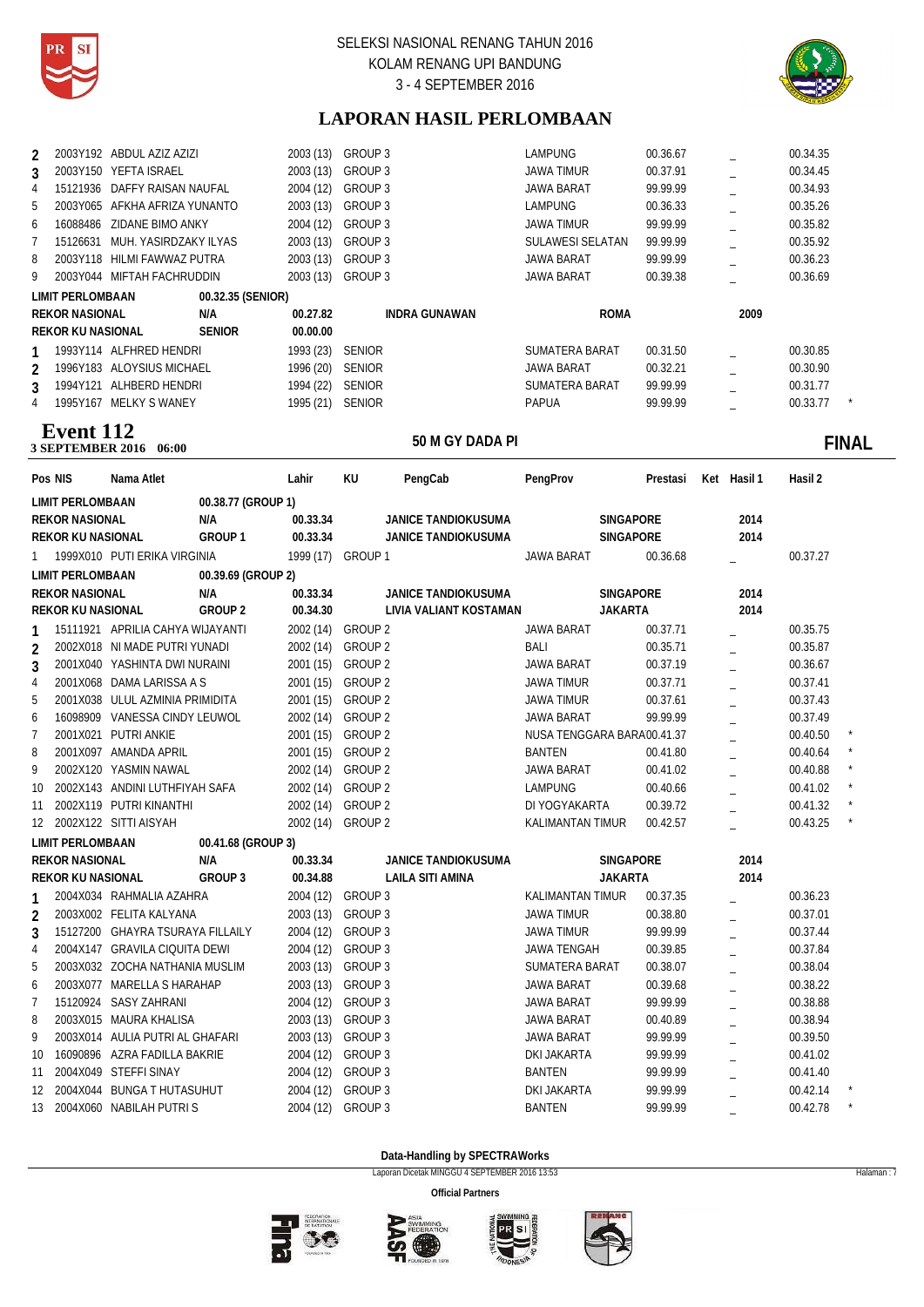



# **LAPORAN HASIL PERLOMBAAN**

| 14 16081762 FADIAH RAMANTIAS<br>15 2003X075 RASYA RAIHANAH |                   | 2003 (13)<br>2003 (13) | GROUP 3<br>GROUP 3  | <b>SUMATERA BARAT</b><br><b>LAMPUNG</b> | 99.99.99<br>00.43.17 | -<br>-   | 00.43.43<br>00.44.00 |  |
|------------------------------------------------------------|-------------------|------------------------|---------------------|-----------------------------------------|----------------------|----------|----------------------|--|
| LIMIT PERLOMBAAN                                           | 00.38.77 (SENIOR) |                        |                     |                                         |                      |          |                      |  |
| <b>REKOR NASIONAL</b>                                      | N/A               | 00.33.34               | JANICE TANDIOKUSUMA | <b>SINGAPORE</b>                        |                      | 2014     |                      |  |
| <b>REKOR KU NASIONAL</b>                                   | <b>SENIOR</b>     | 00.00.00               |                     |                                         |                      |          |                      |  |
| 1995X033 VANESA FEBIOLA                                    |                   | 1995 (21)              | <b>SENIOR</b>       | NAD                                     | 00.37.23             | $=$      | 00.37.58             |  |
| 1997X046 EMYLIE PRINCESSTY                                 |                   | 1997 (19)              | <b>SENIOR</b>       | SUMATERA BARAT                          | 00.38.28             | $\equiv$ | 00.38.52             |  |
|                                                            |                   |                        |                     |                                         |                      |          |                      |  |

### **200 M GHE BEBASE 2016** 06:00 **Event 113**

# 200 M GY BEBAS PA **FINAL**

|               | Pos NIS                  | Nama Atlet                                     |                    | Lahir     | KU      | PengCab                   | PengProv          | Prestasi           | Ket | Hasil 1 | Hasil 2  |  |
|---------------|--------------------------|------------------------------------------------|--------------------|-----------|---------|---------------------------|-------------------|--------------------|-----|---------|----------|--|
|               | LIMIT PERLOMBAAN         |                                                | 02.47.36 (GROUP 4) |           |         |                           |                   |                    |     |         |          |  |
|               | <b>REKOR NASIONAL</b>    |                                                | N/A                | 01.50.46  |         | TRIADI FAUZI S            |                   | <b>NAY PYI TAW</b> |     | 2013    |          |  |
|               | <b>REKOR KU NASIONAL</b> |                                                | GROUP 4            | 02.10.84  |         | <b>KENNY LISAN PUTERA</b> |                   | <b>SURABAYA</b>    |     | 2008    |          |  |
|               |                          | 2005Y083 AGUNG SULAKSONO PUTRO A               |                    | 2005 (11) | GROUP 4 |                           | JAWA TIMUR        | 02.33.17           |     |         | 02.19.18 |  |
| $\mathcal{P}$ | 15114154                 | YOSHUA RYAN SUSANTO                            |                    | 2005 (11) | GROUP 4 |                           | BALI              | 02.41.13           |     |         | 02.27.73 |  |
| 3             |                          | 2005Y085 ARYA BOEDIMAN                         |                    | 2005 (11) | GROUP 4 |                           | JAWA TIMUR        | 99.99.99           |     |         | 02.28.69 |  |
| 4             |                          | 2005Y101 RIDHO ATHALLAH ZUFAR                  |                    | 2005 (11) | GROUP 4 |                           | BANTEN            | 02.57.34           |     |         | 02.34.42 |  |
| 5             |                          | 2005Y052 RADITIA VITHO                         |                    | 2005 (11) | GROUP 4 |                           | DKI JAKARTA       | 02.51.76           |     |         | 02.37.79 |  |
| 6             |                          | 2005Y098 LUTFI HUMAM HAKIM                     |                    | 2005 (11) | GROUP 4 |                           | <b>JAWA BARAT</b> | 99.99.99           |     |         | 02.39.96 |  |
|               |                          | 2006Y008 KENZIE YANISHA SIGIT                  |                    | 2006 (10) | GROUP 4 |                           | JAWA BARAT        | 99.99.99           |     |         | 02.41.28 |  |
| 8             |                          | 16094636 RAFAEL PRATAMA RIZKY INDRAWA2005 (11) |                    |           | GROUP 4 |                           | BALI              | 99.99.99           |     |         | 02.42.45 |  |
| 9             |                          | 2005Y026 FARHAN NUR ALIF YUNUS                 |                    | 2005 (11) | GROUP 4 |                           | <b>JAWA BARAT</b> | 99.99.99           |     |         | 02.52.08 |  |
|               |                          |                                                |                    |           |         |                           |                   |                    |     |         |          |  |

### **200 SEPTEMBER 2016** 06:00 **Event 114**

# 200 M GY BEBAS PI

|               | Pos NIS                              | Nama Atlet                   |                    | Lahir     | KU      | PengCab              | PengProv           | Prestasi         | Ket | Hasil 1 | Hasil 2  |              |
|---------------|--------------------------------------|------------------------------|--------------------|-----------|---------|----------------------|--------------------|------------------|-----|---------|----------|--------------|
|               | <b>LIMIT PERLOMBAAN</b>              |                              | 02.48.34 (GROUP 4) |           |         |                      |                    |                  |     |         |          |              |
|               | <b>REKOR NASIONAL</b>                |                              | N/A                | 02.04.57  |         | PATRISIA YOSITA      |                    | <b>SINGAPORE</b> |     | 2012    |          |              |
|               | <b>REKOR KU NASIONAL</b>             |                              | GROUP 4            | 02.17.02  |         | ADINDA LARASATI DEWI |                    | SURABAYA         |     | 2011    |          |              |
|               |                                      | 2005X076 IZZY DWIFAIVA H     |                    | 2005 (11) | GROUP 4 |                      | <b>JAWA TIMUR</b>  | 02.34.26         |     |         | 02.25.61 |              |
| $\mathcal{P}$ |                                      | 2005X056 FLORECITHA E MUIS   |                    | 2005 (11) | GROUP 4 |                      | <b>JAWA BARAT</b>  | 99.99.99         |     |         | 02.27.61 |              |
| 3             |                                      | 15110841 EUGENIA YOVELA      |                    | 2005 (11) | GROUP 4 |                      | <b>JAWA TIMUR</b>  | 02.42.59         |     |         | 02.33.78 |              |
| 4             |                                      | 2005X085 CITRA TAMARA ELVINA |                    | 2005 (11) | GROUP 4 |                      | <b>JAWA TENGAH</b> | 02.45.44         |     |         | 02.35.59 |              |
| 5             | 16093135                             | YOHANA AGATHA SIAHAAN        |                    | 2005 (11) | GROUP 4 |                      | <b>JAWA BARAT</b>  | 99.99.99         |     |         | 02.35.95 |              |
| 6             | 2005X097                             | AZZURA KAYLA PASYA           |                    | 2005(11)  | GROUP 4 |                      | <b>LAMPUNG</b>     | 02.52.82         |     |         | 02.37.97 |              |
|               | 2005X101                             | SABELA SAFA BAGRAF           |                    | 2005(11)  | GROUP 4 |                      | <b>JAWA BARAT</b>  | 99.99.99         |     |         | 02.39.57 |              |
| 8             | 15120178                             | <b>FELICIA GABRIELA</b>      |                    | 2005(11)  | GROUP 4 |                      | BANTEN             | 99.99.99         |     |         | 02.39.83 |              |
| 9             | 2005X142                             | <b>GABRIELA GWEN LAMBERT</b> |                    | 2005 (11) | GROUP 4 |                      | DI YOGYAKARTA      | 99.99.99         |     |         | 02.45.92 |              |
| 10            | 2005X131                             | ZANUBA SANIYA KHULASOH       |                    | 2005 (11) | GROUP 4 |                      | DI YOGYAKARTA      | 99.99.99         |     |         | 02.48.19 |              |
| 11            | 2007X006                             | JESSLYN BIANCA BUDIMAN       |                    | 2007 (9)  | GROUP 4 |                      | DKI JAKARTA        | 99.99.99         |     |         | 02.48.68 |              |
| 12            | 16092990                             | MUTIARA BUNGA SHAFA          |                    | 2006 (10) | GROUP 4 |                      | <b>JAWA BARAT</b>  | 99.99.99         |     |         | 02.49.85 |              |
| 13            | 15104557                             | SHEILA PUTRI WARDHONO        |                    | 2005 (11) | GROUP 4 |                      | <b>LAMPUNG</b>     | 03.02.36         |     |         | 02.55.84 |              |
|               | Event 115<br><b>3 SEPTEMBER 2016</b> | 06:00                        |                    |           |         | 200 M GY PUNGGUNG PA |                    |                  |     |         |          | <b>FINAL</b> |

| Pos NIS<br>Nama Atlet                  | Lahir     | KU      | PengCab                     | PengProv              | Prestasi        | Ket | Hasil 1 | Hasil 2  |  |
|----------------------------------------|-----------|---------|-----------------------------|-----------------------|-----------------|-----|---------|----------|--|
| 02.25.76 (GROUP 1)<br>LIMIT PERLOMBAAN |           |         |                             |                       |                 |     |         |          |  |
| N/A<br><b>REKOR NASIONAL</b>           | 02.02.44  |         | <b>GEDE SIMAN SUDARTAWA</b> |                       | PALEMBANG       |     | 2011    |          |  |
| <b>GROUP1</b><br>REKOR KU NASIONAL     | 02.04.05  |         | <b>GEDE SIMAN SUDARTAWA</b> |                       | <b>SURABAYA</b> |     | 2012    |          |  |
| 2000Y139 TIM AARON ROY                 | 2000 (16) | GROUP 1 |                             | BALI                  | 02.16.18        |     |         | 02.17.52 |  |
| 2000Y003 M ALIFKA IHSAN<br>2           | 2000 (16) | GROUP 1 |                             | <b>BANTEN</b>         | 02.22.49        |     |         | 02.25.73 |  |
| 1998Y183 M ROFINDRA FUROAN<br>3        | 1998 (18) | GROUP 1 |                             | <b>SUMATERA BARAT</b> | 02.26.61        |     |         | 02.27.86 |  |

### **Data-Handling by SPECTRAWorks**

Laporan Dicetak MINGGU 4 SEPTEMBER 2016 13:53 Halaman : 8







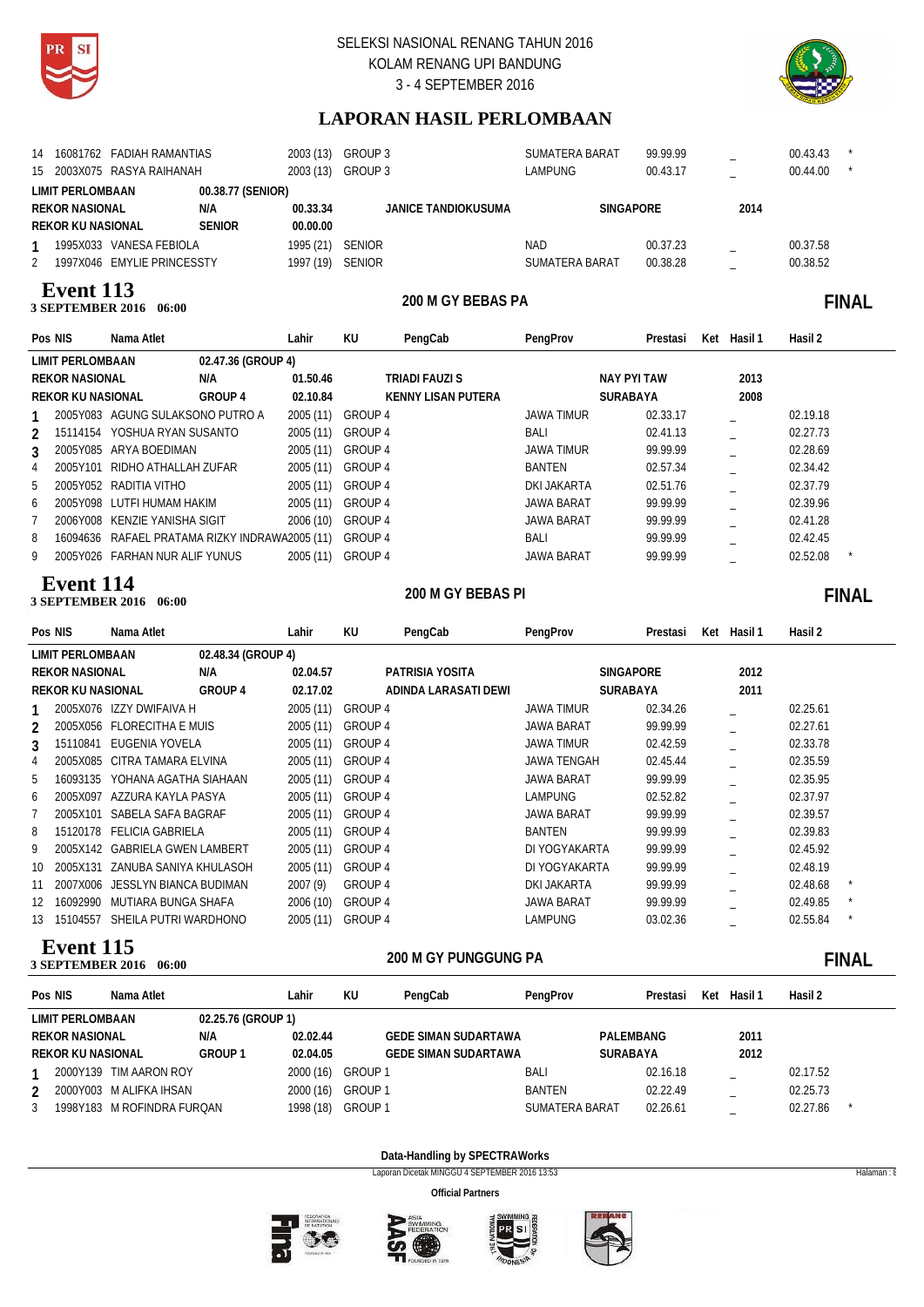



# **LAPORAN HASIL PERLOMBAAN**

|                                                      | 02.33.05 (GROUP 2) |           |                             |                                |                          |              |
|------------------------------------------------------|--------------------|-----------|-----------------------------|--------------------------------|--------------------------|--------------|
| <b>REKOR NASIONAL</b>                                | N/A                | 02.02.44  | <b>GEDE SIMAN SUDARTAWA</b> | PALEMBANG                      | 2011                     |              |
| <b>REKOR KU NASIONAL</b>                             | <b>GROUP 2</b>     | 02.08.80  | RICKY ANGGAWIJAYA           | SURABAYA                       | 2011                     |              |
| 2001Y059 FARREL ARMANDIO TANGKAS<br>1                |                    |           | 2001 (15) GROUP 2           | <b>JAWA BARAT</b><br>02.14.28  |                          | 02.13.59     |
| 2001Y101 JOE ADITYA<br>$\overline{2}$                |                    | 2001 (15) | GROUP 2                     | DKI JAKARTA<br>02.24.55        | $\overline{a}$           | 02.26.06     |
| 2001Y190 RADENTA DWI KRISPRIYOGA<br>3                |                    | 2001 (15) | GROUP 2                     | <b>JAWA TENGAH</b><br>99.99.99 | $\overline{\phantom{0}}$ | 02.26.66     |
| 2001Y018 RAZZAQ RAHMAN JATMIKO<br>4                  |                    |           | 2001 (15) GROUP 2           | <b>JAWA TENGAH</b><br>02.25.91 |                          | 02.26.97     |
| 5<br>2002Y177 ARMANDANI PUTRA NAN SIDIO              |                    |           | 2002 (14) GROUP 2           | DI YOGYAKARTA<br>02.37.60      | $\overline{a}$           | 02.29.81     |
| 6<br>2002Y139 BRAMUNDITO A HIDAYAT                   |                    | 2002 (14) | GROUP 2                     | <b>BANTEN</b><br>02.40.38      | L.                       | 02.31.09     |
| $\overline{7}$<br>2001Y037 AQSA DIAZ LANANG HADI     |                    | 2001 (15) | GROUP <sub>2</sub>          | DKI JAKARTA<br>99.99.99        |                          | 02.32.23     |
| 8<br>2001Y194 M TEGAR PANGESTU                       |                    | 2001 (15) | GROUP 2                     | DI YOGYAKARTA<br>02.43.36      | $\overline{a}$           | 02.42.53     |
| <b>LIMIT PERLOMBAAN</b>                              | 02.45.46 (GROUP 3) |           |                             |                                |                          |              |
| <b>REKOR NASIONAL</b>                                | N/A                | 02.02.44  | <b>GEDE SIMAN SUDARTAWA</b> | PALEMBANG                      | 2011                     |              |
| <b>REKOR KU NASIONAL</b>                             | GROUP 3            | 02.13.35  | <b>I PUTU WIRAWAN</b>       | <b>JAKARTA</b>                 | 2015                     |              |
| 2003Y100 SATRIA WIBOWO                               |                    |           | 2003 (13) GROUP 3           | <b>JAWA TENGAH</b><br>02.31.91 |                          | 02.22.80     |
| $\overline{2}$<br>2003Y056 AA GEDE OKA SATRIA P      |                    |           | 2003 (13) GROUP 3           | 02.24.94<br><b>BALI</b>        |                          | 02.24.26     |
| 2003Y123 ALIF FATHAN A<br>3                          |                    |           | 2003 (13) GROUP 3           | <b>JAWA BARAT</b><br>02.35.30  | $\overline{a}$           | 02.32.47     |
| $\overline{4}$<br>2003Y039 GILBERT DAMANIK           |                    |           | 2003 (13) GROUP 3           | <b>JAWA BARAT</b><br>02.44.52  | $\overline{a}$           | 02.35.07     |
| 5<br>2003Y054 HARIS RAYNOR                           |                    |           | 2003 (13) GROUP 3           | NUSA TENGGARA BARA02.42.13     | L.                       | 02.37.27     |
| 2003Y031 EVANO FREDERICKO TICOALU<br>6               |                    | 2003 (13) | GROUP 3                     | <b>JAWA TIMUR</b><br>99.99.99  | $\overline{a}$           | 02.38.87     |
| $\overline{7}$<br>2003Y084 NICHOLAS KAREL SUBAGYO    |                    |           | 2003 (13) GROUP 3           | DKI JAKARTA<br>02.51.89        |                          | 02.40.59     |
| 8<br>2003Y027 ABDULLAH AL ASH S K                    |                    | 2003 (13) | GROUP 3                     | 99.99.99<br><b>JAWA BARAT</b>  | $\overline{a}$           | 02.40.98     |
| 9<br>2004Y080 MUHAMAD FEBY IRVANO                    |                    | 2004 (12) | GROUP 3                     | 99.99.99<br><b>JAWA BARAT</b>  | $\overline{a}$           | 02.44.59     |
| Event 116                                            |                    |           |                             |                                |                          |              |
|                                                      |                    |           | 200 M GY PUNGGUNG PI        |                                |                          |              |
| 3 SEPTEMBER 2016 06:00                               |                    |           |                             |                                |                          | <b>FINAL</b> |
|                                                      |                    |           |                             |                                |                          |              |
| Pos NIS<br>Nama Atlet                                |                    | Lahir     | KU<br>PengCab               | PengProv<br>Prestasi           | Ket Hasil 1              | Hasil 2      |
| <b>LIMIT PERLOMBAAN</b>                              | 02.41.58 (GROUP 2) |           |                             |                                |                          |              |
| <b>REKOR NASIONAL</b>                                | N/A                | 02.15.73  | YESSY V YOSAPUTRA           | PALEMBANG                      | 2011                     |              |
| <b>REKOR KU NASIONAL</b>                             | GROUP <sub>2</sub> | 02.22.36  | <b>TIFFANI SUDARMA</b>      | <b>JAKARTA</b>                 | 2009                     |              |
| 2001X038 ULUL AZMINIA PRIMIDITA<br>1                 |                    | 2001 (15) | <b>GROUP 2</b>              | 02.32.76<br><b>JAWA TIMUR</b>  |                          | 02.37.24     |
| 2001X063 FIRLINA SHABILA SYAFA<br>2                  |                    |           | 2001 (15) GROUP 2           | <b>JAWA BARAT</b><br>02.48.83  |                          | 02.46.25     |
| <b>LIMIT PERLOMBAAN</b>                              | 02.49.66 (GROUP 3) |           |                             |                                |                          |              |
| <b>REKOR NASIONAL</b>                                | N/A                | 02.15.73  | YESSY V YOSAPUTRA           | PALEMBANG                      | 2011                     |              |
| <b>REKOR KU NASIONAL</b>                             | <b>GROUP 3</b>     | 02.26.15  | OLIVIA A FERNANDEZ          | SURABAYA                       | 2011                     |              |
| 2003X086 HAZKIA YUNAIRA<br>1                         |                    | 2003 (13) | GROUP 3                     | <b>JAWA BARAT</b><br>02.40.51  |                          | 02.39.46     |
| 2003X093 LUH PUTU SATYA PUTRI M B<br>2               |                    |           | 2003 (13) GROUP 3           | BALI<br>02.44.38               | $\overline{a}$           | 02.41.59     |
| 3<br>2003X110 FAUZIAH PUTRI DENASTRIA                |                    | 2003 (13) | GROUP 3                     | DI YOGYAKARTA<br>02.45.78      | $\equiv$                 | 02.43.46     |
| $\overline{4}$<br>2003X083 KARTIKA JENIAR            |                    |           | 2003 (13) GROUP 3           | 02.39.28<br><b>JAWA TIMUR</b>  | $\overline{a}$           | 02.47.23     |
| 5<br>2003X043 LAILA LATIFA PUTRI                     |                    |           | 2003 (13) GROUP 3           | 02.55.07<br><b>JAWA BARAT</b>  | $\overline{a}$           | 02.48.87     |
| 2003X015 MAURA KHALISA<br>6                          |                    |           | 2003 (13) GROUP 3           | <b>JAWA BARAT</b><br>02.54.72  |                          | 02.53.05     |
| $\overline{7}$<br>2004X003 GST A A KM SRI NATASYA SN |                    | 2004 (12) | GROUP 3                     | <b>BALI</b><br>99.99.99        | $\overline{a}$           | 02.55.36     |
| 8<br>2003X036 LARASATI<br><b>Event 117</b>           |                    | 2003 (13) | GROUP 3                     | DKI JAKARTA<br>02.52.69        | $\overline{a}$           | 02.57.17     |

**50 M GY KUPU - KUPU PA 3 SEPTEMBER 2016** 06:00

# **06:000 THE SOLUTE SOLUTION SOLUTION SOLUTION SOLUTION SOLUTION SOLUTION SOLUTION SOLUTION SOLUTION SOLUTION SOLUTION SOLUTION SOLUTION SOLUTION SOLUTION SOLUTION SOLUTION SOLUTION SOLUTION SOLUTION SOLUTION SOLUTION SOLUT**

|   | Pos NIS                  | Nama Atlet                                   |                    | ∟ahir     | KU      | PengCab             | PengProv          | Prestasi | Ket | Hasil 1 | Hasil 2  |
|---|--------------------------|----------------------------------------------|--------------------|-----------|---------|---------------------|-------------------|----------|-----|---------|----------|
|   | LIMIT PERLOMBAAN         |                                              | 00.28.71 (GROUP 1) |           |         |                     |                   |          |     |         |          |
|   | <b>REKOR NASIONAL</b>    |                                              | N/A                | 00.24.12  |         | <b>GLENN VICTOR</b> | <b>SINGAPORE</b>  |          |     | 2015    |          |
|   | <b>REKOR KU NASIONAL</b> |                                              | <b>GROUP 1</b>     | 00.25.20  |         | TRIADI FAUZI S      | JAKARTA           |          |     | 2009    |          |
|   |                          | 2000Y126 MUHAMMAD FAUZAN A MARTZAH 2000 (16) |                    |           | GROUP 1 |                     | BALI              | 00.26.93 |     |         | 00.26.88 |
|   |                          | 1998Y099 EDWARD FARAND WIJAYA                |                    | 1998 (18) | GROUP 1 |                     | <b>JAWA BARAT</b> | 99.99.99 |     |         | 00.27.09 |
| 3 |                          | 1999Y164 ICHWAN RAMADHAN MULYONO             |                    | 1999 (17) | GROUP 1 |                     | <b>JAWA TIMUR</b> | 00.27.42 |     |         | 00.27.74 |
| 4 |                          | 2000Y222 THEODORUS LUKI                      |                    | 2000 (16) | GROUP 1 |                     | BANTEN            | 00.28.88 |     |         | 00.28.06 |
|   |                          |                                              |                    |           |         |                     |                   |          |     |         |          |

### **Data-Handling by SPECTRAWorks**

Laporan Dicetak MINGGU 4 SEPTEMBER 2016 13:53 Halaman : 9







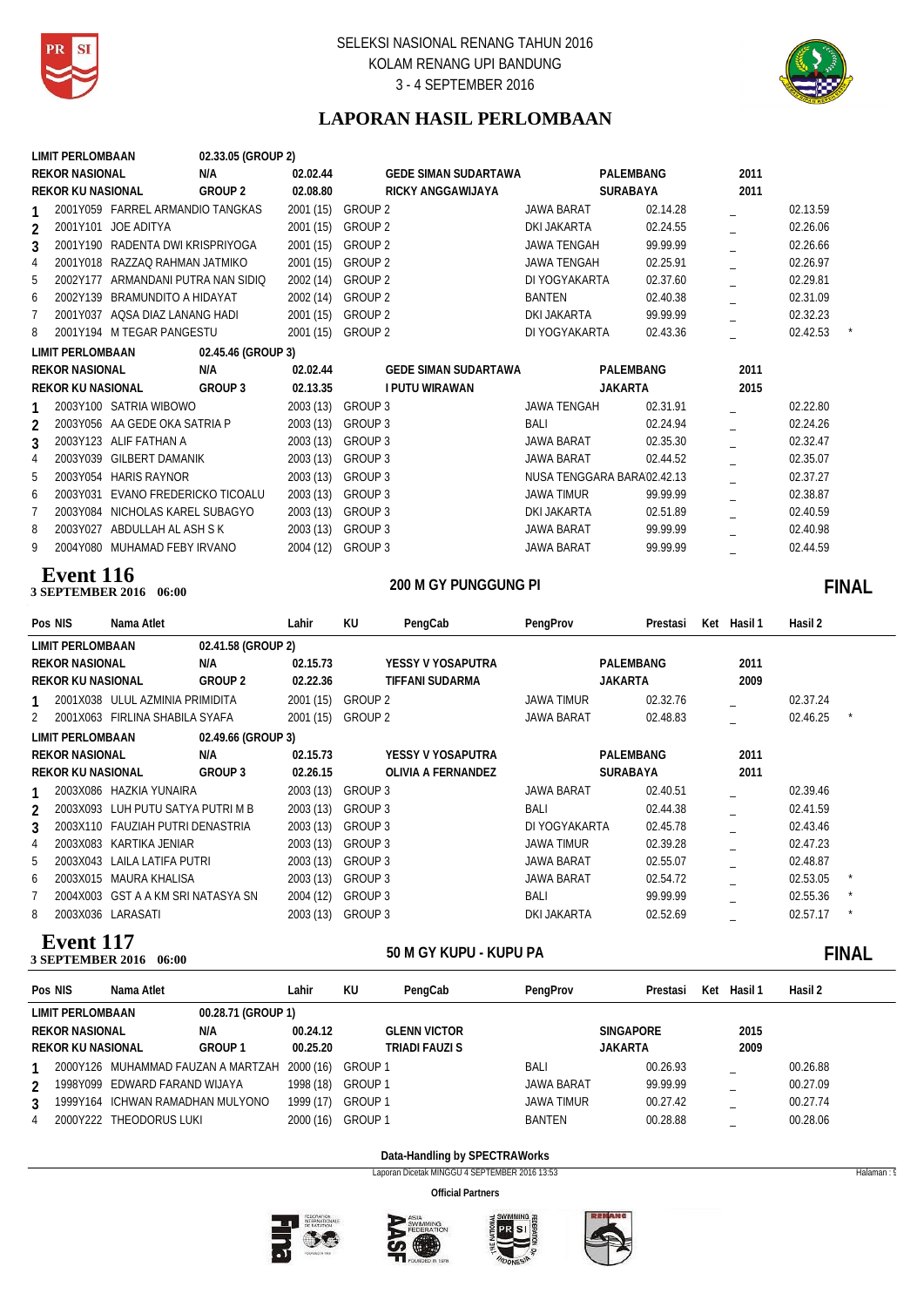



# **LAPORAN HASIL PERLOMBAAN**

| 5                |                          | 2000Y107 KHRISNA A HUTOMO                              |                      | 2000 (16) GROUP 1         | <b>BANTEN</b>              | 00.28.69 |                | 00.28.14 |              |
|------------------|--------------------------|--------------------------------------------------------|----------------------|---------------------------|----------------------------|----------|----------------|----------|--------------|
| 6                |                          | 2000Y168 TITO LAKSONO YUDHOSENO                        | 2000 (16) GROUP 1    |                           | <b>JAWA TENGAH</b>         | 00.28.70 |                | 00.28.22 |              |
| 7                |                          | 1998Y183 M ROFINDRA FURQAN                             | 1998 (18) GROUP 1    |                           | SUMATERA BARAT             | 99.99.99 |                | 00.28.48 |              |
| 8                |                          | 2000Y239 GHENTA DAMARA                                 | 2000 (16) GROUP 1    |                           | DI YOGYAKARTA              | 00.29.57 |                | 00.28.73 |              |
| 9                |                          | 1998Y137 MUHAMMAD ALDO F                               | 1998 (18) GROUP 1    |                           | SUMATERA BARAT             | 00.29.51 |                | 00.28.89 |              |
| 10               |                          | 2000Y237 RUSELL TJAKRALAKSANA                          | 2000 (16) GROUP 1    |                           | <b>JAWA BARAT</b>          | 00.29.88 |                | 00.29.42 |              |
|                  |                          | 1998Y046 ANDY NATANEGARA HALIM                         | 1998 (18) GROUP 1    |                           | KALIMANTAN TIMUR           | 00.25.73 |                | ΝS       |              |
|                  | <b>LIMIT PERLOMBAAN</b>  | 00.30.15 (GROUP 2)                                     |                      |                           |                            |          |                |          |              |
|                  | <b>REKOR NASIONAL</b>    | N/A                                                    | 00.24.12             | <b>GLENN VICTOR</b>       | SINGAPORE                  |          | 2015           |          |              |
|                  | <b>REKOR KU NASIONAL</b> | GROUP 2                                                | 00.26.26             | <b>AZEL ZELMI</b>         | <b>SINGAPORE</b>           |          | 2016           |          |              |
| 1                |                          | 2001Y049 AZEL ZELMI                                    |                      | 2001 (15) GROUP 2         | DKI JAKARTA                | 00.25.73 |                | 00.26.22 |              |
| $\overline{2}$   |                          | 2002Y039 M RADITYA D A                                 |                      | 2002 (14) GROUP 2         | <b>KALIMANTAN TIMUR</b>    | 00.27.42 |                | 00.27.10 |              |
| 3                |                          | 2001Y059 FARREL ARMANDIO TANGKAS                       |                      | 2001 (15) GROUP 2         | JAWA BARAT                 | 00.29.04 | $\equiv$       | 00.27.79 |              |
| 4                |                          | 2002Y097 ATTHABRANI ARDIAN NUGRAHA 2002 (14) GROUP 2   |                      |                           | JAWA BARAT                 | 00.29.40 |                | 00.27.90 |              |
| 5                |                          | 2001Y044 MARCEL LUCAS LIANTO                           |                      | 2001 (15) GROUP 2         | JAWA TIMUR                 | 99.99.99 |                | 00.27.91 |              |
| 6                |                          | 2001Y127 YUDHISTIRA ANANTA O                           |                      | 2001 (15) GROUP 2         | JAWA TIMUR                 | 00.27.69 |                | 00.27.94 |              |
| $\overline{7}$   |                          | 2001Y154 AGUNG SURYA PRATAMA                           |                      | 2001 (15) GROUP 2         | DKI JAKARTA                | 99.99.99 | $\overline{a}$ | 00.28.14 |              |
| 8                |                          | 2001Y071 CARLSTON SUNG                                 |                      | 2001 (15) GROUP 2         | JAWA BARAT                 | 00.29.01 | $\overline{a}$ | 00.28.49 |              |
| 9                |                          | 2001Y111 JESSEN JEKAHARAP ASSAN                        |                      | 2001 (15) GROUP 2         | KALIMANTAN TENGAH 00.29.59 |          |                | 00.29.08 |              |
| 10               |                          | 2001Y196 MASIDO SIDAURUK                               |                      | 2001 (15) GROUP 2         | <b>JAWA TENGAH</b>         | 99.99.99 | $\overline{a}$ | 00.29.61 |              |
| 11               |                          | 2002Y131 ALBERTUS KUSUMO RAWEYAI                       |                      | 2002 (14) GROUP 2         | <b>PAPUA</b>               | 00.30.75 |                | 00.29.70 |              |
| 12 <sup>12</sup> |                          | 2001Y076 NAUFAL FADHILA                                |                      | 2001 (15) GROUP 2         | <b>JAWA BARAT</b>          | 00.30.60 |                | 00.29.94 |              |
| 13               |                          | 2002Y027 I GUSTI NGURAH PANCA                          |                      | 2002 (14) GROUP 2         | BALI                       | 00.30.96 | $\equiv$       | 00.30.23 |              |
|                  |                          | 14 2001Y190 RADENTA DWI KRISPRIYOGA                    |                      | 2001 (15) GROUP 2         | JAWA TENGAH                | 99.99.99 |                | 00.30.25 |              |
| 15               |                          | 2002Y211 RANGGA SETAJAYA                               |                      | 2002 (14) GROUP 2         | DI YOGYAKARTA              | 00.35.25 |                | 00.31.55 |              |
|                  |                          | 16 2002Y095 MAHESA MAULANA                             |                      | 2002 (14) GROUP 2         | LAMPUNG                    | 00.32.85 |                | 00.31.90 |              |
| 17               |                          | 2002Y098 ELIA ANGGA ADHITYA                            |                      | 2002 (14) GROUP 2         | <b>BANTEN</b>              | 00.32.30 |                | 00.32.75 |              |
| 18               |                          | 2001Y195 TAUFIQURRAHMAN                                |                      | 2001 (15) GROUP 2         | LAMPUNG                    | 00.35.62 |                | 00.34.57 |              |
|                  |                          |                                                        |                      |                           |                            |          |                |          |              |
|                  | <b>LIMIT PERLOMBAAN</b>  | 00.32.59 (GROUP 3)<br>N/A                              |                      |                           |                            |          |                |          |              |
|                  | <b>REKOR NASIONAL</b>    | GROUP 3                                                | 00.24.12<br>00.27.17 | <b>GLENN VICTOR</b>       | SINGAPORE                  |          | 2015<br>2010   |          |              |
|                  | REKOR KU NASIONAL        |                                                        |                      | <b>KENNY LISAN PUTERA</b> | SEMARANG                   |          |                |          |              |
| 1                |                          | 2003Y060 ALBERTUS ANDIKA BANGUN                        |                      | 2003 (13) GROUP 3         | DKI JAKARTA                | 00.28.74 |                | 00.28.06 |              |
| 2                |                          | 2003Y115 DIMAS PRAYOGO                                 |                      | 2003 (13) GROUP 3         | <b>RIAU</b>                | 00.29.67 |                | 00.28.25 |              |
| 3                |                          | 2003Y003 ERNEST FABIAN WIJAYA                          |                      | 2003 (13) GROUP 3         | <b>JAWA BARAT</b>          | 99.99.99 | $\overline{a}$ | 00.28.67 |              |
| 4                |                          | 2003Y056 AA GEDE OKA SATRIA P                          |                      | 2003 (13) GROUP 3         | BALI                       | 00.29.21 | $\equiv$       | 00.29.09 |              |
| 5                |                          | 15118887 AA GEDE KENAS ALVARO MAHIMA 2003 (13) GROUP 3 |                      |                           | BALI                       | 00.31.75 |                | 00.29.31 |              |
| 6                |                          | 2003Y171 GUSTI ANANTA BELVA P                          |                      | 2003 (13) GROUP 3         | JAWA TIMUR                 | 99.99.99 |                | 00.30.84 |              |
| 7                |                          | 2003Y154 RANDA BAGUS YULIANTO                          |                      | 2003 (13) GROUP 3         | JAWA TIMUR                 | 99.99.99 |                | 00.31.10 |              |
| 8                |                          | 2003Y039 GILBERT DAMANIK                               |                      | 2003 (13) GROUP 3         | <b>JAWA BARAT</b>          | 00.33.86 |                | 00.31.21 |              |
| 9                |                          | 16095345 M ESA RIZAL ALI                               |                      | 2003 (13) GROUP 3         | <b>JAWA BARAT</b>          | 99.99.99 |                | 00.31.33 |              |
| 10               |                          | 15126631 MUH. YASIRDZAKY ILYAS                         |                      | 2003 (13) GROUP 3         | <b>SULAWESI SELATAN</b>    | 99.99.99 |                | 00.31.69 |              |
| 11               |                          | 2003Y065 AFKHA AFRIZA YUNANTO                          |                      | 2003 (13) GROUP 3         | <b>LAMPUNG</b>             | 00.32.43 |                | 00.33.29 |              |
|                  | <b>LIMIT PERLOMBAAN</b>  | 00.28.05 (SENIOR)                                      |                      |                           |                            |          |                |          |              |
|                  | <b>REKOR NASIONAL</b>    | N/A                                                    | 00.24.12             | <b>GLENN VICTOR</b>       | SINGAPORE                  |          | 2015           |          |              |
|                  | <b>REKOR KU NASIONAL</b> | <b>SENIOR</b>                                          | 00.00.00             |                           |                            |          |                |          |              |
|                  |                          | 1991Y029 TRIADI FAUZI S                                | 1991 (25) SENIOR     |                           | JAWA BARAT                 | 00.24.40 |                | 00.24.78 |              |
| 2                |                          | 1996Y100 ABRIAN ADRI NYOMAN                            | 1996 (20)            | <b>SENIOR</b>             | SUMATERA BARAT             | 00.25.93 |                | 00.25.73 |              |
| 3                |                          | 1994Y121 ALHBERD HENDRI                                | 1994 (22) SENIOR     |                           | SUMATERA BARAT             | 99.99.99 |                | 00.27.40 |              |
| 4                |                          | 1995Y167 MELKY S WANEY                                 | 1995 (21) SENIOR     |                           | <b>PAPUA</b>               | 00.28.09 |                | 00.28.33 |              |
|                  |                          |                                                        |                      |                           |                            |          |                |          |              |
|                  | <b>Event 118</b>         | 3 SEPTEMBER 2016 06:00                                 |                      | 50 M GY KUPU - KUPU PI    |                            |          |                |          | <b>FINAL</b> |
|                  |                          |                                                        |                      |                           |                            |          |                |          |              |
|                  | Pos NIS                  | Nama Atlet                                             | Lahir                | KU<br>PengCab             | PengProv                   | Prestasi | Ket Hasil 1    | Hasil 2  |              |

**Data-Handling by SPECTRAWorks**

Laporan Dicetak MINGGU 4 SEPTEMBER 2016 13:53 Halaman : 10 **Official Partners**





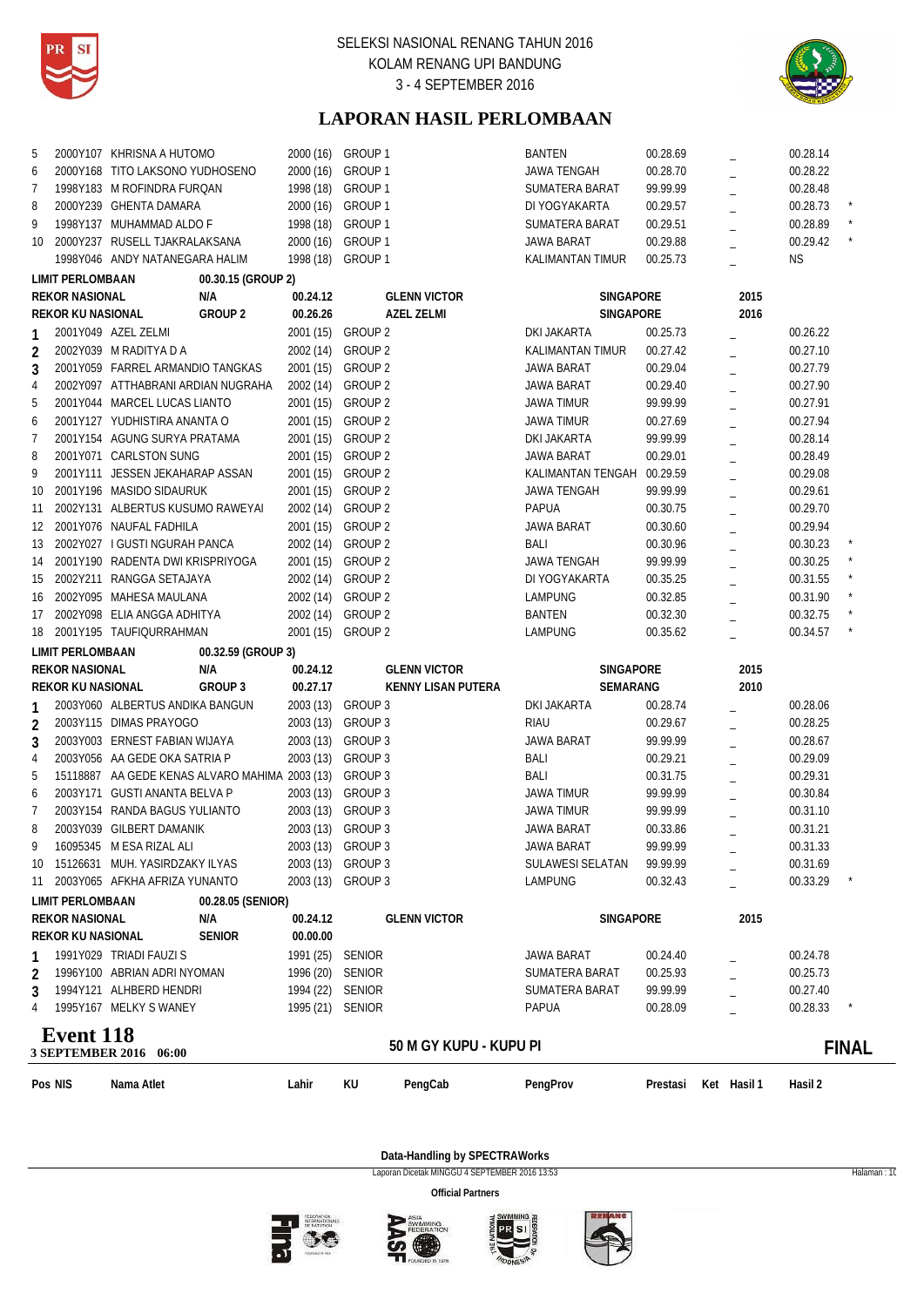



# **LAPORAN HASIL PERLOMBAAN**

|                 | <b>LIMIT PERLOMBAAN</b>  |                                    | 00.32.63 (GROUP 1) |                  |                       |                             |          |                |           |  |
|-----------------|--------------------------|------------------------------------|--------------------|------------------|-----------------------|-----------------------------|----------|----------------|-----------|--|
|                 | <b>REKOR NASIONAL</b>    |                                    | N/A                | 00.28.06         | SOFIE KEMALA          | PALEMBANG                   |          | 2016           |           |  |
|                 | <b>REKOR KU NASIONAL</b> |                                    | GROUP <sub>1</sub> | 00.29.10         | NURUL FAJAR FITRIYATI | <b>JAKARTA</b>              |          | 2013           |           |  |
|                 |                          | 1998X037 OLIVIA A FERNANDEZ        |                    | 1998 (18)        | GROUP 1               | <b>JAWA BARAT</b>           | 00.29.45 |                | 00.29.41  |  |
| $\overline{2}$  |                          | 1999X077 PAULINA JANET PRASETYA    |                    | 1999 (17)        | GROUP <sub>1</sub>    | <b>JAWA TIMUR</b>           | 00.29.74 |                | 00.30.59  |  |
| 3               |                          | 1999X128 PUTRI WIJAYA              |                    | 1999 (17)        | GROUP 1               | <b>BANTEN</b>               | 00.31.49 |                | 00.31.40  |  |
| 4               |                          | 2000X021 ADELIA CAHYA MUTIARA      |                    | 2000 (16)        | GROUP <sub>1</sub>    | KALIMANTAN SELATAN 00.36.15 |          |                | 00.33.28  |  |
|                 | <b>LIMIT PERLOMBAAN</b>  |                                    | 00.33.40 (GROUP 2) |                  |                       |                             |          |                |           |  |
|                 | <b>REKOR NASIONAL</b>    |                                    | N/A                | 00.28.06         | <b>SOFIE KEMALA</b>   | PALEMBANG                   |          | 2016           |           |  |
|                 | <b>REKOR KU NASIONAL</b> |                                    | <b>GROUP 2</b>     | 00.28.55         | ANGEL GABRIELLA YUS   | <b>JAKARTA</b>              |          | 2015           |           |  |
| 1               |                          | 2002X016 RENATA BERLIANA           |                    | 2002 (14)        | <b>GROUP 2</b>        | <b>JAWA TIMUR</b>           | 00.30.38 |                | 00.30.65  |  |
| $\overline{2}$  |                          | 2002X090 ADINDA KUSUMA NINGRUM     |                    | 2002 (14)        | <b>GROUP 2</b>        | JAWA BARAT                  | 99.99.99 |                | 00.30.73  |  |
| 3               |                          | 2002X014 INTAN PUTRI ADHIKA FENADI |                    | 2002 (14)        | GROUP <sub>2</sub>    | <b>BALI</b>                 | 00.30.31 | $\equiv$       | 00.31.13  |  |
| $\overline{4}$  |                          | 2001X007 BRIZA ARIDAINTY ARDIYANTO |                    | 2001 (15)        | GROUP <sub>2</sub>    | <b>JAWA TIMUR</b>           | 00.31.05 |                | 00.31.21  |  |
| 5               |                          | 2001X074 FEMIA MIFTAH ANGGRAENY    |                    |                  | 2001 (15) GROUP 2     | <b>JAWA TENGAH</b>          | 00.31.72 |                | 00.31.73  |  |
| 6               |                          | 2001X082 SITI ARIFAH FADHILAH      |                    | 2001 (15)        | GROUP <sub>2</sub>    | <b>JAWA BARAT</b>           | 00.32.17 | $\overline{a}$ | 00.32.20  |  |
| $\overline{7}$  |                          | 2001X086 ALISA KANIA               |                    | 2001 (15)        | GROUP <sub>2</sub>    | <b>JAWA BARAT</b>           | 00.33.54 | $\overline{a}$ | 00.33.10  |  |
| 8               |                          | 2002X143 ANDINI LUTHFIYAH SAFA     |                    | 2002 (14)        | GROUP 2               | <b>LAMPUNG</b>              | 00.34.58 |                | 00.33.43  |  |
| 9               |                          | 2001X021 PUTRI ANKIE               |                    | 2001 (15)        | GROUP <sub>2</sub>    | NUSA TENGGARA BARA00.35.11  |          |                | 00.34.11  |  |
| 10 <sup>°</sup> |                          | 2002X150 ERNA DWI PRAMESTY         |                    | 2002 (14)        | GROUP <sub>2</sub>    | DI YOGYAKARTA               | 99.99.99 |                | 00.35.13  |  |
|                 |                          | 2002X039 AMARISSA FADIAH KHAIRANA  |                    | 2002 (14)        | <b>GROUP 2</b>        | JAWA BARAT                  | 00.33.00 |                | <b>NS</b> |  |
|                 | <b>LIMIT PERLOMBAAN</b>  |                                    | 00.35.07 (GROUP 3) |                  |                       |                             |          |                |           |  |
|                 | <b>REKOR NASIONAL</b>    |                                    | N/A                | 00.28.06         | <b>SOFIE KEMALA</b>   | PALEMBANG                   |          | 2016           |           |  |
|                 | <b>REKOR KU NASIONAL</b> |                                    | <b>GROUP 3</b>     | 00.29.03         | <b>SOFIE KEMALA</b>   | <b>JAKARTA</b>              |          | 2014           |           |  |
| $\mathbf{1}$    |                          | 2003X003 VANESSA SANJOYO           |                    | 2003 (13)        | GROUP 3               | <b>JAWA TENGAH</b>          | 00.31.76 |                | 00.30.89  |  |
| $\overline{2}$  |                          | 2003X031 SHARON KEZIA              |                    | 2003 (13)        | GROUP 3               | JAWA BARAT                  | 00.31.69 |                | 00.31.59  |  |
| 3               |                          | 2003X032 ZOCHA NATHANIA MUSLIM     |                    | 2003 (13)        | GROUP 3               | SUMATERA BARAT              | 00.31.72 |                | 00.31.76  |  |
| $\overline{4}$  |                          | 2004X025 NURAINI KIRANA MAHARANI   |                    | 2004 (12)        | GROUP 3               | <b>DKI JAKARTA</b>          | 00.35.58 |                | 00.33.78  |  |
| 5               |                          | 2004X049 STEFFI SINAY              |                    | 2004 (12)        | <b>GROUP 3</b>        | <b>BANTEN</b>               | 99.99.99 |                | 00.33.89  |  |
| 6               |                          | 2004X151 ANANDA SUCI WULANDARI     |                    | 2004 (12)        | GROUP 3               | JAWA BARAT                  | 99.99.99 |                | 00.34.19  |  |
| $\overline{7}$  |                          | 2004X099 REZCA CHRISSAMOR PM       |                    | 2004 (12)        | GROUP 3               | DI YOGYAKARTA               | 00.35.64 | $\overline{a}$ | 00.34.73  |  |
| 8               |                          | 15120924 SASY ZAHRANI              |                    | 2004 (12)        | GROUP 3               | <b>JAWA BARAT</b>           | 99.99.99 | $\overline{a}$ | 00.35.17  |  |
| 9               |                          | 2003X023 DESHINTA VEYZA M          |                    | 2003 (13)        | GROUP 3               | DKI JAKARTA                 | 99.99.99 | $\overline{a}$ | 00.36.53  |  |
| 10              |                          | 16093074 KAYLA YANISHA SIGIT       |                    | 2003 (13)        | GROUP 3               | JAWA BARAT                  | 99.99.99 |                | 00.36.76  |  |
| 11              |                          | 15122412 ANGEL NADIA               |                    | 2004 (12)        | GROUP 3               | KALIMANTAN TENGAH 99.99.99  |          |                | 00.51.56  |  |
|                 | <b>LIMIT PERLOMBAAN</b>  |                                    | 00.32.63 (SENIOR)  |                  |                       |                             |          |                |           |  |
|                 | <b>REKOR NASIONAL</b>    |                                    | N/A                | 00.28.06         | <b>SOFIE KEMALA</b>   | PALEMBANG                   |          | 2016           |           |  |
|                 | <b>REKOR KU NASIONAL</b> |                                    | <b>SENIOR</b>      | 00.00.00         |                       |                             |          |                |           |  |
| 1               |                          | 1997X021 MUTIA RACHMAWATI          |                    | 1997 (19) SENIOR |                       | <b>KALIMANTAN TIMUR</b>     | 00.31.47 |                | 00.31.45  |  |
| $\overline{2}$  |                          | 1997X093 DEBI GEO FANNY            |                    | 1997 (19) SENIOR |                       | SUMATERA BARAT              | 00.30.87 |                | 00.32.04  |  |
|                 |                          |                                    |                    |                  |                       |                             |          |                |           |  |

### **2016** 3 SEPTEMBER 2016 06:00 **Event 119**

### 200 M GY DADA PA **CONSERVERSITY CONSERVERSITY FINAL**

| Pos NIS        |                          | Nama Atlet                       |                    | Lahir     | KU             | PengCab            | PengProv           | Prestasi        | Ket | Hasil 1 | Hasil 2  |
|----------------|--------------------------|----------------------------------|--------------------|-----------|----------------|--------------------|--------------------|-----------------|-----|---------|----------|
|                | LIMIT PERLOMBAAN         |                                  | 02.42.63 (GROUP 1) |           |                |                    |                    |                 |     |         |          |
|                | <b>REKOR NASIONAL</b>    |                                  | N/A                | 02.16.61  |                | <b>DENNIS TIWA</b> |                    | <b>SINGAORE</b> |     | 2016    |          |
|                | <b>REKOR KU NASIONAL</b> |                                  | <b>GROUP 1</b>     | 02.18.43  |                | M IDHAM DASUKI     | <b>JAKARTA</b>     |                 |     | 2009    |          |
|                |                          | 2000Y199 M DWIKY RAHARJO         |                    | 2000 (16) | GROUP 1        |                    | <b>BANTEN</b>      | 02.27.63        |     |         | 02.28.23 |
| $\mathfrak{D}$ |                          | 1999Y164 ICHWAN RAMADHAN MULYONO |                    | 1999 (17) | <b>GROUP1</b>  |                    | <b>JAWA TIMUR</b>  | 02.28.58        |     |         | 02.30.24 |
| 3              |                          | 2000Y167 M RAFLIANSYAH F D       |                    | 2000 (16) | GROUP 1        |                    | <b>JAWA BARAT</b>  | 02.33.46        |     |         | 02.32.94 |
| 4              |                          | 1999Y194 RISCY CAHYO RAHARJO     |                    | 1999 (17) | GROUP 1        |                    | JAWA TENGAH        | 02.39.92        |     |         | 02.33.13 |
| 5              |                          | 1999Y148 LINGGA ARIEH PRADITYA   |                    | 1999 (17) | <b>GROUP 1</b> |                    | <b>JAWA TENGAH</b> | 02.30.95        |     |         | 02.34.68 |
| 6              |                          | 2000Y242 ALWAN NAUVAL HAIDAR     |                    | 2000 (16) | GROUP 1        |                    | <b>JAWA BARAT</b>  | 02.36.79        |     |         | 02.37.35 |
|                |                          | 2000Y110 DAVID GINTING           |                    | 2000 (16) | GROUP 1        |                    | <b>LAMPUNG</b>     | 02.34.99        |     |         | 02.42.31 |

**Data-Handling by SPECTRAWorks**

Laporan Dicetak MINGGU 4 SEPTEMBER 2016 13:53 Halaman : 11







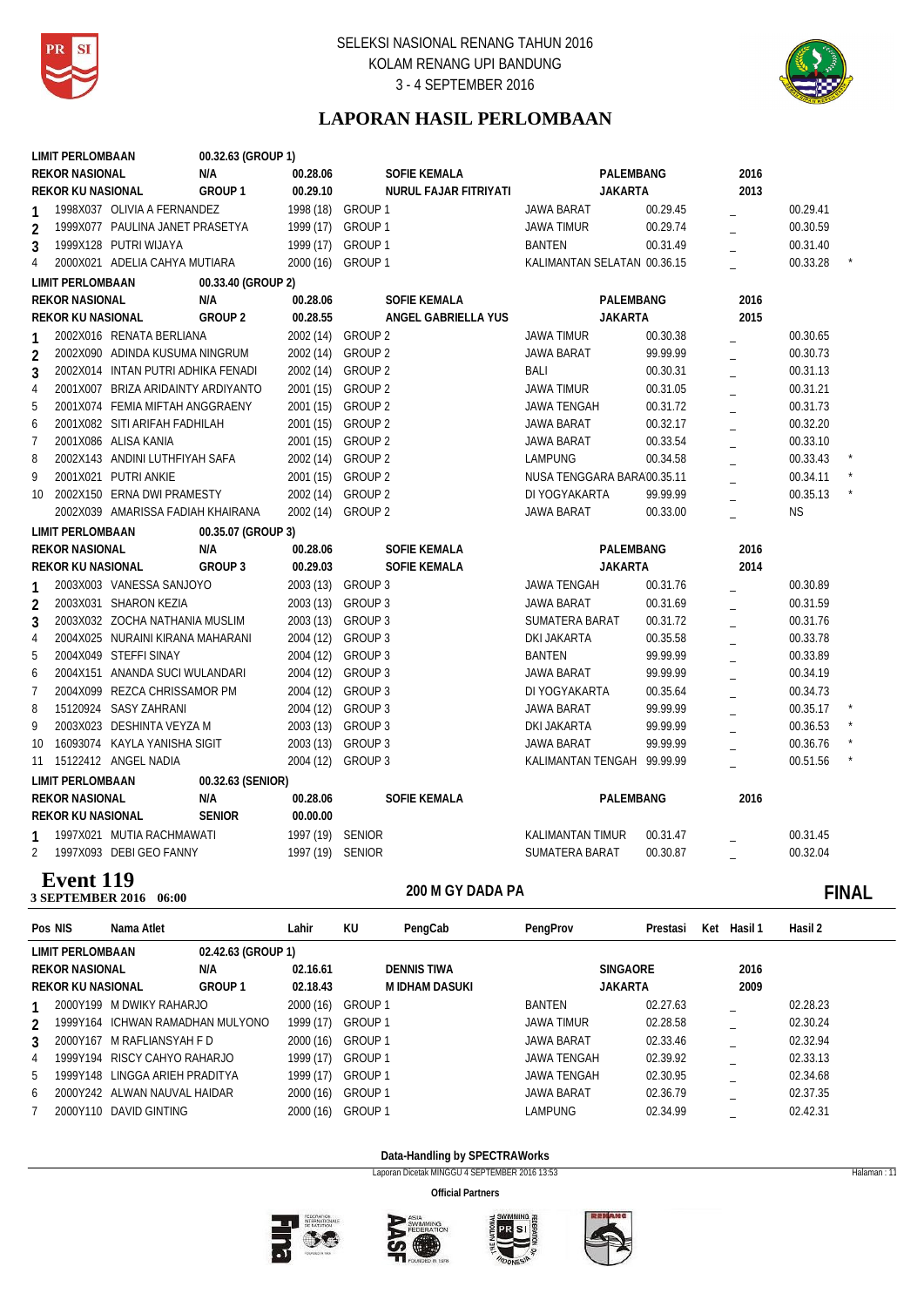



# **LAPORAN HASIL PERLOMBAAN**

| 8               | 1999Y155 IQBAL HARITS ASADULLAH  |                                | 1999 (17) GROUP 1         | <b>DKI JAKARTA</b> | 02.33.67 |      | 02.43.28  |  |
|-----------------|----------------------------------|--------------------------------|---------------------------|--------------------|----------|------|-----------|--|
|                 | <b>LIMIT PERLOMBAAN</b>          | 02.50.76 (GROUP 2)             |                           |                    |          |      |           |  |
|                 | <b>REKOR NASIONAL</b>            | N/A<br>02.16.61                | <b>DENNIS TIWA</b>        | <b>SINGAORE</b>    |          | 2016 |           |  |
|                 | <b>REKOR KU NASIONAL</b>         | GROUP <sub>2</sub><br>02.24.37 | <b>ILHAM ACHMAD T</b>     | <b>JAKARTA</b>     |          | 2013 |           |  |
|                 | 2001Y063 M FURQON ROLLAND B      | 2001 (15)                      | GROUP 2                   | <b>JAWA TIMUR</b>  | 02.31.16 |      | 02.33.23  |  |
| $\mathfrak{D}$  | 2001Y030 NOVAN PURNAMA ALIM      | 2001 (15)                      | GROUP 2                   | <b>JAWA TIMUR</b>  | 99.99.99 |      | 02.33.79  |  |
| 3               | 2001Y062 MUHAMMAD RAFI ZAHARSYAH | 2001 (15)                      | GROUP 2                   | <b>JAWA TENGAH</b> | 02.37.49 |      | 02.36.64  |  |
| 4               | 2002Y118 FAIZHAL DEWANTARA       | 2002 (14)                      | GROUP <sub>2</sub>        | <b>RIAU</b>        | 02.38.01 |      | 02.37.34  |  |
| 5               | 2001Y020 CAELEB FABRIZIO S       | 2001 (15)                      | GROUP 2                   | BALI               | 02.38.84 |      | 02.41.97  |  |
| 6               | 2001Y076 NAUFAL FADHILA          | 2001 (15)                      | GROUP 2                   | JAWA BARAT         | 99.99.99 |      | 02.45.16  |  |
| 7               | 2002Y058 GILBERT SUNG            | 2002 (14)                      | GROUP 2                   | <b>JAWA BARAT</b>  | 02.45.20 |      | 02.46.10  |  |
| 8               | 15117467 NIZAR MAULANA           | 2001 (15)                      | GROUP 2                   | <b>JAWA BARAT</b>  | 99.99.99 |      | 02.50.63  |  |
| 9               | 2002Y186 VITO WARADHANA          | 2002 (14)                      | GROUP 2                   | <b>DKI JAKARTA</b> | 99.99.99 |      | 02.55.64  |  |
| 10 <sup>1</sup> | 15120173 FADHILAH FAJAR MULYADI  |                                | 2001 (15) GROUP 2         | SUMATERA BARAT     | 99.99.99 |      | 03.02.61  |  |
|                 | 2002Y034 RASHIEF AMILA YAQIN     | 2002 (14)                      | GROUP 2                   | <b>JAWA BARAT</b>  | 02.36.18 |      | <b>DQ</b> |  |
|                 | <b>LIMIT PERLOMBAAN</b>          | 03.04.61 (GROUP 3)             |                           |                    |          |      |           |  |
|                 | <b>REKOR NASIONAL</b>            | N/A<br>02.16.61                | <b>DENNIS TIWA</b>        | SINGAORE           |          | 2016 |           |  |
|                 |                                  |                                |                           |                    |          |      |           |  |
|                 | <b>REKOR KU NASIONAL</b>         | GROUP 3<br>02.32.88            | <b>KENNY LISAN PUTERA</b> | <b>SEMARANG</b>    |          | 2010 |           |  |
| 1               | 2003Y044 MIFTAH FACHRUDDIN       |                                | 2003 (13) GROUP 3         | <b>JAWA BARAT</b>  | 02.59.12 |      | 02.45.65  |  |
| $\overline{2}$  | 2004Y138 ALVIEN BAYU JULIYANTO   |                                | 2004 (12) GROUP 3         | <b>JAWA TIMUR</b>  | 99.99.99 |      | 02.47.65  |  |
| 3               | 16087727 MOCH ILHAM              | 2003 (13)                      | GROUP 3                   | <b>JAWA TIMUR</b>  | 99.99.99 |      | 02.49.34  |  |
| 4               | 2003Y192 ABDUL AZIZ AZIZI        | 2003 (13)                      | GROUP 3                   | LAMPUNG            | 03.01.39 |      | 02.54.15  |  |
| 5               | 2003Y160 M GILANG MAULANA        | 2003 (13)                      | GROUP 3                   | DI YOGYAKARTA      | 99.99.99 |      | 02.58.60  |  |
| 6               | 2003Y118 HILMI FAWWAZ PUTRA      |                                | 2003 (13) GROUP 3         | <b>JAWA BARAT</b>  | 99.99.99 |      | 03.01.08  |  |
|                 | <b>LIMIT PERLOMBAAN</b>          | 02.38.85 (SENIOR)              |                           |                    |          |      |           |  |
|                 | <b>REKOR NASIONAL</b>            | N/A<br>02.16.61                | <b>DENNIS TIWA</b>        | <b>SINGAORE</b>    |          | 2016 |           |  |
|                 | <b>REKOR KU NASIONAL</b>         | <b>SENIOR</b><br>00.00.00      |                           |                    |          |      |           |  |
|                 | 1993Y114 ALFHRED HENDRI          |                                | 1993 (23) SENIOR          | SUMATERA BARAT     | 02.24.16 |      | 02.31.14  |  |
| $\mathfrak{D}$  | 1994Y121 ALHBERD HENDRI          | 1994 (22)                      | <b>SENIOR</b>             | SUMATERA BARAT     | 02.30.61 |      | 02.37.58  |  |
|                 | 1996Y082 RICKY ANGGAWIJAYA       |                                | 1996 (20) SENIOR          | <b>JAWA BARAT</b>  | 99.99.99 |      | <b>NS</b> |  |

# **Event 120**

### **200 M GY DADA PI 200 M GY DADA PI 3 SEPTEMBER 2016** 06:00 200 M GY DADA PI **DEVELOPED ASSAULT AND THE SET OF THE SET OF THE SET OF THE SET OF THE SET OF THE SET OF THE SET OF THE SET OF THE SET OF THE SET OF THE SET OF THE SET OF THE SET OF THE SET OF THE SET OF THE SET OF THE SE**

| Pos NIS         |                          | Nama Atlet                    |                    | Lahir     | KU      | PengCab             | PengProv                | Prestasi | Ket Hasil 1 | Hasil 2  |  |
|-----------------|--------------------------|-------------------------------|--------------------|-----------|---------|---------------------|-------------------------|----------|-------------|----------|--|
|                 | <b>LIMIT PERLOMBAAN</b>  |                               | 03.02.55 (GROUP 2) |           |         |                     |                         |          |             |          |  |
|                 | <b>REKOR NASIONAL</b>    |                               | N/A                | 02.33.34  |         | RITA MARIANI        | <b>JAKARTA</b>          |          | 1997        |          |  |
|                 | <b>REKOR KU NASIONAL</b> |                               | GROUP 2            | 02.37.12  |         | AFI NOVIANDARI      | <b>JAKARTA</b>          |          | 2008        |          |  |
| 1.              |                          | 2001X040 YASHINTA DWI NURAINI |                    | 2001 (15) | GROUP 2 |                     | <b>JAWA BARAT</b>       | 02.52.85 |             | 02.50.40 |  |
| 2               | 15111921                 | APRILIA CAHYA WIJAYANTI       |                    | 2002 (14) | GROUP 2 |                     | <b>JAWA BARAT</b>       | 03.01.78 |             | 02.53.64 |  |
| 3               | 2002X018                 | NI MADE PUTRI YUNADI          |                    | 2002 (14) | GROUP 2 |                     | BALI                    | 02.55.40 |             | 02.54.21 |  |
| 4               |                          | 2001X068 DAMA LARISSA A S     |                    | 2001 (15) | GROUP 2 |                     | <b>JAWA TIMUR</b>       | 02.54.38 |             | 02.54.27 |  |
|                 | <b>LIMIT PERLOMBAAN</b>  |                               | 03.11.67 (GROUP 3) |           |         |                     |                         |          |             |          |  |
|                 | <b>REKOR NASIONAL</b>    |                               | N/A                | 02.33.34  |         | <b>RITA MARIANI</b> | <b>JAKARTA</b>          |          | 1997        |          |  |
|                 | <b>REKOR KU NASIONAL</b> |                               | GROUP 3            | 02.39.38  |         | <b>RITA MARIANI</b> | <b>JAKARTA</b>          |          | 1990        |          |  |
|                 |                          | 2004X034 RAHMALIA AZAHRA      |                    | 2004 (12) | GROUP 3 |                     | <b>KALIMANTAN TIMUR</b> | 03.01.53 |             | 02.54.95 |  |
| $\mathcal{P}$   | 2003X077                 | MARELLA S HARAHAP             |                    | 2003 (13) | GROUP 3 |                     | <b>JAWA BARAT</b>       | 03.00.86 |             | 02.57.42 |  |
| 3               | 2004X013                 | MARTINA AYU PRATIWI           |                    | 2004 (12) | GROUP 3 |                     | <b>JAWA TIMUR</b>       | 99.99.99 |             | 02.58.61 |  |
| 4               | 15126375                 | NADIA SALSABILA MELINDA       |                    | 2004 (12) | GROUP 3 |                     | <b>JAWA TIMUR</b>       | 99.99.99 |             | 03.00.86 |  |
| 5               | 2003X014                 | AULIA PUTRI AL GHAFARI        |                    | 2003 (13) | GROUP 3 |                     | <b>JAWA BARAT</b>       | 99.99.99 |             | 03.01.95 |  |
| 6               | 2004X147                 | <b>GRAVILA CIQUITA DEWI</b>   |                    | 2004 (12) | GROUP 3 |                     | <b>JAWA TENGAH</b>      | 99.99.99 |             | 03.07.30 |  |
| 7               | 15120924                 | <b>SASY ZAHRANI</b>           |                    | 2004 (12) | GROUP 3 |                     | <b>JAWA BARAT</b>       | 99.99.99 |             | 03.09.42 |  |
| 8               | 2003X055                 | SANNY AUREL LETISHA           |                    | 2003 (13) | GROUP 3 |                     | DKI JAKARTA             | 03.13.95 |             | 03.13.03 |  |
| 9               | 2004X110                 | JULYANA MAGGIE WONG           |                    | 2004 (12) | GROUP 3 |                     | <b>JAWA BARAT</b>       | 99.99.99 |             | 03.13.31 |  |
| 10 <sup>1</sup> |                          | 16090896 AZRA FADILLA BAKRIE  |                    | 2004 (12) | GROUP 3 |                     | DKI JAKARTA             | 99.99.99 |             | 03.21.78 |  |

**Data-Handling by SPECTRAWorks**

Laporan Dicetak MINGGU 4 SEPTEMBER 2016 13:53 Halaman : 12







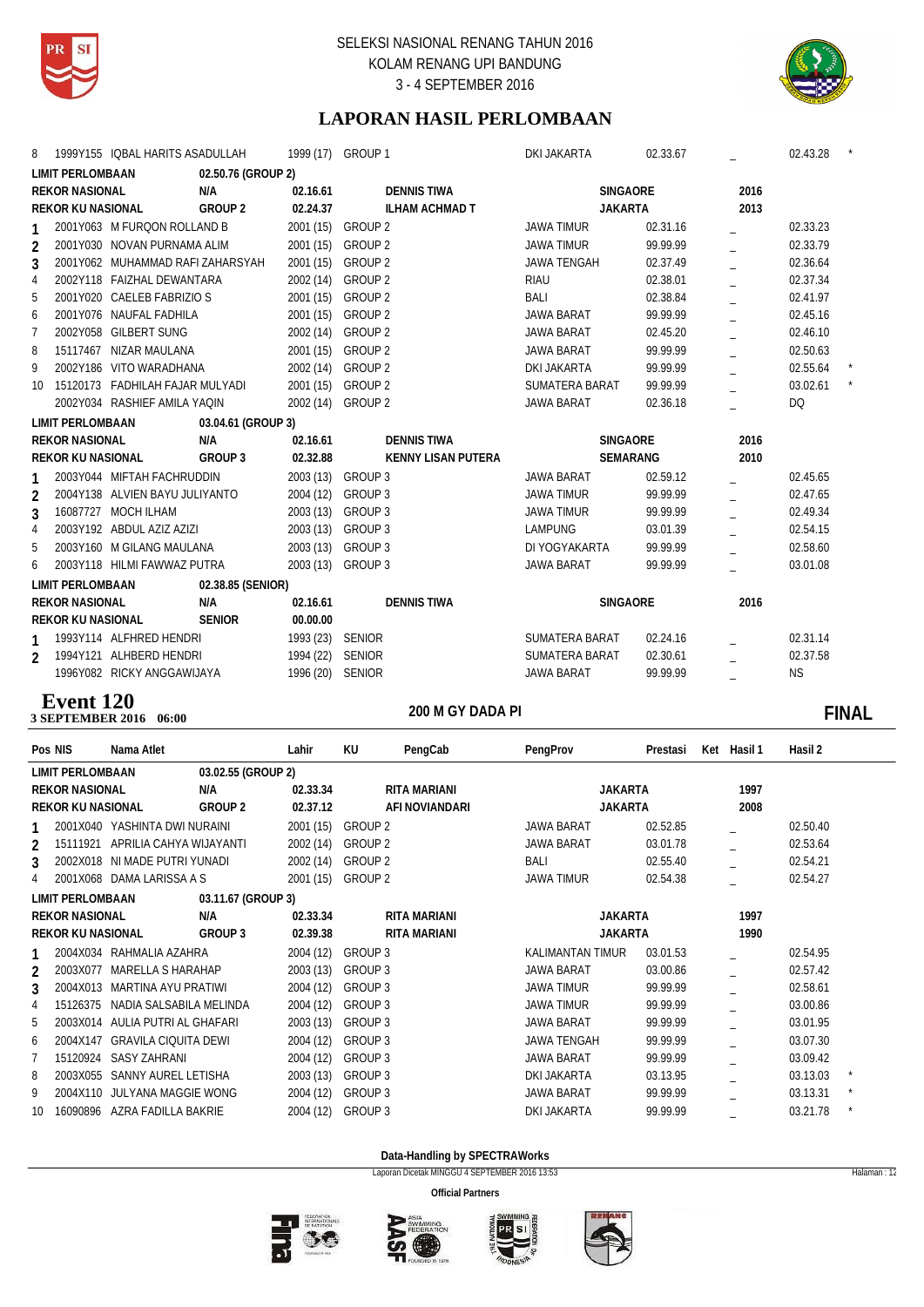



# **LAPORAN HASIL PERLOMBAAN**

| 11                                         | 2004X060 NABILAH PUTRIS             |                    |           | 2004 (12) GROUP 3 |                         | <b>BANTEN</b>        | 99.99.99          |             | 03.32.39 |                          |
|--------------------------------------------|-------------------------------------|--------------------|-----------|-------------------|-------------------------|----------------------|-------------------|-------------|----------|--------------------------|
| <b>Event</b> 121<br>3 SEPTEMBER 2016 06:00 |                                     |                    |           |                   | 100 M GY KUPU - KUPU PA |                      |                   |             |          | <b>FINAL</b>             |
| Pos NIS                                    | Nama Atlet                          |                    | Lahir     | KU                | PengCab                 | PengProv             | Prestasi          | Ket Hasil 1 | Hasil 2  |                          |
| <b>LIMIT PERLOMBAAN</b>                    |                                     | 01.19.85 (GROUP 4) |           |                   |                         |                      |                   |             |          |                          |
| <b>REKOR NASIONAL</b>                      |                                     | N/A                | 00.52.77  |                   | <b>TRIADI FAUZI S</b>   |                      | <b>MALAYSIA</b>   | 2016        |          |                          |
| <b>REKOR KU NASIONAL</b>                   |                                     | GROUP 4            | 01.06.99  |                   | MUHAMMAD AULIYA AKBAR   |                      | SEMARANG          | 2010        |          |                          |
|                                            | 2005Y101 RIDHO ATHALLAH ZUFAR       |                    |           | 2005 (11) GROUP 4 |                         | <b>BANTEN</b>        | 99.99.99          |             | 01.12.40 |                          |
| 2                                          | 2005Y108 M SYAMSUZ ZAMAN AL HADID   |                    | 2005 (11) | <b>GROUP 4</b>    |                         | <b>JAWA TENGAH</b>   | 99.99.99          |             | 01.13.05 |                          |
| 3                                          | 2005Y085 ARYA BOEDIMAN              |                    | 2005 (11) | GROUP 4           |                         | <b>JAWA TIMUR</b>    | 99.99.99          |             | 01.15.89 |                          |
| 4                                          | 2006Y038 M ALIF FIRMANSYAH          |                    | 2006 (10) | GROUP 4           |                         | <b>JAWA TIMUR</b>    | 01.17.31          |             | 01.18.61 |                          |
| 5                                          | 15114154 YOSHUA RYAN SUSANTO        |                    | 2005 (11) | GROUP 4           |                         | BALI                 | 01.22.02          |             | 01.19.41 |                          |
| 6                                          | 16092073 RADIKA ATMAJA RIADI        |                    | 2005 (11) | <b>GROUP 4</b>    |                         | <b>JAWA BARAT</b>    | 99.99.99          |             | 01.21.28 |                          |
| 7                                          | 16099778 MUHAMMAD LUTHFI THAHA      |                    | 2006 (10) | GROUP 4           |                         | JAWA BARAT           | 99.99.99          |             | 01.25.33 |                          |
| <b>Event</b> 122                           | 3 SEPTEMBER 2016 06:00              |                    |           |                   | 100 M GY KUPU - KUPU PI |                      |                   |             |          | <b>FINAL</b>             |
| Pos NIS                                    | Nama Atlet                          |                    | Lahir     | KU                | PengCab                 | PengProv             | Prestasi          | Ket Hasil 1 | Hasil 2  |                          |
| <b>LIMIT PERLOMBAAN</b>                    |                                     | 01.23.78 (GROUP 4) |           |                   |                         |                      |                   |             |          |                          |
| <b>REKOR NASIONAL</b>                      |                                     | N/A                | 01.02.00  |                   | ANGEL GABRIELLA YUS     |                      | <b>BRUNEI</b>     | 2015        |          |                          |
| <b>REKOR KU NASIONAL</b>                   |                                     | GROUP 4            | 01.09.32  |                   | <b>OLGA HALIM</b>       |                      | <b>JAKARTA</b>    | 1991        |          |                          |
|                                            | 2005X088 NIKEN BERLIANTIKA          |                    | 2005 (11) | GROUP 4           |                         | <b>JAWA TIMUR</b>    | 01.19.87          |             | 01.13.75 |                          |
|                                            | 16095675 ARQAYLA NAJWARI            |                    | 2005 (11) | GROUP 4           |                         | JAWA BARAT           | 99.99.99          |             | 01.13.75 |                          |
| 3                                          | 2005X056 FLORECITHA E MUIS          |                    |           | 2005 (11) GROUP 4 |                         | JAWA BARAT           | 99.99.99          |             | 01.14.03 |                          |
| 4                                          | 2005X076 IZZY DWIFAIVA H            |                    |           | 2005 (11) GROUP 4 |                         | <b>JAWA TIMUR</b>    | 01.19.47          |             | 01.15.60 |                          |
| 5                                          | 16092990 MUTIARA BUNGA SHAFA        |                    | 2006 (10) | GROUP 4           |                         | <b>JAWA BARAT</b>    | 99.99.99          |             | 01.21.41 |                          |
| 6                                          | 2005X061 ANINDYA SW                 |                    | 2005 (11) | GROUP 4           |                         | DKI JAKARTA          | 99.99.99          |             | 01.23.11 |                          |
| 7                                          | 2005X085 CITRA TAMARA ELVINA        |                    | 2005 (11) | GROUP 4           |                         | <b>JAWA TENGAH</b>   | 99.99.99          |             | 01.24.10 |                          |
| 8                                          | 15120178 FELICIA GABRIELA           |                    |           | 2005 (11) GROUP 4 |                         | <b>BANTEN</b>        | 99.99.99          |             | 01.25.36 |                          |
| <b>Event</b> 123                           | 3 SEPTEMBER 2016 06:00              |                    |           |                   | 800 M GY BEBAS PA       |                      |                   |             |          | <b>FINAL</b>             |
| Pos NIS                                    | Nama Atlet                          |                    | Lahir     | KU                | PengCab                 | PengProv             | Prestasi          | Ket Hasil 1 | Hasil 2  |                          |
| <b>LIMIT PERLOMBAAN</b>                    |                                     | 09.53.70 (GROUP 1) |           |                   |                         |                      |                   |             |          |                          |
| <b>REKOR NASIONAL</b>                      |                                     | N/A                | 08.18.71  |                   | A FADLAN PRAWIRA        |                      | <b>SINGAPORE</b>  | 2015        |          |                          |
| <b>REKOR KU NASIONAL</b>                   |                                     | GROUP 1            | 08.27.43  |                   | A FADLAN PRAWIRA        |                      | <b>JOGJAKARTA</b> | 2014        |          |                          |
|                                            | 2000Y115 ATHALARIK MAULIDIO F       |                    |           | 2000 (16) GROUP 1 |                         | JAWA BARAT           | 08.44.22          |             | 08.50.85 |                          |
| 2                                          | 2000Y092 DANU IBRAHIM               |                    |           | 2000 (16) GROUP 1 |                         | JAWA TENGAH          | 99.99.99          |             | 09.19.08 |                          |
| 3                                          | 2000Y035 REZA BAYU PRASETYO         |                    |           | 2000 (16) GROUP 1 |                         | JAWA BARAT           | 09.22.35          |             | 09.19.45 |                          |
| 4                                          | 1999Y114 IBNU FATURACHMAN           |                    |           | 1999 (17) GROUP 1 |                         | JAWA BARAT           | 09.32.44          |             | 09.26.51 |                          |
| 5                                          | 2000Y139 TIM AARON ROY              |                    |           | 2000 (16) GROUP 1 |                         | BALI                 | 09.15.17          |             | 09.36.40 |                          |
| 6                                          | 1999Y156 FATHUR AL FURQAN           |                    |           | 1999 (17) GROUP 1 |                         | SUMATERA BARAT       | 11.42.23          |             | 11.23.26 | $\overline{\phantom{a}}$ |
| LIMIT PERLOMBAAN                           |                                     | 10.23.39 (GROUP 2) |           |                   |                         |                      |                   |             |          |                          |
| <b>REKOR NASIONAL</b>                      |                                     | N/A                | 08.18.71  |                   | A FADLAN PRAWIRA        |                      | SINGAPORE         | 2015        |          |                          |
| REKOR KU NASIONAL                          |                                     | GROUP 2            | 08.39.11  |                   | RICKY ANGGAWIJAYA       |                      | SURABAYA          | 2011        |          |                          |
|                                            | 2001Y101 JOE ADITYA                 |                    |           | 2001 (15) GROUP 2 |                         | DKI JAKARTA          | 09.04.50          |             | 09.07.81 |                          |
| 2                                          | 2002Y014 KRISNA HARIMURTI           |                    |           | 2002 (14) GROUP 2 |                         | JAWA TENGAH<br>PAPUA | 99.99.99          |             | 09.50.46 |                          |
| 3                                          | 2002Y200 M ABDI TARUNA PRATAMA      |                    |           | 2002 (14) GROUP 2 |                         |                      | 10.48.78          |             | 11.02.34 | $\overline{\phantom{a}}$ |
| <b>LIMIT PERLOMBAAN</b>                    |                                     | 11.13.93 (GROUP 3) |           |                   |                         |                      |                   |             |          |                          |
| <b>REKOR NASIONAL</b>                      |                                     | N/A                | 08.18.71  |                   | A FADLAN PRAWIRA        |                      | SINGAPORE         | 2015        |          |                          |
| REKOR KU NASIONAL                          |                                     | GROUP 3            | 08.58.13  |                   | KENNY LISAN PUTERA      |                      | SEMARANG          | 2010        |          |                          |
|                                            | 1 2003Y031 EVANO FREDERICKO TICOALU |                    |           | 2003 (13) GROUP 3 |                         | JAWA TIMUR           | 99.99.99          |             | 10.10.89 |                          |

### **Data-Handling by SPECTRAWorks**

Laporan Dicetak MINGGU 4 SEPTEMBER 2016 13:53 Halaman : 13







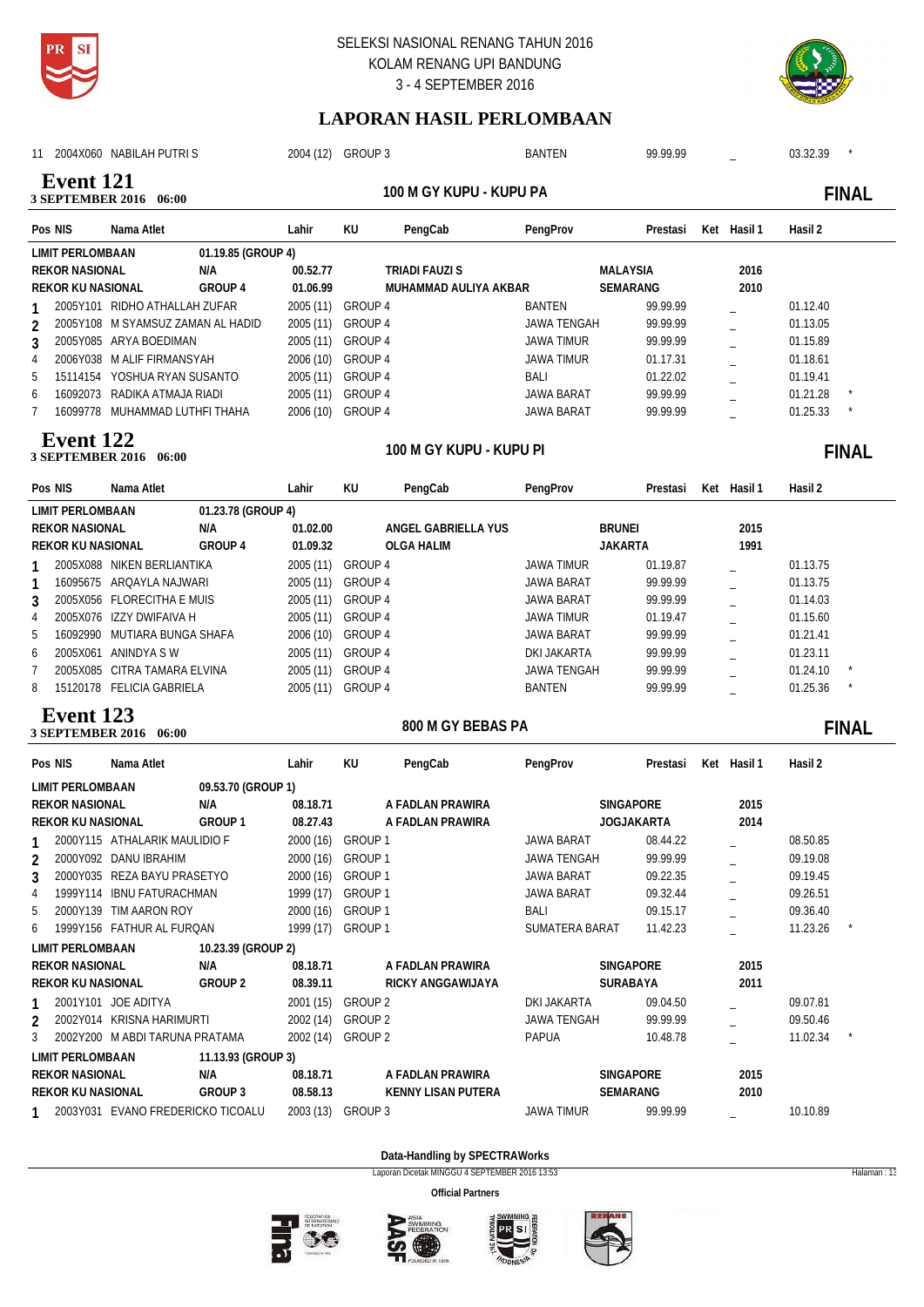



÷,

# **LAPORAN HASIL PERLOMBAAN**

| 2003Y137 M NAUFAL MAJID                    |                                    |                  | 2003 (13) GROUP 3 |                      | <b>JAWA TIMUR</b>  | 10.35.06        |             | 10.29.39 |              |
|--------------------------------------------|------------------------------------|------------------|-------------------|----------------------|--------------------|-----------------|-------------|----------|--------------|
| 3<br>16095345 M ESA RIZAL ALI              |                                    |                  | 2003 (13) GROUP 3 |                      | <b>JAWA BARAT</b>  | 99.99.99        |             | 11.16.40 |              |
| <b>Event 124</b><br>3 SEPTEMBER 2016 06:00 |                                    |                  |                   | 800 M GY BEBAS PI    |                    |                 |             |          | <b>FINAL</b> |
| Pos NIS                                    | Nama Atlet                         | Lahir            | <b>KU</b>         | PengCab              | PengProv           | Prestasi        | Ket Hasil 1 | Hasil 2  |              |
| <b>LIMIT PERLOMBAAN</b>                    | 10.20.48 (GROUP 1)                 |                  |                   |                      |                    |                 |             |          |              |
| <b>REKOR NASIONAL</b>                      | N/A                                | 08.53.61         |                   | <b>RAINA SAUMI G</b> |                    | SINGAORE        | 2016        |          |              |
| <b>REKOR KU NASIONAL</b>                   | GROUP 1                            | 08.55.83         |                   | <b>RAINA SAUMI G</b> |                    | <b>SURABAYA</b> | 2012        |          |              |
|                                            | 2000X099 NAFISA HAMIDAH A          |                  | 2000 (16) GROUP 1 |                      | <b>JAWA BARAT</b>  | 10.19.86        |             | 10.10.50 |              |
| <b>LIMIT PERLOMBAAN</b>                    | 10.35.25 (GROUP 2)                 |                  |                   |                      |                    |                 |             |          |              |
| <b>REKOR NASIONAL</b>                      | N/A                                | 08.53.61         |                   | <b>RAINA SAUMI G</b> |                    | SINGAORE        | 2016        |          |              |
| <b>REKOR KU NASIONAL</b>                   | GROUP 2                            | 09.14.67         |                   | <b>RAINA SAUMI G</b> |                    | <b>SEMARANG</b> | 2010        |          |              |
|                                            | 2001X073 VIRGIN SILVIA NATAN       |                  | 2001 (15) GROUP 2 |                      | <b>JAWA BARAT</b>  | 09.47.29        |             | 09.59.08 |              |
| $\overline{2}$                             | 2002X084 ELZA NURUL SEPTIANTY      |                  | 2002 (14) GROUP 2 |                      | <b>JAWA BARAT</b>  | 10.10.89        |             | 10.05.91 |              |
| 3                                          | 2001X080 AZHAR NABILA BACHTIAR     |                  | 2001 (15) GROUP 2 |                      | JAWA BARAT         | 10.15.34        |             | 10.23.99 |              |
| <b>LIMIT PERLOMBAAN</b>                    | 11.07.01 (GROUP 3)                 |                  |                   |                      |                    |                 |             |          |              |
| <b>REKOR NASIONAL</b>                      | N/A                                | 08.53.61         |                   | <b>RAINA SAUMI G</b> |                    | <b>SINGAORE</b> | 2016        |          |              |
| <b>REKOR KU NASIONAL</b>                   | GROUP 3                            | 09.14.86         |                   | AZZAHRA PERMATAHANI  |                    | <b>VIETNAM</b>  | 2015        |          |              |
|                                            | 2003X077 MARELLA S HARAHAP         | 2003 (13)        | GROUP 3           |                      | <b>JAWA BARAT</b>  | 10.34.45        |             | 10.28.72 |              |
| 2003X022 CITRA PUSPA R<br>$\overline{2}$   |                                    | 2003 (13)        | GROUP 3           |                      | JAWA BARAT         | 10.50.84        |             | 10.58.40 |              |
| 3                                          | 2004X032 AISHA JENAR LAKSITADEVI   | 2004 (12)        | GROUP 3           |                      | <b>DKI JAKARTA</b> | 99.99.99        |             | 11.02.47 |              |
| $\overline{4}$                             | 2004X099 REZCA CHRISSAMOR PM       | 2004 (12)        | GROUP 3           |                      | DI YOGYAKARTA      | 99.99.99        |             | 11.13.01 |              |
| 5                                          | 2003X023 DESHINTA VEYZA M          | 2003 (13)        | GROUP 3           |                      | <b>DKI JAKARTA</b> | 99.99.99        |             | 11.15.81 | $\star$      |
| 6                                          | 2004X003 GST A A KM SRI NATASYA SN | 2004 (12)        | GROUP 3           |                      | BALI               | 99.99.99        |             | 12.44.50 | $\ast$       |
| <b>LIMIT PERLOMBAAN</b>                    | 10.20.48 (SENIOR)                  |                  |                   |                      |                    |                 |             |          |              |
| <b>REKOR NASIONAL</b>                      | N/A                                | 08.53.61         |                   | <b>RAINA SAUMI G</b> |                    | SINGAORE        | 2016        |          |              |
| <b>REKOR KU NASIONAL</b>                   | <b>SENIOR</b>                      | 00.00.00         |                   |                      |                    |                 |             |          |              |
| 1 1997X046 EMYLIE PRINCESSTY               |                                    | 1997 (19) SENIOR |                   |                      | SUMATERA BARAT     | 99.99.99        |             | 11.22.42 |              |

### **400 M GY BEBAS PA 4 SEPTEMBER 2016** 08:48 **Event 201**

# 400 M GY BEBAS PA **FINAL**

|   | Pos NIS                  | Nama Atlet                                         |                    | Lahir                 | KU                | PengCab           | PengProv          | Prestasi | Ket | Hasil 1 | Hasil 2  |  |
|---|--------------------------|----------------------------------------------------|--------------------|-----------------------|-------------------|-------------------|-------------------|----------|-----|---------|----------|--|
|   | <b>LIMIT PERLOMBAAN</b>  |                                                    | 04.43.95 (GROUP 1) |                       |                   |                   |                   |          |     |         |          |  |
|   | <b>REKOR NASIONAL</b>    |                                                    | N/A                | 03.58.52              |                   | A FADLAN PRAWIRA  | <b>SINGAORE</b>   |          |     | 2016    |          |  |
|   | <b>REKOR KU NASIONAL</b> |                                                    | GROUP 1            | 04.00.83              |                   | A FADLAN PRAWIRA  | <b>VIETNAM</b>    |          |     | 2015    |          |  |
|   |                          | 2000Y115 ATHALARIK MAULIDIO F                      |                    | 2000 (16)             | GROUP 1           |                   | <b>JAWA BARAT</b> | 04.16.72 |     |         | 04.17.66 |  |
|   | 00.28.76                 | 01.00.98  01.33.60  02.06.90                       |                    | 03.12.67<br>02.39.28  |                   | 03.45.79 04.17.66 |                   |          |     |         |          |  |
|   |                          | 2000Y035 REZA BAYU PRASETYO                        |                    | 2000 (16)             | GROUP 1           |                   | <b>JAWA BARAT</b> | 04.36.10 |     |         | 04.25.99 |  |
|   | 00.30.10                 | 01.02.81<br>01.36.25                               | 02.10.31           | 03.18.86<br>02.44.43  |                   | 03.53.45 04.25.99 |                   |          |     |         |          |  |
| 3 |                          | 2000Y092 DANU IBRAHIM                              |                    | 2000 (16)             | GROUP 1           |                   | JAWA TENGAH       | 04.28.00 |     |         | 04.26.85 |  |
|   | 00.29.32                 | 01.02.48 01.36.52                                  | 02.10.30           | 02.44.91<br>03.19.43  |                   | 03.54.17 04.26.85 |                   |          |     |         |          |  |
| 4 |                          | 1998Y099 EDWARD FARAND WIJAYA<br>01.01.44 01.33.97 | 02.06.70           | 1998 (18)<br>02.39.27 | GROUP 1           | 03.51.10 04.27.29 | <b>JAWA BARAT</b> | 04.12.32 |     |         | 04.27.29 |  |
| 5 | 00.29.50                 | 1999Y114 IBNU FATURACHMAN                          |                    | 03.14.40<br>1999 (17) | GROUP 1           |                   | <b>JAWA BARAT</b> | 04.32.91 |     |         | 04.28.34 |  |
|   | 00.30.41                 | 01.03.41  01.37.30  02.11.59                       |                    | 03.21.24<br>02.46.32  |                   | 03.55.90 04.28.34 |                   |          |     |         |          |  |
| 6 |                          | 2000Y139 TIM AARON ROY                             |                    | 2000 (16)             | GROUP 1           |                   | BALI              | 04.24.20 |     |         | 04.31.41 |  |
|   | 00.30.52                 | 01.04.60 01.38.31 02.12.80                         |                    | 02.47.24<br>03.22.22  | 03.57.36 04.31.41 |                   |                   |          |     |         |          |  |
|   |                          | 2000Y003 M ALIFKA IHSAN                            |                    | 2000 (16)             | GROUP 1           |                   | <b>BANTEN</b>     | 04.30.18 |     |         | 04.42.92 |  |
|   | 00.30.56                 | 01.04.43 01.39.57                                  | 02.15.71           | 02.53.30<br>03.30.80  |                   | 04.07.41 04.42.92 |                   |          |     |         |          |  |
| 8 |                          | 1999Y156 FATHUR AL FURQAN                          |                    | 1999 (17)             | GROUP 1           |                   | SUMATERA BARAT    | 05.33.08 |     |         | 05.32.13 |  |
|   | 00.34.43                 | 01.14.47 01.57.65                                  | 02.40.64           | 04.08.24<br>03.24.35  |                   | 04.51.22 05.32.13 |                   |          |     |         |          |  |
|   |                          | 2000Y040 FAUZI FANNYLA                             |                    | 2000 (16)             | GROUP 1           |                   | SUMATERA BARAT    | 99.99.99 |     |         | ΝS       |  |
|   |                          |                                                    |                    |                       |                   |                   |                   |          |     |         |          |  |

**Data-Handling by SPECTRAWorks**

Laporan Dicetak MINGGU 4 SEPTEMBER 2016 13:53 Halaman : 14







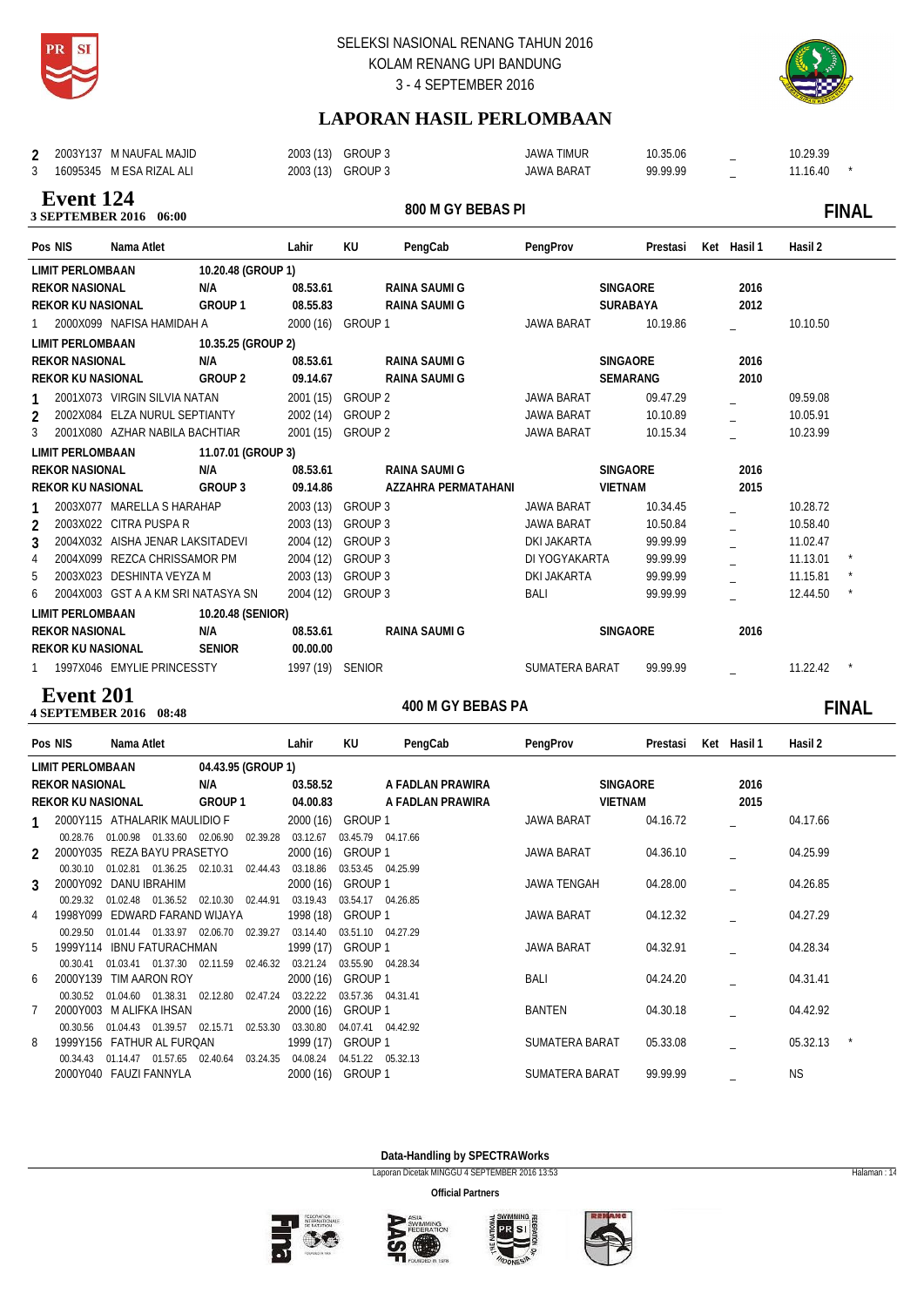



# **LAPORAN HASIL PERLOMBAAN**

|                | <b>LIMIT PERLOMBAAN</b>                                                        | 04.58.15 (GROUP 2) |                   |                                     |                           |                 |      |          |
|----------------|--------------------------------------------------------------------------------|--------------------|-------------------|-------------------------------------|---------------------------|-----------------|------|----------|
|                | <b>REKOR NASIONAL</b>                                                          | N/A                | 03.58.52          | A FADLAN PRAWIRA                    |                           | <b>SINGAORE</b> | 2016 |          |
|                | <b>REKOR KU NASIONAL</b>                                                       | GROUP 2            | 04.08.24          |                                     | RICKY ANGGAWIJAYA         | <b>SURABAYA</b> | 2011 |          |
| 1              | 2001Y101 JOE ADITYA                                                            |                    | 2001 (15) GROUP 2 |                                     | DKI JAKARTA               | 04.20.07        |      | 04.23.29 |
|                | 00.29.00 01.02.90 01.35.87 02.09.17 02.42.90 03.16.62 03.50.60 04.23.29        |                    |                   |                                     |                           |                 |      |          |
| $\mathcal{P}$  | 2002Y034 RASHIEF AMILA YAQIN                                                   |                    | 2002 (14) GROUP 2 |                                     | <b>JAWA BARAT</b>         | 04.34.14        |      | 04.26.63 |
|                | 00.30.43 01.03.53 01.37.38 02.11.52 02.45.90 03.20.74 03.54.92 04.26.63        |                    |                   |                                     |                           |                 |      |          |
| 3              | 2001Y071 CARLSTON SUNG                                                         |                    | 2001 (15) GROUP 2 |                                     | JAWA BARAT                | 04.31.87        |      | 04.30.37 |
|                | 00.30.38  01.03.50  01.37.33  02.11.69  02.46.26  03.21.52  03.56.35  04.30.37 |                    |                   |                                     |                           |                 |      |          |
| 4              | 2001Y018 RAZZAQ RAHMAN JATMIKO                                                 |                    | 2001 (15) GROUP 2 |                                     | <b>JAWA TENGAH</b>        | 04.44.12        |      | 04.37.72 |
|                | 00.30.64  01.05.44  01.40.79  02.16.10  02.51.48  03.27.50  04.02.89  04.37.72 |                    |                   |                                     |                           |                 |      |          |
| 5              | 2002Y030 M RAMDANIS                                                            |                    | 2002 (14) GROUP 2 |                                     | JAWA BARAT                | 99.99.99        |      | 04.41.10 |
|                | 00.30.71  01.06.00  01.42.27  02.18.56  02.55.79                               |                    |                   | 03.32.55 04.08.77 04.41.10          |                           |                 |      |          |
| 6              | 2002Y039 M RADITYA D A                                                         |                    | 2002 (14) GROUP 2 |                                     | KALIMANTAN TIMUR          | 04.50.79        |      | 04.45.50 |
| 7              | 00.32.32 01.08.49 01.44.60 02.20.66<br>2001Y130 NAUFAL RIZKY ILHAMI            | 02.57.57           | 2001 (15) GROUP 2 | 03.34.27 04.10.39 04.45.50          | <b>LAMPUNG</b>            | 04.48.70        |      | 04.48.15 |
|                | 00.32.60  01.07.41  01.44.20  02.21.12  02.58.69                               |                    |                   | 03.36.52 04.13.33 04.48.15          |                           |                 |      |          |
| 8              | 2002Y022 ERLANGGA DIRGANTARA                                                   |                    | 2002 (14) GROUP 2 |                                     | JAWA BARAT                | 99.99.99        |      | 05.02.77 |
|                | 00.33.88  01.10.99  01.49.41  02.27.92  03.07.28                               |                    |                   | 03.46.90 04.24.82 05.02.77          |                           |                 |      |          |
| 9              | 2001Y194 M TEGAR PANGESTU                                                      |                    | 2001 (15) GROUP 2 |                                     | DI YOGYAKARTA             | 05.18.64        |      | 05.09.22 |
|                | 00.34.87 01.12.87 01.53.70 02.33.47 03.12.94 03.52.90 04.31.86 05.09.22        |                    |                   |                                     |                           |                 |      |          |
|                | <b>LIMIT PERLOMBAAN</b>                                                        | 05.22.32 (GROUP 3) |                   |                                     |                           |                 |      |          |
|                | <b>REKOR NASIONAL</b>                                                          | N/A                | 03.58.52          | A FADLAN PRAWIRA                    |                           | <b>SINGAORE</b> | 2016 |          |
|                | <b>REKOR KU NASIONAL</b>                                                       | GROUP 3            | 04.17.71          |                                     | <b>KENNY LISAN PUTERA</b> | <b>JAKARTA</b>  | 2010 |          |
|                | 2003Y003 ERNEST FABIAN WIJAYA                                                  |                    | 2003 (13) GROUP 3 |                                     | JAWA BARAT                | 04.34.98        |      | 04.26.91 |
| 1              | 00.30.48  01.03.95  01.37.62  02.11.77  02.46.10  03.20.52  03.54.31  04.26.91 |                    |                   |                                     |                           |                 |      |          |
| $\mathfrak{p}$ | 2003Y152 ALHAQI INSAN PRATAMA                                                  |                    | 2003 (13) GROUP 3 |                                     | DI YOGYAKARTA             | 04.44.02        |      | 04.40.37 |
|                | 00.30.89  01.04.99  01.39.86  02.16.38  02.52.90  03.29.93  04.06.83  04.40.37 |                    |                   |                                     |                           |                 |      |          |
| 3              | 2003Y022 AKBAR WENDI SULISTYO                                                  |                    | 2003 (13) GROUP 3 |                                     | <b>LAMPUNG</b>            | 05.03.16        |      | 04.46.28 |
|                | 00.32.44  01.08.50  01.45.13  02.22.63                                         |                    |                   | 02.59.91 03.36.94 04.13.54 04.46.28 |                           |                 |      |          |
| 4              | 2003Y123 ALIF FATHAN A                                                         |                    | 2003 (13) GROUP 3 |                                     | <b>JAWA BARAT</b>         | 99.99.99        |      | 04.49.13 |
|                | 00.33.27 01.09.91 01.46.76 02.23.69 03.00.79 03.37.85 04.14.51 04.49.13        |                    |                   |                                     |                           |                 |      |          |
| 5              | 2003Y084 NICHOLAS KAREL SUBAGYO                                                |                    | 2003 (13) GROUP 3 |                                     | DKI JAKARTA               | 05.07.59        |      | 04.50.60 |
|                | 00.32.87  01.09.45  01.46.62  02.23.75  03.01.20                               |                    |                   | 03.37.75  04.14.45  04.50.60        |                           |                 |      |          |
| 6              | 2003Y150 YEFTA ISRAEL                                                          |                    | 2003 (13) GROUP 3 |                                     | <b>JAWA TIMUR</b>         | 99.99.99        |      | 04.54.49 |
|                | 00.31.97  01.07.50  01.44.87  02.22.88  03.00.52  03.38.68  04.16.91  04.54.49 |                    |                   |                                     |                           |                 |      |          |

### **4 SEPTEMBER 2016** 09:01 **Event 202**

# 400 M GY BEBAS PI **FINAL**

| Pos NIS        |                              | Nama Atlet                        |          |                    |          | Lahir                | KU                  | PengCab                 | PengProv          | Prestasi         | Ket | Hasil 1 | Hasil 2  |
|----------------|------------------------------|-----------------------------------|----------|--------------------|----------|----------------------|---------------------|-------------------------|-------------------|------------------|-----|---------|----------|
|                | <b>LIMIT PERLOMBAAN</b>      |                                   |          | 05.02.51 (GROUP 1) |          |                      |                     |                         |                   |                  |     |         |          |
|                | <b>REKOR NASIONAL</b>        |                                   |          | N/A                |          | 04.20.16             |                     | RAINA SAUMI G           |                   | <b>SINGAPORE</b> |     | 2012    |          |
|                | <b>REKOR KU NASIONAL</b>     |                                   |          | <b>GROUP1</b>      |          | 04.22.71             |                     | <b>RAINA SAUMI G</b>    |                   | <b>LOMBOK</b>    |     | 2013    |          |
|                | 1998X064 KHANSA NUR AGUSTINE |                                   |          |                    |          | 1998 (18)            | GROUP 1             |                         | <b>JAWA BARAT</b> | 04.42.88         |     |         | 04.48.84 |
|                | 00.32.78                     | 01.07.69                          | 01.43.73 | 02.20.90           | 02.57.30 | 03.34.45             | 04.11.99            | 04.48.84                |                   |                  |     |         |          |
|                | <b>LIMIT PERLOMBAAN</b>      |                                   |          | 05.09.71 (GROUP 2) |          |                      |                     |                         |                   |                  |     |         |          |
|                | <b>REKOR NASIONAL</b>        |                                   |          | N/A                |          | 04.20.16             |                     | RAINA SAUMI G           |                   | <b>SINGAPORE</b> |     | 2012    |          |
|                | <b>REKOR KU NASIONAL</b>     |                                   |          | GROUP 2            |          | 04.29.86             |                     | MEITRI WIDYA PANGESTIKA |                   | <b>JAKARTA</b>   |     | 1991    |          |
|                | 2001X073                     | <b>VIRGIN SILVIA NATAN</b>        |          |                    |          | 2001(15)             | GROUP 2             |                         | <b>JAWA BARAT</b> | 04.50.40         |     |         | 04.55.17 |
|                | 00.32.88                     | 01.08.51                          | 01.45.39 | 02.23.40           | 03.00.79 | 03.39.20             | 04.17.40            | 04.55.17                |                   |                  |     |         |          |
| $\mathfrak{D}$ | 2002X084                     | ELZA NURUL SEPTIANTY              |          |                    |          | 2002 (14)            | GROUP 2             |                         | <b>JAWA BARAT</b> | 05.03.10         |     |         | 04.58.86 |
|                | 00.33.73                     | 01.10.25                          | 01.47.58 | 02.25.51           | 03.03.27 | 03.42.58             | 04.20.95            | 04.58.86                |                   |                  |     |         |          |
| 3              | 2002X081                     | SEVINEVITA KAUSALYA A             |          |                    |          | 2002 (14)            | <b>GROUP 2</b>      |                         | <b>JAWA BARAT</b> | 99.99.99         |     |         | 04.59.00 |
| 4              | 00.33.63<br>2001X080         | 01 10 80<br>AZHAR NABILA BACHTIAR | 01.49.27 | 02.27.93           | 03.07.31 | 03.46.46<br>2001(15) | 04.24.30<br>GROUP 2 | 04.59.00                | <b>JAWA BARAT</b> | 04.57.73         |     |         | 05.09.50 |
|                | 00.33.77                     | 01.11.29                          | 01.49.92 | 02.29.71           | 03.09.18 | 03.49.19             | 04.29.57            | 05.09.50                |                   |                  |     |         |          |

**Data-Handling by SPECTRAWorks**

Laporan Dicetak MINGGU 4 SEPTEMBER 2016 13:53 Halaman : 15







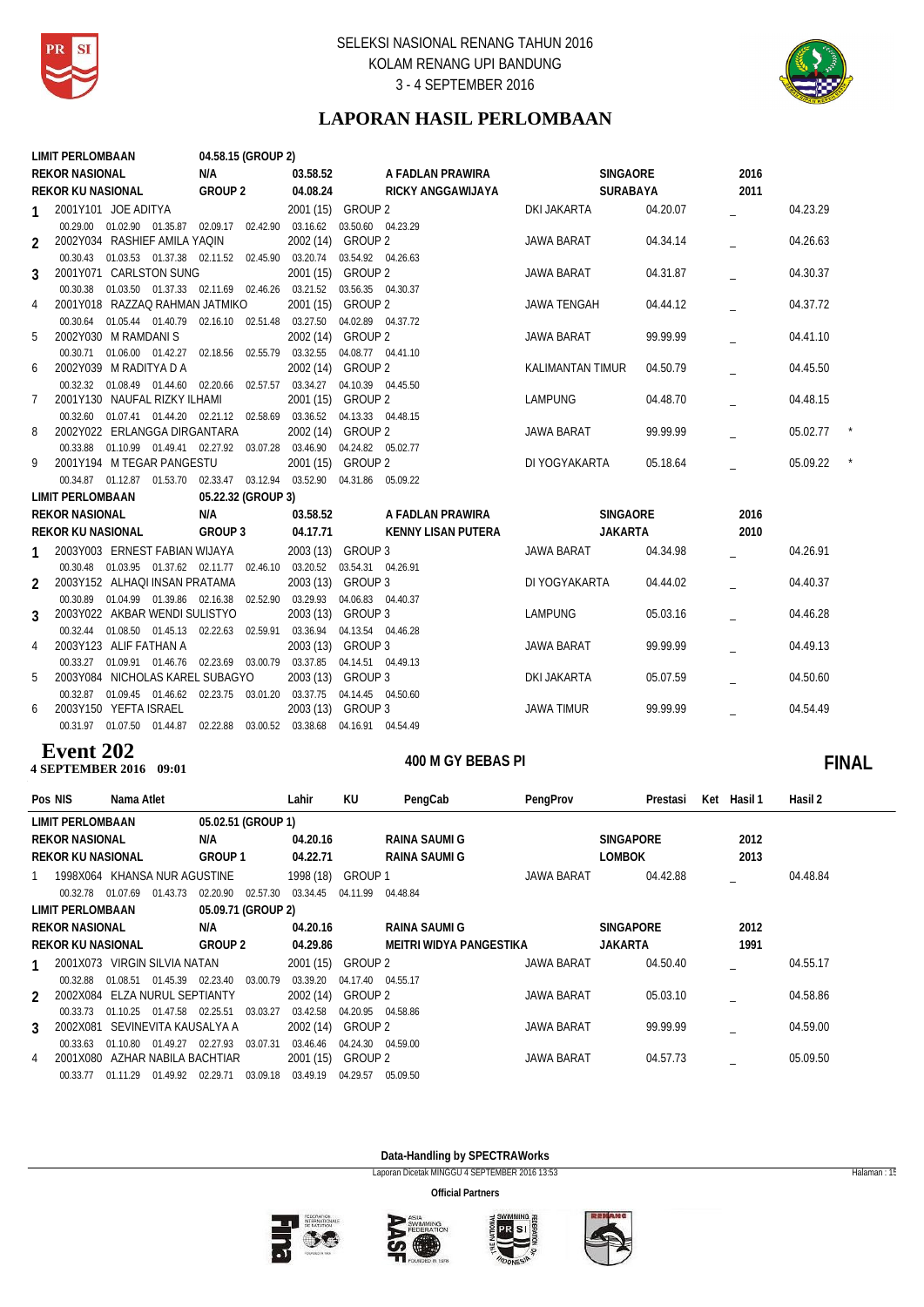



# **LAPORAN HASIL PERLOMBAAN**

|                | LIMIT PERLOMBAAN                 |          |                                        |                   | 05.25.20 (GROUP 3) |                   |                   |                        |                    |                  |      |          |  |
|----------------|----------------------------------|----------|----------------------------------------|-------------------|--------------------|-------------------|-------------------|------------------------|--------------------|------------------|------|----------|--|
|                | <b>REKOR NASIONAL</b>            |          |                                        | N/A               |                    | 04.20.16          |                   | RAINA SAUMI G          |                    | <b>SINGAPORE</b> | 2012 |          |  |
|                | <b>REKOR KU NASIONAL</b>         |          |                                        | GROUP 3           |                    | 04.27.82          |                   | <b>CATHERINE SURYA</b> |                    | <b>JAKARTA</b>   | 1993 |          |  |
| $1 \quad$      | 2003X088 JERSEY KARTINA BEALES   |          |                                        |                   |                    | 2003 (13) GROUP 3 |                   |                        | <b>BALI</b>        | 05.02.34         |      | 05.01.42 |  |
|                | 00.33.95                         |          | 01.10.77 01.49.48 02.27.64             |                   | 03.06.87           | 03.46.11          | 04.25.12 05.01.42 |                        |                    |                  |      |          |  |
| $\mathfrak{D}$ | 2003X003 VANESSA SANJOYO         |          |                                        |                   |                    | 2003 (13) GROUP 3 |                   |                        | <b>JAWA TENGAH</b> | 05.01.35         |      | 05.03.69 |  |
|                | 00.34.80                         | 01.12.54 | 01.52.42 02.32.45 03.11.44             |                   |                    | 03.50.52          | 04.27.72 05.03.69 |                        |                    |                  |      |          |  |
| $\mathbf{3}$   | 2004X032 AISHA JENAR LAKSITADEVI |          |                                        |                   |                    | 2004 (12) GROUP 3 |                   |                        | DKI JAKARTA        | 05.10.54         |      | 05.11.49 |  |
|                | 00.34.43                         | 01.11.84 | 01.51.53 02.30.91                      |                   | 03.11.36           | 03.51.60          | 04.32.77 05.11.49 |                        |                    |                  |      |          |  |
| 4              | 2003X022 CITRA PUSPA R           |          |                                        |                   |                    | 2003 (13) GROUP 3 |                   |                        | <b>JAWA BARAT</b>  | 05.17.83         |      | 05.24.42 |  |
|                |                                  |          | 00.34.54  01.14.12  01.55.74  02.37.71 |                   | 03.19.93           | 04.02.24          | 04.44.90 05.24.42 |                        |                    |                  |      |          |  |
|                | 5 2003X023 DESHINTA VEYZA M      |          |                                        |                   |                    | 2003 (13) GROUP 3 |                   |                        | DKI JAKARTA        | 99.99.99         |      | 05.30.48 |  |
|                | 00.36.22 01.15.69                |          | 01.57.18                               | 02.39.14 03.21.95 |                    | 04.05.12          | 04.48.43          | 05.30.48               |                    |                  |      |          |  |
|                | LIMIT PERLOMBAAN                 |          |                                        | 05.02.51 (SENIOR) |                    |                   |                   |                        |                    |                  |      |          |  |
|                | <b>REKOR NASIONAL</b>            |          |                                        | N/A               |                    | 04.20.16          |                   | RAINA SAUMI G          |                    | <b>SINGAPORE</b> | 2012 |          |  |
|                | <b>REKOR KU NASIONAL</b>         |          |                                        | <b>SENIOR</b>     |                    | 00.00.00          |                   |                        |                    |                  |      |          |  |
|                | 1997X046 EMYLIE PRINCESSTY       |          |                                        |                   |                    | 1997 (19) SENIOR  |                   |                        | SUMATERA BARAT     | 99.99.99         |      | 05.38.89 |  |
|                | 00.37.44 01.18.90                |          | 02.02.23 02.46.46                      |                   | 03.30.38           | 04.14.63          | 04.58.57          | 05.38.89               |                    |                  |      |          |  |

# **Event 203**<br>4 SEPTEMBER 2016 09:13

**200 M GY GANTI PERORANGAN PA 4 SEPTEMBER 2016 09:13 FINAL**

| Pos NIS                  | Nama Atlet                                                   |                    | Lahir             | KU | PengCab                   | PengProv          |                  | Prestasi | Ket Hasil 1 | Hasil 2  |  |
|--------------------------|--------------------------------------------------------------|--------------------|-------------------|----|---------------------------|-------------------|------------------|----------|-------------|----------|--|
| LIMIT PERLOMBAAN         |                                                              | 03.04.92 (GROUP 4) |                   |    |                           |                   |                  |          |             |          |  |
| <b>REKOR NASIONAL</b>    |                                                              | N/A                | 02.02.05          |    | TRIADI FAUZI S            |                   | <b>SINGAPORE</b> |          | 2014        |          |  |
| <b>REKOR KU NASIONAL</b> |                                                              | GROUP 4            | 02.28.36          |    | <b>KENNY LISAN PUTERA</b> |                   | SURABAYA         |          | 2008        |          |  |
|                          | 2005Y083 AGUNG SULAKSONO PUTRO A                             |                    | 2005 (11) GROUP 4 |    |                           | <b>JAWA TIMUR</b> |                  | 99.99.99 |             | 02.42.30 |  |
|                          | 00.36.47 01.20.76 02.07.60 02.42.30                          |                    |                   |    |                           |                   |                  |          |             |          |  |
|                          | 2005Y108 M SYAMSUZ ZAMAN AL HADID                            |                    | 2005 (11) GROUP 4 |    |                           | JAWA TENGAH       |                  | 99.99.99 |             | 02.43.37 |  |
|                          | 00.33.30 01.16.94 02.06.78 02.43.37                          |                    |                   |    |                           |                   |                  |          |             |          |  |
|                          | 2005Y084 DHIMAS AJI PUTRA DIANTO                             |                    | 2005 (11) GROUP 4 |    |                           | DI YOGYAKARTA     |                  | 03.10.72 |             | 02.48.79 |  |
| 00.38.30                 | 01.19.87 02.10.55 02.48.79<br>2006Y038 M ALIF FIRMANSYAH     |                    | 2006 (10) GROUP 4 |    |                           | <b>JAWA TIMUR</b> |                  | 02.56.63 |             | 02.57.34 |  |
| 00.38.53                 | 01.24.39 02.16.36 02.57.34                                   |                    |                   |    |                           |                   |                  |          |             |          |  |
|                          | 2005Y098 LUTFI HUMAM HAKIM                                   |                    | 2005 (11) GROUP 4 |    |                           | <b>JAWA BARAT</b> |                  | 99.99.99 |             | 02.58.80 |  |
| 00.38.64                 | 01.24.43 02.18.46 02.58.80                                   |                    |                   |    |                           |                   |                  |          |             |          |  |
| 6                        | 2005Y052 RADITIA VITHO                                       |                    | 2005 (11) GROUP 4 |    |                           | DKI JAKARTA       |                  | 03.22.17 |             | 02.59.25 |  |
| 00.40.30                 | 01.26.40 02.19.83 02.59.25                                   |                    |                   |    |                           |                   |                  |          |             |          |  |
| 2006Y011                 | EMIRSHAH AFLACH FADIL                                        |                    | 2006 (10) GROUP 4 |    |                           | <b>JAWA BARAT</b> |                  | 99.99.99 |             | 03.04.13 |  |
| 00.40.25                 | 01.31.19 02.20.99 03.04.13                                   |                    |                   |    |                           |                   |                  |          |             |          |  |
| 16092073<br>8            | RADIKA ATMAJA RIADI                                          |                    | 2005 (11) GROUP 4 |    |                           | <b>JAWA BARAT</b> |                  | 99.99.99 |             | 03.04.36 |  |
| 00.37.84                 | 01.24.52 02.20.63 03.04.36<br>2005Y026 FARHAN NUR ALIF YUNUS |                    | 2005 (11) GROUP 4 |    |                           | JAWA BARAT        |                  | 99.99.99 |             | 03.07.91 |  |
| 00.41.51                 | 01.29.62<br>02.25.40                                         | 03.07.91           |                   |    |                           |                   |                  |          |             |          |  |
|                          |                                                              |                    |                   |    |                           |                   |                  |          |             |          |  |

# **Event 204**<br>4 SEPTEMBER 2016 09:22

# **200 M GY GANTI PERORANGAN PI 4 SEPTEMBER 2016 09:22 FINAL**

| Pos NIS       |                          | Nama Atlet                 |                    | Lahir     | KU      | PengCab             | PengProv          | Prestasi           | Ket | Hasil 1 | Hasil 2  |
|---------------|--------------------------|----------------------------|--------------------|-----------|---------|---------------------|-------------------|--------------------|-----|---------|----------|
|               | LIMIT PERLOMBAAN         |                            | 03.09.88 (GROUP 4) |           |         |                     |                   |                    |     |         |          |
|               | <b>REKOR NASIONAL</b>    |                            | N/A                | 02.20.51  |         | RESSA KANIA DEWI    |                   | <b>NAY PYI TAW</b> |     | 2013    |          |
|               | <b>REKOR KU NASIONAL</b> |                            | <b>GROUP 4</b>     | 02.33.56  |         | AZZAHRA PERMATAHANI |                   | <b>JAKARTA</b>     |     | 2013    |          |
|               |                          | 2005X076 IZZY DWIFAIVA H   |                    | 2005 (11) | GROUP 4 |                     | JAWA TIMUR        | 02.52.38           |     |         | 02.43.70 |
|               | 00.34.42                 | 02.07.63<br>01 16 75       | 02.43.70           |           |         |                     |                   |                    |     |         |          |
| $\mathcal{P}$ |                          | 2005X056 FLORECITHA E MUIS |                    | 2005 (11) | GROUP 4 |                     | <b>JAWA BARAT</b> | 99.99.99           |     |         | 02.46.29 |
|               | 00.34.17                 | 02.08.66<br>01.17.78       | 02.46.29           |           |         |                     |                   |                    |     |         |          |
| 3             | 15120604                 | MUTIARA RESHINTA PUTRI     |                    | 2005 (11) | GROUP 4 |                     | <b>JAWA TIMUR</b> | 02.53.81           |     |         | 02.52.39 |
|               | 00.36.97                 | 02.08.24<br>01.20.67       | 02.52.39           |           |         |                     |                   |                    |     |         |          |
| 4             | 16093388                 | ELYSHA PRIBADI             |                    | 2005 (11) | GROUP 4 |                     | DKI JAKARTA       | 99.99.99           |     |         | 02.59.53 |
|               | 00.39.85                 | 02.17.99<br>01.24.90       | 02.59.53           |           |         |                     |                   |                    |     |         |          |

# **Data-Handling by SPECTRAWorks**

Laporan Dicetak MINGGU 4 SEPTEMBER 2016 13:53 Halaman : 16







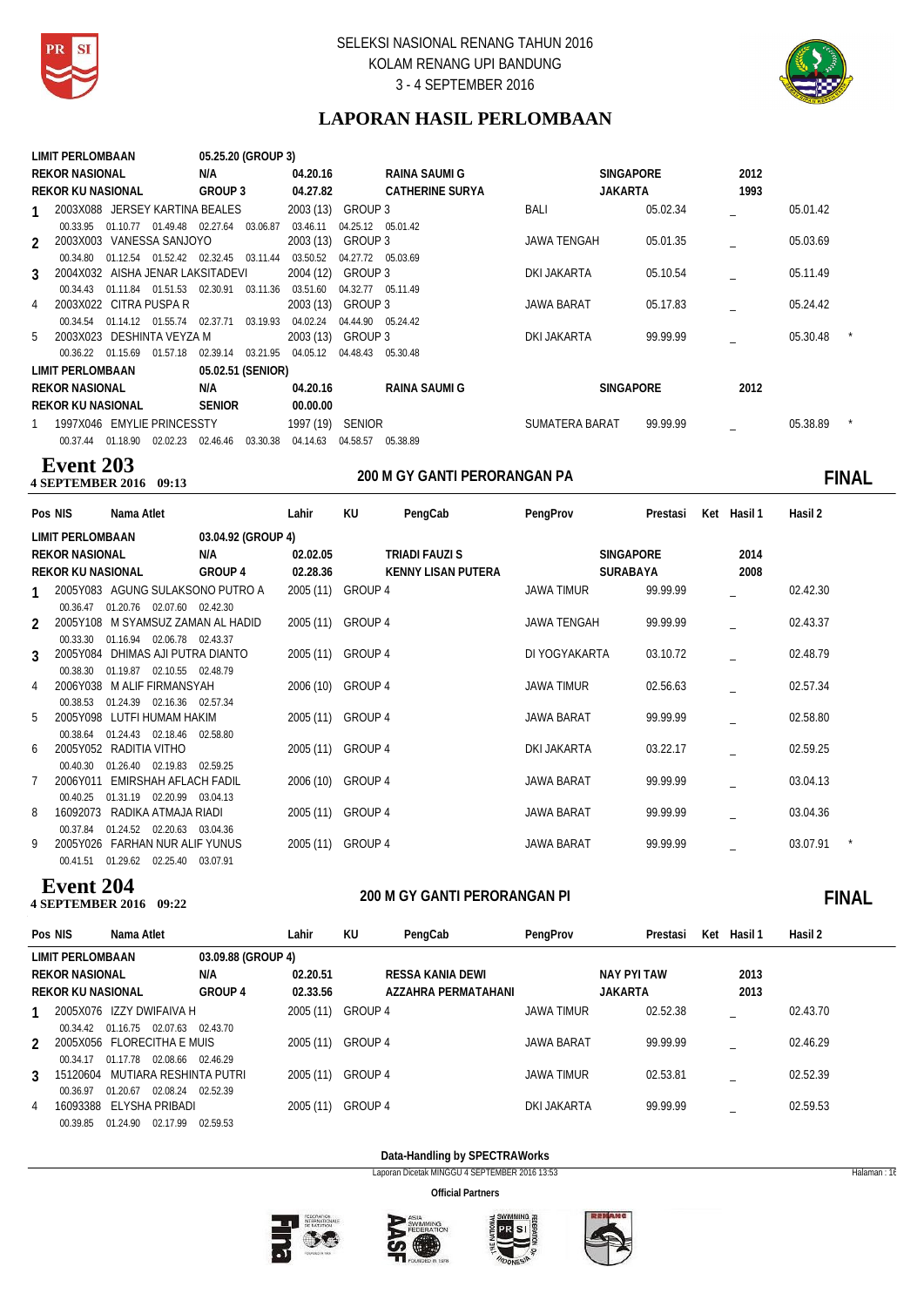



# **LAPORAN HASIL PERLOMBAAN**

|    | -----                                          |           |                   |               |          |          |
|----|------------------------------------------------|-----------|-------------------|---------------|----------|----------|
|    | 2005X085 CITRA TAMARA ELVINA                   | 2005 (11) | GROUP 4           | JAWA TENGAH   | 99.99.99 | DQ       |
|    | 01.32.90<br>02.31.89<br>00.40.34<br>03.17.28   |           |                   |               |          |          |
| 9  | 16092413 SEPTIANI RAHMAWATI P                  | 2005 (11) | GROUP 4           | JAWA BARAT    | 99.99.99 | 03.17.28 |
|    | 01.26.85 02.24.74 03.07.96<br>00.38.60         |           |                   |               |          |          |
| 8  | 16092990 MUTIARA BUNGA SHAFA                   | 2006 (10) | GROUP 4           | JAWA BARAT    | 99.99.99 | 03.07.96 |
|    | 01.26.36 02.22.28 03.03.32<br>00.41.76         |           |                   |               |          |          |
|    | 2005X113 DYAH AYU PRAMESTY REGITA PUT2005 (11) |           | GROUP 4           | DI YOGYAKARTA | 03.32.73 | 03.03.32 |
|    | 01.25.60<br>02.19.34 03.01.19<br>00.35.30      |           |                   |               |          |          |
| 6  | 16095675 AROAYLA NAJWARI                       | 2005 (11) | GROUP 4           | JAWA BARAT    | 99.99.99 | 03.01.19 |
|    | 01.27.64<br>02.20.40 03.00.79<br>00.39.40      |           |                   |               |          |          |
| 5. | 2005X097 AZZURA KAYLA PASYA                    |           | 2005 (11) GROUP 4 | LAMPUNG       | 03.11.45 | 03.00.79 |
|    |                                                |           |                   |               |          |          |

### **50 M GY PUNGGUNG PA 4 SEPTEMBER 2016 Event 205**

# **09:34:45 THE SOLUT SOLUT SOLUT SOLUT SOLUT SOLUT SOLUT SOLUT SOLUT SOLUT SOLUT SOLUT SOLUT SOLUT SOLUT SOLUT SOLUT SOLUT SOLUT SOLUT SOLUT SOLUT SOLUT SOLUT SOLUT SOLUT SOLUT SOLUT SOLUT SOLUT SOLUT SOLUT SOLUT SOLUT SOLU**

|                 | Pos NIS                  | Nama Atlet                         |                    | Lahir             | KU                | PengCab                     | PengProv           | Prestasi                   | Ket Hasil 1    | Hasil 2  |               |
|-----------------|--------------------------|------------------------------------|--------------------|-------------------|-------------------|-----------------------------|--------------------|----------------------------|----------------|----------|---------------|
|                 | <b>LIMIT PERLOMBAAN</b>  |                                    | 00.29.96 (GROUP 1) |                   |                   |                             |                    |                            |                |          |               |
|                 | <b>REKOR NASIONAL</b>    |                                    | N/A                | 00.25.17          |                   | <b>GEDE SIMAN SUDARTAWA</b> |                    | <b>MALAYSIA</b>            | 2016           |          |               |
|                 | <b>REKOR KU NASIONAL</b> |                                    | GROUP <sub>1</sub> | 00.26.00          |                   | <b>GEDE SIMAN SUDARTAWA</b> |                    | SURABAYA                   | 2012           |          |               |
| 1               |                          | 1998Y137 MUHAMMAD ALDO F           |                    | 1998 (18) GROUP 1 |                   |                             | SUMATERA BARAT     | 00.28.84                   |                | 00.28.57 |               |
| $\overline{2}$  |                          | 2000Y107 KHRISNA A HUTOMO          |                    | 2000 (16) GROUP 1 |                   |                             | <b>BANTEN</b>      | 00.29.75                   |                | 00.29.07 |               |
| 3               |                          | 2000Y242 ALWAN NAUVAL HAIDAR       |                    | 2000 (16) GROUP 1 |                   |                             | JAWA BARAT         | 99.99.99                   | $\overline{a}$ | 00.31.75 |               |
| 4               |                          | 2000Y189 ARIO WIBISANA             |                    | 2000 (16) GROUP 1 |                   |                             | <b>BANTEN</b>      | 99.99.99                   |                | 00.33.97 |               |
|                 |                          | 1999Y164 ICHWAN RAMADHAN MULYONO   |                    | 1999 (17) GROUP 1 |                   |                             | <b>JAWA TIMUR</b>  | 00.29.57                   | $\overline{a}$ | DQ       |               |
|                 | <b>LIMIT PERLOMBAAN</b>  |                                    | 00.31.46 (GROUP 2) |                   |                   |                             |                    |                            |                |          |               |
|                 | <b>REKOR NASIONAL</b>    |                                    | N/A                | 00.25.17          |                   | <b>GEDE SIMAN SUDARTAWA</b> |                    | MALAYSIA                   | 2016           |          |               |
|                 | <b>REKOR KU NASIONAL</b> |                                    | GROUP <sub>2</sub> | 00.27.78          |                   | <b>GEDE SIMAN SUDARTAWA</b> |                    | <b>JAKARTA</b>             | 2009           |          |               |
|                 |                          | 2001Y049 AZEL ZELMI                |                    |                   | 2001 (15) GROUP 2 |                             | <b>DKI JAKARTA</b> | 00.28.03                   |                | 00.28.61 |               |
| $\overline{2}$  |                          | 2001Y059 FARREL ARMANDIO TANGKAS   |                    |                   | 2001 (15) GROUP 2 |                             | JAWA BARAT         | 00.30.23                   |                | 00.29.69 |               |
| 3               |                          | 2001Y020 CAELEB FABRIZIO S         |                    |                   | 2001 (15) GROUP 2 |                             | BALI               | 00.30.63                   |                | 00.30.11 |               |
| $\overline{4}$  |                          | 2001Y154 AGUNG SURYA PRATAMA       |                    |                   | 2001 (15) GROUP 2 |                             | DKI JAKARTA        | 99.99.99                   |                | 00.30.42 |               |
| 5               |                          | 2002Y139 BRAMUNDITO A HIDAYAT      |                    |                   | 2002 (14) GROUP 2 |                             | <b>BANTEN</b>      | 00.32.30                   | $\overline{a}$ | 00.30.53 |               |
| 6               | 2001Y164 ALDY            |                                    |                    |                   | 2001 (15) GROUP 2 |                             | <b>LAMPUNG</b>     | 00.31.25                   | $\overline{a}$ | 00.32.00 |               |
| $\overline{7}$  |                          | 2002Y177 ARMANDANI PUTRA NAN SIDIQ |                    |                   | 2002 (14) GROUP 2 |                             | DI YOGYAKARTA      | 00.34.30                   |                | 00.32.27 |               |
| 8               |                          | 2001Y190 RADENTA DWI KRISPRIYOGA   |                    |                   | 2001 (15) GROUP 2 |                             | <b>JAWA TENGAH</b> | 99.99.99                   | $\equiv$       | 00.32.42 |               |
| 9               |                          | 2001Y196 MASIDO SIDAURUK           |                    |                   | 2001 (15) GROUP 2 |                             | <b>JAWA TENGAH</b> | 99.99.99                   |                | 00.32.98 |               |
| 10 <sup>°</sup> |                          | 15117467 NIZAR MAULANA             |                    |                   | 2001 (15) GROUP 2 |                             | JAWA BARAT         | 00.34.60                   |                | 00.33.19 |               |
| 11              |                          | 2002Y056 JULIAN DEVRA WIJAYA       |                    |                   | 2002 (14) GROUP 2 |                             | JAWA BARAT         | 99.99.99                   |                | 00.33.38 |               |
|                 |                          | 12 2001Y194 M TEGAR PANGESTU       |                    |                   | 2001 (15) GROUP 2 |                             | DI YOGYAKARTA      | 00.35.05                   | $\overline{a}$ | 00.33.85 |               |
|                 |                          | 13 2002Y095 MAHESA MAULANA         |                    |                   | 2002 (14) GROUP 2 |                             | <b>LAMPUNG</b>     | 00.37.07                   | $\overline{a}$ | 00.33.87 |               |
|                 | <b>LIMIT PERLOMBAAN</b>  |                                    | 00.34.01 (GROUP 3) |                   |                   |                             |                    |                            |                |          |               |
|                 | <b>REKOR NASIONAL</b>    |                                    | N/A                | 00.25.17          |                   | <b>GEDE SIMAN SUDARTAWA</b> |                    | <b>MALAYSIA</b>            | 2016           |          |               |
|                 | <b>REKOR KU NASIONAL</b> |                                    | GROUP 3            | 00.28.71          |                   | <b>I PUTU WIRAWAN</b>       |                    | <b>JAKARTA</b>             | 2015           |          |               |
| 1               |                          | 2003Y056 AA GEDE OKA SATRIA P      |                    | 2003 (13) GROUP 3 |                   |                             | <b>BALI</b>        | 00.30.94                   |                | 00.30.21 |               |
| $\overline{2}$  |                          | 2003Y100 SATRIA WIBOWO             |                    | 2003 (13) GROUP 3 |                   |                             | <b>JAWA TENGAH</b> | 00.33.15                   |                | 00.31.26 |               |
| 3               |                          | 2003Y031 EVANO FREDERICKO TICOALU  |                    |                   | 2003 (13) GROUP 3 |                             | <b>JAWA TIMUR</b>  | 00.34.27                   |                | 00.32.58 |               |
| $\overline{4}$  |                          | 2003Y123 ALIF FATHAN A             |                    | 2003 (13) GROUP 3 |                   |                             | JAWA BARAT         | 00.34.11                   |                | 00.32.60 |               |
| 5               |                          | 2003Y027 ABDULLAH AL ASH S K       |                    |                   | 2003 (13) GROUP 3 |                             | <b>JAWA BARAT</b>  | 00.35.90                   | $\overline{a}$ | 00.33.43 |               |
| 6               |                          | 2003Y054 HARIS RAYNOR              |                    |                   | 2003 (13) GROUP 3 |                             |                    | NUSA TENGGARA BARA00.34.45 | $\overline{a}$ | 00.33.54 |               |
| $\overline{7}$  |                          | 2004Y080 MUHAMAD FEBY IRVANO       |                    | 2004 (12)         | GROUP 3           |                             | <b>JAWA BARAT</b>  | 99.99.99                   |                | 00.34.23 |               |
| 8               |                          | 15121936 DAFFY RAISAN NAUFAL       |                    | 2004 (12)         | GROUP 3           |                             | <b>JAWA BARAT</b>  | 99.99.99                   |                | 00.34.57 |               |
| 9               |                          | 2003Y115 DIMAS PRAYOGO             |                    | 2003 (13) GROUP 3 |                   |                             | <b>RIAU</b>        | 00.36.04                   |                | 00.35.10 |               |
|                 |                          | 10 16087727 MOCH ILHAM             |                    | 2003 (13) GROUP 3 |                   |                             | <b>JAWA TIMUR</b>  | 99.99.99                   |                | 00.36.48 |               |
|                 | <b>Event 206</b>         |                                    |                    |                   |                   | EA M CV DUMCCUMC DI         |                    |                            |                |          | <b>FINIAI</b> |

### **4 SEPTEMBER 2016** 09:41 50 M GY PUNGGUNG PI **09:41 THE SOLUT SOLUT SOLUT SOLUTION SOLUTION SOLUTION SOLUTION SOLUTION SOLUTION SOLUTION SOLUTION SOLUTION SOLUTION SOLUTION SOLUTION SOLUTION SOLUTION SOLUTION SOLUTION SOLUTION SOLUTION SOLUTION SOLUTION SOLUTION SOLU**

**Data-Handling by SPECTRAWorks**

Laporan Dicetak MINGGU 4 SEPTEMBER 2016 13:53 Halaman : 17







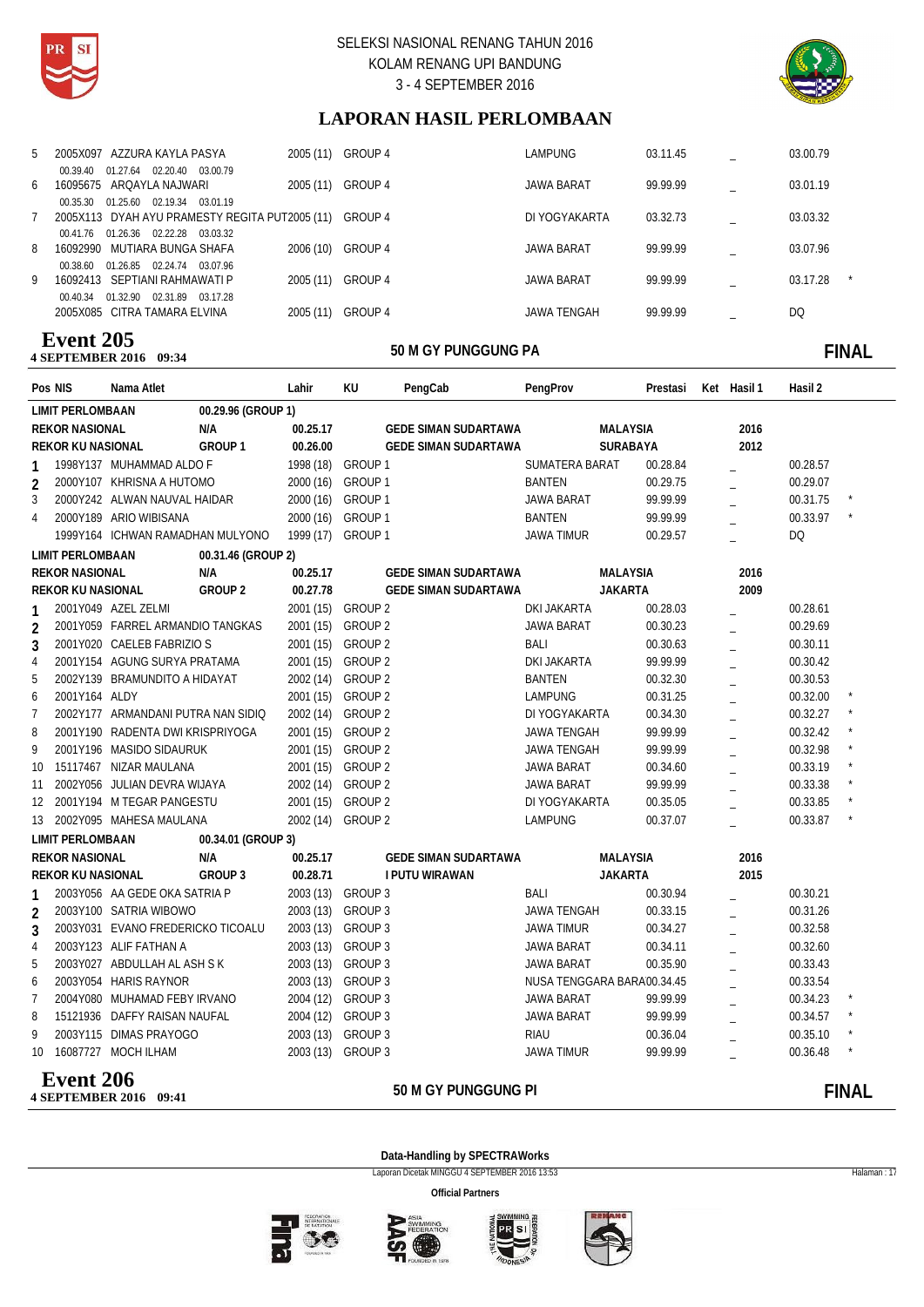



# **LAPORAN HASIL PERLOMBAAN**

|                | Pos NIS                   | Nama Atlet                         |                    | Lahir             | KU                | PengCab                | PengProv                | Prestasi | Ket Hasil 1 | Hasil 2  |          |
|----------------|---------------------------|------------------------------------|--------------------|-------------------|-------------------|------------------------|-------------------------|----------|-------------|----------|----------|
|                | <b>LIMIT PERLOMBAAN</b>   |                                    | 00.34.28 (GROUP 1) |                   |                   |                        |                         |          |             |          |          |
|                | <b>REKOR NASIONAL</b>     |                                    | N/A                | 00.29.48          |                   | AA ISTRI KANIA RATIH A | <b>SINGAPORE</b>        |          | 2015        |          |          |
|                | <b>REKOR KU NASIONAL</b>  |                                    | GROUP <sub>1</sub> | 00.29.80          |                   | AA ISTRI KANIA RATIH A | <b>SINGAPORE</b>        |          | 2016        |          |          |
|                |                           | 1999X128 PUTRI WIJAYA              |                    | 1999 (17) GROUP 1 |                   |                        | <b>BANTEN</b>           | 00.33.01 |             | 00.33.37 |          |
| $\overline{2}$ |                           | 1999X130 YOANTIKA LISTYA MAHARANI  |                    | 1999 (17) GROUP 1 |                   |                        | <b>LAMPUNG</b>          | 00.36.49 |             | 00.36.31 | $^\star$ |
|                | <b>LIMIT PERLOMBAAN</b>   |                                    | 00.35.10 (GROUP 2) |                   |                   |                        |                         |          |             |          |          |
|                | <b>REKOR NASIONAL</b>     |                                    | N/A                | 00.29.48          |                   | AA ISTRI KANIA RATIH A | <b>SINGAPORE</b>        |          | 2015        |          |          |
|                | <b>REKOR KU NASIONAL</b>  |                                    | <b>GROUP 2</b>     | 00.30.06          |                   | <b>SOFIE KEMALA</b>    | <b>VIETNAM</b>          |          | 2015        |          |          |
|                |                           | 2001X038 ULUL AZMINIA PRIMIDITA    |                    |                   | 2001 (15) GROUP 2 |                        | <b>JAWA TIMUR</b>       | 00.33.13 |             | 00.33.27 |          |
| $\overline{2}$ |                           | 2002X014 INTAN PUTRI ADHIKA FENADI |                    | 2002 (14)         | GROUP 2           |                        | BALI                    | 00.34.17 |             | 00.33.67 |          |
| 3              |                           | 16098909 VANESSA CINDY LEUWOL      |                    | 2002 (14)         | <b>GROUP 2</b>    |                        | JAWA BARAT              | 99.99.99 |             | 00.34.14 |          |
| 4              |                           | 2001X063 FIRLINA SHABILA SYAFA     |                    | 2001(15)          | GROUP 2           |                        | <b>JAWA BARAT</b>       | 00.35.94 |             | 00.35.38 |          |
| 5              |                           | 2002X122 SITTI AISYAH              |                    |                   | 2002 (14) GROUP 2 |                        | <b>KALIMANTAN TIMUR</b> | 00.39.28 |             | 00.39.40 |          |
| 6              |                           | 15121721 MARSELLA DAKDAKUR         |                    |                   | 2001 (15) GROUP 2 |                        | <b>PAPUA</b>            | 00.41.04 |             | 00.40.73 |          |
|                | <b>LIMIT PERLOMBAAN</b>   |                                    | 00.36.85 (GROUP 3) |                   |                   |                        |                         |          |             |          |          |
|                | <b>REKOR NASIONAL</b>     |                                    | N/A                | 00.29.48          |                   | AA ISTRI KANIA RATIH A | <b>SINGAPORE</b>        |          | 2015        |          |          |
|                | <b>REKOR KU NASIONAL</b>  |                                    | GROUP 3            | 00.30.88          |                   | <b>SOFIE KEMALA</b>    | <b>JAKARTA</b>          |          | 2014        |          |          |
|                |                           | 2003X093 LUH PUTU SATYA PUTRI M B  |                    | 2003 (13) GROUP 3 |                   |                        | <b>BALI</b>             | 00.35.81 |             | 00.33.61 |          |
| $\overline{2}$ |                           | 2003X086 HAZKIA YUNAIRA            |                    | 2003 (13)         | GROUP 3           |                        | <b>JAWA BARAT</b>       | 00.34.45 |             | 00.34.38 |          |
| 3              |                           | 2003X110 FAUZIAH PUTRI DENASTRIA   |                    | 2003(13)          | GROUP 3           |                        | DI YOGYAKARTA           | 00.36.12 |             | 00.34.80 |          |
| $\overline{4}$ |                           | 2003X083 KARTIKA JENIAR            |                    | 2003 (13)         | GROUP 3           |                        | <b>JAWA TIMUR</b>       | 00.35.89 |             | 00.34.94 |          |
| -5             |                           | 2003X036 LARASATI                  |                    | 2003(13)          | GROUP 3           |                        | DKI JAKARTA             | 00.34.37 |             | 00.35.10 |          |
| 6              |                           | 2003X059 GABRIELLA AUDREY SABIAN   |                    | 2003 (13)         | GROUP 3           |                        | <b>JAWA BARAT</b>       | 00.37.43 |             | 00.35.25 |          |
| $\overline{7}$ |                           | 2003X043 LAILA LATIFA PUTRI        |                    | 2003 (13)         | GROUP 3           |                        | <b>JAWA BARAT</b>       | 00.36.70 |             | 00.35.38 |          |
| 8              |                           | 16090896 AZRA FADILLA BAKRIE       |                    | 2004 (12)         | <b>GROUP 3</b>    |                        | <b>DKI JAKARTA</b>      | 99.99.99 |             | 00.37.15 |          |
| 9              |                           | 16081762 FADIAH RAMANTIAS          |                    | 2003 (13)         | GROUP 3           |                        | <b>SUMATERA BARAT</b>   | 99.99.99 |             | 00.39.43 |          |
| 10             |                           | 2004X060 NABILAH PUTRIS            |                    | 2004 (12)         | GROUP 3           |                        | <b>BANTEN</b>           | 99.99.99 |             | 00.40.18 |          |
| 11             |                           | 2003X075 RASYA RAIHANAH            |                    | 2003(13)          | GROUP 3           |                        | <b>LAMPUNG</b>          | 99.99.99 |             | 00.43.85 |          |
|                | $\mathbf{r}$ $\mathbf{A}$ |                                    |                    |                   |                   |                        |                         |          |             |          |          |

### **4 SEPTEMBER 2016** 09:53 **Event 207**

# 100 M GY BEBAS PA **FINAL**

|               | Pos NIS                  | Nama Atlet                                           |                    | Lahir             | KU      | PengCab               | PengProv           |                    | Prestasi | Ket Hasil 1 | Hasil 2  |  |
|---------------|--------------------------|------------------------------------------------------|--------------------|-------------------|---------|-----------------------|--------------------|--------------------|----------|-------------|----------|--|
|               | <b>LIMIT PERLOMBAAN</b>  |                                                      | 00.59.51 (GROUP 1) |                   |         |                       |                    |                    |          |             |          |  |
|               | <b>REKOR NASIONAL</b>    |                                                      | N/A                | 00.49.99          |         | <b>TRIADI FAUZI S</b> |                    | NAY PYI TAW        |          | 2013        |          |  |
|               | <b>REKOR KU NASIONAL</b> |                                                      | GROUP 1            | 00.51.87          |         | TRIADI FAUZI S        |                    | <b>JAKARTA</b>     |          | 2009        |          |  |
|               |                          | 1999Y002 ALVIN PURWANDHA                             |                    | 1999 (17)         | GROUP 1 |                       | DKI JAKARTA        |                    | 00.55.07 |             | 00.55.31 |  |
|               | 00.27.32 00.55.31        |                                                      |                    |                   |         |                       |                    |                    |          |             |          |  |
| $\mathcal{P}$ |                          | 2000Y126 MUHAMMAD FAUZAN A MARTZAH 2000 (16) GROUP 1 |                    |                   |         |                       | BALI               |                    | 00.57.64 |             | 00.55.64 |  |
| 3             | 00.27.19                 | 00.55.64<br>2000Y031 GILBERT SETIAWAN                |                    | 2000 (16) GROUP 1 |         |                       | <b>JAWA BARAT</b>  |                    | 00.56.58 |             | 00.56.12 |  |
|               | 00.27.22                 | 00.56.12                                             |                    |                   |         |                       |                    |                    |          |             |          |  |
| 4             | 2000Y107                 | KHRISNA A HUTOMO                                     |                    | 2000 (16) GROUP 1 |         |                       | BANTEN             |                    | 00.55.78 |             | 00.56.48 |  |
| 5             | 00.27.30                 | 00.56.48<br>2000Y003 M ALIFKA IHSAN                  |                    | 2000 (16) GROUP 1 |         |                       | BANTEN             |                    | 00.58.21 |             | 00.57.57 |  |
|               | 00.27.24                 | 00.57.57                                             |                    |                   |         |                       |                    |                    |          |             |          |  |
| 6             |                          | 2000Y092 DANU IBRAHIM                                |                    | 2000 (16) GROUP 1 |         |                       | <b>JAWA TENGAH</b> |                    | 00.59.93 |             | 00.57.69 |  |
| 7             | 00.28.90                 | 00.57.69<br>2000Y110 DAVID GINTING                   |                    | 2000 (16) GROUP 1 |         |                       | <b>LAMPUNG</b>     |                    | 00.57.71 |             | 00.58.40 |  |
|               | 00.27.78                 | 00.58.40                                             |                    |                   |         |                       |                    |                    |          |             |          |  |
| 8             |                          | 2000Y211 M FAJRINUL HAQ                              |                    | 2000 (16) GROUP 1 |         |                       | SUMATERA BARAT     |                    | 99.99.99 |             | 01.06.75 |  |
|               | 00.33.20                 | 01.06.75                                             |                    |                   |         |                       |                    |                    |          |             |          |  |
|               | <b>LIMIT PERLOMBAAN</b>  |                                                      | 01.02.49 (GROUP 2) |                   |         |                       |                    |                    |          |             |          |  |
|               | <b>REKOR NASIONAL</b>    |                                                      | N/A                | 00.49.99          |         | <b>TRIADI FAUZI S</b> |                    | <b>NAY PYI TAW</b> |          | 2013        |          |  |
|               | <b>REKOR KU NASIONAL</b> |                                                      | <b>GROUP 2</b>     | 00.53.56          |         | ALEXIS WIJAYA OHMAR   |                    | <b>JAKARTA</b>     |          | 2009        |          |  |

### **Data-Handling by SPECTRAWorks**

Laporan Dicetak MINGGU 4 SEPTEMBER 2016 13:53 Halaman : 18







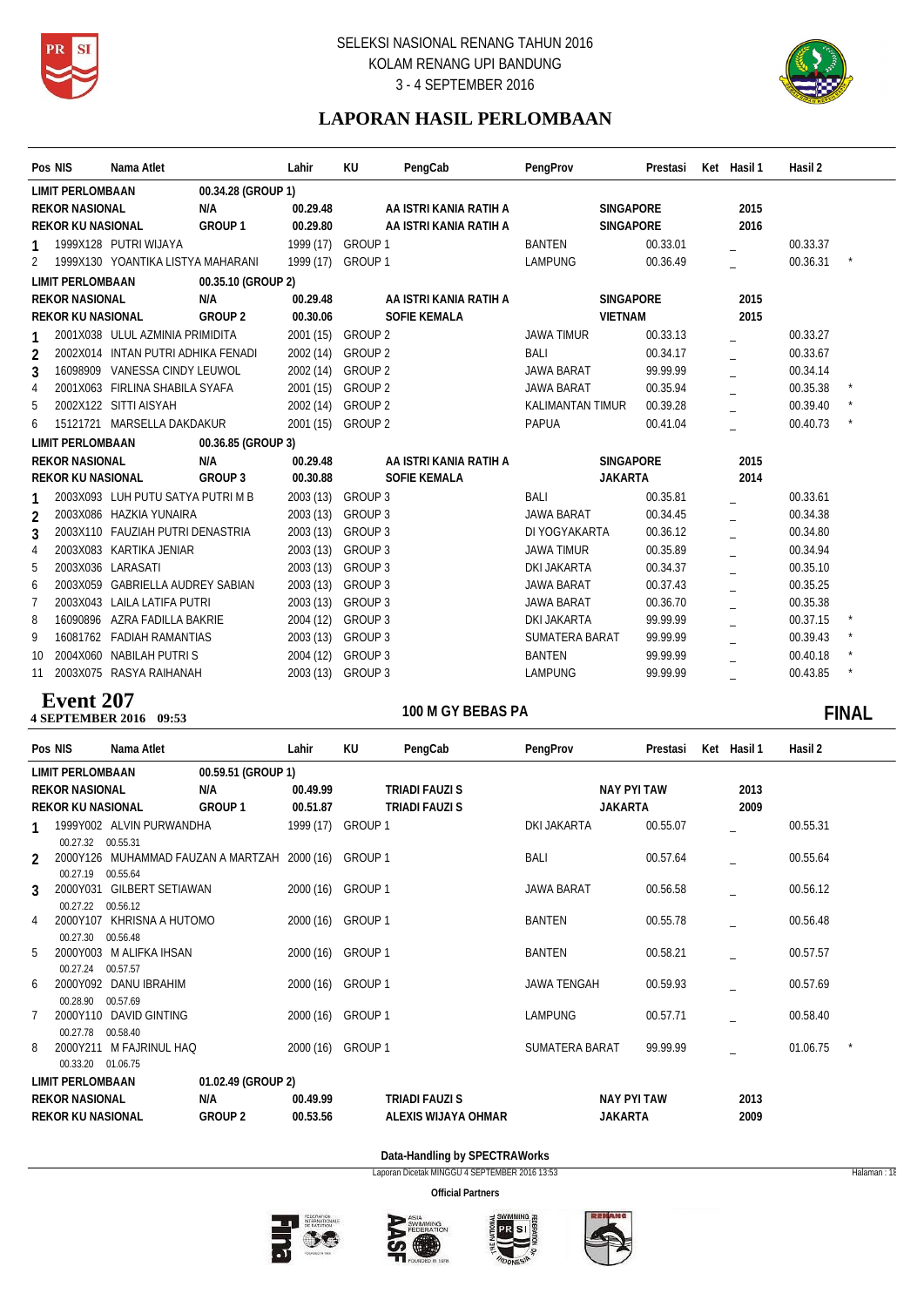



# **LAPORAN HASIL PERLOMBAAN**

| 1              |                                                  | 15114359 AHNAF KAMAL PASYA                                 |                          | 2002 (14)                              | <b>GROUP 2</b>            | JAWA TENGAH                 | 00.57.32             |      | 00.55.96             |  |
|----------------|--------------------------------------------------|------------------------------------------------------------|--------------------------|----------------------------------------|---------------------------|-----------------------------|----------------------|------|----------------------|--|
| $\overline{2}$ | 00.27.24 00.55.96                                | 2002Y097 ATTHABRANI ARDIAN NUGRAHA                         |                          | 2002 (14)                              | GROUP 2                   | <b>JAWA BARAT</b>           | 00.59.47             |      | 00.57.66             |  |
| 3              | 00.27.88 00.57.66                                | 2001Y081 KEANU TRISTAN NAYOAN                              |                          | 2001 (15)                              | <b>GROUP 2</b>            | DI YOGYAKARTA               | 99.99.99             |      | 00.58.71             |  |
| 4              | 00.28.33 00.58.71                                | 2001Y127 YUDHISTIRA ANANTA O                               |                          | 2001 (15)                              | GROUP <sub>2</sub>        | JAWA TIMUR                  | 00.59.82             |      | 00.58.77             |  |
| 5              | 00.28.61 00.58.77                                | 2001Y018 RAZZAQ RAHMAN JATMIKO                             |                          | 2001 (15)                              | GROUP 2                   | <b>JAWA TENGAH</b>          | 01.01.04             |      | 00.59.00             |  |
|                | 00.28.50 00.59.00                                |                                                            |                          |                                        |                           |                             |                      |      |                      |  |
| 6              | 00.28.78 00.59.30                                | 2001Y111 JESSEN JEKAHARAP ASSAN                            |                          | 2001 (15)                              | GROUP <sub>2</sub>        | KALIMANTAN TENGAH 00.59.23  |                      |      | 00.59.30             |  |
| 7              | 00.29.39 00.59.68                                | 2002Y139 BRAMUNDITO A HIDAYAT                              |                          | 2002 (14)                              | GROUP 2                   | <b>BANTEN</b>               | 01.02.24             |      | 00.59.68             |  |
| 8              |                                                  | 2001Y056 JACKRIST DWIERSI H                                |                          | 2001 (15) GROUP 2                      |                           | JAWA BARAT                  | 01.01.48             |      | 00.59.85             |  |
| 9              | 00.28.15 00.59.85                                | 2001Y130 NAUFAL RIZKY ILHAMI                               |                          | 2001(15)                               | GROUP <sub>2</sub>        | <b>LAMPUNG</b>              | 01.03.79             |      | 01.00.22             |  |
| 10             | 00.28.76 01.00.22                                | 2002Y131 ALBERTUS KUSUMO RAWEYAI                           |                          | 2002 (14)                              | GROUP <sub>2</sub>        | <b>PAPUA</b>                | 01.03.11             |      | 01.01.40             |  |
|                | 00.29.33 01.01.40                                | 11 2002Y056 JULIAN DEVRA WIJAYA                            |                          | 2002 (14)                              | GROUP 2                   | <b>JAWA BARAT</b>           | 99.99.99             |      | 01.02.23             |  |
|                | 00.30.68 01.02.23                                | 12 2002Y053 ABROR HIFZHUDIN                                |                          | 2002 (14)                              | <b>GROUP 2</b>            | <b>JAWA BARAT</b>           | 01.02.29             |      | 01.02.78             |  |
|                | 00.29.66 01.02.78                                |                                                            |                          |                                        |                           |                             |                      |      |                      |  |
|                | 00.30.74 01.06.44                                | 13 2002Y095 MAHESA MAULANA                                 |                          | 2002 (14) GROUP 2                      |                           | <b>LAMPUNG</b>              | 01.06.50             |      | 01.06.44             |  |
|                | 00.33.18 01.09.21                                | 14 15120173 FADHILAH FAJAR MULYADI                         |                          | 2001 (15)                              | GROUP 2                   | SUMATERA BARAT              | 99.99.99             |      | 01.09.21             |  |
|                |                                                  | 2002Y177 ARMANDANI PUTRA NAN SIDIQ                         |                          | 2002 (14) GROUP 2                      |                           | DI YOGYAKARTA               | 99.99.99             |      | <b>NS</b>            |  |
|                | LIMIT PERLOMBAAN                                 |                                                            | 01.07.55 (GROUP 3)       |                                        |                           |                             |                      |      |                      |  |
|                |                                                  |                                                            |                          |                                        |                           |                             |                      |      |                      |  |
|                | <b>REKOR NASIONAL</b>                            |                                                            | N/A                      | 00.49.99                               | TRIADI FAUZI S            | <b>NAY PYI TAW</b>          |                      | 2013 |                      |  |
| 1              | <b>REKOR KU NASIONAL</b>                         | 2003Y152 ALHAQI INSAN PRATAMA                              | GROUP 3                  | 00.55.88<br>2003 (13) GROUP 3          | <b>KENNY LISAN PUTERA</b> | SEMARANG<br>DI YOGYAKARTA   | 01.02.53             | 2010 | 00.58.57             |  |
| $\overline{2}$ | 00.28.32 00.58.57                                | 15118887 AA GEDE KENAS ALVARO MAHIMA 2003 (13) GROUP 3     |                          |                                        |                           | <b>BALI</b>                 | 01.06.65             |      | 00.58.60             |  |
|                | 00.28.43 00.58.60                                | 2003Y101 GRAHA RIZKY TARUNA                                |                          | 2003 (13) GROUP 3                      |                           | <b>JAWA TIMUR</b>           | 01.03.96             |      | 01.01.88             |  |
| 3              | 00.29.83 01.01.88                                |                                                            |                          |                                        |                           |                             |                      |      |                      |  |
| 4              | 00.29.62 01.02.40                                | 2004Y053 NATHANAEL NOAH HANDOJO                            |                          | 2004 (12)                              | GROUP 3                   | DKI JAKARTA                 | 01.04.45             |      | 01.02.40             |  |
| 5              | 00.29.74 01.02.70                                | 2003Y115 DIMAS PRAYOGO                                     |                          | 2003 (13)                              | <b>GROUP 3</b>            | <b>RIAU</b>                 | 01.04.11             |      | 01.02.70             |  |
| 6              |                                                  | 2003Y022 AKBAR WENDI SULISTYO                              |                          | 2003 (13) GROUP 3                      |                           | LAMPUNG                     | 01.05.35             |      | 01.02.78             |  |
| $\overline{7}$ | 00.30.48 01.02.78                                | 2003Y054 HARIS RAYNOR                                      |                          | 2003 (13) GROUP 3                      |                           | NUSA TENGGARA BARA01.06.82  |                      |      | 01.03.65             |  |
| 8              | 00.30.85 01.03.65                                | 2003Y160 M GILANG MAULANA                                  |                          | 2003 (13) GROUP 3                      |                           | DI YOGYAKARTA               | 01.11.37             |      | 01.04.24             |  |
| 9              | 00.31.37 01.04.24                                | 15126631 MUH. YASIRDZAKY ILYAS                             |                          | 2003 (13) GROUP 3                      |                           | SULAWESI SELATAN            | 99.99.99             |      | 01.04.50             |  |
|                | 00.30.60 01.04.50                                |                                                            |                          |                                        |                           |                             |                      |      |                      |  |
|                |                                                  | 10 16091550 DIMAS ARYA<br>11 2003Y065 AFKHA AFRIZA YUNANTO |                          | 2004 (12) GROUP 3<br>2003 (13) GROUP 3 |                           | KALIMANTAN TIMUR<br>LAMPUNG | 99.99.99<br>01.04.51 |      | 01.05.79<br>01.06.28 |  |
|                | 00.31.50 01.06.28                                |                                                            |                          |                                        |                           |                             |                      |      |                      |  |
|                | <b>LIMIT PERLOMBAAN</b><br><b>REKOR NASIONAL</b> |                                                            | 00.58.13 (SENIOR)<br>N/A | 00.49.99                               | TRIADI FAUZI S            | <b>NAY PYI TAW</b>          |                      | 2013 |                      |  |
|                | <b>REKOR KU NASIONAL</b>                         |                                                            | <b>SENIOR</b>            | 00.00.00                               |                           |                             |                      |      |                      |  |
|                |                                                  | 1991Y032 M IDHAM DASUKI                                    |                          | 1991 (25) SENIOR                       |                           | JAWA BARAT                  | 99.99.99             |      | ΝS                   |  |

**Data-Handling by SPECTRAWorks**

Laporan Dicetak MINGGU 4 SEPTEMBER 2016 13:53 Halaman : 19







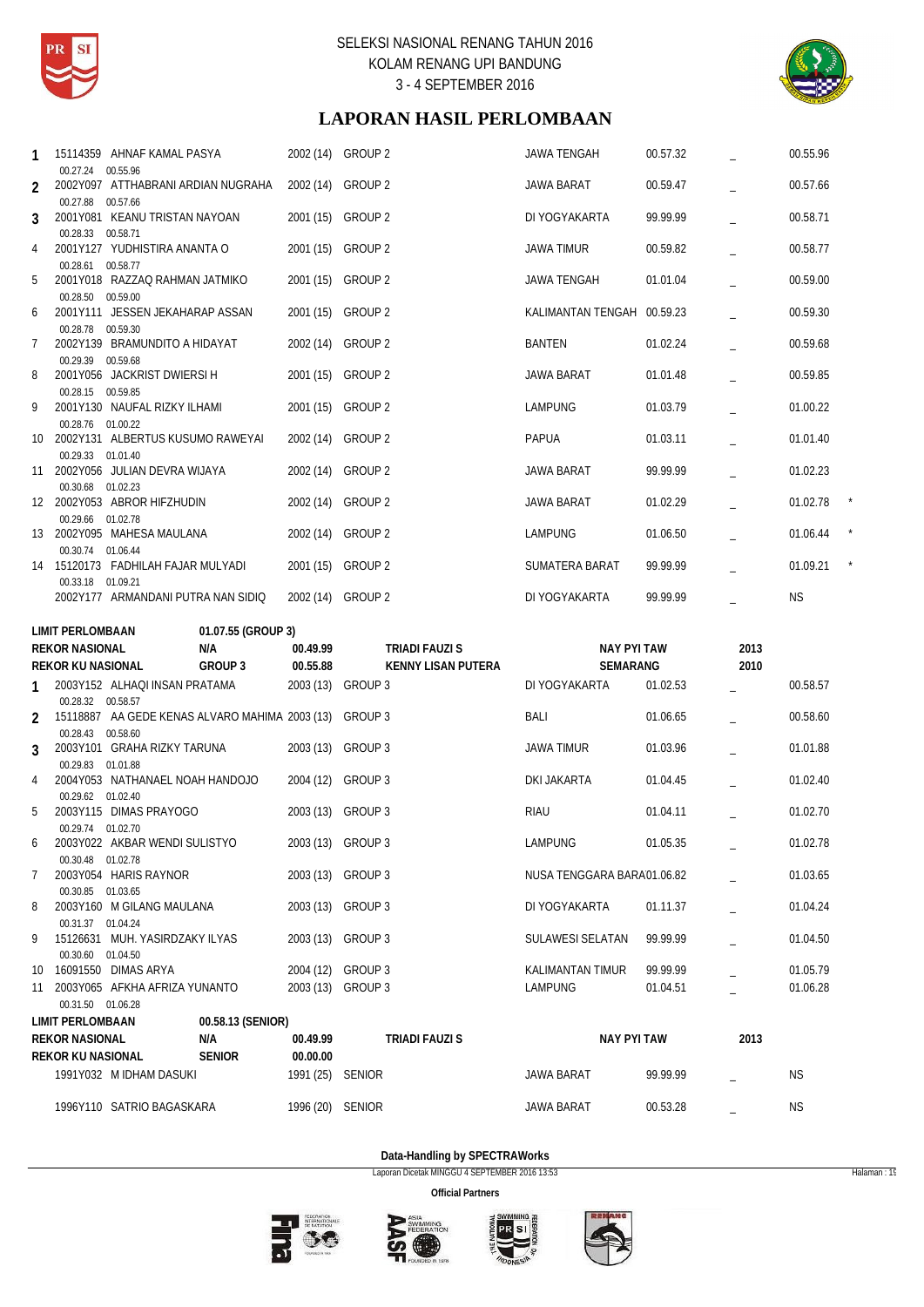



# **LAPORAN HASIL PERLOMBAAN**

### **10:04** SEPTEMBER 2016 10:04 **Event 208**

100 M GY BEBAS PI

|                | Pos NIS                                          | Nama Atlet                         |                    | Lahir                         | ΚU                 | PengCab                  | PengProv                    |                  | Prestasi | Ket Hasil 1 | Hasil 2  |              |
|----------------|--------------------------------------------------|------------------------------------|--------------------|-------------------------------|--------------------|--------------------------|-----------------------------|------------------|----------|-------------|----------|--------------|
|                | <b>LIMIT PERLOMBAAN</b>                          |                                    | 01.06.44 (GROUP 1) |                               |                    |                          |                             |                  |          |             |          |              |
|                | <b>REKOR NASIONAL</b>                            |                                    | N/A                | 00.57.14                      |                    | <b>ENNY SUSILAWATI</b>   |                             | <b>SINGAPORE</b> |          | 2011        |          |              |
|                | <b>REKOR KU NASIONAL</b>                         |                                    | GROUP <sub>1</sub> | 00.58.21                      |                    | PATRISIA YOSITA          |                             | SURABAYA         |          | 2011        |          |              |
| 1              |                                                  | 1998X051 RAISSA PZ KATUUK          |                    | 1998 (18)                     | GROUP 1            |                          | <b>KALIMANTAN TIMUR</b>     |                  | 01.02.22 |             | 01.03.20 |              |
| 2              | 00.30.60 01.03.20                                | 1999X010 PUTI ERIKA VIRGINIA       |                    | 1999 (17) GROUP 1             |                    |                          | JAWA BARAT                  |                  | 01.05.31 |             | 01.04.66 |              |
| 3              | 00.30.89 01.04.66                                | 2000X021 ADELIA CAHYA MUTIARA      |                    | 2000 (16) GROUP 1             |                    |                          | KALIMANTAN SELATAN 01.04.61 |                  |          |             | 01.04.78 |              |
|                | 00.30.96 01.04.78                                |                                    |                    |                               |                    |                          |                             |                  |          |             |          |              |
| 4              | 00.34.30 01.11.71                                | 2000X053 REKHA VIOLITA KUMALA      |                    | 2000 (16) GROUP 1             |                    |                          | DI YOGYAKARTA               |                  | 01.08.71 |             | 01.11.71 |              |
|                | <b>LIMIT PERLOMBAAN</b>                          |                                    | 01.08.02 (GROUP 2) |                               |                    |                          |                             |                  |          |             |          |              |
|                | <b>REKOR NASIONAL</b>                            |                                    | N/A                | 00.57.14                      |                    | <b>ENNY SUSILAWATI</b>   |                             | <b>SINGAPORE</b> |          | 2011        |          |              |
|                | <b>REKOR KU NASIONAL</b>                         |                                    | GROUP <sub>2</sub> | 00.59.90                      |                    | SAGITA PUTRI KRISDEWANTI |                             | <b>JAKARTA</b>   |          | 2013        |          |              |
|                | 00.30.43 01.03.37                                | 2002X014 INTAN PUTRI ADHIKA FENADI |                    | 2002 (14) GROUP 2             |                    |                          | BALI                        |                  | 01.02.97 |             | 01.03.37 |              |
| $\overline{2}$ |                                                  | 2001X007 BRIZA ARIDAINTY ARDIYANTO |                    | 2001 (15)                     | GROUP <sub>2</sub> |                          | <b>JAWA TIMUR</b>           |                  | 01.04.02 |             | 01.04.49 |              |
| 3              | 00.31.15 01.04.49                                | 2001X073 VIRGIN SILVIA NATAN       |                    | 2001(15)                      | GROUP <sub>2</sub> |                          | JAWA BARAT                  |                  | 01.04.92 |             | 01.04.81 |              |
| 4              | 00.31.20 01.04.81                                | 2002X016 RENATA BERLIANA           |                    | 2002 (14)                     | <b>GROUP 2</b>     |                          | <b>JAWA TIMUR</b>           |                  | 01.06.98 |             | 01.05.20 |              |
| 5              | 00.31.11 01.05.20                                | 2001X082 SITI ARIFAH FADHILAH      |                    | 2001 (15)                     | GROUP 2            |                          | <b>JAWA BARAT</b>           |                  | 01.04.85 |             | 01.05.31 |              |
| 6              | 00.30.94 01.05.31                                | 2002X090 ADINDA KUSUMA NINGRUM     |                    | 2002 (14)                     | <b>GROUP 2</b>     |                          | <b>JAWA BARAT</b>           |                  | 99.99.99 |             | 01.05.63 |              |
| 7              | 00.31.75 01.05.63                                | 2001X074 FEMIA MIFTAH ANGGRAENY    |                    | 2001(15)                      | GROUP <sub>2</sub> |                          | <b>JAWA TENGAH</b>          |                  | 99.99.99 |             | 01.07.70 |              |
|                | 00.32.25 01.07.70                                |                                    |                    |                               |                    |                          |                             |                  |          |             |          | $\star$      |
| 8              | 00.31.51 01.08.15                                | 2002X143 ANDINI LUTHFIYAH SAFA     |                    | 2002 (14)                     | <b>GROUP 2</b>     |                          | <b>LAMPUNG</b>              |                  | 01.10.70 |             | 01.08.15 |              |
| 9              | 00.33.28 01.09.45                                | 2002X121 SALSABILA ISNANI          |                    | 2002 (14) GROUP 2             |                    |                          | JAWA BARAT                  |                  | 01.09.30 |             | 01.09.45 | $\star$      |
| 10             | 00.33.58 01.09.88                                | 2002X119 PUTRI KINANTHI            |                    | 2002 (14)                     | GROUP <sub>2</sub> |                          | DI YOGYAKARTA               |                  | 01.09.32 |             | 01.09.88 |              |
| 11             | 00.33.65 01.11.15                                | 2001X096 SARAH SYARIFAH            |                    | 2001 (15)                     | <b>GROUP 2</b>     |                          | <b>BANTEN</b>               |                  | 01.09.88 |             | 01.11.15 | $\star$      |
|                |                                                  | 12 15121721 MARSELLA DAKDAKUR      |                    | 2001 (15) GROUP 2             |                    |                          | <b>PAPUA</b>                |                  | 99.99.99 |             | 01.21.29 | $\pmb{\ast}$ |
|                | 00.36.84 01.21.29                                |                                    |                    |                               |                    |                          |                             |                  |          |             |          |              |
|                | <b>LIMIT PERLOMBAAN</b><br><b>REKOR NASIONAL</b> |                                    | 01.11.43 (GROUP 3) |                               |                    |                          |                             |                  |          |             |          |              |
|                |                                                  |                                    | N/A                | 00.57.14                      |                    | <b>ENNY SUSILAWATI</b>   |                             | <b>SINGAPORE</b> |          | 2011        |          |              |
| 1              | <b>REKOR KU NASIONAL</b>                         | 2003X088 JERSEY KARTINA BEALES     | <b>GROUP 3</b>     | 00.59.68<br>2003 (13) GROUP 3 |                    | <b>LAILA SITI AMINA</b>  | BALI                        | <b>JAKARTA</b>   | 01.04.34 | 2014        | 01.03.98 |              |
| 2              | 00.30.48 01.03.98                                | 2004X147 GRAVILA CIQUITA DEWI      |                    | 2004 (12) GROUP 3             |                    |                          | JAWA TENGAH                 |                  | 01.11.52 |             | 01.07.39 |              |
| 3              | 00.33.30 01.07.39                                | 2004X025 NURAINI KIRANA MAHARANI   |                    | 2004 (12) GROUP 3             |                    |                          | DKI JAKARTA                 |                  | 01.08.10 |             | 01.08.35 |              |
| 4              | 00.33.56 01.08.35                                | 2003X110 FAUZIAH PUTRI DENASTRIA   |                    | 2003 (13) GROUP 3             |                    |                          | DI YOGYAKARTA               |                  | 01.10.07 |             | 01.08.41 |              |
| 5              | 00.33.90 01.08.41                                | 2004X099 REZCA CHRISSAMOR PM       |                    |                               | 2004 (12) GROUP 3  |                          | DI YOGYAKARTA               |                  | 01.10.68 |             | 01.09.82 |              |
|                | 00.33.66 01.09.82                                |                                    |                    |                               |                    |                          |                             |                  |          |             |          |              |
| 6              | 00.34.32 01.10.32                                | 2003X036 LARASATI                  |                    | 2003 (13) GROUP 3             |                    |                          | DKI JAKARTA                 |                  | 01.10.23 |             | 01.10.32 |              |
| 7              | 00.32.45 01.10.65                                | 16089764 FARAH DIBA                |                    | 2003 (13) GROUP 3             |                    |                          | <b>BANTEN</b>               |                  | 99.99.99 |             | 01.10.65 |              |
|                |                                                  |                                    |                    |                               |                    |                          |                             |                  |          |             |          |              |

**Data-Handling by SPECTRAWorks**

Laporan Dicetak MINGGU 4 SEPTEMBER 2016 13:53 Halaman : 20







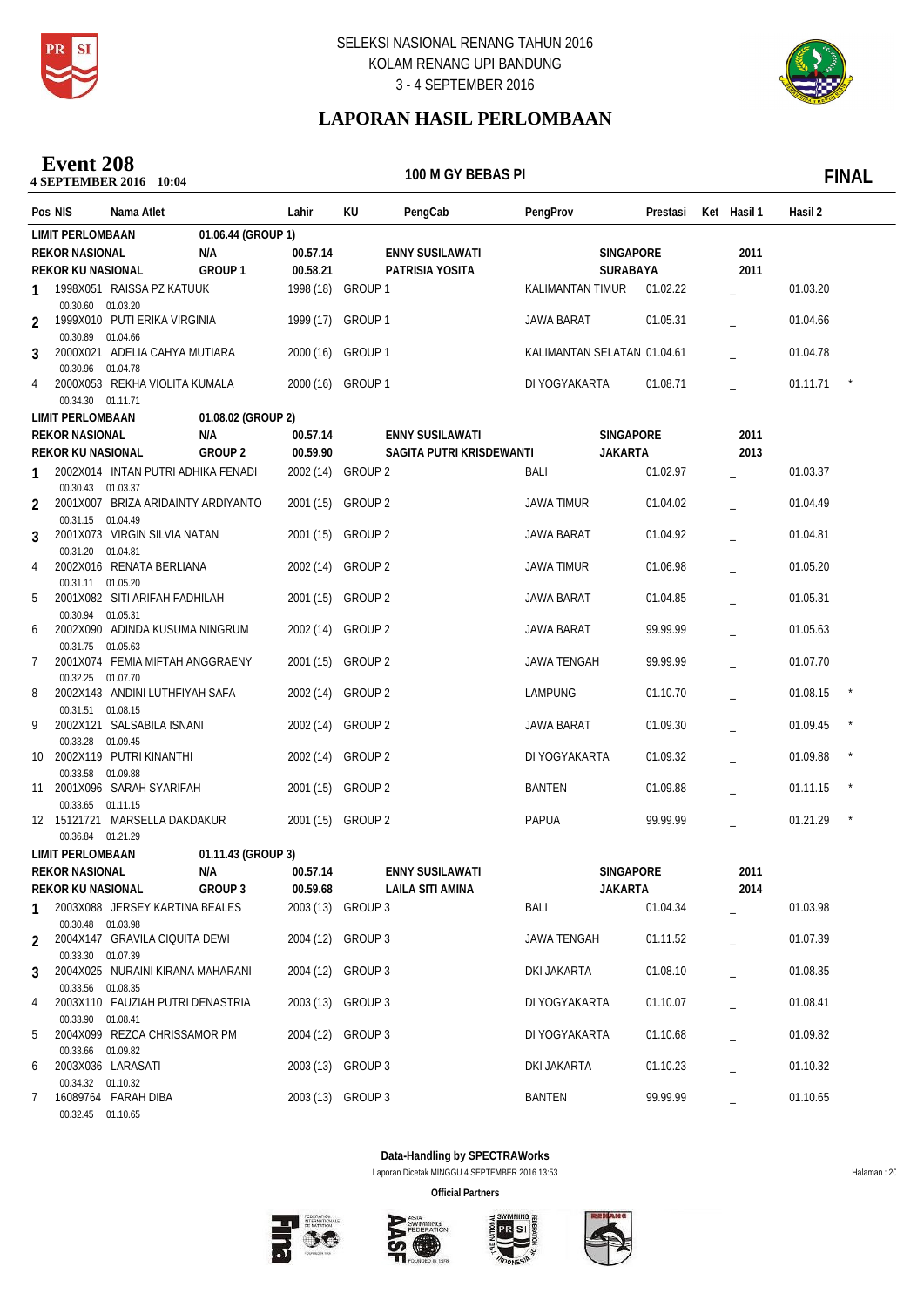



# **LAPORAN HASIL PERLOMBAAN**

| 8  | 2004X049 STEFFI SINAY                            |                   | 2004 (12) | GROUP 3                | <b>BANTEN</b>              | 01.19.13 |      | 01.12.34  | $\star$ |
|----|--------------------------------------------------|-------------------|-----------|------------------------|----------------------------|----------|------|-----------|---------|
| 9  | 01.12.34<br>00.34.38<br>KAMILA ASARI<br>2003X011 |                   | 2003 (13) | GROUP 3                | <b>JAWA BARAT</b>          | 99.99.99 |      | 01.12.58  | $\star$ |
|    | 00.36.19<br>01.12.58                             |                   |           |                        |                            |          |      |           |         |
| 10 | 2003X022 CITRA PUSPA R                           |                   | 2003(13)  | GROUP 3                | <b>JAWA BARAT</b>          | 01.10.62 |      | 01.12.71  |         |
| 11 | 2004X003 GST A A KM SRI NATASYA SN               |                   | 2004 (12) | GROUP 3                | BALI                       | 01.15.12 |      | 01.14.44  | $\star$ |
|    | 00.35.40 01.14.44                                |                   |           |                        |                            |          |      |           |         |
| 12 | 2003X018 TIO GALUH MAHARANI PUTRI                |                   | 2003 (13) | GROUP 3                | <b>JAWA BARAT</b>          | 99.99.99 |      | 01.14.46  |         |
|    | 01.14.46<br>00.34.65                             |                   |           |                        |                            |          |      |           |         |
|    | 15122412<br>ANGEL NADIA                          |                   | 2004 (12) | GROUP 3                | KALIMANTAN TENGAH 99.99.99 |          |      | <b>NS</b> |         |
|    |                                                  |                   |           |                        |                            |          |      |           |         |
|    | LIMIT PERLOMBAAN                                 | 01.06.44 (SENIOR) |           |                        |                            |          |      |           |         |
|    | <b>REKOR NASIONAL</b>                            | N/A               | 00.57.14  | <b>ENNY SUSILAWATI</b> | <b>SINGAPORE</b>           |          | 2011 |           |         |
|    | REKOR KU NASIONAL                                | <b>SENIOR</b>     | 00.00.00  |                        |                            |          |      |           |         |
|    | 1995X049<br>RAINA SAUMI G                        |                   | 1995 (21) | <b>SENIOR</b>          | <b>JAWA BARAT</b>          | 01.02.18 |      | 01.00.30  |         |
|    | 00.29.43 01.00.30                                |                   |           |                        |                            |          |      |           |         |

### **4 SEPTEMBER 2016** 10:10 **Event 209**

100 M GY BEBAS PA **FINAL** 

|                | Pos NIS                                | Nama Atlet                                             |                    | Lahir             | KU | PengCab             | PengProv                | Prestasi | Ket Hasil 1 | Hasil 2  |  |
|----------------|----------------------------------------|--------------------------------------------------------|--------------------|-------------------|----|---------------------|-------------------------|----------|-------------|----------|--|
|                | LIMIT PERLOMBAAN                       |                                                        | 01.15.74 (GROUP 4) |                   |    |                     |                         |          |             |          |  |
|                | <b>REKOR NASIONAL</b>                  |                                                        | N/A                | 00.49.99          |    | TRIADI FAUZI S      | NAY PYI TAW             |          | 2013        |          |  |
|                | <b>REKOR KU NASIONAL</b>               |                                                        | GROUP 4            | 01.00.81          |    | ALEXIS WIJAYA OHMAR | JAKARTA                 |          | 2005        |          |  |
|                |                                        | 1 2005Y083 AGUNG SULAKSONO PUTRO A                     |                    | 2005 (11) GROUP 4 |    |                     | <b>JAWA TIMUR</b>       | 01.09.66 |             | 01.04.35 |  |
|                | 00.31.95 01.04.35<br>00.31.28 01.04.36 | 2 2005Y101 RIDHO ATHALLAH ZUFAR                        |                    | 2005 (11) GROUP 4 |    |                     | BANTEN                  | 01.19.41 |             | 01.04.36 |  |
| $\mathcal{L}$  |                                        | 2005Y108 M SYAMSUZ ZAMAN AL HADID                      |                    | 2005 (11) GROUP 4 |    |                     | <b>JAWA TENGAH</b>      | 99.99.99 |             | 01.04.55 |  |
| $\overline{4}$ | 00.30.64 01.04.55<br>00.32.50 01.07.58 | 15114154 YOSHUA RYAN SUSANTO                           |                    | 2005 (11) GROUP 4 |    |                     | BALI                    | 01.12.90 |             | 01.07.58 |  |
| 5              | 00.32.59 01.08.89                      | 2005Y084 DHIMAS AJI PUTRA DIANTO                       |                    | 2005 (11) GROUP 4 |    |                     | DI YOGYAKARTA           | 01.18.13 |             | 01.08.89 |  |
| 6              |                                        | 16082144 GUNA DWI HIDAYAT                              |                    | 2005 (11) GROUP 4 |    |                     | <b>JAWA TIMUR</b>       | 99.99.99 |             | 01.09.27 |  |
| $7^{\circ}$    | 00.32.68 01.09.27<br>00.34.56 01.11.51 | 16094636 RAFAEL PRATAMA RIZKY INDRAWA2005 (11) GROUP 4 |                    |                   |    |                     | BALI                    | 99.99.99 |             | 01.11.51 |  |
| 8              | 00.34.88 01.12.87                      | 2006Y008 KENZIE YANISHA SIGIT                          |                    | 2006 (10) GROUP 4 |    |                     | <b>JAWA BARAT</b>       | 01.16.82 |             | 01.12.87 |  |
| 9              | 00.35.34                               | 2005Y098 LUTFI HUMAM HAKIM<br>01.13.51                 |                    | 2005 (11) GROUP 4 |    |                     | <b>JAWA BARAT</b>       | 99.99.99 |             | 01.13.51 |  |
| 10             |                                        | 2006Y044 ALBANI ADITYA IRAWAN                          |                    | 2006 (10) GROUP 4 |    |                     | <b>KALIMANTAN TIMUR</b> | 01.16.84 |             | 01.14.24 |  |
|                | 00.34.15 01.14.24                      | 11 2005Y026 FARHAN NUR ALIF YUNUS                      |                    | 2005 (11) GROUP 4 |    |                     | <b>JAWA BARAT</b>       | 99.99.99 |             | 01.14.83 |  |
|                | 00.35.38 01.14.83<br>00.38.28 01.18.56 | 12 2005Y113 MUHAMMAD FAIZAL PUTRA                      |                    | 2005 (11) GROUP 4 |    |                     | <b>JAWA BARAT</b>       | 99.99.99 |             | 01.18.56 |  |

# **100 M GEPTEMBER 2016** 10:15 **Event 210**

# **10:15 FINAL**

| Pos NIS |                          | Nama Atlet                                         |                    | ∟ahir     | KU      | PengCab                | PengProv   | Prestasi         | Ket | Hasil 1 | Hasil 2  |
|---------|--------------------------|----------------------------------------------------|--------------------|-----------|---------|------------------------|------------|------------------|-----|---------|----------|
|         | <b>LIMIT PERLOMBAAN</b>  |                                                    | 01.17.22 (GROUP 4) |           |         |                        |            |                  |     |         |          |
|         | <b>REKOR NASIONAL</b>    |                                                    | N/A                | 00.57.14  |         | <b>ENNY SUSILAWATI</b> |            | <b>SINGAPORE</b> |     | 2011    |          |
|         | <b>REKOR KU NASIONAL</b> |                                                    | <b>GROUP 4</b>     | 01.03.32  |         | ADINDA LARASATI DEWI   |            | <b>SURABAYA</b>  |     | 2011    |          |
|         |                          | 2005X076 IZZY DWIFAIVA H                           |                    | 2005 (11) | GROUP 4 |                        | JAWA TIMUR | 01.11.88         |     | -       | 01.06.95 |
|         | 00.33.20<br>00.32.60     | 01.06.95<br>2005X056 FLORECITHA E MUIS<br>01.06.99 |                    | 2005 (11) | GROUP 4 |                        | JAWA BARAT | 99.99.99         |     | -       | 01.06.99 |

### **Data-Handling by SPECTRAWorks**

Laporan Dicetak MINGGU 4 SEPTEMBER 2016 13:53 Halaman : 21









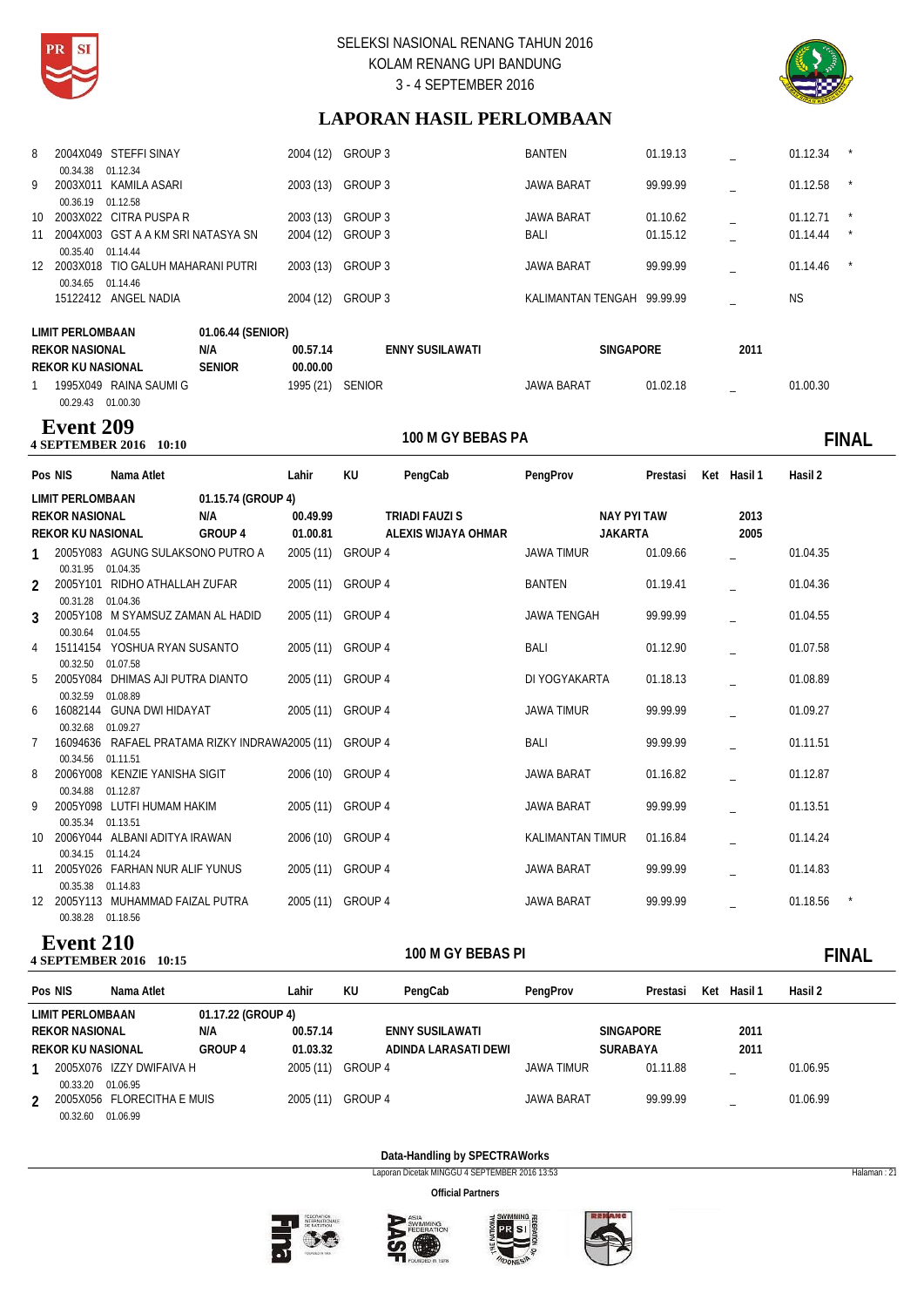



# **LAPORAN HASIL PERLOMBAAN**

| 3  | 00.33.20          | 16093135 YOHANA AGATHA SIAHAAN<br>01.09.69 | 2005 (11)         | GROUP 4 | JAWA BARAT         | 99.99.99 | 01.09.69 |
|----|-------------------|--------------------------------------------|-------------------|---------|--------------------|----------|----------|
| 4  | 15110841          | EUGENIA YOVELA                             | 2005 (11)         | GROUP 4 | JAWA TIMUR         | 01.11.59 | 01.09.96 |
| 5  | 00.34.70          | 01.09.96<br>2005X101 SABELA SAFA BAGRAF    | 2005 (11) GROUP 4 |         | JAWA BARAT         | 01.21.26 | 01.10.26 |
| 6  | 00.34.11 01.10.26 | 16095675 ARQAYLA NAJWARI                   | 2005 (11) GROUP 4 |         | JAWA BARAT         | 99.99.99 | 01.10.66 |
|    | 00.34.20 01.10.66 | 2005X142 GABRIELA GWEN LAMBERT             | 2005 (11)         | GROUP 4 | DI YOGYAKARTA      | 99.99.99 | 01.11.72 |
|    | 00.33.91          | 01.11.72                                   |                   |         |                    |          |          |
| 8  | 00.34.73          | 15120178 FELICIA GABRIELA<br>01.12.76      | 2005 (11)         | GROUP 4 | BANTEN             | 99.99.99 | 01.12.76 |
| 9  | 00.34.24          | 16093388 ELYSHA PRIBADI<br>01.12.90        | 2005 (11)         | GROUP 4 | DKI JAKARTA        | 99.99.99 | 01.12.90 |
| 10 | 00.35.37          | 2005X085 CITRA TAMARA ELVINA<br>01.13.74   | 2005 (11)         | GROUP 4 | <b>JAWA TENGAH</b> | 01.16.12 | 01.13.74 |
| 11 |                   | 2007X006 JESSLYN BIANCA BUDIMAN            | 2007 (9)          | GROUP 4 | DKI JAKARTA        | 99.99.99 | 01.13.80 |
|    | 00.34.50          | 01.13.80                                   |                   |         |                    |          |          |

### **2016** 4 SEPTEMBER 2016 10:26 **Event 211**

**10:26 FINAL**

| Pos NIS                  | Nama Atlet                                                            |                    | Lahir             | KU                 | PengCab                   | PengProv                | Prestasi  | Ket Hasil 1 | Hasil 2  |  |
|--------------------------|-----------------------------------------------------------------------|--------------------|-------------------|--------------------|---------------------------|-------------------------|-----------|-------------|----------|--|
| <b>LIMIT PERLOMBAAN</b>  |                                                                       | 02.24.45 (GROUP 1) |                   |                    |                           |                         |           |             |          |  |
| <b>REKOR NASIONAL</b>    |                                                                       | N/A                | 01.59.66          |                    | <b>TRIADI FAUZI S</b>     |                         | PALEMBANG | 2013        |          |  |
| REKOR KU NASIONAL        |                                                                       | GROUP <sub>1</sub> | 02.02.37          |                    | <b>TRIADI FAUZI S</b>     | <b>JAKARTA</b>          |           | 2009        |          |  |
| 1                        | 1998Y099 EDWARD FARAND WIJAYA                                         |                    | 1998 (18) GROUP 1 |                    |                           | <b>JAWA BARAT</b>       | 02.10.67  |             | 02.12.72 |  |
|                          | 00.29.52  01.03.40  01.37.10  02.12.72                                |                    |                   |                    |                           |                         |           |             |          |  |
| $\overline{2}$           | 2000Y035 REZA BAYU PRASETYO                                           |                    | 2000 (16) GROUP 1 |                    |                           | <b>JAWA BARAT</b>       | 02.14.35  |             | 02.13.15 |  |
| 3                        | 2000Y222 THEODORUS LUKI                                               |                    | 2000 (16) GROUP 1 |                    |                           | <b>BANTEN</b>           | 02.27.16  |             | 02.24.11 |  |
|                          | 00.30.38  01.06.17  01.44.37  02.24.11                                |                    |                   |                    |                           |                         |           |             |          |  |
| 4                        | 2000Y211 M FAJRINUL HAQ                                               |                    | 2000 (16) GROUP 1 |                    |                           | SUMATERA BARAT          | 99.99.99  |             | 03.05.19 |  |
|                          | 00.39.54  01.26.11  02.15.48  03.05.19                                |                    |                   |                    |                           |                         |           |             |          |  |
| <b>LIMIT PERLOMBAAN</b>  |                                                                       | 02.29.57 (GROUP 2) |                   |                    |                           |                         |           |             |          |  |
| <b>REKOR NASIONAL</b>    |                                                                       | N/A                | 01.59.66          |                    | <b>TRIADI FAUZI S</b>     |                         | PALEMBANG | 2013        |          |  |
| <b>REKOR KU NASIONAL</b> |                                                                       | <b>GROUP 2</b>     | 02.06.86          |                    | ALEXANDER DAMANIK         | <b>JAKARTA</b>          |           | 2015        |          |  |
|                          | 2001Y049 AZEL ZELMI                                                   |                    | 2001 (15) GROUP 2 |                    |                           | <b>DKI JAKARTA</b>      | 02.11.83  |             | 02.13.80 |  |
|                          | 00.29.51  01.03.94  01.38.58  02.13.80                                |                    |                   |                    |                           |                         |           |             |          |  |
| $\overline{2}$           | 2002Y034 RASHIEF AMILA YAQIN                                          |                    | 2002 (14) GROUP 2 |                    |                           | <b>JAWA BARAT</b>       | 02.16.47  |             | 02.16.57 |  |
|                          | 00.31.90  01.06.12  01.41.41  02.16.57                                |                    |                   |                    |                           |                         |           |             |          |  |
| 3                        | 2001Y071 CARLSTON SUNG                                                |                    | 2001 (15) GROUP 2 |                    |                           | <b>JAWA BARAT</b>       | 02.18.56  |             | 02.16.99 |  |
|                          | 00.30.54  01.05.24  01.40.43  02.16.99                                |                    |                   |                    |                           |                         |           |             |          |  |
| 4                        | 2001Y063 M FURQON ROLLAND B<br>00.31.68  01.07.32  01.43.33  02.18.70 |                    | 2001 (15)         | GROUP 2            |                           | <b>JAWA TIMUR</b>       | 99.99.99  |             | 02.18.70 |  |
| 5                        | 2001Y127 YUDHISTIRA ANANTA O                                          |                    | 2001 (15)         | GROUP <sub>2</sub> |                           | <b>JAWA TIMUR</b>       | 02.23.43  |             | 02.21.44 |  |
|                          | 00.30.40  01.05.91  01.44.40  02.21.44                                |                    |                   |                    |                           |                         |           |             |          |  |
| 6                        | 2002Y030 M RAMDANIS                                                   |                    | 2002 (14) GROUP 2 |                    |                           | <b>JAWA BARAT</b>       | 99.99.99  |             | 02.22.10 |  |
|                          | 00.30.49  01.06.46  01.44.57  02.22.10                                |                    |                   |                    |                           |                         |           |             |          |  |
| 7                        | 2002Y039 M RADITYA D A                                                |                    | 2002 (14) GROUP 2 |                    |                           | <b>KALIMANTAN TIMUR</b> | 02.33.21  |             | 02.22.44 |  |
|                          | 00.32.58 01.09.13 01.47.50 02.22.44                                   |                    |                   |                    |                           |                         |           |             |          |  |
| 8                        | 2002Y014 KRISNA HARIMURTI                                             |                    | 2002 (14)         | GROUP 2            |                           | <b>JAWA TENGAH</b>      | 99.99.99  |             | 02.28.15 |  |
| 9                        | 2002Y082 IRGI ANJANI BINTANG DWI P                                    |                    | 2002 (14) GROUP 2 |                    |                           | <b>JAWA BARAT</b>       | 99.99.99  |             | 02.28.56 |  |
|                          | 00.30.65  01.06.43  01.46.48  02.28.56                                |                    |                   |                    |                           |                         |           |             |          |  |
|                          | 10 2002Y200 M ABDI TARUNA PRATAMA                                     |                    | 2002 (14) GROUP 2 |                    |                           | PAPUA                   | 99.99.99  |             | 02.44.78 |  |
| <b>LIMIT PERLOMBAAN</b>  |                                                                       | 02.41.70 (GROUP 3) |                   |                    |                           |                         |           |             |          |  |
| <b>REKOR NASIONAL</b>    |                                                                       | N/A                | 01.59.66          |                    | TRIADI FAUZI S            |                         | PALEMBANG | 2013        |          |  |
| <b>REKOR KU NASIONAL</b> |                                                                       | GROUP 3            | 02.11.08          |                    | <b>KENNY LISAN PUTERA</b> |                         | SEMARANG  | 2010        |          |  |
| 1                        | 2003Y003 ERNEST FABIAN WIJAYA                                         |                    | 2003 (13) GROUP 3 |                    |                           | <b>JAWA BARAT</b>       | 02.20.73  |             | 02.15.94 |  |
|                          | 00.31.46 01.06.13 01.41.74 02.15.94                                   |                    |                   |                    |                           |                         |           |             |          |  |
| $\mathcal{P}$            | 2003Y060 ALBERTUS ANDIKA BANGUN                                       |                    | 2003 (13) GROUP 3 |                    |                           | <b>DKI JAKARTA</b>      | 02.18.55  |             | 02.17.85 |  |
|                          |                                                                       |                    |                   |                    |                           |                         |           |             |          |  |

**Data-Handling by SPECTRAWorks**

Laporan Dicetak MINGGU 4 SEPTEMBER 2016 13:53 Halaman : 22







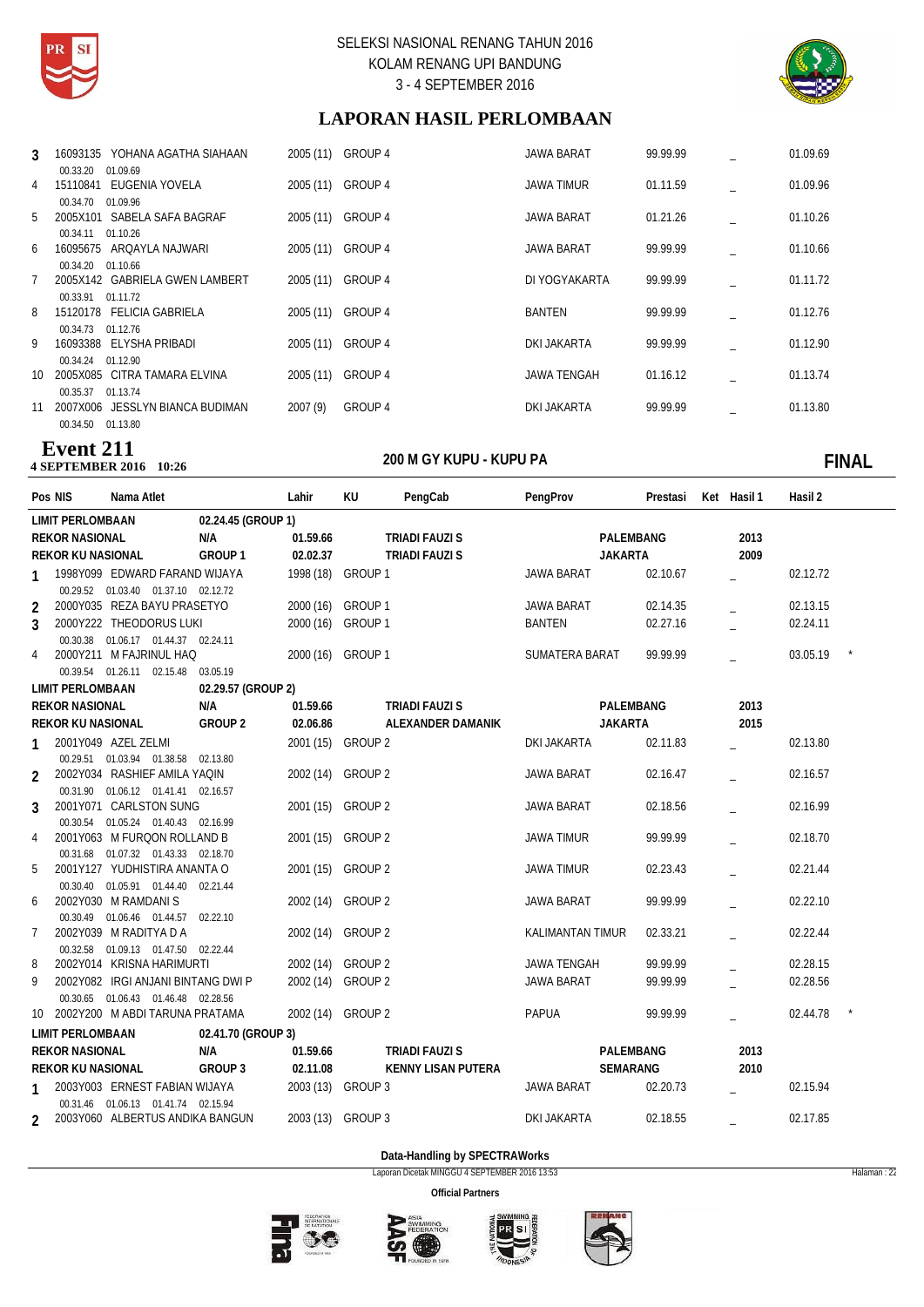



# **LAPORAN HASIL PERLOMBAAN**

| 3 | 00.31.67<br>2003Y022 AKBAR WENDI SULISTYO<br>00.33.32 | 01.06.79 01.42.36    | 01.11.96 01.51.72 02.29.98 | 02.17.85             | 2003 (13) | GROUP 3        | <b>LAMPUNG</b>        | 02.33.22 |      | 02.29.98 |         |
|---|-------------------------------------------------------|----------------------|----------------------------|----------------------|-----------|----------------|-----------------------|----------|------|----------|---------|
| 4 | 2003Y039 GILBERT DAMANIK                              |                      |                            |                      | 2003 (13) | GROUP 3        | <b>JAWA BARAT</b>     | 02.41.13 |      | 02.30.15 |         |
|   | 00.32.12<br>5 2003Y137 M NAUFAL MAJID<br>00.33.63     | 01.10.32<br>01.14.83 | 01.50.62<br>02.00.73       | 02.30.15<br>02.49.40 | 2003 (13) | GROUP 3        | <b>JAWA TIMUR</b>     | 99.99.99 |      | 02.49.40 | $\star$ |
|   | LIMIT PERLOMBAAN                                      |                      |                            | 02.19.14 (SENIOR)    |           |                |                       |          |      |          |         |
|   | <b>REKOR NASIONAL</b>                                 |                      |                            | N/A                  | 01.59.66  | TRIADI FAUZI S | PALEMBANG             |          | 2013 |          |         |
|   | <b>REKOR KU NASIONAL</b>                              |                      |                            | <b>SENIOR</b>        | 00.00.00  |                |                       |          |      |          |         |
|   | 1996Y100 ABRIAN ADRI NYOMAN<br>00.29.47               | 01.02.68             | 01.37.41                   | 02.11.53             | 1996 (20) | <b>SENIOR</b>  | <b>SUMATERA BARAT</b> | 02.12.01 |      | 02.11.53 |         |

### **200 M GHE FIRE AND FIRE 2016** 10:30 **Event 212**

# **10:30 FINAL**

| Pos NIS                  | Nama Atlet                     |                    | Lahir             | KU | PengCab              | PengProv    | Prestasi       | Ket Hasil 1 | Hasil 2  |  |
|--------------------------|--------------------------------|--------------------|-------------------|----|----------------------|-------------|----------------|-------------|----------|--|
| <b>LIMIT PERLOMBAAN</b>  |                                | 02.38.43 (GROUP 2) |                   |    |                      |             |                |             |          |  |
| <b>REKOR NASIONAL</b>    |                                | N/A                | 02.13.08          |    | MONALIZA             |             | NANJING        | 2014        |          |  |
| <b>REKOR KU NASIONAL</b> |                                | GROUP 2            | 02.17.20          |    | ADINDA LARASATI DEWI |             | <b>JAKARTA</b> | 2015        |          |  |
|                          | 2002X090 ADINDA KUSUMA NINGRUM |                    | 2002 (14) GROUP 2 |    |                      | JAWA BARAT  | 99.99.99       |             | 02.25.60 |  |
| 00.32.57                 | 01.09.52 01.47.58              | 02.25.60           |                   |    |                      |             |                |             |          |  |
| 2002X081<br>2            | SEVINEVITA KAUSALYA A          |                    | 2002 (14) GROUP 2 |    |                      | JAWA BARAT  | 99.99.99       |             | 02.39.10 |  |
| 00.34.45                 | 01.13.70 01.55.23              | 02.39.10           |                   |    |                      |             |                |             |          |  |
| 3                        | 2001X086 ALISA KANIA           |                    | 2001 (15) GROUP 2 |    |                      | JAWA BARAT  | 02.44.02       |             | 02.42.32 |  |
|                          | 00.34.63 01.14.36 01.57.49     | 02.42.32           |                   |    |                      |             |                |             |          |  |
| LIMIT PERLOMBAAN         |                                | 02.46.35 (GROUP 3) |                   |    |                      |             |                |             |          |  |
| <b>REKOR NASIONAL</b>    |                                | N/A                | 02.13.08          |    | MONALIZA             |             | NANJING        | 2014        |          |  |
| <b>REKOR KU NASIONAL</b> |                                | GROUP 3            | 02.24.76          |    | RAINA SAUMI G        |             | THAILAND       | 2008        |          |  |
|                          | 2003X003 VANESSA SANJOYO       |                    | 2003 (13) GROUP 3 |    |                      | JAWA TENGAH | 02.37.66       |             | 02.33.77 |  |
| 00.33.89                 | 01.13.70 01.53.57              | 02.33.77           |                   |    |                      |             |                |             |          |  |
|                          | 2003X086 HAZKIA YUNAIRA        |                    | 2003 (13) GROUP 3 |    |                      | JAWA BARAT  | 02.48.69       |             | 02.46.81 |  |
|                          | 00.36.53 01.17.92 02.01.61     | 02.46.81           |                   |    |                      |             |                |             |          |  |
| LIMIT PERLOMBAAN         |                                | 02.34.74 (SENIOR)  |                   |    |                      |             |                |             |          |  |
| <b>REKOR NASIONAL</b>    |                                | N/A                | 02.13.08          |    | MONALIZA             |             | NANJING        | 2014        |          |  |
| <b>REKOR KU NASIONAL</b> |                                | <b>SENIOR</b>      | 00.00.00          |    |                      |             |                |             |          |  |
|                          | 1995X049 RAINA SAUMI G         |                    | 1995 (21) SENIOR  |    |                      | JAWA BARAT  | 02.17.19       |             | 02.20.50 |  |
|                          | 00.31.86 01.07.24 01.43.61     | 02.20.50           |                   |    |                      |             |                |             |          |  |

### **4 SEPTEMBER 2016** 10:46 **Event 213**

# 100 M GY DADA PA **FINAL**

| Pos NIS                    | Nama Atlet                                   |                    | Lahir     | KU             | PengCab              | PengProv           | Prestasi | Ket | Hasil 1 | Hasil 2  |
|----------------------------|----------------------------------------------|--------------------|-----------|----------------|----------------------|--------------------|----------|-----|---------|----------|
| LIMIT PERLOMBAAN           |                                              | 01.13.71 (GROUP 1) |           |                |                      |                    |          |     |         |          |
| <b>REKOR NASIONAL</b>      |                                              | N/A                | 01.01.92  |                | <b>INDRA GUNAWAN</b> | LAOS               |          |     | 2009    |          |
| <b>REKOR KU NASIONAL</b>   |                                              | GROUP <sub>1</sub> | 01.04.67  |                | M IDHAM DASUKI       | <b>JAKARTA</b>     |          |     | 2009    |          |
|                            | 2000Y199 M DWIKY RAHARJO                     |                    | 2000 (16) | <b>GROUP 1</b> |                      | <b>BANTEN</b>      | 01.08.09 |     |         | 01.07.88 |
| 00.32.56<br>$\mathfrak{D}$ | 01.07.88<br>1999Y164 ICHWAN RAMADHAN MULYONO |                    | 1999 (17) | <b>GROUP 1</b> |                      | <b>JAWA TIMUR</b>  | 01.09.72 |     |         | 01.08.45 |
| 00.32.45<br>3              | 01.08.45<br>1999Y148 LINGGA ARIEH PRADITYA   |                    | 1999 (17) | GROUP 1        |                      | <b>JAWA TENGAH</b> | 01.09.86 |     |         | 01.09.37 |
| 00.32.90<br>4              | 01.09.37<br>2000Y167 M RAFLIANSYAH F D       |                    | 2000 (16) | GROUP 1        |                      | <b>JAWA BARAT</b>  | 01.10.63 |     |         | 01.09.81 |
| 00.32.50<br>5              | 01.09.81<br>2000Y242 ALWAN NAUVAL HAIDAR     |                    | 2000 (16) | GROUP 1        |                      | <b>JAWA BARAT</b>  | 01.12.39 |     |         | 01.10.25 |
| 00.33.26<br>6              | 01.10.25<br>2000Y110 DAVID GINTING           |                    | 2000 (16) | <b>GROUP 1</b> |                      | <b>LAMPUNG</b>     | 01.10.25 |     |         | 01.10.75 |
| 00.34.22<br>1999Y155       | 01.10.75<br>IQBAL HARITS ASADULLAH           |                    | 1999 (17) | <b>GROUP1</b>  |                      | DKI JAKARTA        | 01.10.96 |     |         | 01.11.43 |

### **Data-Handling by SPECTRAWorks**

Laporan Dicetak MINGGU 4 SEPTEMBER 2016 13:53 Halaman : 23







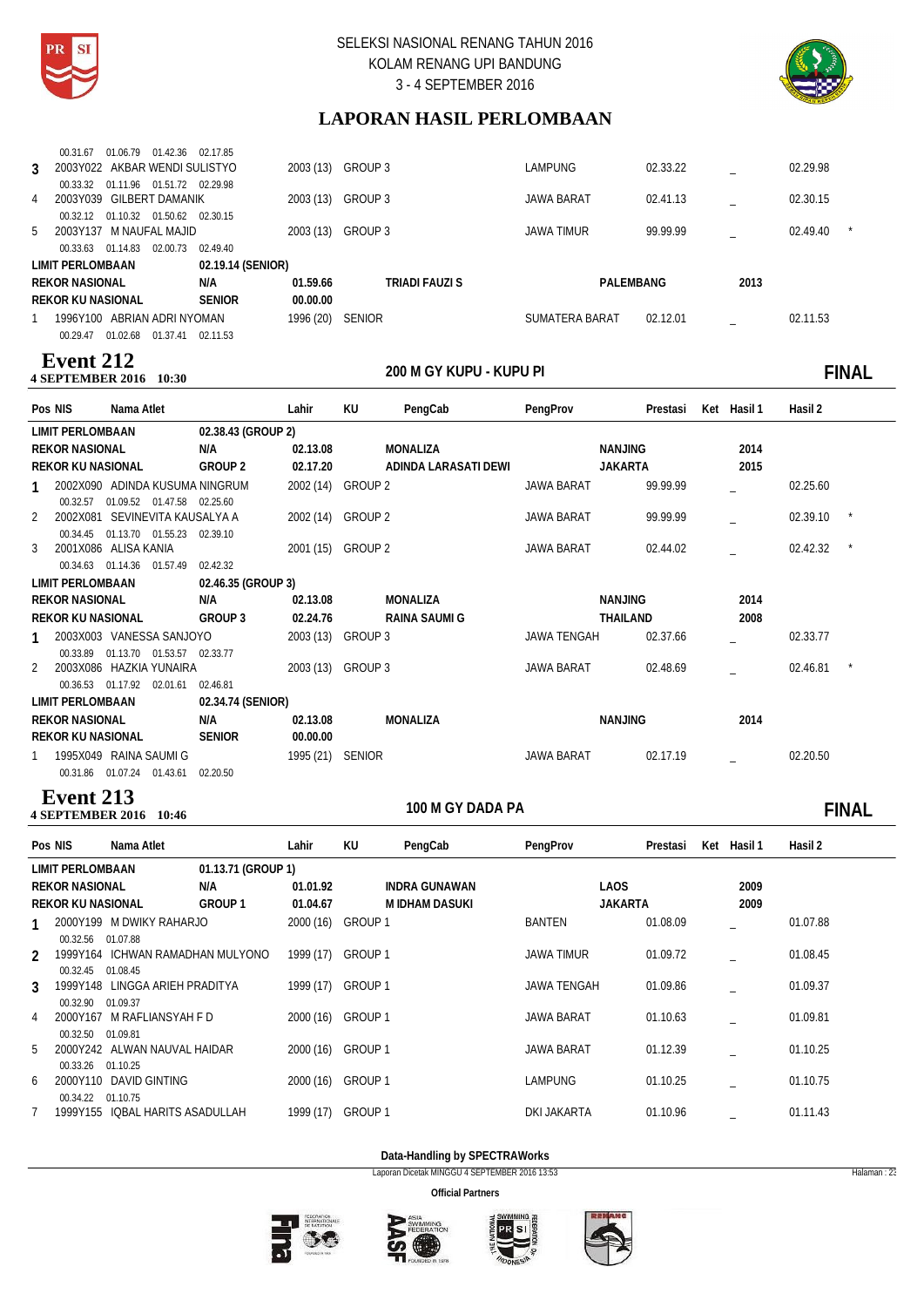



# **LAPORAN HASIL PERLOMBAAN**

|    | 00.33.22 01.11.43        |                                    |                    |                   |                    |                       |                    |             |      |          |  |
|----|--------------------------|------------------------------------|--------------------|-------------------|--------------------|-----------------------|--------------------|-------------|------|----------|--|
| 8  |                          | 1999Y194 RISCY CAHYO RAHARJO       |                    | 1999 (17) GROUP 1 |                    |                       | <b>JAWA TENGAH</b> | 01.14.84    |      | 01.12.85 |  |
| 9  |                          | 15107000 DHANY FAHREZA             |                    | 2000 (16) GROUP 1 |                    |                       | <b>LAMPUNG</b>     | 01.15.35    |      | 01.16.60 |  |
|    | 00.34.75 01.16.60        |                                    |                    |                   |                    |                       |                    |             |      |          |  |
|    | <b>LIMIT PERLOMBAAN</b>  |                                    | 01.17.40 (GROUP 2) |                   |                    |                       |                    |             |      |          |  |
|    | <b>REKOR NASIONAL</b>    |                                    | N/A                | 01.01.92          |                    | <b>INDRA GUNAWAN</b>  | <b>LAOS</b>        |             | 2009 |          |  |
|    |                          |                                    |                    |                   |                    |                       |                    |             |      |          |  |
|    | <b>REKOR KU NASIONAL</b> |                                    | <b>GROUP 2</b>     | 01.06.61          |                    | <b>ILHAM ACHMAD T</b> |                    | DKI JAKARTA | 2013 |          |  |
| 1  | 00.32.82 01.08.54        | 2002Y013 RADYA NEAXZI SAPUTRA      |                    | 2002 (14)         | GROUP 2            |                       | <b>JAWA TIMUR</b>  | 01.09.71    |      | 01.08.54 |  |
| 2  |                          | 2001Y079 MOCHAMMAD RAFLY FIRMAN S  |                    | 2001 (15)         | GROUP 2            |                       | <b>JAWA BARAT</b>  | 01.08.71    |      | 01.09.94 |  |
| 3  | 00.32.54 01.09.94        | 2001Y063 M FURQON ROLLAND B        |                    | 2001(15)          | <b>GROUP 2</b>     |                       | <b>JAWA TIMUR</b>  | 01.11.42    |      | 01.10.52 |  |
| 4  | 00.33.76 01.10.52        | 2001Y020 CAELEB FABRIZIO S         |                    | 2001 (15)         | GROUP <sub>2</sub> |                       | BALI               | 01.13.16    |      | 01.12.75 |  |
| 5  | 00.34.29 01.12.75        | 2001Y062 MUHAMMAD RAFI ZAHARSYAH   |                    | 2001 (15)         | <b>GROUP 2</b>     |                       | JAWA TENGAH        | 01.11.38    |      | 01.12.81 |  |
| 6  | 00.33.60 01.12.81        | 2002Y118 FAIZHAL DEWANTARA         |                    | 2002 (14)         | GROUP 2            |                       | <b>RIAU</b>        | 01.15.67    |      | 01.15.15 |  |
| 7  | 00.35.30 01.15.15        | 15117467 NIZAR MAULANA             |                    | 2001 (15)         | GROUP 2            |                       | JAWA BARAT         | 01.16.69    |      | 01.15.32 |  |
| 8  | 00.34.86 01.15.32        | 2002Y022 ERLANGGA DIRGANTARA       |                    | 2002 (14)         | <b>GROUP 2</b>     |                       | <b>JAWA BARAT</b>  | 99.99.99    |      | 01.15.52 |  |
| 9  | 00.36.10 01.15.52        | 2002Y186 VITO WARADHANA            |                    | 2002 (14)         | GROUP 2            |                       | DKI JAKARTA        | 01.22.46    |      | 01.16.44 |  |
| 10 | 00.34.90 01.16.44        | 2002Y058 GILBERT SUNG              |                    | 2002 (14)         | <b>GROUP 2</b>     |                       | JAWA BARAT         | 01.18.40    |      | 01.16.47 |  |
|    | 00.36.92 01.16.47        | 11 2001Y034 RAMADHAN PUTRA ANGGERI |                    | 2001(15)          | GROUP 2            |                       | DKI JAKARTA        | 01.23.39    |      | 01.18.59 |  |
|    | 00.37.69 01.18.59        | 12 2001Y195 TAUFIQURRAHMAN         |                    | 2001 (15)         | <b>GROUP 2</b>     |                       | LAMPUNG            | 01.21.87    |      | 01.21.64 |  |
|    | 00.38.80 01.21.64        | 13 15120173 FADHILAH FAJAR MULYADI |                    | 2001 (15)         | GROUP 2            |                       | SUMATERA BARAT     | 01.23.41    |      | 01.22.45 |  |
|    | 00.39.52 01.22.45        |                                    |                    |                   |                    |                       |                    |             |      |          |  |
|    | <b>LIMIT PERLOMBAAN</b>  |                                    | 01.23.68 (GROUP 3) |                   |                    |                       |                    |             |      |          |  |
|    | <b>REKOR NASIONAL</b>    |                                    | N/A                | 01.01.92          |                    | <b>INDRA GUNAWAN</b>  | <b>LAOS</b>        |             | 2009 |          |  |
|    | <b>REKOR KU NASIONAL</b> |                                    | GROUP 3            | 01.09.71          |                    | RADYA NEAXZI SAPUTRA  | <b>VIETNAM</b>     |             | 2015 |          |  |
|    |                          |                                    |                    |                   |                    |                       |                    |             |      |          |  |
| 1  | 00.35.57 01.16.56        | 2003Y150 YEFTA ISRAEL              |                    | 2003 (13) GROUP 3 |                    |                       | JAWA TIMUR         | 01.22.24    |      | 01.16.56 |  |
| 2  | 00.36.90 01.16.70        | 2003Y192 ABDUL AZIZ AZIZI          |                    | 2003 (13)         | GROUP 3            |                       | LAMPUNG            | 01.22.73    |      | 01.16.70 |  |
| 3  | 00.36.10 01.16.77        | 2003Y044 MIFTAH FACHRUDDIN         |                    | 2003 (13)         | GROUP 3            |                       | JAWA BARAT         | 01.24.75    |      | 01.16.77 |  |
| 4  |                          | 2004Y053 NATHANAEL NOAH HANDOJO    |                    | 2004 (12) GROUP 3 |                    |                       | DKI JAKARTA        | 01.21.18    |      | 01.17.32 |  |
| 5  | 00.36.40 01.17.32        | 16087727 MOCH ILHAM                |                    | 2003 (13) GROUP 3 |                    |                       | <b>JAWA TIMUR</b>  | 99.99.99    |      | 01.19.48 |  |
| 6  | 00.37.20 01.19.48        | 2003Y160 M GILANG MAULANA          |                    | 2003 (13) GROUP 3 |                    |                       | DI YOGYAKARTA      | 99.99.99    |      | 01.21.57 |  |
| 7  | 00.38.58 01.21.57        | 15121936 DAFFY RAISAN NAUFAL       |                    | 2004 (12) GROUP 3 |                    |                       | JAWA BARAT         | 01.25.85    |      | 01.22.30 |  |
| 8  | 00.38.63 01.22.30        | 2003Y118 HILMI FAWWAZ PUTRA        |                    | 2003 (13) GROUP 3 |                    |                       | <b>JAWA BARAT</b>  | 99.99.99    |      | 01.23.13 |  |
|    | 00.38.62 01.23.13        |                                    |                    |                   |                    |                       |                    |             |      |          |  |
|    | <b>LIMIT PERLOMBAAN</b>  |                                    | 01.12.00 (SENIOR)  |                   |                    |                       |                    |             |      |          |  |
|    | <b>REKOR NASIONAL</b>    |                                    | N/A                | 01.01.92          |                    | INDRA GUNAWAN         | LAOS               |             | 2009 |          |  |
|    | REKOR KU NASIONAL        |                                    | <b>SENIOR</b>      | 00.00.00          |                    |                       |                    |             |      |          |  |
| 1  | 00.31.60 01.09.19        | 1993Y114 ALFHRED HENDRI            |                    | 1993 (23) SENIOR  |                    |                       | SUMATERA BARAT     | 01.07.84    |      | 01.09.19 |  |
| 2  |                          | 1994Y121 ALHBERD HENDRI            |                    | 1994 (22) SENIOR  |                    |                       | SUMATERA BARAT     | 01.07.59    |      | 01.09.61 |  |
|    | 00.32.85 01.09.61        |                                    |                    |                   |                    |                       |                    |             |      |          |  |

**Data-Handling by SPECTRAWorks**

Laporan Dicetak MINGGU 4 SEPTEMBER 2016 13:53 Halaman : 24







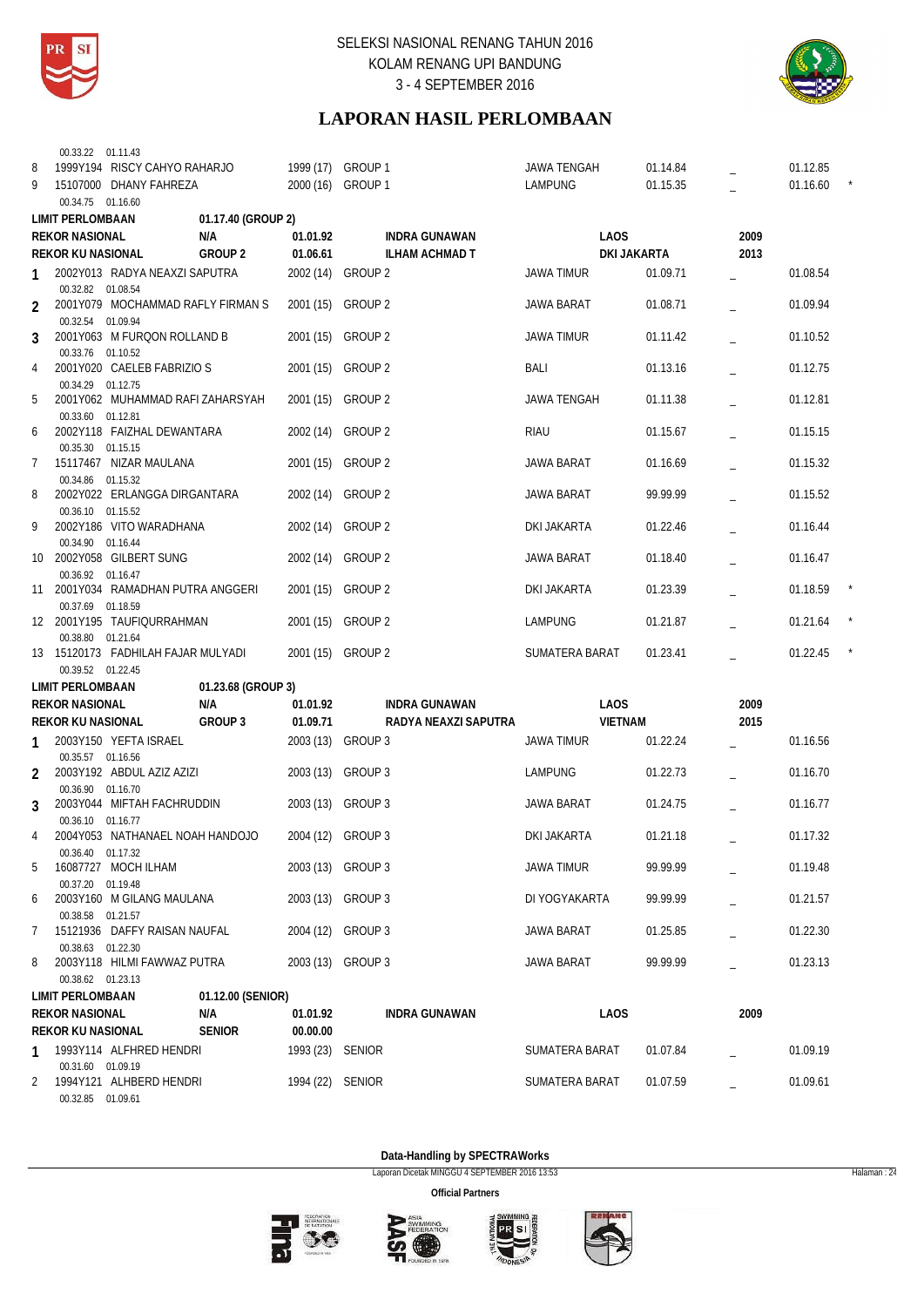

**4 SEPTEMBER 2016** 11:01

# SELEKSI NASIONAL RENANG TAHUN 2016 KOLAM RENANG UPI BANDUNG 3 - 4 SEPTEMBER 2016



# **LAPORAN HASIL PERLOMBAAN**

**10:55**<br>**10:55 Event 214**

100 M GY DADA PI **I 100 M** GY DADA PI **I** 

| Pos NIS                  | Nama Atlet                       |                    | Lahir             | KU      | PengCab                 | PengProv           | Prestasi Ket Hasil 1 |      | Hasil 2  |              |
|--------------------------|----------------------------------|--------------------|-------------------|---------|-------------------------|--------------------|----------------------|------|----------|--------------|
| <b>LIMIT PERLOMBAAN</b>  |                                  | 01.23.67 (GROUP 1) |                   |         |                         |                    |                      |      |          |              |
| <b>REKOR NASIONAL</b>    |                                  | N/A                | 01.11.96          |         | RITA MARIANI            | <b>JAKARTA</b>     |                      | 1997 |          |              |
| <b>REKOR KU NASIONAL</b> |                                  | GROUP <sub>1</sub> | 01.13.16          |         | A T VANESHA EVATO       | <b>JAKARTA</b>     |                      | 2015 |          |              |
| 1                        | 1999X010 PUTI ERIKA VIRGINIA     |                    | 1999 (17) GROUP 1 |         |                         | JAWA BARAT         | 01.22.02             |      | 01.19.99 |              |
| 00.38.57 01.19.99        |                                  |                    |                   |         |                         |                    |                      |      |          |              |
| <b>LIMIT PERLOMBAAN</b>  |                                  | 01.25.67 (GROUP 2) |                   |         |                         |                    |                      |      |          |              |
| <b>REKOR NASIONAL</b>    |                                  | N/A                | 01.11.96          |         | RITA MARIANI            | <b>JAKARTA</b>     |                      | 1997 |          |              |
| <b>REKOR KU NASIONAL</b> |                                  | GROUP 2            | 01.14.74          |         | <b>FELICIA ANGELICA</b> | <b>VIETNAM</b>     |                      | 2015 |          |              |
| 1                        | 2002X018 NI MADE PUTRI YUNADI    |                    | 2002 (14) GROUP 2 |         |                         | BALI               | 01.19.11             |      | 01.18.92 |              |
| 00.36.67 01.18.92        |                                  |                    |                   |         |                         |                    |                      |      |          |              |
| 2<br>00.37.94 01.19.54   | 2001X040 YASHINTA DWI NURAINI    |                    | 2001 (15) GROUP 2 |         |                         | <b>JAWA BARAT</b>  | 01.20.74             |      | 01.19.54 |              |
| 3                        | 15111921 APRILIA CAHYA WIJAYANTI |                    | 2002 (14) GROUP 2 |         |                         | JAWA BARAT         | 01.24.20             |      | 01.20.22 |              |
| 00.36.24 01.20.22        |                                  |                    |                   |         |                         |                    |                      |      |          |              |
| 4<br>00.38.00 01.21.52   | 2001X068 DAMA LARISSA A S        |                    | 2001 (15) GROUP 2 |         |                         | <b>JAWA TIMUR</b>  | 01.20.10             |      | 01.21.52 |              |
| 5<br>00.38.38 01.23.99   | 16098909 VANESSA CINDY LEUWOL    |                    | 2002 (14) GROUP 2 |         |                         | JAWA BARAT         | 99.99.99             |      | 01.23.99 |              |
| 6                        | 2002X120 YASMIN NAWAL            |                    | 2002 (14) GROUP 2 |         |                         | JAWA BARAT         | 01.29.13             |      | 01.29.28 |              |
| 00.42.18 01.29.28<br>7   | 2001X097 AMANDA APRIL            |                    | 2001 (15) GROUP 2 |         |                         | <b>BANTEN</b>      | 99.99.99             |      | 01.32.93 |              |
| 00.42.60 01.32.93        | 2002X119 PUTRI KINANTHI          |                    | 2002 (14) GROUP 2 |         |                         | DI YOGYAKARTA      | 01.31.81             |      | DQ       |              |
| LIMIT PERLOMBAAN         |                                  | 01.29.95 (GROUP 3) |                   |         |                         |                    |                      |      |          |              |
| <b>REKOR NASIONAL</b>    |                                  | N/A                | 01.11.96          |         | <b>RITA MARIANI</b>     | <b>JAKARTA</b>     |                      | 1997 |          |              |
| <b>REKOR KU NASIONAL</b> |                                  | GROUP 3            | 01.15.20          |         | <b>OLGA HALIM</b>       | <b>JAKARTA</b>     |                      | 1993 |          |              |
|                          | 2004X034 RAHMALIA AZAHRA         |                    | 2004 (12) GROUP 3 |         |                         | KALIMANTAN TIMUR   | 01.20.78             |      | 01.21.20 |              |
| 00.37.72 01.21.20<br>2   | 15127200 GHAYRA TSURAYA FILLAILY |                    | 2004 (12) GROUP 3 |         |                         | <b>JAWA TIMUR</b>  | 01.24.32             |      | 01.21.84 |              |
| 00.38.49 01.21.84        |                                  |                    |                   |         |                         |                    |                      |      |          |              |
| 3<br>00.38.84 01.21.94   | 2003X002 FELITA KALYANA          |                    | 2003 (13) GROUP 3 |         |                         | <b>JAWA TIMUR</b>  | 01.24.42             |      | 01.21.94 |              |
| 4                        | 2003X077 MARELLA S HARAHAP       |                    | 2003 (13) GROUP 3 |         |                         | JAWA BARAT         | 01.24.80             |      | 01.22.29 |              |
| 00.37.83 01.22.29<br>5   | 2003X032 ZOCHA NATHANIA MUSLIM   |                    | 2003 (13) GROUP 3 |         |                         | SUMATERA BARAT     | 01.22.81             |      | 01.23.96 |              |
| 00.38.99 01.23.96<br>6   | 2004X147 GRAVILA CIQUITA DEWI    |                    | 2004 (12)         | GROUP 3 |                         | <b>JAWA TENGAH</b> | 01.28.33             |      | 01.25.40 |              |
| 00.40.30 01.25.40<br>7   | 15120924 SASY ZAHRANI            |                    | 2004 (12) GROUP 3 |         |                         | <b>JAWA BARAT</b>  | 01.33.71             |      | 01.26.19 |              |
| 00.39.60 01.26.19        |                                  |                    |                   |         |                         |                    |                      |      |          |              |
| 8<br>00.40.54 01.26.20   | 2003X014 AULIA PUTRI AL GHAFARI  |                    | 2003 (13) GROUP 3 |         |                         | JAWA BARAT         | 99.99.99             |      | 01.26.20 |              |
| 9                        | 2004X110 JULYANA MAGGIE WONG     |                    | 2004 (12) GROUP 3 |         |                         | JAWA BARAT         | 01.33.45             |      | 01.30.80 |              |
| 00.42.66 01.30.80        | 10 16090896 AZRA FADILLA BAKRIE  |                    | 2004 (12) GROUP 3 |         |                         | DKI JAKARTA        | 99.99.99             |      | 01.31.32 |              |
| 00.41.80 01.31.32        | 11 2003X055 SANNY AUREL LETISHA  |                    | 2003 (13) GROUP 3 |         |                         | DKI JAKARTA        | 01.33.52             |      | 01.32.82 |              |
| 00.41.97 01.32.82        | 12 2004X049 STEFFI SINAY         |                    | 2004 (12) GROUP 3 |         |                         | BANTEN             | 99.99.99             |      | 01.32.90 |              |
| 00.42.85 01.32.90        | 13 2003X075 RASYA RAIHANAH       |                    | 2003 (13) GROUP 3 |         |                         | LAMPUNG            | 01.38.41             |      | 01.42.88 | $\star$      |
| 00.46.93 01.42.88        |                                  |                    |                   |         |                         |                    |                      |      |          |              |
| <b>Event 215</b>         |                                  |                    |                   |         | ,,,,,,,,,,,,            |                    |                      |      |          | <b>FINIA</b> |

# 100 M GY DADA PA **FINAL**

**Data-Handling by SPECTRAWorks**

Laporan Dicetak MINGGU 4 SEPTEMBER 2016 13:53 Halaman : 25





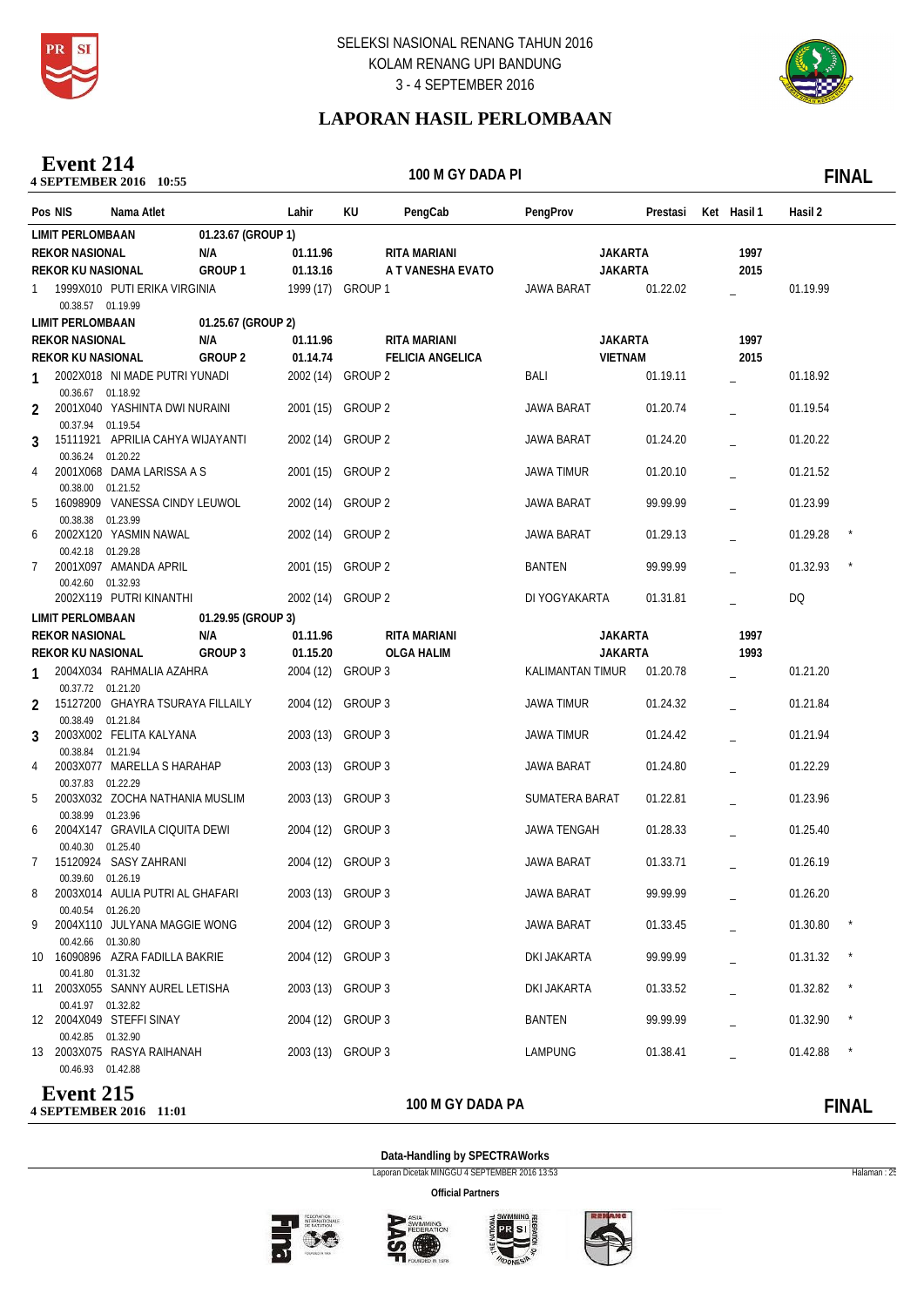



# **LAPORAN HASIL PERLOMBAAN**

|   | Pos NIS                  | Nama Atlet                                             |                    | Lahir             | KU      | PengCab              | PengProv           | Prestasi | Ket Hasil 1 | Hasil 2  |  |
|---|--------------------------|--------------------------------------------------------|--------------------|-------------------|---------|----------------------|--------------------|----------|-------------|----------|--|
|   | LIMIT PERLOMBAAN         |                                                        | 01.33.82 (GROUP 4) |                   |         |                      |                    |          |             |          |  |
|   | <b>REKOR NASIONAL</b>    |                                                        | N/A                | 01.01.92          |         | <b>INDRA GUNAWAN</b> | <b>LAOS</b>        |          | 2009        |          |  |
|   | <b>REKOR KU NASIONAL</b> |                                                        | GROUP 4            | 01.16.21          |         | <b>BIMA SAKTI</b>    | <b>SURABAYA</b>    |          | 2011        |          |  |
|   |                          | 2005Y101 RIDHO ATHALLAH ZUFAR                          |                    | 2005 (11)         | GROUP 4 |                      | <b>BANTEN</b>      | 01.36.61 |             | 01.22.36 |  |
|   | 00.38.99                 | 01.22.36                                               |                    |                   |         |                      |                    |          |             |          |  |
| 2 | 16089935                 | DANU HARIYANTO                                         |                    | 2005 (11)         | GROUP 4 |                      | <b>JAWA TIMUR</b>  | 99.99.99 |             | 01.22.98 |  |
|   | 00.38.75                 | 01.22.98                                               |                    |                   |         |                      |                    |          |             |          |  |
| 3 |                          | 2005Y108 M SYAMSUZ ZAMAN AL HADID                      |                    | 2005 (11)         | GROUP 4 |                      | <b>JAWA TENGAH</b> | 99.99.99 |             | 01.24.40 |  |
|   | 00.39.96 01.24.40        |                                                        |                    |                   |         |                      |                    |          |             |          |  |
| 4 |                          | 2005Y083 AGUNG SULAKSONO PUTRO A                       |                    | 2005 (11)         | GROUP 4 |                      | <b>JAWA TIMUR</b>  | 99.99.99 |             | 01.24.90 |  |
| 5 | 00.40.61                 | 01.24.90<br>2006Y011 EMIRSHAH AFLACH FADIL             |                    | 2006 (10)         | GROUP 4 |                      | <b>JAWA BARAT</b>  | 01.33.93 |             | 01.31.43 |  |
|   | 00.43.60                 | 01.31.43                                               |                    |                   |         |                      |                    |          |             |          |  |
| 6 |                          | 16094636 RAFAEL PRATAMA RIZKY INDRAWA2005 (11) GROUP 4 |                    |                   |         |                      | <b>BALI</b>        | 99.99.99 |             | 01.34.46 |  |
|   | 00.43.33                 | 01.34.46                                               |                    |                   |         |                      |                    |          |             |          |  |
|   | 16092073                 | RADIKA ATMAJA RIADI                                    |                    | 2005 (11) GROUP 4 |         |                      | <b>JAWA BARAT</b>  | 99.99.99 |             | 01.37.59 |  |
|   | 00.46.55 01.37.59        |                                                        |                    |                   |         |                      |                    |          |             |          |  |

### **100 M GY DADA PI 4 SEPTEMBER 2016** 11:08 **Event 216**

**Event 217**<br>4 SEPTEMBER 2016 11:23

100 M GY DADA PI **100 M** GY DADA PI **100 M** 

|                | Pos NIS                  | Nama Atlet                          |                    | Lahir             | KU      | PengCab      | PengProv          | Prestasi | Ket Hasil 1 | Hasil 2   |  |
|----------------|--------------------------|-------------------------------------|--------------------|-------------------|---------|--------------|-------------------|----------|-------------|-----------|--|
|                | LIMIT PERLOMBAAN         |                                     | 01.37.24 (GROUP 4) |                   |         |              |                   |          |             |           |  |
|                | <b>REKOR NASIONAL</b>    |                                     | N/A                | 01.11.96          |         | RITA MARIANI | <b>JAKARTA</b>    |          | 1997        |           |  |
|                | <b>REKOR KU NASIONAL</b> |                                     | GROUP 4            | 01.17.36          |         | OLGA HALIM   | <b>JAKARTA</b>    |          | 1991        |           |  |
| 1              |                          | 15120604 MUTIARA RESHINTA PUTRI     |                    | 2005 (11) GROUP 4 |         |              | <b>JAWA TIMUR</b> | 01.24.50 |             | 01.20.15  |  |
|                | 00.36.74 01.20.15        |                                     |                    |                   |         |              |                   |          |             |           |  |
| $\mathfrak{D}$ |                          | 16080725 LARISA MAHARANI AZARIA     |                    | 2005 (11) GROUP 4 |         |              | <b>JAWA TIMUR</b> | 99.99.99 |             | 01.26.99  |  |
| $\mathbf{3}$   | 00.41.34 01.26.99        | 2005X097 AZZURA KAYLA PASYA         |                    | 2005 (11) GROUP 4 |         |              | LAMPUNG           | 01.35.39 |             | 01.28.91  |  |
| 4              | 00.42.40<br>2005X061     | 01.28.91<br>ANINDYA S W             |                    | 2005 (11) GROUP 4 |         |              | DKI JAKARTA       | 01.44.34 |             | 01.29.82  |  |
| 5              | 00.41.93<br>16094057     | 01.29.82<br>KHAREENA KIRTAN         |                    | 2005 (11) GROUP 4 |         |              | <b>JAWA BARAT</b> | 99.99.99 |             | 01.30.73  |  |
|                | 00.43.64                 | 01.30.73                            |                    |                   |         |              |                   |          |             |           |  |
| 6              | 16091251                 | KANIA DWI PRIHARTI                  |                    | 2005 (11) GROUP 4 |         |              | <b>JAWA BARAT</b> | 99.99.99 |             | 01.33.42  |  |
|                | 00.44.40                 | 01.33.42                            |                    |                   |         |              |                   |          |             |           |  |
| 7              | 16093388                 | ELYSHA PRIBADI                      |                    | 2005 (11) GROUP 4 |         |              | DKI JAKARTA       | 99.99.99 |             | 01.34.83  |  |
| 8              | 00.44.60<br>15120178     | 01.34.83<br><b>FELICIA GABRIELA</b> |                    | 2005 (11) GROUP 4 |         |              | <b>BANTEN</b>     | 99.99.99 |             | 01.35.79  |  |
|                | 00.43.53                 | 01.35.79                            |                    |                   |         |              |                   |          |             |           |  |
| 9              | 15127450                 | <b>PRINCESS IFOURY</b>              |                    | 2007 (9)          | GROUP 4 |              | SUMATERA BARAT    | 02.04.98 |             | 01.57.93  |  |
|                | 00.53.92<br>16094889     | 01.57.93<br>KANIA PRIHARTI          |                    | 2005 (11) GROUP 4 |         |              | <b>JAWA BARAT</b> | 99.99.99 |             | <b>NS</b> |  |
|                |                          |                                     |                    |                   |         |              |                   |          |             |           |  |

# **200 M GY GANTI PERORANGAN PA 4 SEPTEMBER 2016 11:23 FINAL**

| Pos NIS       |                          | Nama Atlet                                                               |                      | Lahir     | KU      | PengCab               | PengProv          | Prestasi         | Ket | Hasil 1 | Hasil 2  |
|---------------|--------------------------|--------------------------------------------------------------------------|----------------------|-----------|---------|-----------------------|-------------------|------------------|-----|---------|----------|
|               | <b>LIMIT PERLOMBAAN</b>  |                                                                          | 02.25.30 (GROUP 1)   |           |         |                       |                   |                  |     |         |          |
|               | <b>REKOR NASIONAL</b>    |                                                                          | N/A                  | 02.02.05  |         | <b>TRIADI FAUZI S</b> |                   | <b>SINGAPORE</b> |     | 2014    |          |
|               | <b>REKOR KU NASIONAL</b> |                                                                          | GROUP <sub>1</sub>   | 02.08.91  |         | M IDHAM DASUKI        |                   | <b>JAKARTA</b>   |     | 2009    |          |
|               |                          | 2000Y115 ATHALARIK MAULIDIO F                                            |                      | 2000 (16) | GROUP 1 |                       | JAWA BARAT        | 02.17.46         |     |         | 02.17.98 |
| $\mathcal{P}$ | 00.30.36<br>00.30.47     | 01.46.74<br>01.06.99<br>2000Y199 M DWIKY RAHARJO<br>01.47.87<br>01.10.26 | 02.17.98<br>02.19.54 | 2000 (16) | GROUP 1 |                       | BANTEN            | 02.19.35         |     |         | 02.19.54 |
| 3             | 1998Y099                 | EDWARD FARAND WIJAYA                                                     |                      | 1998 (18) | GROUP 1 |                       | <b>JAWA BARAT</b> | 02.16.11         |     |         | 02.23.10 |

# **Data-Handling by SPECTRAWorks**

Laporan Dicetak MINGGU 4 SEPTEMBER 2016 13:53 Halaman : 26











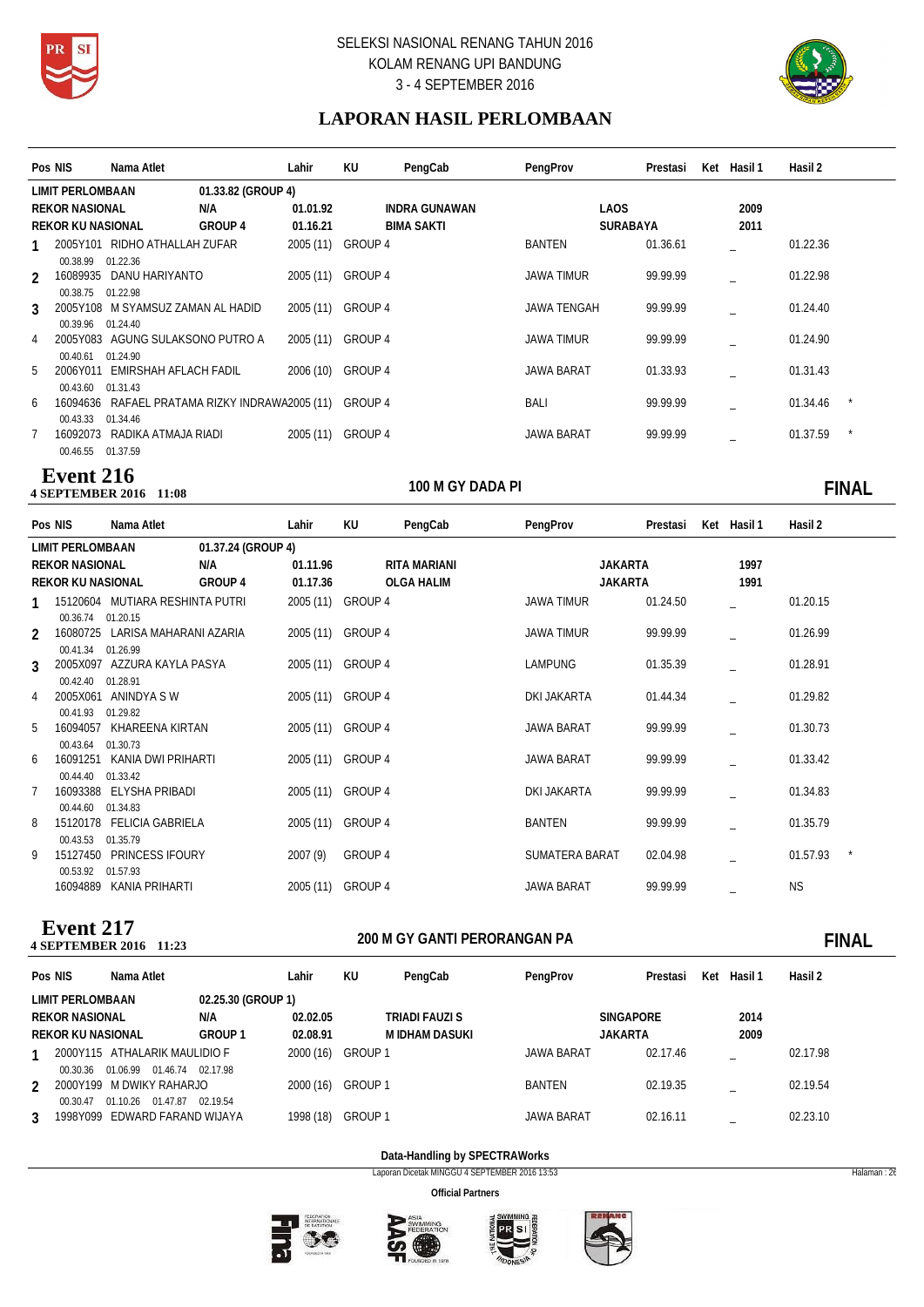



# **LAPORAN HASIL PERLOMBAAN**

|               | 00.28.57  01.07.31  01.49.30  02.23.10                              |                            |                      |                    |          |      |          |  |
|---------------|---------------------------------------------------------------------|----------------------------|----------------------|--------------------|----------|------|----------|--|
| 4             | 2000Y167 M RAFLIANSYAH F D                                          |                            | 2000 (16) GROUP 1    | <b>JAWA BARAT</b>  | 02.22.25 |      | 02.24.50 |  |
|               | 00.31.80  01.11.26  01.50.83  02.24.50                              |                            |                      |                    |          |      |          |  |
| 5             | 1998Y183 M ROFINDRA FURQAN                                          | 1998 (18)                  | GROUP 1              | SUMATERA BARAT     | 02.20.68 |      | 02.26.24 |  |
|               | 00.30.39  01.08.38  01.51.28  02.26.24                              |                            |                      |                    |          |      |          |  |
| 6             | 2000Y168 TITO LAKSONO YUDHOSENO                                     |                            | 2000 (16) GROUP 1    | <b>JAWA TENGAH</b> | 02.32.11 |      | 02.33.52 |  |
|               | 00.28.22  01.10.90  01.56.65  02.33.52                              |                            |                      |                    |          |      |          |  |
|               | <b>LIMIT PERLOMBAAN</b>                                             | 02.32.56 (GROUP 2)         |                      |                    |          |      |          |  |
|               | <b>REKOR NASIONAL</b>                                               | N/A<br>02.02.05            | TRIADI FAUZI S       | <b>SINGAPORE</b>   |          | 2014 |          |  |
|               | <b>REKOR KU NASIONAL</b>                                            | <b>GROUP 2</b><br>02.12.09 | <b>DWIKI ANUGRAH</b> | <b>JAKARTA</b>     |          | 2015 |          |  |
|               | 2001Y071 CARLSTON SUNG                                              |                            | 2001 (15) GROUP 2    | <b>JAWA BARAT</b>  | 02.20.71 |      | 02.21.54 |  |
|               | 00.30.29  01.08.57  01.50.23  02.21.54                              |                            |                      |                    |          |      |          |  |
| 2             | 2001Y020 CAELEB FABRIZIO S                                          |                            | 2001 (15) GROUP 2    | BALI               | 02.22.84 |      | 02.22.30 |  |
|               | 00.30.71  01.08.33  01.49.96  02.22.30                              |                            |                      |                    |          |      |          |  |
| 3             | 2001Y030 NOVAN PURNAMA ALIM                                         |                            | 2001 (15) GROUP 2    | <b>JAWA TIMUR</b>  | 99.99.99 |      | 02.22.98 |  |
|               | 00.30.40  01.09.51  01.48.31  02.22.98                              |                            |                      |                    |          |      |          |  |
| 4             | 2001Y081 KEANU TRISTAN NAYOAN                                       |                            | 2001 (15) GROUP 2    | DI YOGYAKARTA      | 02.25.26 |      | 02.23.31 |  |
|               | 00.29.59  01.10.79  01.51.37  02.23.31                              |                            |                      |                    |          |      |          |  |
| 5             | 2002Y118 FAIZHAL DEWANTARA                                          | 2002 (14)                  | <b>GROUP 2</b>       | <b>RIAU</b>        | 02.28.41 |      | 02.25.90 |  |
|               | 00.31.82  01.11.92  01.51.60  02.25.90                              |                            |                      |                    |          |      |          |  |
| 6             | 2002Y013 RADYA NEAXZI SAPUTRA                                       |                            | 2002 (14) GROUP 2    | JAWA TIMUR         | 99.99.99 |      | 02.26.13 |  |
|               | 00.30.87  01.09.90  01.50.99  02.26.13                              |                            |                      |                    |          |      |          |  |
| 7             | 2002Y014 KRISNA HARIMURTI                                           |                            | 2002 (14) GROUP 2    | <b>JAWA TENGAH</b> | 02.27.84 |      | 02.28.49 |  |
|               | 00.30.80  01.10.60  01.55.60  02.28.49                              |                            |                      |                    |          |      |          |  |
| 8             | 2001Y037 AQSA DIAZ LANANG HADI                                      |                            | 2001 (15) GROUP 2    | DKI JAKARTA        | 02.27.81 |      | 02.30.49 |  |
|               | 00.30.89  01.10.53  01.56.25  02.30.49                              |                            |                      |                    |          |      |          |  |
| 9             | 2002Y058 GILBERT SUNG                                               |                            | 2002 (14) GROUP 2    | <b>JAWA BARAT</b>  | 02.34.10 |      | 02.32.32 |  |
|               | 00.34.70  01.17.97  01.58.80  02.32.32                              |                            |                      |                    |          |      |          |  |
|               | 10 2002Y027 I GUSTI NGURAH PANCA                                    |                            | 2002 (14) GROUP 2    | BALI               | 99.99.99 |      | 02.42.99 |  |
|               | 00.32.97  01.15.68  02.04.34                                        | 02.42.99                   |                      |                    |          |      |          |  |
|               | <b>LIMIT PERLOMBAAN</b>                                             | 02.44.93 (GROUP 3)         |                      |                    |          |      |          |  |
|               | <b>REKOR NASIONAL</b>                                               | N/A<br>02.02.05            | TRIADI FAUZI S       | SINGAPORE          |          | 2014 |          |  |
|               | <b>REKOR KU NASIONAL</b>                                            | GROUP 3<br>02.17.10        | I PUTU WIRAWAN       | <b>JAKARTA</b>     |          | 2015 |          |  |
| 1             | 2003Y056 AA GEDE OKA SATRIA P                                       |                            | 2003 (13) GROUP 3    | BALI               | 02.28.99 |      | 02.27.33 |  |
|               | 00.30.27 01.07.39 01.52.80 02.27.33                                 |                            |                      |                    |          |      |          |  |
| $\mathcal{P}$ | 2003Y060 ALBERTUS ANDIKA BANGUN                                     |                            | 2003 (13) GROUP 3    | DKI JAKARTA        | 02.35.22 |      | 02.27.87 |  |
|               | 00.30.40  01.10.69  01.54.12  02.27.87                              |                            |                      |                    |          |      |          |  |
| 3             | 2003Y123 ALIF FATHAN A                                              |                            | 2003 (13) GROUP 3    | JAWA BARAT         | 02.37.00 |      | 02.31.80 |  |
|               | 00.32.70  01.11.31  01.57.51  02.31.80                              |                            |                      |                    |          |      |          |  |
| 4             | 2004Y053 NATHANAEL NOAH HANDOJO                                     | 2004 (12)                  | GROUP 3              | DKI JAKARTA        | 02.38.72 |      | 02.33.35 |  |
|               | 00.34.59  01.16.13  02.00.60  02.33.35                              |                            |                      |                    |          |      |          |  |
| 5             | 2003Y031 EVANO FREDERICKO TICOALU                                   |                            | 2003 (13) GROUP 3    | <b>JAWA TIMUR</b>  | 02.40.46 |      | 02.34.50 |  |
|               | 00.33.55  01.15.10  02.01.24  02.34.50                              |                            |                      |                    |          |      |          |  |
| 6             | 2003Y137 M NAUFAL MAJID                                             | 2003 (13)                  | GROUP 3              | <b>JAWA TIMUR</b>  | 02.44.29 |      | 02.36.54 |  |
|               | 00.33.27  01.15.66  02.02.30  02.36.54                              |                            |                      |                    |          |      |          |  |
| 7             | 2004Y080 MUHAMAD FEBY IRVANO<br>00.34.12 01.17.48 02.06.51 02.42.68 |                            | 2004 (12) GROUP 3    | JAWA BARAT         | 02.46.00 |      | 02.42.68 |  |
| 8             | 2003Y160 M GILANG MAULANA                                           |                            | 2003 (13) GROUP 3    | DI YOGYAKARTA      | 02.52.22 |      | 02.45.72 |  |
|               |                                                                     |                            |                      |                    |          |      |          |  |
|               | 00.34.63  01.20.87  02.08.42  02.45.72                              |                            |                      |                    |          |      |          |  |

# **Event 218**<br>4 SEPTEMBER 2016 11:32

# **200 M GY GANTI PERORANGAN PI 4 SEPTEMBER 2016 11:32 FINAL**

| Pos NIS           | Nama Atlet                                      |                    | Lahir     | KU      | PengCab           | PengProv          | Prestasi    | Ket | Hasil 1 | Hasil 2  |  |
|-------------------|-------------------------------------------------|--------------------|-----------|---------|-------------------|-------------------|-------------|-----|---------|----------|--|
| LIMIT PERLOMBAAN  |                                                 | 02.47.27 (GROUP 2) |           |         |                   |                   |             |     |         |          |  |
| REKOR NASIONAL    |                                                 | N/A                | 02.20.51  |         | RESSA KANIA DEWI  |                   | NAY PYI TAW |     | 2013    |          |  |
| REKOR KU NASIONAL |                                                 | <b>GROUP 2</b>     | 02.22.94  |         | FIBRIANI R MARITA |                   | JAKARTA     |     | 2009    |          |  |
|                   | 2002X090 ADINDA KUSUMA NINGRUM                  |                    | 2002 (14) | GROUP 2 |                   | <b>JAWA BARAT</b> | 99.99.99    |     |         | 02.40.65 |  |
| 00.31.65 01.15.41 | 02.03.64 02.40.65<br>2002X038 ZAHRA PUTRI UTAMI |                    | 2002 (14) | GROUP 2 |                   | <b>JAWA BARAT</b> | 99.99.99    |     |         | 02.52.38 |  |

### **Data-Handling by SPECTRAWorks**

Laporan Dicetak MINGGU 4 SEPTEMBER 2016 13:53 Halaman : 27







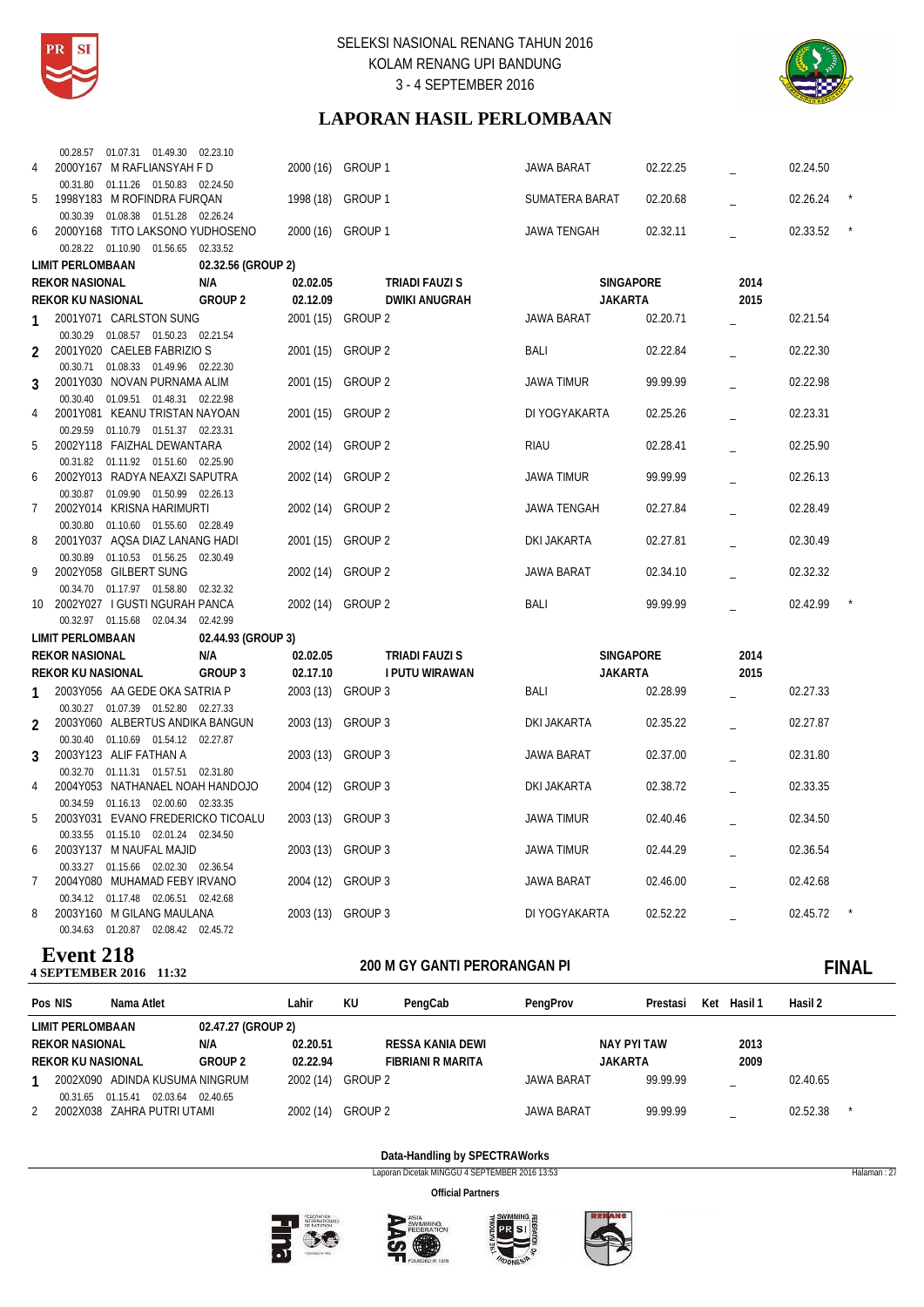



# **LAPORAN HASIL PERLOMBAAN**

|               | 00.35.21 01.21.29 02.11.44   |                                        | 02.52.38                           |                   |                         |                   |                |      |          |
|---------------|------------------------------|----------------------------------------|------------------------------------|-------------------|-------------------------|-------------------|----------------|------|----------|
|               | <b>LIMIT PERLOMBAAN</b>      |                                        | 02.55.64 (GROUP 3)                 |                   |                         |                   |                |      |          |
|               | <b>REKOR NASIONAL</b>        |                                        | N/A                                | 02.20.51          | RESSA KANIA DEWI        |                   | NAY PYI TAW    | 2013 |          |
|               | <b>REKOR KU NASIONAL</b>     |                                        | GROUP 3                            | 02.24.40          | AZZAHRA PERMATAHANI     |                   | <b>VIETNAM</b> | 2015 |          |
| 1             |                              |                                        | 2003X093 LUH PUTU SATYA PUTRI M B  | 2003 (13) GROUP 3 |                         | BALI              | 02.48.20       |      | 02.39.52 |
|               | 00.35.18                     | 01.16.22 02.03.39 02.39.52             |                                    |                   |                         |                   |                |      |          |
| $\mathcal{P}$ | 2003X077 MARELLA S HARAHAP   |                                        |                                    | 2003 (13) GROUP 3 |                         | <b>JAWA BARAT</b> | 02.45.54       |      | 02.40.54 |
|               | 00.33.50                     | 01.15.75 02.02.15 02.40.54             |                                    |                   |                         |                   |                |      |          |
| 3             | 2004X013 MARTINA AYU PRATIWI |                                        |                                    | 2004 (12) GROUP 3 |                         | <b>JAWA TIMUR</b> | 02.42.07       |      | 02.44.58 |
|               |                              | 00.35.52 01.19.34 02.05.63 02.44.58    |                                    |                   |                         |                   |                |      |          |
| 4             |                              |                                        | 2003X110 FAUZIAH PUTRI DENASTRIA   | 2003 (13) GROUP 3 |                         | DI YOGYAKARTA     | 02.47.85       |      | 02.45.25 |
|               | 00.34.73                     | 01.18.44 02.08.12 02.45.25             |                                    |                   |                         |                   |                |      |          |
| 5             | 2003X015 MAURA KHALISA       |                                        |                                    | 2003 (13) GROUP 3 |                         | <b>JAWA BARAT</b> | 02.57.20       |      | 02.46.53 |
|               | 00.35.70                     | 01.20.14 02.08.84 02.46.53             |                                    |                   |                         |                   |                |      |          |
| 6             |                              |                                        | 2004X032 AISHA JENAR LAKSITADEVI   | 2004 (12) GROUP 3 |                         | DKI JAKARTA       | 02.47.83       |      | 02.46.61 |
|               | 00.35.39                     | 01.19.54 02.10.37 02.46.61             |                                    |                   |                         |                   |                |      |          |
|               | 2003X043 LAILA LATIFA PUTRI  |                                        |                                    | 2003 (13) GROUP 3 |                         | <b>JAWA BARAT</b> | 02.48.59       |      | 02.48.00 |
|               | 00.36.52                     | 01.19.11 02.08.31 02.48.00             |                                    |                   |                         |                   |                |      |          |
| 8             | 2003X055 SANNY AUREL LETISHA |                                        |                                    | 2003 (13) GROUP 3 |                         | DKI JAKARTA       | 02.57.94       |      | 02.51.72 |
|               |                              | 00.38.10 01.23.56 02.12.91 02.51.72    |                                    |                   |                         |                   |                |      |          |
| 9             |                              |                                        | 2004X003 GST A A KM SRI NATASYA SN | 2004 (12) GROUP 3 |                         | BALI              | 02.57.79       |      | 03.01.21 |
|               | 00.37.74 01.24.00            | 02.17.89                               | 03.01.21                           |                   |                         |                   |                |      |          |
|               | <b>LIMIT PERLOMBAAN</b>      |                                        | 02.43.38 (SENIOR)                  |                   |                         |                   |                |      |          |
|               | <b>REKOR NASIONAL</b>        |                                        | N/A                                | 02.20.51          | <b>RESSA KANIA DEWI</b> |                   | NAY PYI TAW    | 2013 |          |
|               | <b>REKOR KU NASIONAL</b>     |                                        | <b>SENIOR</b>                      | 00.00.00          |                         |                   |                |      |          |
|               | 1997X046 EMYLIE PRINCESSTY   |                                        |                                    | 1997 (19) SENIOR  |                         | SUMATERA BARAT    | 99.99.99       |      | 02.58.14 |
|               |                              | 00.40.18  01.28.65  02.16.36  02.58.14 |                                    |                   |                         |                   |                |      |          |

### **50 M GY BEBAS PA 4 SEPTEMBER 2016 Event 219**

# 100 M GY BEBAS PA **12:42 M GY BEBAS PA**

|                | Pos NIS                  | Nama Atlet                         |                                    | Lahir     | KU                 | PengCab               | PengProv              | Prestasi | Ket Hasil 1 | Hasil 2  |         |
|----------------|--------------------------|------------------------------------|------------------------------------|-----------|--------------------|-----------------------|-----------------------|----------|-------------|----------|---------|
|                | <b>LIMIT PERLOMBAAN</b>  |                                    | 00.27.13 (GROUP 1)                 |           |                    |                       |                       |          |             |          |         |
|                | <b>REKOR NASIONAL</b>    |                                    | N/A                                | 00.22.79  |                    | <b>TRIADI FAUZI S</b> | <b>SINGAORE</b>       |          | 2016        |          |         |
|                | <b>REKOR KU NASIONAL</b> |                                    | GROUP 1                            | 00.23.84  |                    | <b>TRIADI FAUZI S</b> | <b>JAKARTA</b>        |          | 2009        |          |         |
|                |                          | 2000Y031 GILBERT SETIAWAN          |                                    | 2000 (16) | GROUP 1            |                       | <b>JAWA BARAT</b>     | 00.25.52 |             | 00.25.30 |         |
| 2              |                          |                                    | 2000Y126 MUHAMMAD FAUZAN A MARTZAH | 2000 (16) | GROUP <sub>1</sub> |                       | BALI                  | 00.26.08 |             | 00.25.37 |         |
| $\overline{2}$ |                          | 1999Y002 ALVIN PURWANDHA           |                                    | 1999 (17) | GROUP 1            |                       | <b>DKI JAKARTA</b>    | 00.25.46 |             | 00.25.37 |         |
| 4              |                          | 2000Y107 KHRISNA A HUTOMO          |                                    | 2000(16)  | GROUP 1            |                       | <b>BANTEN</b>         | 00.26.12 |             | 00.25.64 |         |
| 5              |                          | 2000Y110 DAVID GINTING             |                                    | 2000 (16) | GROUP <sub>1</sub> |                       | <b>LAMPUNG</b>        | 00.26.29 |             | 00.26.67 |         |
| 6              |                          | 2000Y237 RUSELL TJAKRALAKSANA      |                                    | 2000 (16) | GROUP 1            |                       | <b>JAWA BARAT</b>     | 00.27.84 |             | 00.26.69 |         |
| 7              |                          | 1998Y137 MUHAMMAD ALDO F           |                                    | 1998 (18) | GROUP <sub>1</sub> |                       | <b>SUMATERA BARAT</b> | 99.99.99 |             | 00.26.79 |         |
| 8              |                          | 2000Y222 THEODORUS LUKI            |                                    | 2000 (16) | GROUP 1            |                       | <b>BANTEN</b>         | 00.27.92 |             | 00.26.94 |         |
| 9              |                          | 2000Y239 GHENTA DAMARA             |                                    | 2000(16)  | GROUP <sub>1</sub> |                       | DI YOGYAKARTA         | 00.28.00 |             | 00.27.12 |         |
| 10             |                          | 2000Y168 TITO LAKSONO YUDHOSENO    |                                    | 2000 (16) | GROUP <sub>1</sub> |                       | <b>JAWA TENGAH</b>    | 00.26.84 |             | 00.27.20 |         |
| 11             |                          | 1998Y183 M ROFINDRA FURQAN         |                                    | 1998 (18) | GROUP 1            |                       | SUMATERA BARAT        | 99.99.99 |             | 00.27.75 |         |
| 12             |                          | 1999Y155 IQBAL HARITS ASADULLAH    |                                    | 1999 (17) | GROUP 1            |                       | <b>DKI JAKARTA</b>    | 00.27.90 |             | 00.27.88 |         |
| 13             |                          | 2000Y243 DIVEN BUDIAWAN            |                                    | 2000 (16) | GROUP 1            |                       | <b>JAWA BARAT</b>     | 00.28.97 |             | 00.28.19 | $\star$ |
| 14             |                          | 1998Y060 AGITYA VIERRA AMRULLAH    |                                    | 1998 (18) | GROUP 1            |                       | DI YOGYAKARTA         | 99.99.99 |             | 00.28.66 |         |
|                | <b>LIMIT PERLOMBAAN</b>  |                                    | 00.28.49 (GROUP 2)                 |           |                    |                       |                       |          |             |          |         |
|                | <b>REKOR NASIONAL</b>    |                                    | N/A                                | 00.22.79  |                    | <b>TRIADI FAUZI S</b> | <b>SINGAORE</b>       |          | 2016        |          |         |
|                | <b>REKOR KU NASIONAL</b> |                                    | GROUP 2                            | 00.24.44  |                    | ALEXIS WIJAYA OHMAR   | <b>JAKARTA</b>        |          | 2009        |          |         |
|                |                          | 15114359 AHNAF KAMAL PASYA         |                                    | 2002 (14) | <b>GROUP 2</b>     |                       | <b>JAWA TENGAH</b>    | 00.27.13 |             | 00.25.52 |         |
| $\overline{2}$ |                          | 2001Y079 MOCHAMMAD RAFLY FIRMAN S  |                                    | 2001(15)  | GROUP <sub>2</sub> |                       | <b>JAWA BARAT</b>     | 00.26.25 |             | 00.25.86 |         |
| 3              |                          | 2002Y097 ATTHABRANI ARDIAN NUGRAHA |                                    | 2002 (14) | GROUP <sub>2</sub> |                       | <b>JAWA BARAT</b>     | 00.26.66 |             | 00.25.98 |         |
| 4              |                          | 2001Y111 JESSEN JEKAHARAP ASSAN    |                                    | 2001 (15) | <b>GROUP 2</b>     |                       | KALIMANTAN TENGAH     | 00.26.50 |             | 00.26.02 |         |
| 5              |                          | 2001Y154 AGUNG SURYA PRATAMA       |                                    | 2001 (15) | <b>GROUP 2</b>     |                       | <b>DKI JAKARTA</b>    | 99.99.99 |             | 00.26.57 |         |
| 6              |                          | 2001Y062 MUHAMMAD RAFI ZAHARSYAH   |                                    | 2001 (15) | <b>GROUP 2</b>     |                       | <b>JAWA TENGAH</b>    | 00.27.77 |             | 00.26.87 |         |
|                |                          |                                    |                                    |           |                    |                       |                       |          |             |          |         |

**Data-Handling by SPECTRAWorks**

Laporan Dicetak MINGGU 4 SEPTEMBER 2016 13:53 Halaman : 28







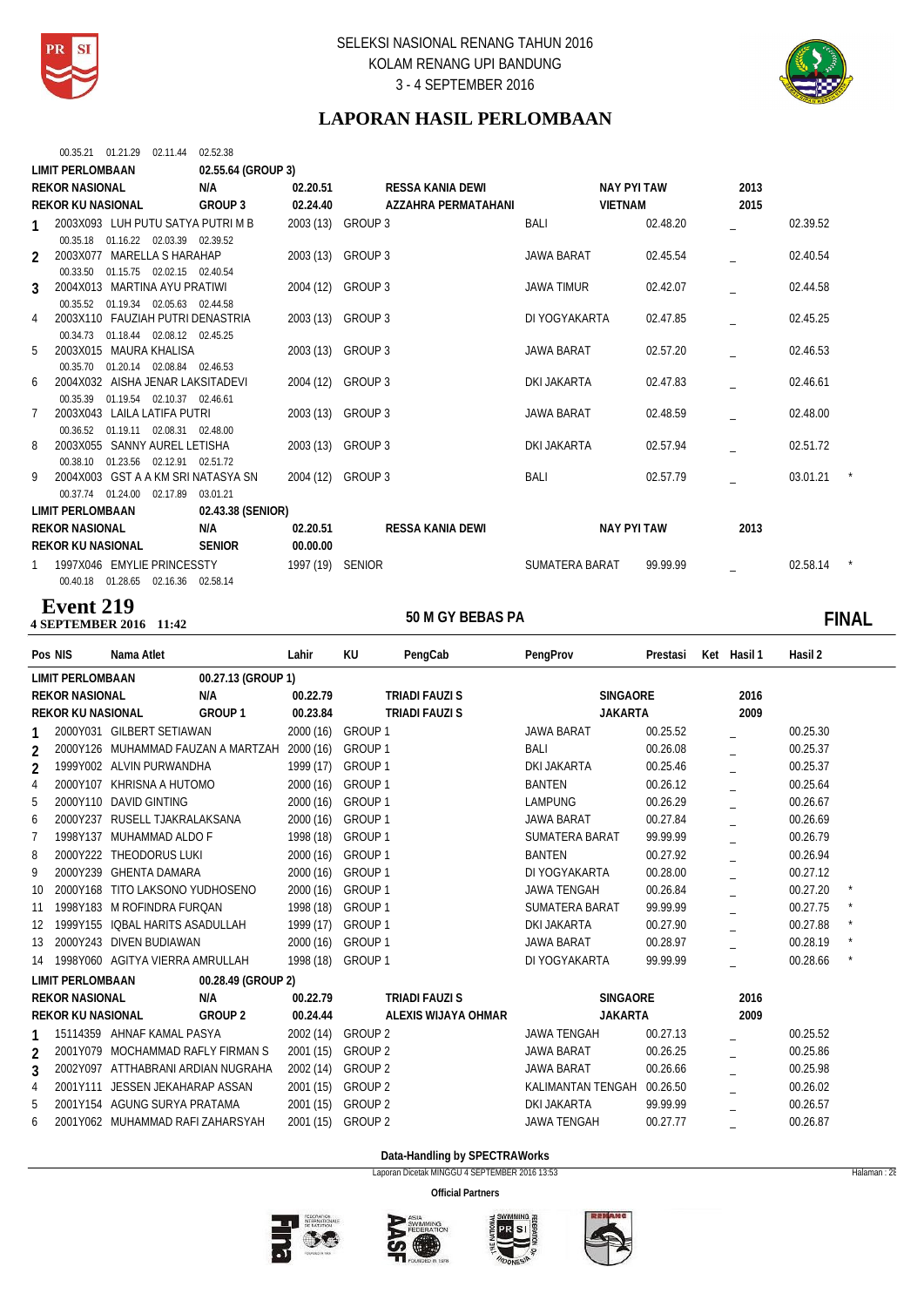



# **LAPORAN HASIL PERLOMBAAN**

| 7  |                          | 2001Y044 MARCEL LUCAS LIANTO                                   |                    | 2001 (15) GROUP 2 |                    |                           | <b>JAWA TIMUR</b>       | 99.99.99        |                | 00.26.88 |  |
|----|--------------------------|----------------------------------------------------------------|--------------------|-------------------|--------------------|---------------------------|-------------------------|-----------------|----------------|----------|--|
| 8  |                          | 2002Y013 RADYA NEAXZI SAPUTRA<br>2002Y139 BRAMUNDITO A HIDAYAT |                    | 2002 (14)         | <b>GROUP 2</b>     |                           | <b>JAWA TIMUR</b>       | 99.99.99        |                | 00.26.90 |  |
| 9  |                          |                                                                |                    | 2002 (14)         | <b>GROUP 2</b>     |                           | <b>BANTEN</b>           | 00.29.11        |                | 00.27.24 |  |
| 10 |                          | 2001Y056 JACKRIST DWIERSI H                                    |                    | 2001 (15)         | GROUP <sub>2</sub> |                           | <b>JAWA BARAT</b>       | 00.28.07        |                | 00.27.45 |  |
| 11 |                          | 2001Y037 AQSA DIAZ LANANG HADI                                 |                    | 2001 (15)         | GROUP <sub>2</sub> |                           | <b>DKI JAKARTA</b>      | 00.28.12        |                | 00.27.87 |  |
| 12 |                          | 2002Y131 ALBERTUS KUSUMO RAWEYAI                               |                    | 2002 (14)         | GROUP <sub>2</sub> |                           | <b>PAPUA</b>            | 00.29.12        | $\overline{a}$ | 00.27.91 |  |
| 13 |                          | 2001Y076 NAUFAL FADHILA                                        |                    | 2001 (15)         | GROUP <sub>2</sub> |                           | <b>JAWA BARAT</b>       | 00.28.88        |                | 00.28.06 |  |
| 14 | 2001Y164 ALDY            |                                                                |                    | 2001 (15)         | GROUP <sub>2</sub> |                           | <b>LAMPUNG</b>          | 00.27.95        |                | 00.28.35 |  |
| 15 |                          | 2002Y053 ABROR HIFZHUDIN                                       |                    | 2002 (14)         | GROUP <sub>2</sub> |                           | <b>JAWA BARAT</b>       | 00.29.17        |                | 00.28.75 |  |
| 16 |                          | 2001Y195 TAUFIQURRAHMAN                                        |                    | 2001 (15)         | GROUP <sub>2</sub> |                           | <b>LAMPUNG</b>          | 00.30.36        |                | 00.29.55 |  |
| 17 |                          | 2002Y027 I GUSTI NGURAH PANCA                                  |                    | 2002 (14)         | GROUP <sub>2</sub> |                           | <b>BALI</b>             | 00.30.20        |                | 00.29.96 |  |
| 18 |                          | 2002Y211 RANGGA SETAJAYA                                       |                    | 2002 (14)         | <b>GROUP 2</b>     |                           | DI YOGYAKARTA           | 00.32.50        |                | 00.30.30 |  |
| 19 |                          | 2002Y098 ELIA ANGGA ADHITYA                                    |                    | 2002 (14)         | GROUP 2            |                           | <b>BANTEN</b>           | 00.30.80        |                | 00.30.66 |  |
|    | <b>LIMIT PERLOMBAAN</b>  |                                                                | 00.30.80 (GROUP 3) |                   |                    |                           |                         |                 |                |          |  |
|    | <b>REKOR NASIONAL</b>    |                                                                | N/A                | 00.22.79          |                    | <b>TRIADI FAUZI S</b>     |                         | SINGAORE        | 2016           |          |  |
|    | <b>REKOR KU NASIONAL</b> |                                                                | GROUP 3            | 00.25.88          |                    | <b>KENNY LISAN PUTERA</b> |                         | <b>SEMARANG</b> | 2010           |          |  |
|    |                          | 15118887 AA GEDE KENAS ALVARO MAHIMA 2003 (13)                 |                    |                   | <b>GROUP 3</b>     |                           | <b>BALI</b>             | 00.29.24        |                | 00.26.74 |  |
| 2  |                          | 2003Y152 ALHAQI INSAN PRATAMA                                  |                    | 2003 (13)         | GROUP 3            |                           | DI YOGYAKARTA           | 00.28.86        |                | 00.27.51 |  |
| 3  |                          | 2003Y115 DIMAS PRAYOGO                                         |                    | 2003 (13)         | GROUP 3            |                           | <b>RIAU</b>             | 00.28.06        |                | 00.27.93 |  |
| 4  |                          | 2003Y101 GRAHA RIZKY TARUNA                                    |                    | 2003 (13)         | GROUP 3            |                           | <b>JAWA TIMUR</b>       | 00.29.09        |                | 00.27.99 |  |
| 5  |                          | 2004Y053 NATHANAEL NOAH HANDOJO                                |                    | 2004 (12)         | <b>GROUP 3</b>     |                           | <b>DKI JAKARTA</b>      | 00.29.75        |                | 00.28.25 |  |
| 6  |                          | 2003Y137 M NAUFAL MAJID                                        |                    | 2003 (13)         | GROUP 3            |                           | <b>JAWA TIMUR</b>       | 00.30.19        |                | 00.28.68 |  |
| 7  |                          | 2003Y160 M GILANG MAULANA                                      |                    | 2003 (13)         | GROUP 3            |                           | DI YOGYAKARTA           | 00.32.16        |                | 00.28.98 |  |
| 8  | 15126631                 | MUH. YASIRDZAKY ILYAS                                          |                    | 2003 (13)         | GROUP 3            |                           | <b>SULAWESI SELATAN</b> | 99.99.99        |                | 00.29.16 |  |
| 9  |                          | 2003Y065 AFKHA AFRIZA YUNANTO                                  |                    | 2003 (13)         | GROUP 3            |                           | <b>LAMPUNG</b>          | 00.28.93        |                | 00.29.53 |  |
| 10 |                          | 16091550 DIMAS ARYA                                            |                    | 2004 (12)         | GROUP 3            |                           | <b>KALIMANTAN TIMUR</b> | 99.99.99        |                | 00.29.65 |  |
| 11 |                          | 15121936 DAFFY RAISAN NAUFAL                                   |                    | 2004 (12) GROUP 3 |                    |                           | <b>JAWA BARAT</b>       | 00.31.59        |                | 00.30.21 |  |
| 12 |                          | 16096480 BRIAN PUTRA DIPRAJA                                   |                    | 2003 (13)         | GROUP 3            |                           | <b>JAWA BARAT</b>       | 99.99.99        |                | 00.34.28 |  |
|    | <b>LIMIT PERLOMBAAN</b>  |                                                                | 00.26.50 (SENIOR)  |                   |                    |                           |                         |                 |                |          |  |
|    | <b>REKOR NASIONAL</b>    |                                                                | N/A                | 00.22.79          |                    | <b>TRIADI FAUZI S</b>     |                         | SINGAORE        | 2016           |          |  |
|    | <b>REKOR KU NASIONAL</b> |                                                                | <b>SENIOR</b>      | 00.00.00          |                    |                           |                         |                 |                |          |  |
| 1  |                          | 1991Y029 TRIADI FAUZI S                                        |                    | 1991 (25) SENIOR  |                    |                           | <b>JAWA BARAT</b>       | 00.22.79        |                | 00.23.53 |  |
| 2  |                          | 1995Y014 GILBERT GARCIA                                        |                    | 1995 (21) SENIOR  |                    |                           | <b>NAD</b>              | 00.26.04        |                | 00.25.91 |  |
| 3  |                          | 1995Y167 MELKY S WANEY                                         |                    | 1995 (21) SENIOR  |                    |                           | <b>PAPUA</b>            | 00.26.36        |                | 00.26.54 |  |
|    |                          |                                                                |                    |                   |                    |                           |                         |                 |                |          |  |

### **4 SEPTEMBER 2016** 11:50 **Event 220**

# **11:50 FINAL**

| Pos NIS                   | Nama Atlet                         |                    | Lahir     | KU                 | PengCab                | PengProv                    | Prestasi | Ket | Hasil 1 | Hasil 2  |  |
|---------------------------|------------------------------------|--------------------|-----------|--------------------|------------------------|-----------------------------|----------|-----|---------|----------|--|
| <b>LIMIT PERLOMBAAN</b>   |                                    | 00.30.50 (GROUP 1) |           |                    |                        |                             |          |     |         |          |  |
| <b>REKOR NASIONAL</b>     |                                    | N/A                | 00.26.23  |                    | <b>ENNY SUSILAWATI</b> | PALEMBANG                   |          |     | 2011    |          |  |
| <b>REKOR KU NASIONAL</b>  |                                    | GROUP <sub>1</sub> | 00.26.90  |                    | AA ISTRI KANIA RATIH A | <b>JAKARTA</b>              |          |     | 2015    |          |  |
| 1998X051                  | RAISSA PZ KATUUK                   |                    | 1998 (18) | GROUP 1            |                        | <b>KALIMANTAN TIMUR</b>     | 00.28.83 |     |         | 00.29.21 |  |
| 1999X077<br>$\mathcal{P}$ | PAULINA JANET PRASETYA             |                    | 1999 (17) | GROUP 1            |                        | <b>JAWA TIMUR</b>           | 00.29.79 |     |         | 00.29.69 |  |
| 1999X128<br>$\mathfrak z$ | PUTRI WIJAYA                       |                    | 1999 (17) | GROUP 1            |                        | <b>BANTEN</b>               | 00.29.38 |     |         | 00.29.69 |  |
| 2000X021<br>4             | ADELIA CAHYA MUTIARA               |                    | 2000 (16) | GROUP 1            |                        | KALIMANTAN SELATAN 00.29.43 |          |     |         | 00.29.85 |  |
| 1999X010<br>5             | PUTI ERIKA VIRGINIA                |                    | 1999 (17) | GROUP 1            |                        | <b>JAWA BARAT</b>           | 00.30.06 |     |         | 00.29.97 |  |
| 1999X130<br>6             | YOANTIKA LISTYA MAHARANI           |                    | 1999 (17) | GROUP 1            |                        | <b>LAMPUNG</b>              | 00.31.81 |     |         | 00.31.50 |  |
| 2000X053                  | REKHA VIOLITA KUMALA               |                    | 2000 (16) | GROUP 1            |                        | DI YOGYAKARTA               | 00.31.49 |     |         | 00.32.14 |  |
| <b>LIMIT PERLOMBAAN</b>   |                                    | 00.31.23 (GROUP 2) |           |                    |                        |                             |          |     |         |          |  |
| <b>REKOR NASIONAL</b>     |                                    | N/A                | 00.26.23  |                    | <b>ENNY SUSILAWATI</b> | PALEMBANG                   |          |     | 2011    |          |  |
| <b>REKOR KU NASIONAL</b>  |                                    | <b>GROUP 2</b>     | 00.27.26  |                    | LAILA SITI AMINA       | <b>SINGAPORE</b>            |          |     | 2016    |          |  |
|                           | 2002X014 INTAN PUTRI ADHIKA FENADI |                    | 2002 (14) | GROUP 2            |                        | <b>BALI</b>                 | 00.29.44 |     |         | 00.29.49 |  |
| $\mathcal{P}$             | 2002X016 RENATA BERLIANA           |                    | 2002 (14) | GROUP 2            |                        | <b>JAWA TIMUR</b>           | 00.29.63 |     |         | 00.29.57 |  |
| 2002X012<br>3             | <b>GIORGIANA GARCIA</b>            |                    | 2002 (14) | GROUP <sub>2</sub> |                        | <b>NAD</b>                  | 00.29.99 |     |         | 00.29.77 |  |

### **Data-Handling by SPECTRAWorks**

Laporan Dicetak MINGGU 4 SEPTEMBER 2016 13:53 Halaman : 29







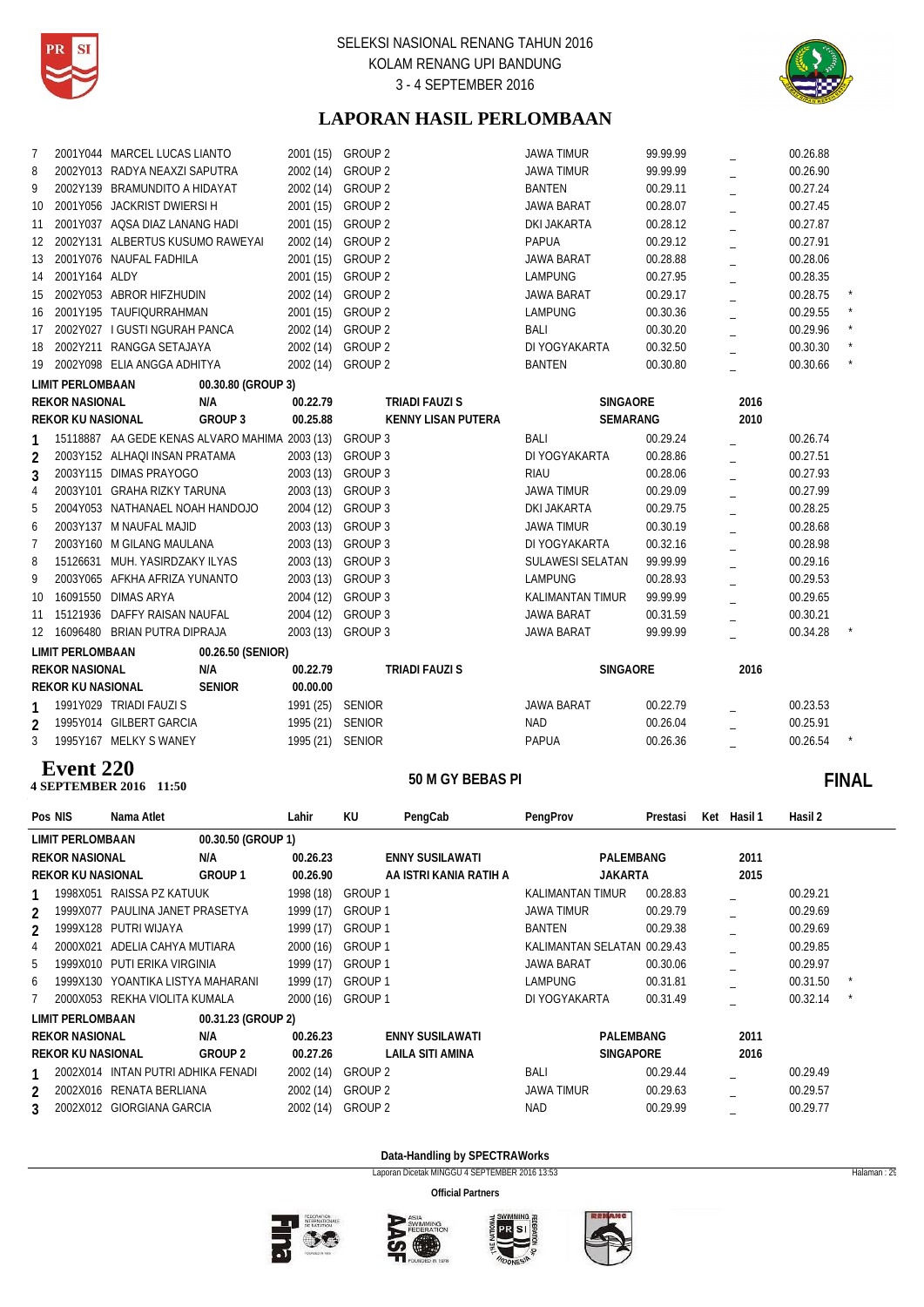



# **LAPORAN HASIL PERLOMBAAN**

| 4  |                          | 16098909 VANESSA CINDY LEUWOL      |                   |                                    | 2002 (14) GROUP 2  |                         | <b>JAWA BARAT</b>          | 99.99.99 |      | 00.30.14  |         |
|----|--------------------------|------------------------------------|-------------------|------------------------------------|--------------------|-------------------------|----------------------------|----------|------|-----------|---------|
| 5  |                          | 2001X082 SITI ARIFAH FADHILAH      |                   |                                    | 2001 (15) GROUP 2  |                         | <b>JAWA BARAT</b>          | 00.30.00 |      | 00.30.15  |         |
| 6  |                          | 2001X007 BRIZA ARIDAINTY ARDIYANTO |                   |                                    | 2001 (15) GROUP 2  |                         | <b>JAWA TIMUR</b>          | 00.30.19 |      | 00.30.26  |         |
| 7  |                          | 2001X074 FEMIA MIFTAH ANGGRAENY    |                   | 2001 (15)                          | GROUP <sub>2</sub> |                         | <b>JAWA TENGAH</b>         | 99.99.99 |      | 00.30.39  |         |
| 8  |                          | 2002X143 ANDINI LUTHFIYAH SAFA     |                   | 2002 (14)                          | <b>GROUP 2</b>     |                         | <b>LAMPUNG</b>             | 00.31.04 |      | 00.30.61  |         |
| 9  |                          | 2001X096 SARAH SYARIFAH            |                   |                                    | 2001 (15) GROUP 2  |                         | <b>BANTEN</b>              | 00.31.02 | L.   | 00.31.02  |         |
| 10 |                          | 2002X119 PUTRI KINANTHI            |                   | 2002 (14)                          | <b>GROUP 2</b>     |                         | DI YOGYAKARTA              | 00.31.37 |      | 00.31.34  |         |
| 11 |                          | 2001X021 PUTRI ANKIE               |                   |                                    | 2001 (15) GROUP 2  |                         | NUSA TENGGARA BARA00.31.48 |          |      | 00.31.53  |         |
| 12 |                          | 2001X051 ELDISA UTAMI PUTRI        |                   |                                    | 2001 (15) GROUP 2  |                         | <b>JAWA BARAT</b>          | 99.99.99 |      | 00.31.54  |         |
| 13 |                          | 16094665 CYNTHIA GERALDINE         |                   | 2002 (14)                          | GROUP 2            |                         | <b>JAWA BARAT</b>          | 99.99.99 |      | 00.31.57  | $\star$ |
| 14 |                          | 2002X150 ERNA DWI PRAMESTY         |                   |                                    | 2002 (14) GROUP 2  |                         | DI YOGYAKARTA              | 00.32.16 |      | 00.32.33  |         |
| 15 |                          | 15121721 MARSELLA DAKDAKUR         |                   |                                    | 2001 (15) GROUP 2  |                         | <b>PAPUA</b>               | 00.34.03 |      | 00.33.94  |         |
|    | <b>LIMIT PERLOMBAAN</b>  | 00.32.76 (GROUP 3)                 |                   |                                    |                    |                         |                            |          |      |           |         |
|    | <b>REKOR NASIONAL</b>    | N/A                                |                   | 00.26.23<br><b>ENNY SUSILAWATI</b> |                    |                         | PALEMBANG                  |          | 2011 |           |         |
|    | <b>REKOR KU NASIONAL</b> | GROUP 3                            |                   | 00.27.69                           |                    | <b>LAILA SITI AMINA</b> | <b>JAKARTA</b>             |          | 2014 |           |         |
|    |                          | 2003X088 JERSEY KARTINA BEALES     |                   |                                    | 2003 (13) GROUP 3  |                         | <b>BALI</b>                | 00.30.35 |      | 00.29.47  |         |
| 2  |                          | 2003X003 VANESSA SANJOYO           |                   |                                    | 2003 (13) GROUP 3  |                         | <b>JAWA TENGAH</b>         | 00.30.57 |      | 00.29.51  |         |
| 3  |                          | 2003X032 ZOCHA NATHANIA MUSLIM     |                   |                                    | 2003 (13) GROUP 3  |                         | <b>SUMATERA BARAT</b>      | 00.31.40 |      | 00.30.21  |         |
| 4  |                          | 2003X031 SHARON KEZIA              |                   |                                    | 2003 (13) GROUP 3  |                         | <b>JAWA BARAT</b>          | 00.30.76 |      | 00.30.86  |         |
| 5  |                          | 2004X151 ANANDA SUCI WULANDARI     |                   |                                    | 2004 (12) GROUP 3  |                         | <b>JAWA BARAT</b>          | 00.33.36 |      | 00.30.93  |         |
| 6  |                          | 2004X044 BUNGA T HUTASUHUT         |                   | 2004 (12)                          | GROUP 3            |                         | <b>DKI JAKARTA</b>         | 00.31.41 |      | 00.31.03  |         |
| 7  |                          | 2004X025 NURAINI KIRANA MAHARANI   |                   | 2004 (12)                          | GROUP 3            |                         | DKI JAKARTA                | 00.31.85 |      | 00.31.45  |         |
| 8  |                          | 2003X059 GABRIELLA AUDREY SABIAN   |                   |                                    | 2003 (13) GROUP 3  |                         | <b>JAWA BARAT</b>          | 00.32.38 |      | 00.31.52  |         |
| 9  |                          | 2004X049 STEFFI SINAY              |                   |                                    | 2004 (12) GROUP 3  |                         | <b>BANTEN</b>              | 00.34.12 |      | 00.31.58  |         |
| 10 |                          | 2004X099 REZCA CHRISSAMOR PM       |                   |                                    | 2004 (12) GROUP 3  |                         | DI YOGYAKARTA              | 00.33.29 |      | 00.32.15  |         |
| 11 |                          | 16081762 FADIAH RAMANTIAS          |                   |                                    | 2003 (13) GROUP 3  |                         | SUMATERA BARAT             | 99.99.99 |      | 00.32.91  |         |
| 12 |                          | 2004X060 NABILAH PUTRIS            |                   | 2004 (12)                          | GROUP 3            |                         | <b>BANTEN</b>              | 00.33.58 |      | 00.33.15  |         |
| 13 |                          | 16093074 KAYLA YANISHA SIGIT       |                   | 2003 (13)                          | GROUP 3            |                         | <b>JAWA BARAT</b>          | 99.99.99 |      | 00.33.31  |         |
| 14 |                          | 15122412 ANGEL NADIA               |                   |                                    | 2004 (12) GROUP 3  |                         | KALIMANTAN TENGAH 00.49.06 |          |      | 00.42.53  |         |
|    | <b>LIMIT PERLOMBAAN</b>  |                                    | 00.30.50 (SENIOR) |                                    |                    |                         |                            |          |      |           |         |
|    | <b>REKOR NASIONAL</b>    |                                    | N/A               | 00.26.23                           |                    | <b>ENNY SUSILAWATI</b>  | PALEMBANG                  |          | 2011 |           |         |
|    | <b>REKOR KU NASIONAL</b> |                                    | <b>SENIOR</b>     | 00.00.00                           |                    |                         |                            |          |      |           |         |
|    |                          | 1995X033 VANESA FEBIOLA            |                   | 1995 (21) SENIOR                   |                    |                         | <b>NAD</b>                 | 00.28.67 |      | 00.29.22  |         |
|    |                          | 1997X093 DEBI GEO FANNY            |                   | 1997 (19) SENIOR                   |                    |                         | <b>SUMATERA BARAT</b>      | 00.30.96 |      | <b>NS</b> |         |
|    |                          |                                    |                   |                                    |                    |                         |                            |          |      |           |         |

# **50 M GY BEBAS PA 4 SEPTEMBER 2016 Event 221**

# **12:00 M GY BEBAS PA 60 M GY BEBAS PA 60 M GY BEBAS PA**

|                          | Pos NIS                 | Nama Atlet                        |                                       | Lahir     | KU                    | PengCab | PengProv           | Prestasi | Ket  | Hasil 1 | Hasil 2  |
|--------------------------|-------------------------|-----------------------------------|---------------------------------------|-----------|-----------------------|---------|--------------------|----------|------|---------|----------|
|                          | <b>LIMIT PERLOMBAAN</b> |                                   | 00.34.53 (GROUP 4)                    |           |                       |         |                    |          |      |         |          |
| <b>REKOR NASIONAL</b>    |                         |                                   | N/A                                   | 00.22.79  | <b>TRIADI FAUZI S</b> |         | <b>SINGAORE</b>    |          |      | 2016    |          |
| <b>REKOR KU NASIONAL</b> |                         |                                   | GROUP 4                               | 00.28.42  | ALEXIS WIJAYA OHMAR   |         | <b>JAKARTA</b>     |          | 2005 |         |          |
|                          | 2005Y101                | RIDHO ATHALLAH ZUFAR              |                                       | 2005 (11) | GROUP 4               |         | <b>BANTEN</b>      | 00.33.47 |      |         | 00.29.27 |
| $\mathfrak{D}$           |                         | 2005Y108 M SYAMSUZ ZAMAN AL HADID |                                       | 2005 (11) | GROUP 4               |         | <b>JAWA TENGAH</b> | 99.99.99 |      |         | 00.29.80 |
| 3                        | 2005Y084                | DHIMAS AJI PUTRA DIANTO           |                                       | 2005 (11) | GROUP 4               |         | DI YOGYAKARTA      | 00.34.57 |      |         | 00.30.05 |
| 4                        | 2005Y083                | AGUNG SULAKSONO PUTRO A           |                                       | 2005 (11) | GROUP 4               |         | <b>JAWA TIMUR</b>  | 00.32.20 |      |         | 00.30.44 |
| 5                        | 15114154                | YOSHUA RYAN SUSANTO               |                                       | 2005 (11) | GROUP 4               |         | <b>BALI</b>        | 00.33.82 |      |         | 00.30.62 |
| 6                        | 16094636                |                                   | RAFAEL PRATAMA RIZKY INDRAWA2005 (11) |           | GROUP 4               |         | <b>BALI</b>        | 99.99.99 |      |         | 00.31.70 |
|                          | 2006Y044                | ALBANI ADITYA IRAWAN              |                                       | 2006 (10) | GROUP 4               |         | KALIMANTAN TIMUR   | 00.33.62 |      |         | 00.32.37 |
| 8                        |                         | 2006Y038 M ALIF FIRMANSYAH        |                                       | 2006 (10) | GROUP 4               |         | <b>JAWA TIMUR</b>  | 00.33.57 |      |         | 00.32.42 |
| 9                        | 2005Y113                | MUHAMMAD FAIZAL PUTRA             |                                       | 2005 (11) | GROUP 4               |         | <b>JAWA BARAT</b>  | 99.99.99 |      |         | 00.32.76 |
| 10                       | 2005Y098                | LUTFI HUMAM HAKIM                 |                                       | 2005 (11) | GROUP 4               |         | JAWA BARAT         | 99.99.99 |      |         | 00.32.83 |
| 11                       | 2006Y011                | EMIRSHAH AFLACH FADIL             |                                       | 2006 (10) | GROUP 4               |         | <b>JAWA BARAT</b>  | 00.36.02 |      |         | 00.33.40 |
| 12                       | 2006Y008                | KENZIE YANISHA SIGIT              |                                       | 2006 (10) | GROUP 4               |         | <b>JAWA BARAT</b>  | 00.35.39 |      |         | 00.33.80 |

**Data-Handling by SPECTRAWorks**

Laporan Dicetak MINGGU 4 SEPTEMBER 2016 13:53 Halaman : 30







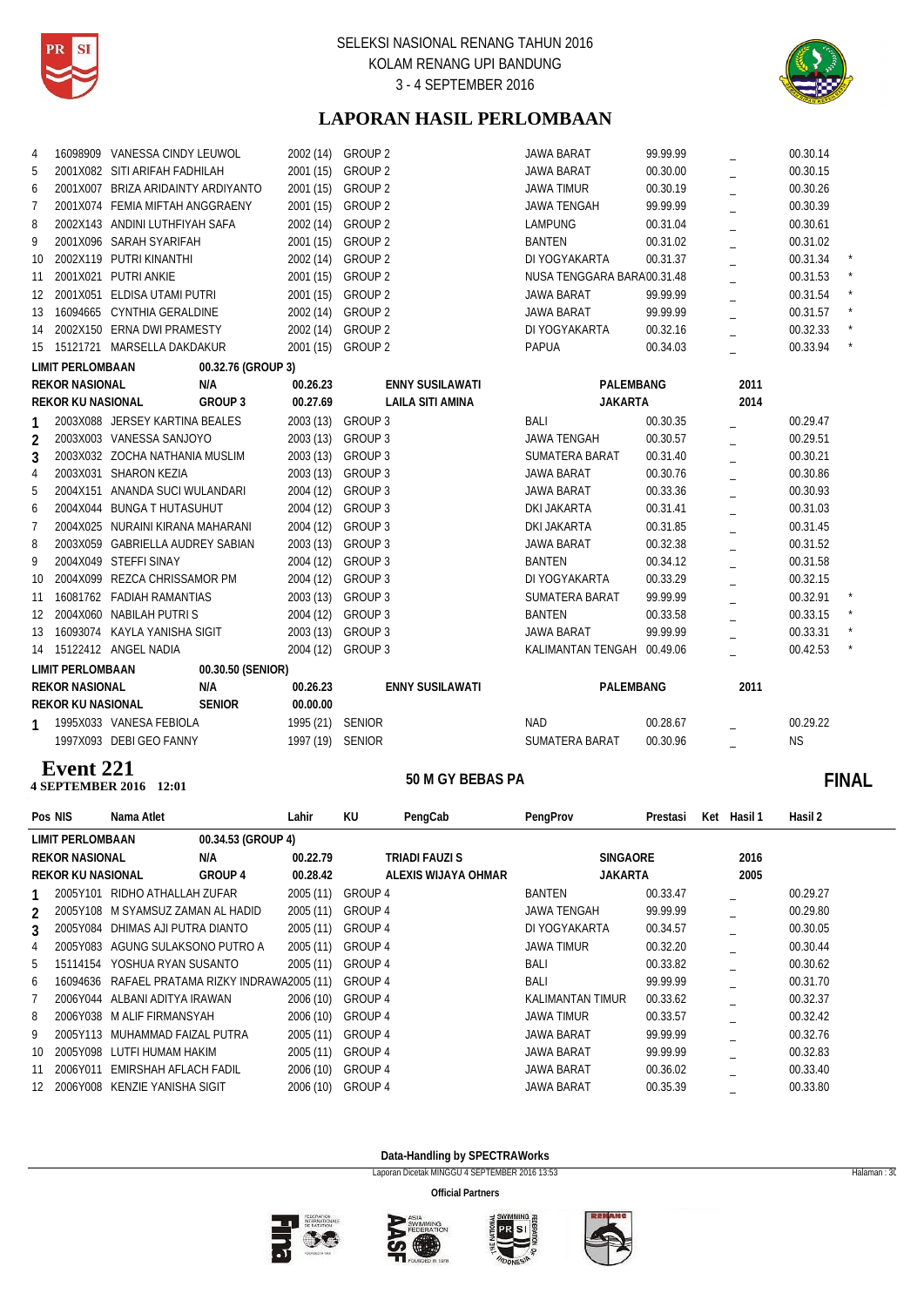



# **LAPORAN HASIL PERLOMBAAN**

### 4 **SEPTEMBER 2016** 11:55 **Event 222**

**11:50 M GY BEBAS PI 12:55** 

|                                               | Pos NIS  | Nama Atlet                    |         | Lahir     | KU                       | PengCab | PengProv           | Prestasi | Ket  | Hasil 1 | Hasil 2  |
|-----------------------------------------------|----------|-------------------------------|---------|-----------|--------------------------|---------|--------------------|----------|------|---------|----------|
| 00.35.45 (GROUP 4)<br><b>LIMIT PERLOMBAAN</b> |          |                               |         |           |                          |         |                    |          |      |         |          |
| <b>REKOR NASIONAL</b>                         |          |                               | N/A     | 00.26.23  | <b>ENNY SUSILAWATI</b>   |         | PALEMBANG          |          | 2011 |         |          |
| <b>REKOR KU NASIONAL</b>                      |          |                               | GROUP 4 | 00.29.07  | <b>FAUZIYYAH RAHMA P</b> |         | <b>JAKARTA</b>     |          |      | 2013    |          |
|                                               |          | 2005X076 IZZY DWIFAIVA H      |         | 2005 (11) | GROUP 4                  |         | <b>JAWA TIMUR</b>  | 00.32.67 |      |         | 00.30.39 |
| $\mathcal{P}$                                 | 15120604 | MUTIARA RESHINTA PUTRI        |         | 2005(11)  | GROUP 4                  |         | <b>JAWA TIMUR</b>  | 00.32.54 |      |         | 00.30.40 |
| 3                                             |          | 2005X056 FLORECITHA E MUIS    |         | 2005 (11) | GROUP 4                  |         | <b>JAWA BARAT</b>  | 99.99.99 |      |         | 00.30.51 |
| 4                                             | 2005X101 | SABELA SAFA BAGRAF            |         | 2005(11)  | GROUP 4                  |         | <b>JAWA BARAT</b>  | 00.36.28 |      |         | 00.31.62 |
| 5                                             | 2005X097 | AZZURA KAYLA PASYA            |         | 2005 (11) | GROUP 4                  |         | <b>LAMPUNG</b>     | 00.34.59 |      |         | 00.31.87 |
| 6                                             | 2005X142 | <b>GABRIELA GWEN LAMBERT</b>  |         | 2005 (11) | GROUP 4                  |         | DI YOGYAKARTA      | 00.37.13 |      |         | 00.31.89 |
|                                               | 16093388 | ELYSHA PRIBADI                |         | 2005 (11) | GROUP 4                  |         | DKI JAKARTA        | 99.99.99 |      |         | 00.32.03 |
| 8                                             | 16093135 | YOHANA AGATHA SIAHAAN         |         | 2005 (11) | GROUP 4                  |         | <b>JAWA BARAT</b>  | 99.99.99 |      |         | 00.32.11 |
| 9                                             | 15120178 | <b>FELICIA GABRIELA</b>       |         | 2005 (11) | GROUP 4                  |         | BANTEN             | 00.35.10 |      |         | 00.33.32 |
| 10                                            | 2005X085 | CITRA TAMARA ELVINA           |         | 2005 (11) | GROUP 4                  |         | <b>JAWA TENGAH</b> | 99.99.99 |      |         | 00.33.57 |
| 11                                            | 2007X006 | <b>JESSLYN BIANCA BUDIMAN</b> |         | 2007(9)   | GROUP 4                  |         | DKI JAKARTA        | 00.36.48 |      |         | 00.34.16 |
| 12                                            | 15126903 | PHILOMENA BALINDA A           |         | 2005 (11) | GROUP 4                  |         | JAWA BARAT         | 00.36.94 |      |         | 00.34.46 |
| 13                                            | 15104557 | SHEILA PUTRI WARDHONO         |         | 2005 (11) | GROUP 4                  |         | <b>LAMPUNG</b>     | 00.36.51 |      |         | 00.35.06 |
| 14                                            | 15127450 | <b>PRINCESS IFOURY</b>        |         | 2007(9)   | GROUP 4                  |         | SUMATERA BARAT     | 00.49.78 |      |         | 00.47.10 |
|                                               | 2006X077 | <b>KEYSA GENDIS G M</b>       |         | 2006 (10) | GROUP 4                  |         | DI YOGYAKARTA      | 00.40.38 |      |         | DQ       |

# **12:56** M GEPTEMBER 2016 **Event 223**

# 1500 M GY BEBAS PA **FINAL**

|                                               | Pos NIS Nama Atlet  |                                                                                                                               | <b>Example 12 Service Control</b> |                    |                                                                                                                                           | KU               |                  |                              |                                                  |                        |                                                            |                              |          | PengCab PengProv Prestasi Ket Hasil 1 | Hasil 2    |  |
|-----------------------------------------------|---------------------|-------------------------------------------------------------------------------------------------------------------------------|-----------------------------------|--------------------|-------------------------------------------------------------------------------------------------------------------------------------------|------------------|------------------|------------------------------|--------------------------------------------------|------------------------|------------------------------------------------------------|------------------------------|----------|---------------------------------------|------------|--|
| <b>LIMIT PERLOMBAAN</b><br>18.36.94 (GROUP 1) |                     |                                                                                                                               |                                   |                    |                                                                                                                                           |                  |                  |                              |                                                  |                        |                                                            |                              |          |                                       |            |  |
| <b>REKOR NASIONAL</b>                         |                     |                                                                                                                               |                                   | N/A 15.38.23       |                                                                                                                                           | A FADLAN PRAWIRA |                  |                              |                                                  |                        | SINGAPORE                                                  |                              | 2015     |                                       |            |  |
| REKOR KU NASIONAL                             |                     |                                                                                                                               |                                   |                    | GROUP 1 15.59.16                                                                                                                          |                  | A FADLAN PRAWIRA |                              |                                                  |                        |                                                            | JAKARTA                      |          | 2013                                  |            |  |
|                                               |                     | 2000Y115 ATHALARIK MAULIDIO F                                                                                                 |                                   |                    | 2000 (16) GROUP 1                                                                                                                         |                  |                  |                              |                                                  | JAWA BARAT<br>17.04.27 |                                                            |                              |          |                                       | 17.02.95   |  |
| 00.30.21                                      | 01.03.74            | 01.37.30                                                                                                                      | 02.11.25                          | 02.44.80           | 03.18.76                                                                                                                                  |                  |                  |                              |                                                  |                        | 03.52.84  04.27.90  05.00.81  05.35.20  06.11.30  06.48.10 | 07.22.36                     | 07.56.63 | 08.30.50                              |            |  |
| 09.04.62                                      |                     | 09.38.87  10.13.30  10.47.55  11.22.37                                                                                        |                                   |                    | 11.56.58 12.31.43 13.05.81 13.40.72 14.14.56 14.49.49 15.23.93 15.58.58 16.33.15 17.02.95                                                 |                  |                  |                              |                                                  |                        |                                                            |                              |          |                                       |            |  |
| $\mathcal{L}$                                 |                     | 2000Y035 REZA BAYU PRASETYO                                                                                                   |                                   |                    | 2000 (16) GROUP 1                                                                                                                         |                  |                  |                              |                                                  | JAWA BARAT             |                                                            |                              | 17.49.89 | $\mathbf{r}$                          | 17.33.29   |  |
| $\mathcal{S}$                                 |                     | 2000Y092 DANU IBRAHIM                                                                                                         |                                   |                    | 2000 (16) GROUP 1                                                                                                                         |                  |                  |                              |                                                  |                        | JAWA TENGAH                                                |                              | 99.99.99 |                                       | 17.46.37   |  |
| 00.32.24                                      | 01.08.19            | 01.44.39                                                                                                                      |                                   |                    | 02.20.14 02.56.45 03.31.94 04.07.45 04.43.43 05.18.75 05.54.55 06.29.83 07.05.59 07.41.47 08.17.19                                        |                  |                  |                              |                                                  |                        |                                                            |                              |          | 08.52.85                              |            |  |
| 09.28.63                                      | 10.04.31            |                                                                                                                               |                                   |                    | 10.40.11 11.16.23 11.52.10 12.27.76 13.03.10 13.39.80 14.14.62 14.50.52 15.26.56 16.02.27 16.37.97 17.13.19 17.46.37                      |                  |                  |                              |                                                  |                        |                                                            |                              |          |                                       |            |  |
|                                               |                     | 1999Y114 IBNU FATURACHMAN                                                                                                     |                                   |                    | 1999 (17) GROUP 1                                                                                                                         |                  |                  |                              |                                                  | <b>JAWA BARAT</b>      |                                                            |                              | 18.04.94 |                                       | 17.51.48   |  |
| 00.31.90                                      | 01.06.73            |                                                                                                                               |                                   |                    | 01.41.52 02.16.98 02.52.33 03.28.10 04.04.00 04.39.56 05.14.76 05.50.46 06.25.75 07.01.30 07.37.10 08.13.38 08.48.34                      |                  |                  |                              |                                                  |                        |                                                            |                              |          |                                       |            |  |
| 09.24.94                                      |                     | 10.00.50 10.37.20 11.12.73 11.49.35 12.24.55 13.00.64 13.36.43 14.13.80 14.49.36 15.26.26 16.02.38 16.39.12 17.15.44 17.51.48 |                                   |                    |                                                                                                                                           |                  |                  |                              |                                                  |                        |                                                            |                              |          |                                       |            |  |
| 5                                             |                     | 2000Y003 M ALIFKA IHSAN                                                                                                       |                                   |                    | 2000 (16) GROUP 1                                                                                                                         |                  |                  |                              |                                                  | <b>BANTEN</b>          |                                                            |                              | 18.04.35 |                                       | 18.50.76 * |  |
| 00.31.85<br>09.53.11                          | 01.06.82            | 10.32.17 11.09.84 11.48.52 12.27.77 13.05.81 13.43.82 14.22.41 15.00.40 15.40.17 16.18.17 16.57.70 17.36.73 18.15.36 18.50.76 | 01.42.27 02.18.14                 |                    | 02.54.13 03.30.99                                                                                                                         |                  |                  |                              | 04.08.88  04.46.30  05.25.17  06.02.51           | 06.41.89               | 07.20.23                                                   | 07.58.40                     | 08.37.24 | 09.15.32                              |            |  |
| 6                                             |                     | 1999Y156 FATHUR AL FURQAN                                                                                                     |                                   |                    | 1999 (17) GROUP 1                                                                                                                         |                  |                  |                              |                                                  |                        | <b>SUMATERA BARAT</b>                                      |                              | 22.56.93 |                                       | 22.02.30   |  |
| 00.36.79                                      | 01.17.66            | 02.00.38                                                                                                                      | 02.43.34                          |                    | 03.27.59 04.11.25                                                                                                                         |                  |                  |                              | 04.55.37  05.40.27  06.25.15  07.09.72  07.54.45 |                        | 08.39.70 09.24.44 10.10.20                                 |                              |          | 10.54.69                              |            |  |
|                                               | 11.40.80  12.25.95  | 13.10.84                                                                                                                      |                                   |                    | 13.56.53 14.42.54 15.27.89 16.13.29 16.59.22 17.44.33 18.28.70 19.13.13 19.55.48 20.39.32 21.20.75 22.02.30                               |                  |                  |                              |                                                  |                        |                                                            |                              |          |                                       |            |  |
| <b>LIMIT PERLOMBAAN</b>                       |                     |                                                                                                                               |                                   | 19.32.79 (GROUP 2) |                                                                                                                                           |                  |                  |                              |                                                  |                        |                                                            |                              |          |                                       |            |  |
| <b>REKOR NASIONAL</b>                         |                     |                                                                                                                               | N/A 15.38.23                      |                    |                                                                                                                                           |                  |                  | A FADLAN PRAWIRA             |                                                  | SINGAPORE              |                                                            |                              |          | 2015                                  |            |  |
|                                               |                     | REKOR KU NASIONAL GROUP 2                                                                                                     |                                   |                    | 16.43.06                                                                                                                                  |                  |                  | RICKY ANGGAWIJAYA            |                                                  | VIETNAM                |                                                            |                              | 2011     |                                       |            |  |
|                                               |                     |                                                                                                                               |                                   |                    |                                                                                                                                           |                  |                  |                              |                                                  |                        |                                                            |                              |          |                                       |            |  |
|                                               | 2001Y101 JOE ADITYA |                                                                                                                               |                                   |                    | 2001 (15) GROUP 2                                                                                                                         |                  |                  |                              |                                                  | DKI JAKARTA            |                                                            |                              | 17.15.53 |                                       | 17.21.79   |  |
| 00.30.70                                      |                     | 01.04.12 01.37.95                                                                                                             |                                   | 02.12.64 02.47.35  | 03.22.50                                                                                                                                  |                  |                  |                              |                                                  |                        | 03.57.52  04.32.35  05.07.85  05.43.69  06.18.74  06.53.83 | 07.29.13                     | 08.03.93 | 08.38.96                              |            |  |
| 09.14.11                                      | 09.49.70            | 2002Y034 RASHIEF AMILA YAQIN                                                                                                  |                                   |                    | 10.24.52 10.59.75 11.35.25 12.10.23 12.45.53 13.20.61 13.55.46 14.29.81 15.04.76 15.39.30 16.14.18 16.48.44 17.21.79<br>2002 (14) GROUP 2 |                  |                  |                              |                                                  | <b>JAWA BARAT</b>      |                                                            |                              | 18.09.26 |                                       | 17.36.90   |  |
| $\mathcal{P}$<br>00.31.54                     | 01.06.24            | 01.41.85                                                                                                                      |                                   |                    | 02.17.16 02.52.80 03.28.21                                                                                                                |                  |                  |                              |                                                  |                        | 04.03.98  04.39.49  05.15.33  05.50.94  06.26.39  07.02.12 | 07.37.80                     | 08.13.50 | 08.48.90                              |            |  |
| 09.24.26                                      | 09.59.79            |                                                                                                                               |                                   |                    | 10.35.00 11.10.67 11.45.63 12.21.46 12.56.45 13.31.96 14.07.20 14.42.50 15.17.82 15.52.96 16.28.50 17.02.96 17.36.90                      |                  |                  |                              |                                                  |                        |                                                            |                              |          |                                       |            |  |
| 3                                             |                     | 2001Y018 RAZZAQ RAHMAN JATMIKO                                                                                                |                                   |                    | 2001 (15) GROUP 2                                                                                                                         |                  |                  |                              |                                                  | <b>JAWA TENGAH</b>     |                                                            |                              | 99.99.99 |                                       | 18.34.91   |  |
| 00.33.39                                      | 01.10.15            | 01.47.85                                                                                                                      | 02.24.53                          | 03.02.16           | 03.39.39                                                                                                                                  | 04.16.88         |                  | 04.54.36  05.31.81  06.08.98 |                                                  | 06.46.33               | 07.23.57                                                   | 08.01.70                     | 08.38.23 | 09.15.26                              |            |  |
| 09.52.50                                      | 10.30.30            |                                                                                                                               |                                   |                    | 11.07.56 11.44.95 12.22.35 12.59.86 13.37.45 14.15.10 14.52.59 15.30.29 16.07.66                                                          |                  |                  |                              |                                                  |                        |                                                            | 16.45.40  17.22.19  17.58.88 |          | 18.34.91                              |            |  |
|                                               |                     |                                                                                                                               |                                   |                    |                                                                                                                                           |                  |                  |                              |                                                  |                        |                                                            |                              |          |                                       |            |  |

**Data-Handling by SPECTRAWorks**

Laporan Dicetak MINGGU 4 SEPTEMBER 2016 13:53 Halaman : 31